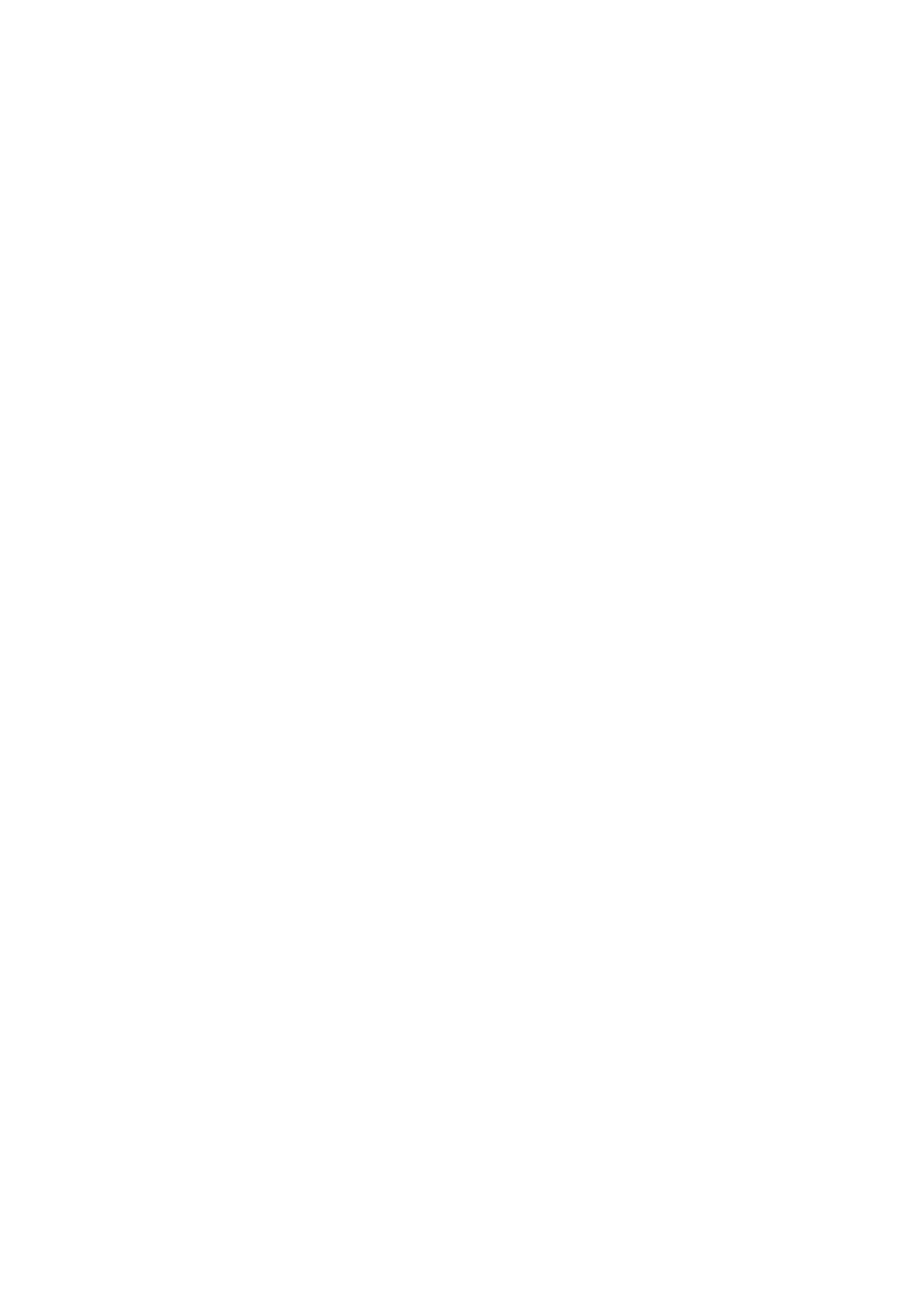## ACTA UNIVERSITATIS OULUENSIS B Humaniora 69

*TOIMITTANEET OLGA HAURINEN & HELENA SULKALA*

## **TUTKIELMIA VÄHEMMISTÖKIELISTÄ JÄÄMERELTÄ LIIVINRANTAAN**

Vähemmistökielten tutkimus- ja koulutusverkoston raportti V

OULUN YLIOPISTO, OULU 2006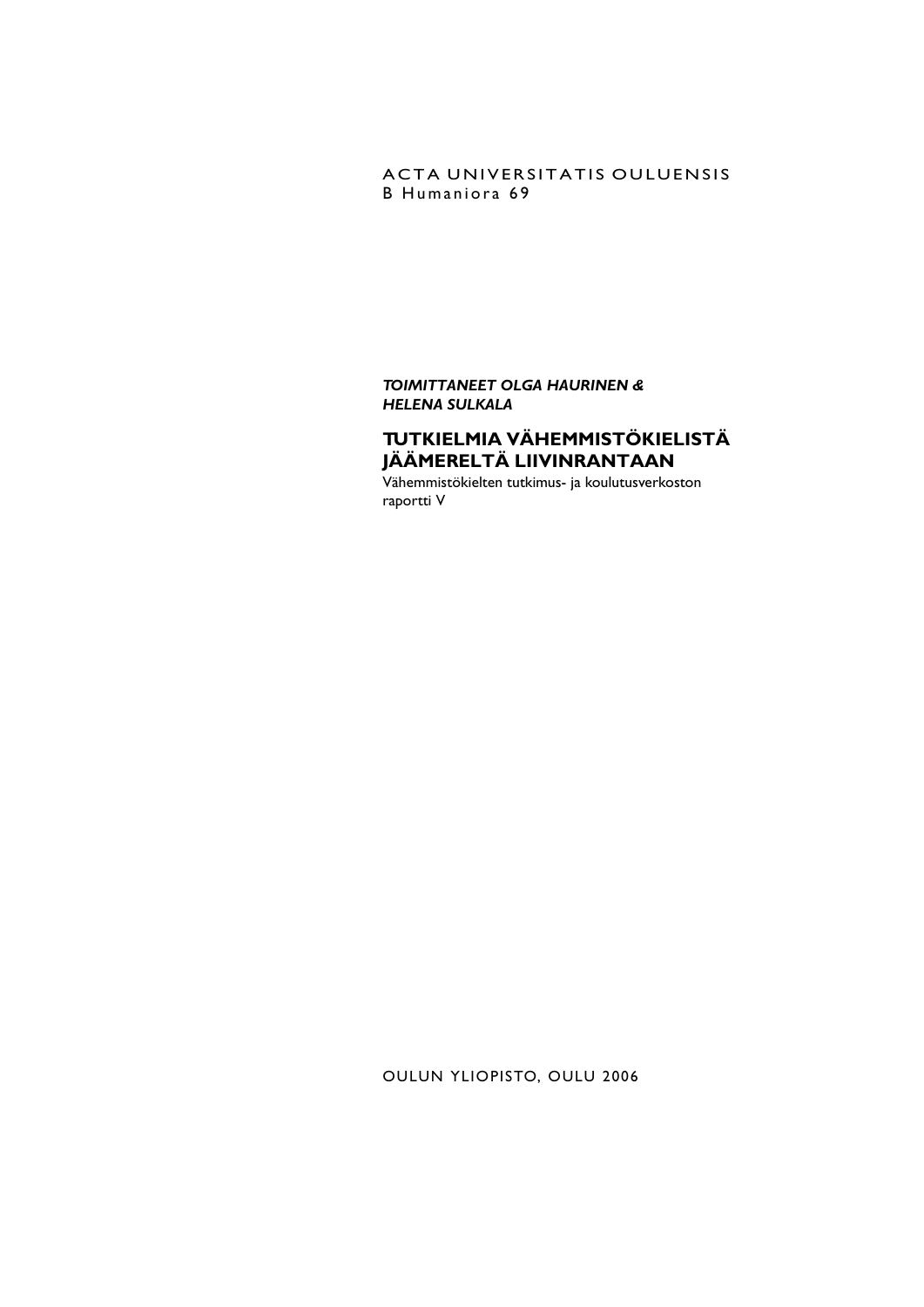Copyright © 2006 Acta Univ. Oul. B 69, 2006

ISBN 951-42-8002-4 (nid.) ISBN 951-42-8003-2 (PDF) http://herkules.oulu.fi/isbn9514280032/ ISSN 0355-3205 http://herkules.oulu.fi/issn03553205/

OULU UNIVERSITY PRESS OULU 2006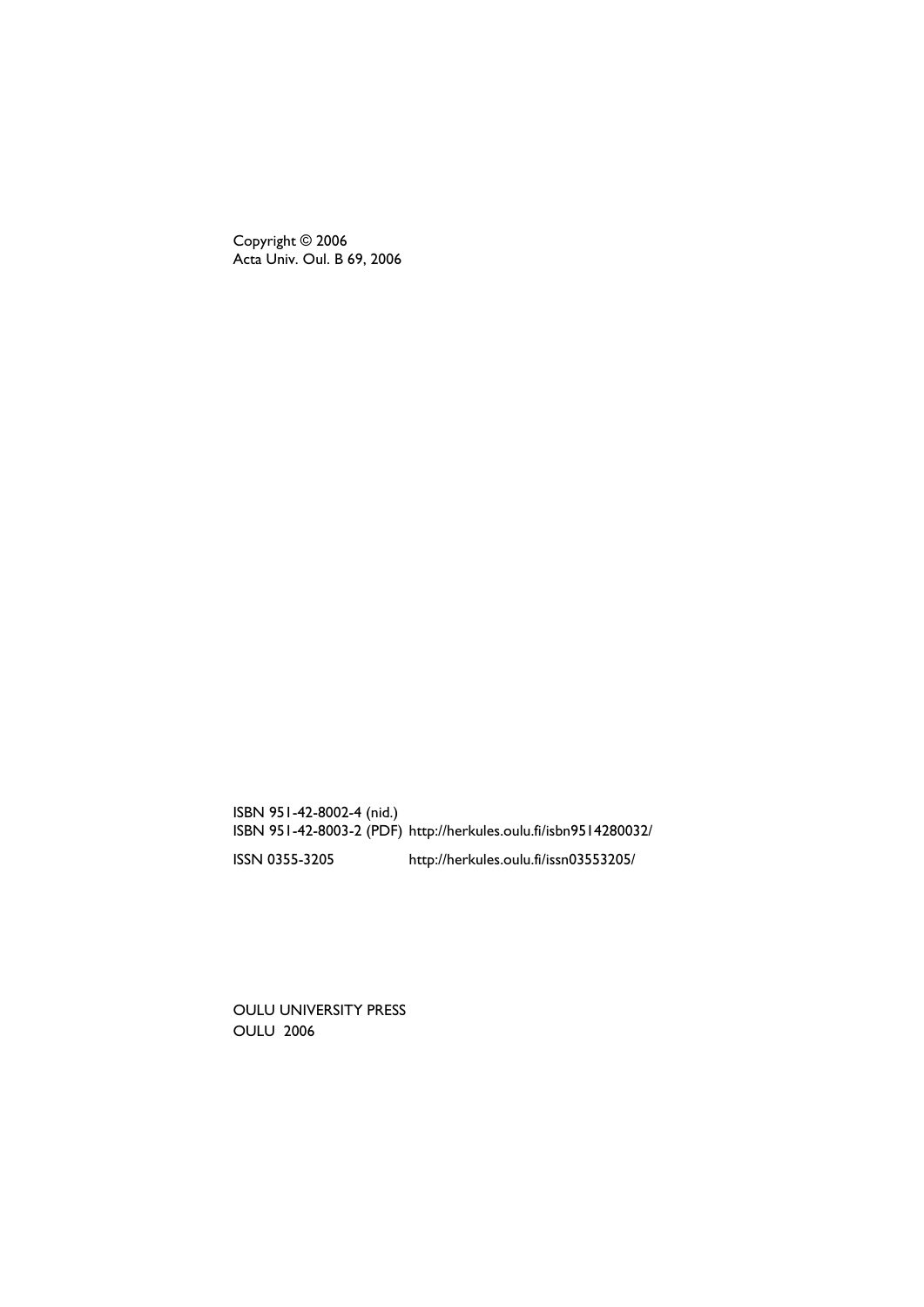#### **Haurinen, Olga & Sulkala, Helena (eds.), Studies on minority languages from the Arctic Ocean to the Livonian coast. Report V of the minority language research and education network**

Faculty of Humanities, Department of Finnish, Information Studies and Logopedics, University of Oulu, P.O.Box 1000, FI-90014 University of Oulu, Finland *Acta Univ. Oul. B 69, 2006* Oulu, Finland

#### *Abstract*

This report is the second publication of the co-operative project *Nordic-Baltic-Russian network of Finnic minority and regional languages* funded by the Nordic Council of Ministers. The project participants are the Universities of Tromsø, Umeå, Stockholm, Mälardalen, Petrozavodsk, Tartu and Oulu, Võro Institute, Kväntunet, STR-T, Ruotsinsuomalaisten Keskusliitto, Karjalan Rahvahan Liitto and Võro Selts, and the project aims to follow up and support the revival and revitalization of Finnic minority languages. The project was launched in the autumn 2004, and it is coordinated by the Division of Finnish at the University of Oulu.

The purpose of the network project is to promote the use of Finnic minority languages in all domains, to increase co-operation between universities and the third sector, to continue the long-term research and educational co-operation between the participating universities and to support the regional education initiated by minority organizations.

The project is a continuation of the previous co-operative *Academic networking in peripheral language research and higher education between the Nordic countries and the neighbouring states 1999–2001*. The crucial difference compared to the aforesaid project is that the current project involves the organizations and institutes of linguistic minorities as equal participants. The previous project published a baseline report titled *Kieli- ja kulttuurikontaktit* and three reports under the title *Tutkielmia vähemmistökielistä Jäämereltä Liivinrantaan*. The current project published report IV in 2005, and this report is thus report V of the network for minority language research and education.

Project publications are significant in two ways. The section of research articles is a forum for ongoing research on Finnic minority languages. It allows especially junior researches to present aspects of their doctoral dissertations. More senior researchers can also report the results of their minority projects in this section. The other section of the publication reports on the current situation of minority languages. The present report focuses especially on the themes of the Vaskna (Estonia) and Petrozavodsk conferences: the contemporary status and developmental prospects of minority language instruction as well as the operation of minority organizations.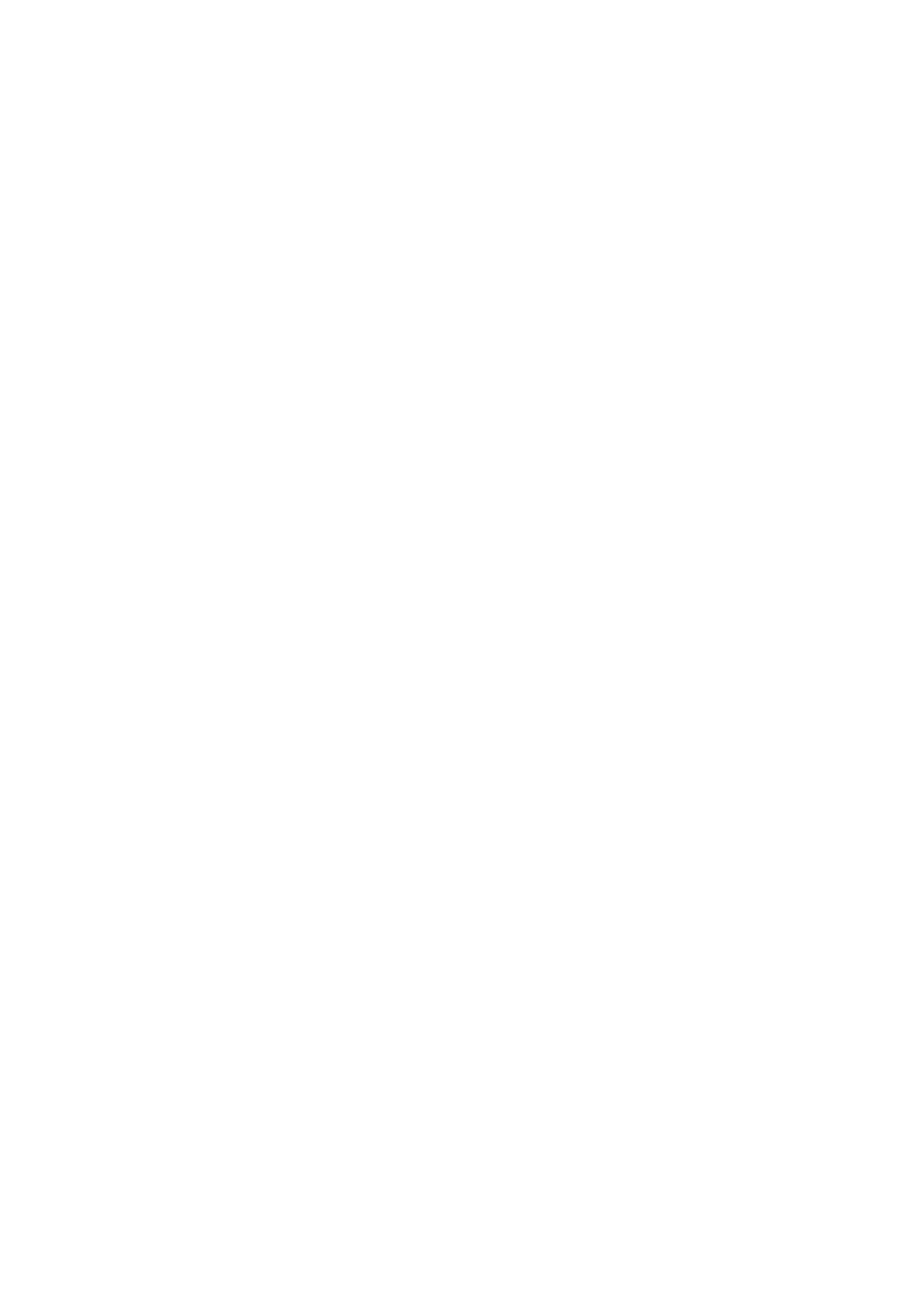## **Esipuhe**

Tämä raportti on Pohjoismaiden Ministerineuvoston rahoittaman yhteistyöprojektin *Nordic-Baltic-Russian network of Finnic minority and regional languages* toinen julkaisu. Projekti on Tromssan, Uumajan, Tukholman, Mälardalenin, Petroskoin, Tarton ja Oulun yliopistojen, Võro Instituutin, Kväntunetin, STR-T:n, Ruotsinsuomalaisten Keskusliiton, Karjalan Rahvahan Liiton ja Võro Seltsin yhteinen vähemmistökielten elpymistä ja elvyttämistä tutkiva ja tukeva hanke. Hanke alkoi syksyllä 2004, ja sen koordinoijana on Oulun yliopiston suomen kielen jaos.

Verkostohankkeen tarkoituksena on edistää itämerensuomalaisten vähemmistökielten käyttöä kaikilla domeeneilla, lisätä yliopistojen ja ns. kolmannen sektorin yhteistyötä, jatkaa projektissa mukana olevien yliopistojen pitkäaikaista tutkimus- ja koulutusyhteistyötä ja tukea vähemmistöorganisaatioiden alulle panemaa alueellista koulutusta.

Hankkeen jäsenet ovat toisen yhteistyövuoden aikana perehtyneet vähemmistökielten opetukseen Etelä-Virossa Vasknassa 26.–29.5.2005 järjestetyssä seminaarissa. Tämän lisäksi he ovat osallistuneet Petroskoissa 15.–18.9.2005 Sirkumpolaaristen yliopistojen (Circumpolar Universities) ja Petroskoin valtionyliopiston yhdessä järjestämään konferenssiin Globalization and Sustainable Development of the Circumpolar North, jonka sektion (Problems of Conserving Languages and Cultures of Indigenous and Scanty Ethnic Groups in Circumpolar North) hankkeen esitelmät muodostivat.

Projekti on jatkoa aikaisemmalle yhteistyöprojektille *Academic networking in peripheral language research and higher education between the Nordic countries and the neighbouring states* 1999–2001*.* Erityisen tärkeä ero mainittuun projektiin on se, että nykyiseen projektiin liittyvät tasavertaisina jäseninä kielivähemmistöjen omat järjestöt ja instituutit. Aikaisempi projekti julkaisi alkuraportin *Kieli- ja kulttuurikontaktit* ja kolme raporttia nimellä *Tutkielmia vähemmistökielistä Jäämereltä Liivinrantaan*. Nykyinen projekti on jo julkaissut vuonna 2005 raportin IV, ja sen vuoksi tämä julkaisu on Vähemmistökielten tutkimus- ja koulutusverkoston raportti V.

Projektin julkaisujen merkitys on kahtalainen. Tutkimusartikkeliosiossa esitellään itämerensuomalaisista vähemmistökielistä tehtävää tutkimusta. Siinä erityisesti nuorilla vähemmistökielten tutkijoilla on mahdollisuus julkaista esimerkiksi väitöstutkimustensa osia. Myös varttuneemmat tutkijat voivat esitellä vähemmistöhankkeidensa tuloksia.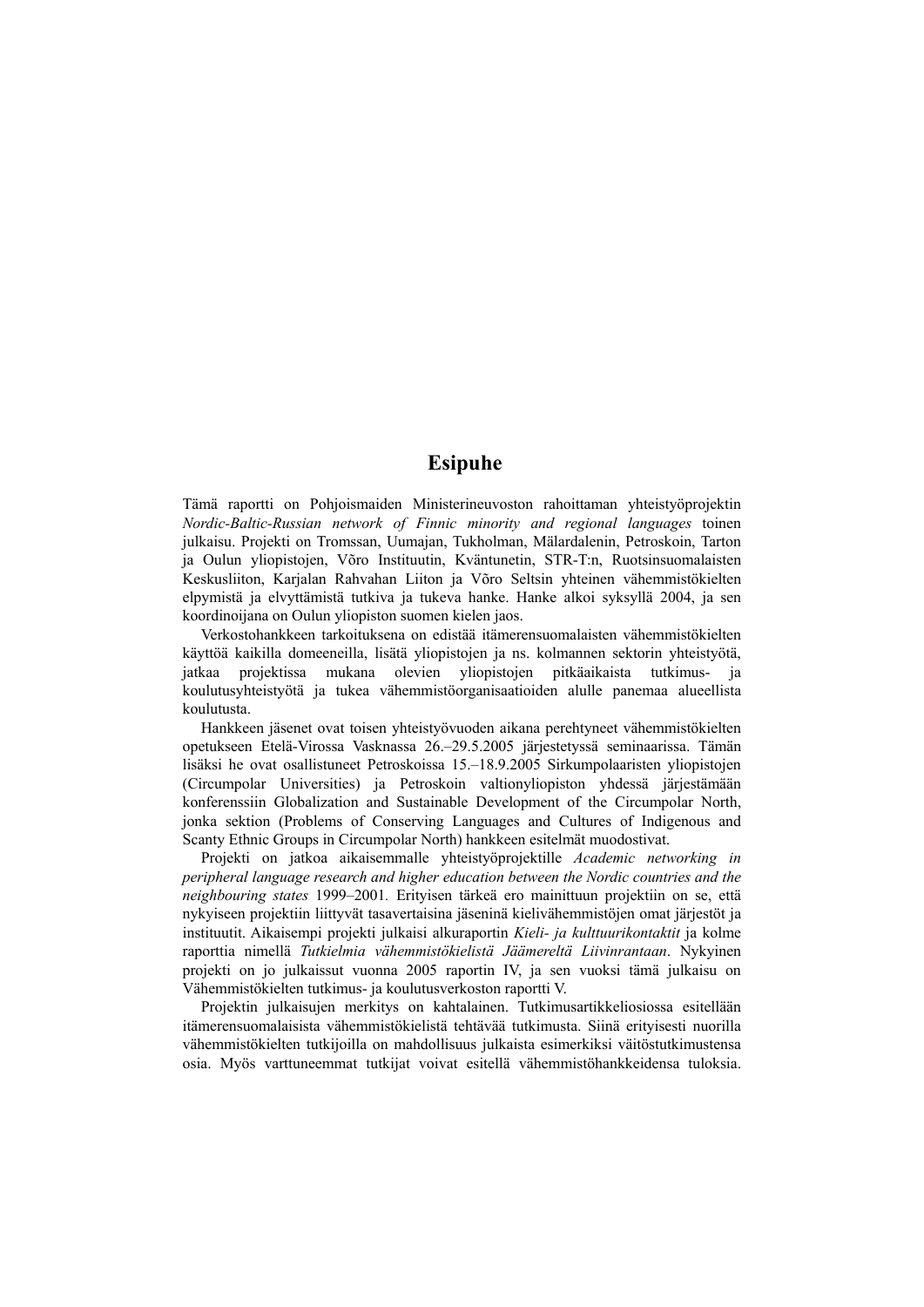Julkaisun toisessa osiossa kerrotaan vähemmistökielten tämänhetkisestä tilanteesta. Tämän julkaisun jälkimmäinen osio keskittyy Vasknassa ja Petroskoissa pidettyjen konferenssien teemoihin: vähemmistökielisen opetuksen nykytilaan ja kehitysnäkymiin sekä vähemmistöjen omien järjestöjen toiminnan esittelyyn.

Oulussa 17. tammikuuta 2006 Helena Sulkala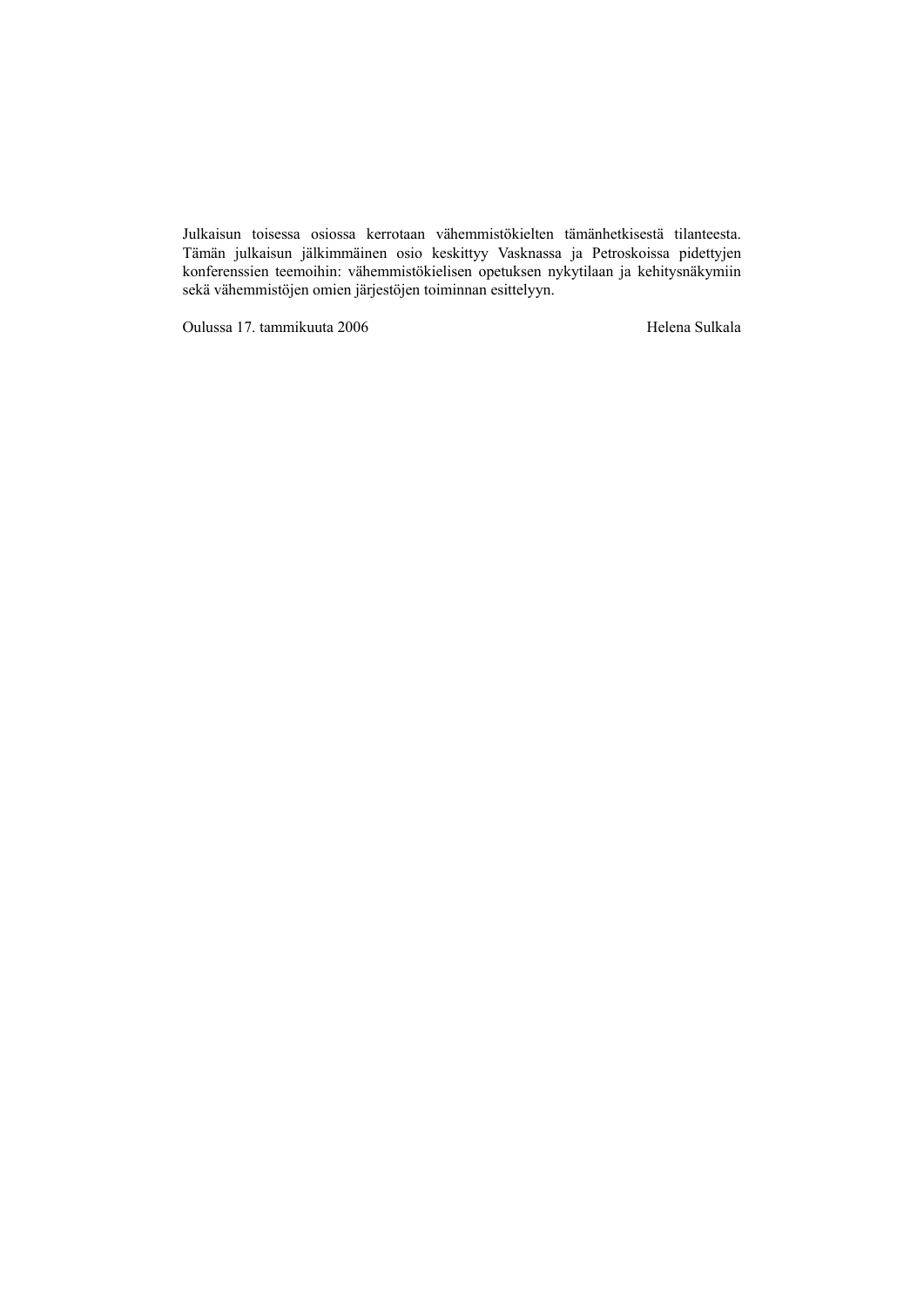## **Abstracts**

#### *Olga Haurinen*

#### **Research articles**

*Laura Arola* discusses the attitudes of Tornedalen adolescents towards the minority language from the viewpoint of language attitudes. She highlights some aspects of language attitudes emerging from her research data. The main focus of Arola's article is on how adolescents view Meänkieli and Finnish, and how they expect others to view them. Most respondents had a contradictory attitude towards Meänkieli: on the one hand, they felt close to the language and aware of its significance for local identity, while on the other hand, they felt it to be a mixed language and doubted its usefulness.

*Jekaterina Zaharova* searches for signs of Finnic in the Russian place names on the eastern shore of Lake Onega. About 20% about the place names in the study area are of Finnic origin, which indicates that the area used to be populated first by Saami people and later by Vepsians and Karelians. Gradual Russification took place, however, and the place names were also Russified. Zaharova examines the Russification of Finnic place names from the morphological, lexico-semantic and phonetic perspectives.

*Aleksandra Rodionova* gives a report of her research on the postpositional cases of Livvian. The problem is that many researchers call these cases by different names. Nor has there been comprehensive research on the postpositional cases. Rodionova hence examines the historical causes of the emergence of these cases and compares the different dialects of Karelian for their use of postpositional cases.

*Jelizaveta Loginova* analyzes the meanings of the word *pöllö* ('owl') as attributes of human characteristics from the perspective of ethnolinguistics. How do people in different countries and cultures feel about the owl, and how do they attribute its qualities to humans. From the era of ancient Greece until the present, the owl has been a symbol of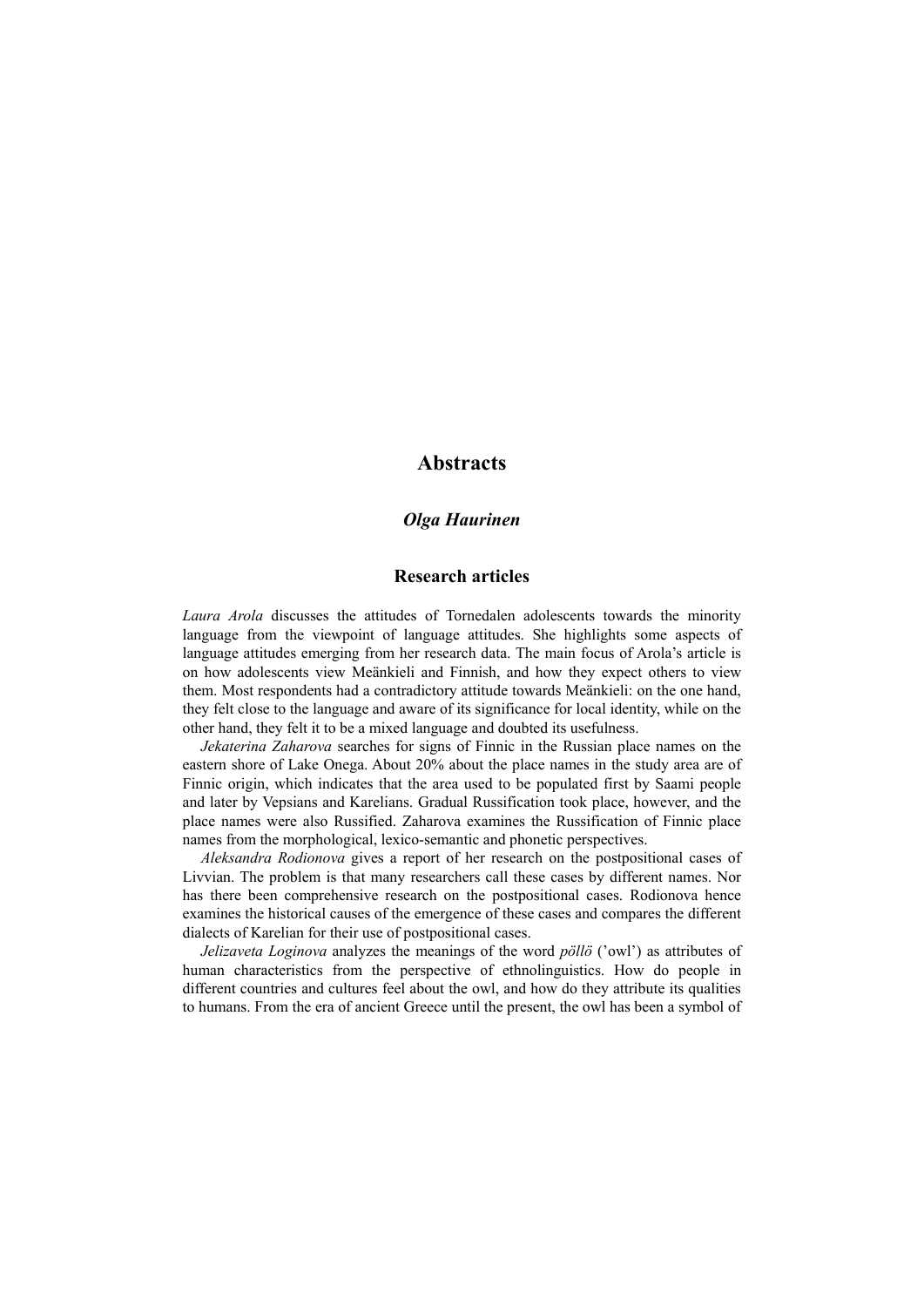wisdom as well as stupidity and peculiarity. In the Finnish dialects, the owl is considered a somewhat peculiar and stupid bird, and these attributes are also applied to a person called *pöllö*.

*Tamara Starshova* writes about the history and present status of Finnish literature in Karelia. The Finnish emigrants in the 1920s and 1930s began to write literature in Karelia. Although they wrote in the contemporary spirit, their texts were explicitly Finnish. In addition to Finnish writers, there were also Ingrians writing about the class struggle and hard work. Later on, nearly all Finnish writers disappeared in the political purges. Finnish literature only began to re-emerge after the wars, but it was the written by Karelian and, later also, Ingrian people. In the 1990s, many writers moved to Finland, which was a veritable deathblow on Karelian national literature. The publication of Finnish literature has only been resumed in the past few years.

*Irina Kozjar* analyzes the Soviet mentality of the Finnish-language press of the 1920s and 1930s: the effects of constant propaganda on people's thinking and world view, the ways to describe life in the Soviet Union and elsewhere and the increasing supremacy of public over private life.

*Heli Laanekask* examines the history and causes of Estonian people's migration to Finland. There have been Estonians living in Finland for centuries. The most recent wave of migration began in the late 1980s. The number of Estonians resident in Finland has been constantly growing ever since. Laanekask discusses the ways of adjusting to life in a new country, the immigrants' possibilities to retain their Estonian culture among the majority population and to find a place in Finnish society, and the attitudes of Finns towards Estonian and other immigrants.

#### **Instruction and organizational activities in minority languages**

*Marjatta Norman* and *Anitta Viinikka-Kallinen* write about the academic revitalization of the Kven language. Kven was granted official status in the spring of 2005. Despite this, the prospects of the language remain quite poor. The University of Tromsø provides online instruction in Kven to all those interested. Especially teachers need knowledge about the Kven language and culture. Teachers play a key role in disseminating positive attitudes towards Kven language instruction and development. There are optimistic expectations in this respect, but the resources are meagre. Under such pressure, people only need to maintain and develop the Kven language. The Kven orthography should also be standardized, to enable as many Kvens as possible to write in their own language.

*Sulev Iva* writes about the current status of Võro, the development of the language and the domains where it is used. Võro has been actively developed for about twenty years. Võro is used to write books and plays, write song lyrics and produce TV serials, develop computer software and create websites. Children are arranged writing competitions, and they write stories and poems in Võro. Iva mentions as a positive feature that Võro people are becoming better aware of their own language.

*Nele Reimann-Truija* discusses the instruction of the Võro language and culture at schools and the operation of Võro Institute. School instruction in Võro is mostly provided to primary school students. Junior secondary school students can study Võro as an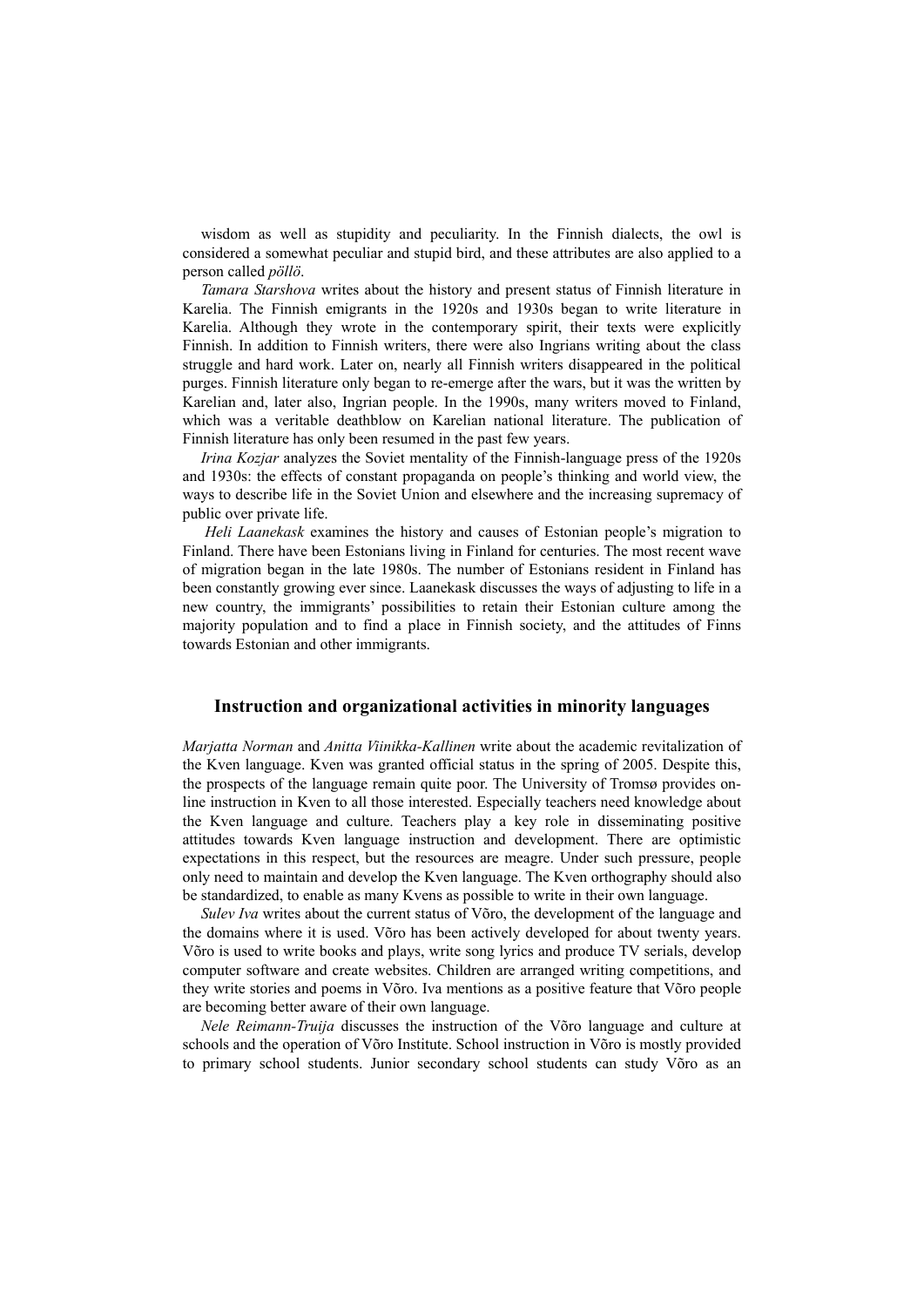optional subject. Võro Institute aims to stimulate young people's interest in the local language and culture by arranging various events at schools. Young people appreciate the Võro language more than they used to and are able to read it better, but their real linguistic competence is rapidly declining. More appreciation of the language and culture would be needed, especially at the state level, to make the local population aware that their cultural heritage is equally valuable as that of the majority population.

*Pekka Zaikov* describes the instruction of Finnish, Karelian and Vepsian in the Republic of Karelia, illustrating how this instruction has developed over the decades and outlining its future prospects. Zaikov also describes the efforts to develop the languages, the production of learning materials and literature and the general atmosphere and attitudes towards minority languages.

*Pekka Zaikov* writes about the operation of *Karjalan Rahvahan Liitto*. The association has been operating since 1989, and its aim has been to maintain and develop the Karelian culture and language. Karelian choirs have been set up, two Karelian newspapers are being published, and Karelian textbooks and fiction are being printed. Karelian and Vepsian are taught at the Universities of Petrozavodsk. The development has been favourable, although active development of the three main dialects of Karelia requires a lot of effort and resources. Karelians are not, however, willing to adopt one standardized form of written language yet.

*Svetlana Korobeinikova* writes about language, folk traditions and national identity and the use of folk traditions in school instruction. According to her, children learning a language should also be told about the history and development of the language and the etymology of words, which will help them to learn and understand the language better. It is possible to use folk poetry to teach both grammar and culture. Active use of folk traditions in instruction enhances students' awareness and pride of their roots and makes them more tolerant towards other cultures and nationalities.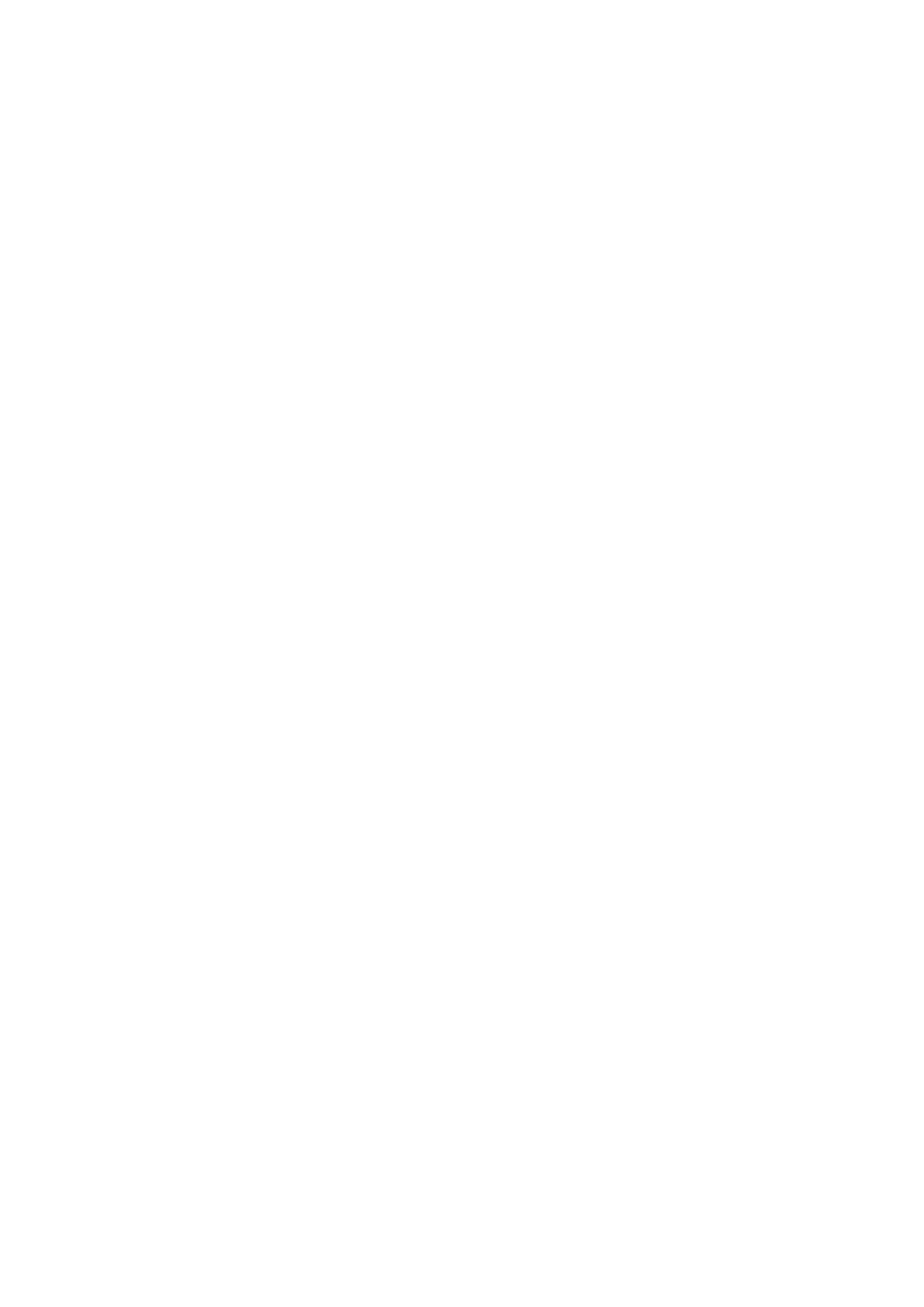# **Sisältö**

| Abstract                                                                         |  |
|----------------------------------------------------------------------------------|--|
| Esipuhe                                                                          |  |
| Abstracts                                                                        |  |
| Sisältö                                                                          |  |
| I Tutkimusartikkelit                                                             |  |
| Asenteellista menoa - tornionlaaksolaiset nuoret ja vähemmistökieli              |  |
|                                                                                  |  |
| Itämerensuomalaisia jälkiä Äänisen itärannikon venäläisessä paikannimistössä     |  |
|                                                                                  |  |
| Livvin postpositiosijoista                                                       |  |
|                                                                                  |  |
| Pöllö tietoisuuden tasolla olevana kielikuvana eurooppalaisissa kielissä         |  |
|                                                                                  |  |
| Suomen kieli kansallisen kirjallisuuden kielenä Karjalassa: historia ja nykytila |  |
|                                                                                  |  |
| Neuvostoliittolainen mentaliteetti Karjalan 1920- ja 1930-luvun suomenkielisissä |  |
| lehdissä                                                                         |  |
|                                                                                  |  |
| Virolaiset Suomessa suomenvirolaisiksi                                           |  |
|                                                                                  |  |
| II Vähemmistökielten opetus ja järjestötoiminta                                  |  |
| Kveenin kielen akateeminen elvyttäminen – tunteella ja järjellä, mutta miten?    |  |
|                                                                                  |  |
| Võron kielen domeeneista                                                         |  |
|                                                                                  |  |
| Võron kielen ja kulttuurin opettamisesta kouluissa ja Võron Instituutin roolista |  |
|                                                                                  |  |
| Suomen, karjalan ja vepsän opettamisesta Karjalan Tasavallassa                   |  |
|                                                                                  |  |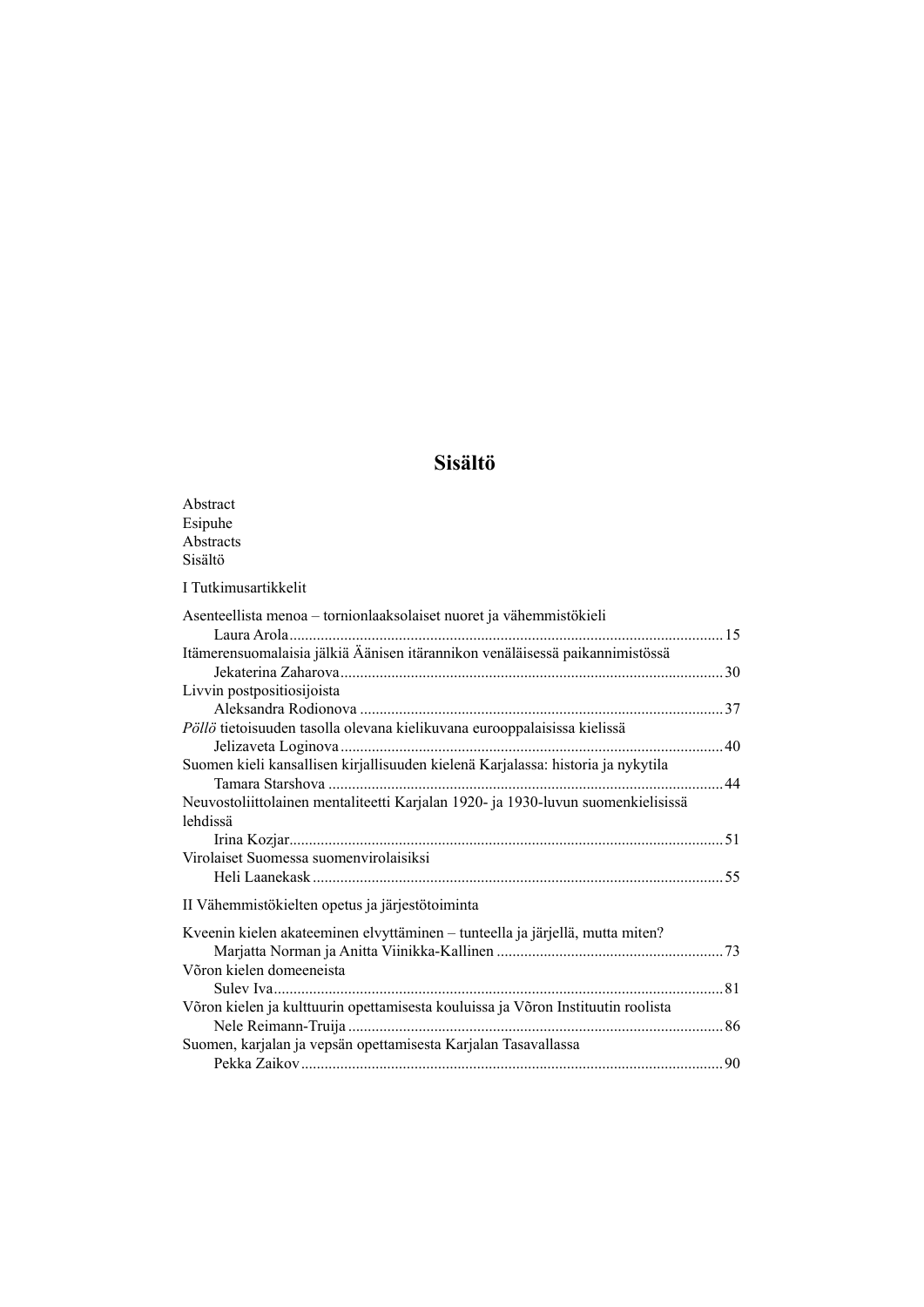| Karjalan Rahvahan Liiton rooli karjalaisen identiteetin kohottajana |  |
|---------------------------------------------------------------------|--|
|                                                                     |  |
| Kansanperinteen opettaminen koulussa                                |  |
|                                                                     |  |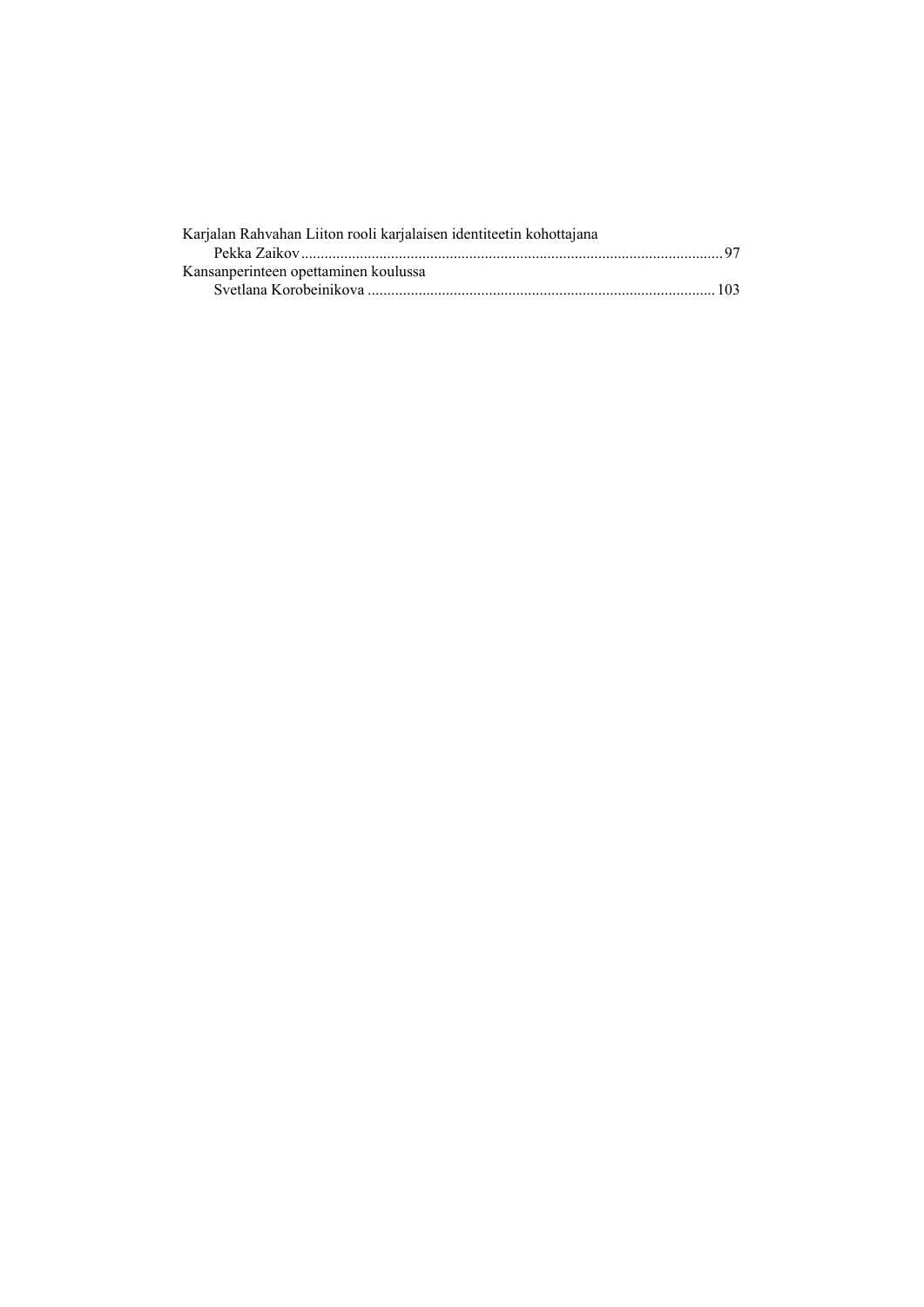**I Tutkimusartikkelit**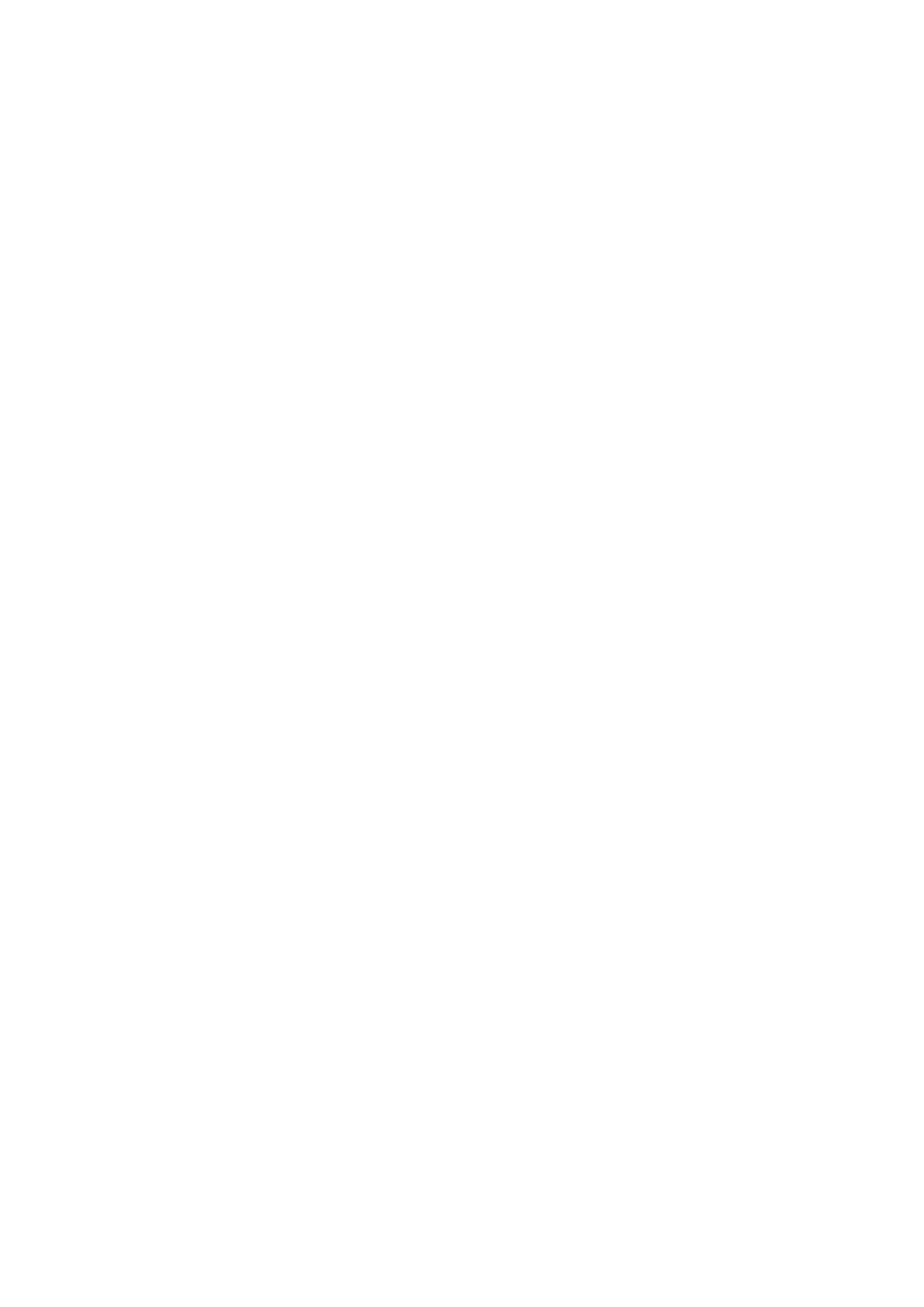# **Asenteellista menoa – tornionlaaksolaiset nuoret ja vähemmistökieli<sup>1</sup>**

### *Laura Arola*

Tässä artikkelissa käsittelen nuorten ja vähemmistökielen suhdetta kieliasenteiden näkökulmasta Ruotsin Tornionlaakson meänkielisellä alueella. Teen aluksi lyhyen katsauksen kieliasennetutkimuksen peruskäsitteisiin. Analyysiosioissa etsin vastauksia seuraaviin kysymyksiin: Minkälaisia kieliasenteita nuorilla Pajalassa on? Minkälaisiksi he kokevat ympäristönsä asenteet? Mihin kieliin he identifioituvat ja miten identiteettiään rakentavat? Lopuksi pohdin kieliasenteiden ja kielellisen identifioitumisen välisiä yhteyksiä.

## **Kieliasennetutkimus**

Kieliasennetutkimuksessa tarkastellaan ihmisten asenteita kieliyhteisön kieliä tai kielimuotoja kohtaan. Kieliasenteita voi kuitenkin pitää kieliä laajempana ilmiönä.

"Some language attitudes studies are strictly limited to attitudes toward the language itself. However, most often the concept of language attitudes includes attitudes towards speakers of a particular language; if the definition is even further broadened, it can allow all kinds of behavior concerning language to be treated (e.g. attitudes toward language maintenance and planning efforts) (Fasold 1984: 148)."

Asenteilla on suuri merkitys monikielisissä yhteisöissä, vaikka ei yksityiskohtaisesti tiedetäkään, miten asenteet vaikuttavat kielivähemmistöjen tilanteeseen. Kieliasennetutkimus on maailmalla laaja tutkimusala, ja sitä on jonkin verran harjoitettu myös

 $\overline{a}$ 

<sup>1</sup> Tässä esiteltävä tutkimus perustuu vuonna 2004 valmistuneeseen pro gradu -tutkielmaani *Identiteetti, diskurssi ja kielet – Ruotsin tornionlaaksolaisten nuorten suhde suomeen ja meänkieleen*. Tutkimusaineisto on kerätty lukiolaisten keskuudessa Pajalassa.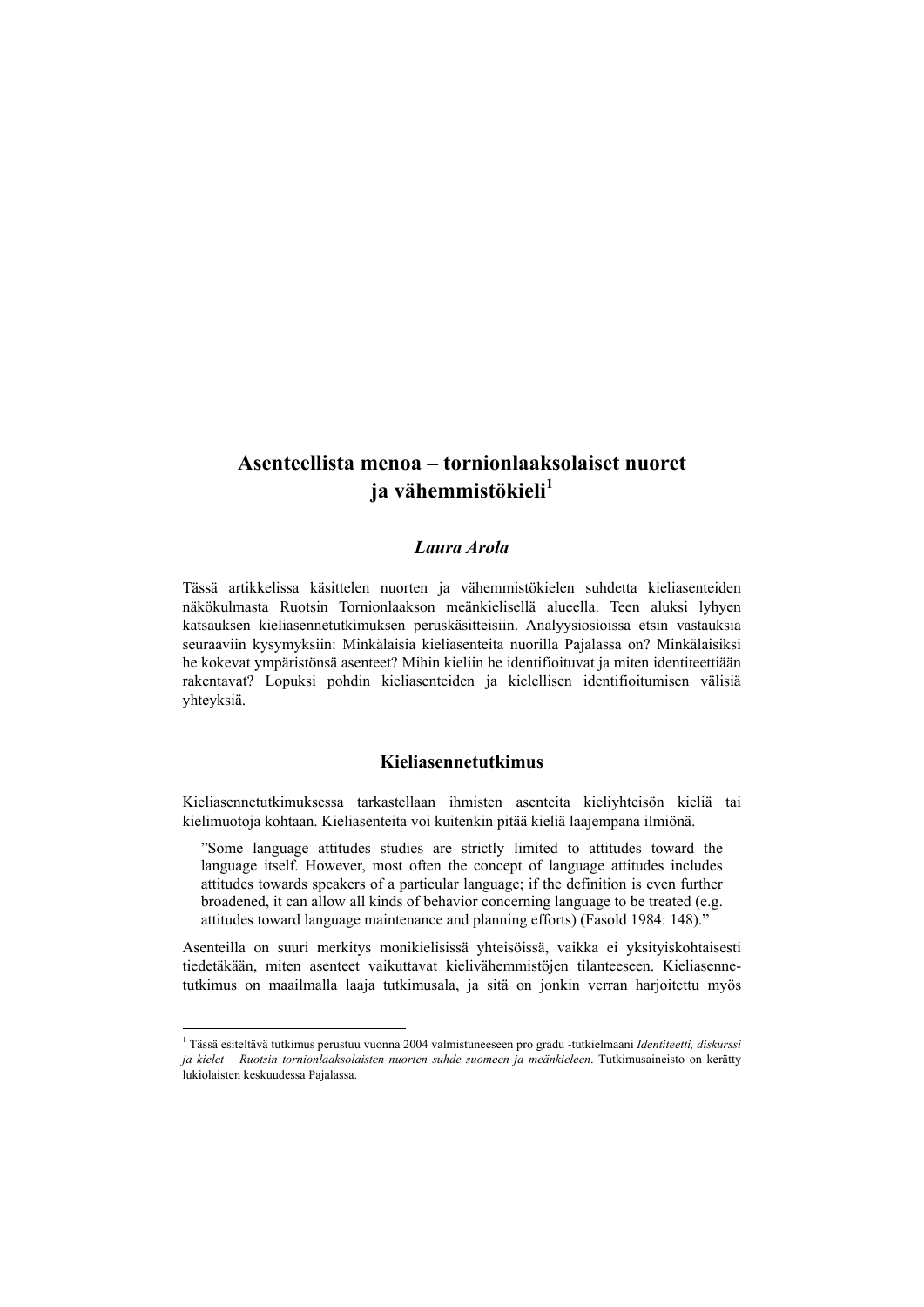Pohjoiskalotilla. Tornionlaaksossa kieliasenteita ovat eri tavoin tutkineet mm. Jaakkola (1969), Cullblom (1994), Winsa (1998) ja Huss (1999).

Kieliasenteissa voi ajatella olevan kolme komponenttia tai puolta (ks. esim. Edvards 1982; Garret—Coupland—Williams 2003: 3–7):

Kognitiivinen puoli sisältää uskomuksia maailmasta, esimerkiksi

Meänkielentaito lisää työllistymistä.

Affektiivinen puoli liittyy tunteisiin, esimerkiksi

Meänkielinen runous koskettaa.

Sekä kognitiivinen että affektiivinen puoli vaikuttavat käytökseen, esimerkiksi

Meänkielen opiskelu alkaa.

Tutkijat ovat eri mieltä siitä, miten erillisiä tai yhteensulautuneita nämä puolet ovat. Ei ole selkeää käsitystä siitäkään, miten asenteet vaikuttavat käytökseen. Perinteisesti on ajateltu, että jos voidaan muuttaa ihmisen asennetta johonkin asiaan, voidaan muuttaa hänen käytöstään. Asenteiden ja käytöksen välinen suhde ei kuitenkaan ole suoraviivainen, eivätkä ne aina seuraa toisiaan. Jos kuitenkin havaitsemme asenteen ja käytöksen välillä ristiriidan, voi kyse olla myös siitä, että tutkijan analysoima asenne ei olekaan oikea tai todellisuudessa dominoiva asenne (Garret—Coupland—Williams 2003: 7–9). Käsittelen artikkelissani enimmäkseen asenteiden kognitiivista puolta, joskin affektiivinen ja toiminnallinenkin puoli tulevat esille.

Garret, Coupland ja Williams (2003) jaottelevat kieliasennetutkimuksen kolmeen osaalueeseen: 1. kielten yhteiskunnallisen aseman analyysiin, jossa analysoidaan esimerkiksi kielten käyttöä julkisilla domeeneilla, 2. suoraan analyysiin (direct measures), jossa ihmisiltä kysytään suoraan esimerkiksi haastattelujen ja lomakkeiden avulla heidän käyttämistään kielistä ja kielten arvostuksesta ja 3. epäsuoraan analyysiin (indirect measures), jossa informantit eivät suoraan tiedä, mitä tutkitaan. Oma tutkimukseni sisältää hieman näitä kaikkia kolmea lähestymistapaa – kuitenkin niin, että kielten yhteiskunnallisen aseman analyysi on toiminut lähinnä taustana ja pääpaino on ollut suorassa asenneanalyysissä.

Olen erotellut oman aineistoni pohjalta seuraavat mielestäni vähemmistökielikontekstissa olennaiset kieliasenteet:

- − omat henkilökohtaiset suorat ja epäsuorat kieliasenteet
- − oman ryhmän asenteet
- − enemmistön ja yhteiskunnan asenteet
- − oma ja oman ryhmän käsitys enemmistön asenteista ja
- − asenteet kaksi- ja monikielisyyttä kohtaan.

Näistä analysoin tässä artikkelissa pääasiassa informanttien omia asenteita sekä heidän käsityksiään oman ryhmänsä ja muiden asenteista sekä asenteita kaksi- ja monikielisyyttä kohtaan.

Kieliasenteet liittyvät myös identiteetteihin. Kieliasennetutkimuksessa paljon käsiteltyjä termejä ovat status ja ryhmäsolidaarisuus, jotka linkittyvät yhteen kielen vitaalisuuden ja standardisoinnin tason kanssa. Nämä kaikki vaikuttavat toisiinsa eri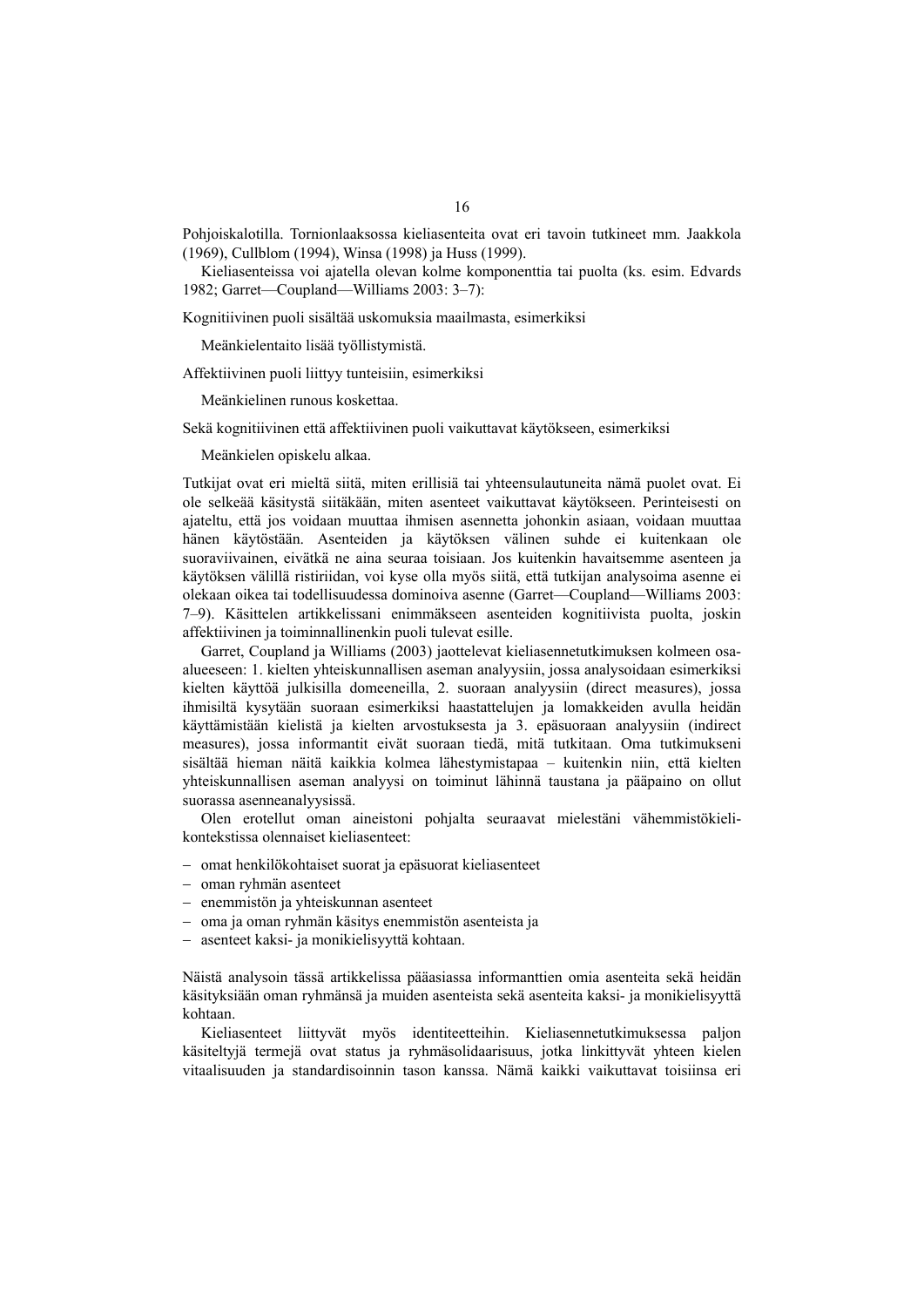tavoilla, esimerkiksi status vaikuttaa kielen vitaalisuuteen, vitaalinen kielimuoto tulee todennäköisemmin standardoiduksi jne. Ryhmäsolidaarisuuteen status ja standardisointi eivät suoraan välttämättä vaikuta. Onhan tunnettua, että vähemmistökieli, jolla on ulkoisesti alhainen status, saattaa olla hyvin arvostettu ryhmän sisällä, ja sillä voi olla keskeinen symbolinen merkitys identiteetille. (Ryan—Giles 1982: 3–5.)

#### **Aineisto**

Olen kerännyt aineistoni Pajalassa tämän vuosituhannen alussa. Aineistossani 14 Pajalan lukiossa suomen kielen valinnaiskieleksi ottanutta opiskelijaa vastasi kyselylomakkeeseen. Lisäksi haastattelin heistä 13:a. Puolet haastatteluista tehtiin suomeksi tai meänkielellä ja puolet ruotsiksi.

Taulukossa 1 on esitetty informanttien kielitaustoja. Kaikkien isät ovat Tornionlaaksosta, muutama tosin oli syntynyt Suomessa. Kahdeksan informantin äiti on Suomen puolelta (useimmat Tornionlaaksosta), loput Ruotsin puolen Tornionlaaksosta. Äidin äidinkieleksi kymmenen ilmoitti suomen/meänkielen, kolme ruotsin ja yksi ilmoitti molemmat. Isän äidinkieleksi viisi sanoi pelkästään ruotsin, neljä suomen/meänkielen ja viisi molemmat.

*Taulukko 1. Vanhempien äidinkielet (n=14).* 

|      | Ruotsi | Suomi/meänkieli | Molemmat |
|------|--------|-----------------|----------|
| Äiti |        | 10              |          |
| Isä  |        |                 |          |

Kuusi informanttia ilmoitti ensimmäiseksi kielekseen vain ruotsin. Loput ilmoittivat ensimmäisiksi kielikseen ruotsin ja suomen/meänkielen, yksi ruotsin ja englannin.

*Taulukko 2. Opiskelijan ensimmäinen kieli (n=14).* 

| Ruotsi | ı meänkieli/suomi | Ruotsi ja englanti |
|--------|-------------------|--------------------|
| 6      |                   |                    |

Informanteista 12 määritteli itsensä kaksikieliseksi ja kaksi melkein kaksikieliseksi. Kaksikielisyyden määritelmät ovat selvästi subjektiivisia ja vaihtelevia: toiselle se tarkoittaa, että osaa kahta kieltä hyvin, ja toiselle, että on kuullut meänkieltä lapsuudenkodissaan, vaikkei sitä itse juuri puhukaan. Kaksi informanttia määritteli itsensä kaksikieliseksi ruotsin ja englannin suhteen.

Kaikkein vahvin kieli oli ruotsi. Kolme oli selkeästi meänkielistä ja kolme suomenkielistä. Kolme ei katsonut olevansa kumpaakaan, ja kolme on "lite" tai "nästan" meänkielisiä. Kaksi oli molempia. Ainakin jonkin verran suomen- tai meänkielisiä oli siis yksitoista. Kaikki informantit eivät ilman lomaketta varmasti olisi tehneet selvää jakoa meänkielen ja suomen kielen välille. Kuitenkin vastauksista voi päätellä, että kielet hahmotettiin jollakin tavalla erillisiksi, koska vain kaksi vastasi olevansa sekä suomenettä meänkielinen. He olivat perheistä, joissa toinen vanhempi on suomenkielinen ja toinen meänkielinen. Kaksitoista neljästätoista määritteli itsensä kaksikieliseksi.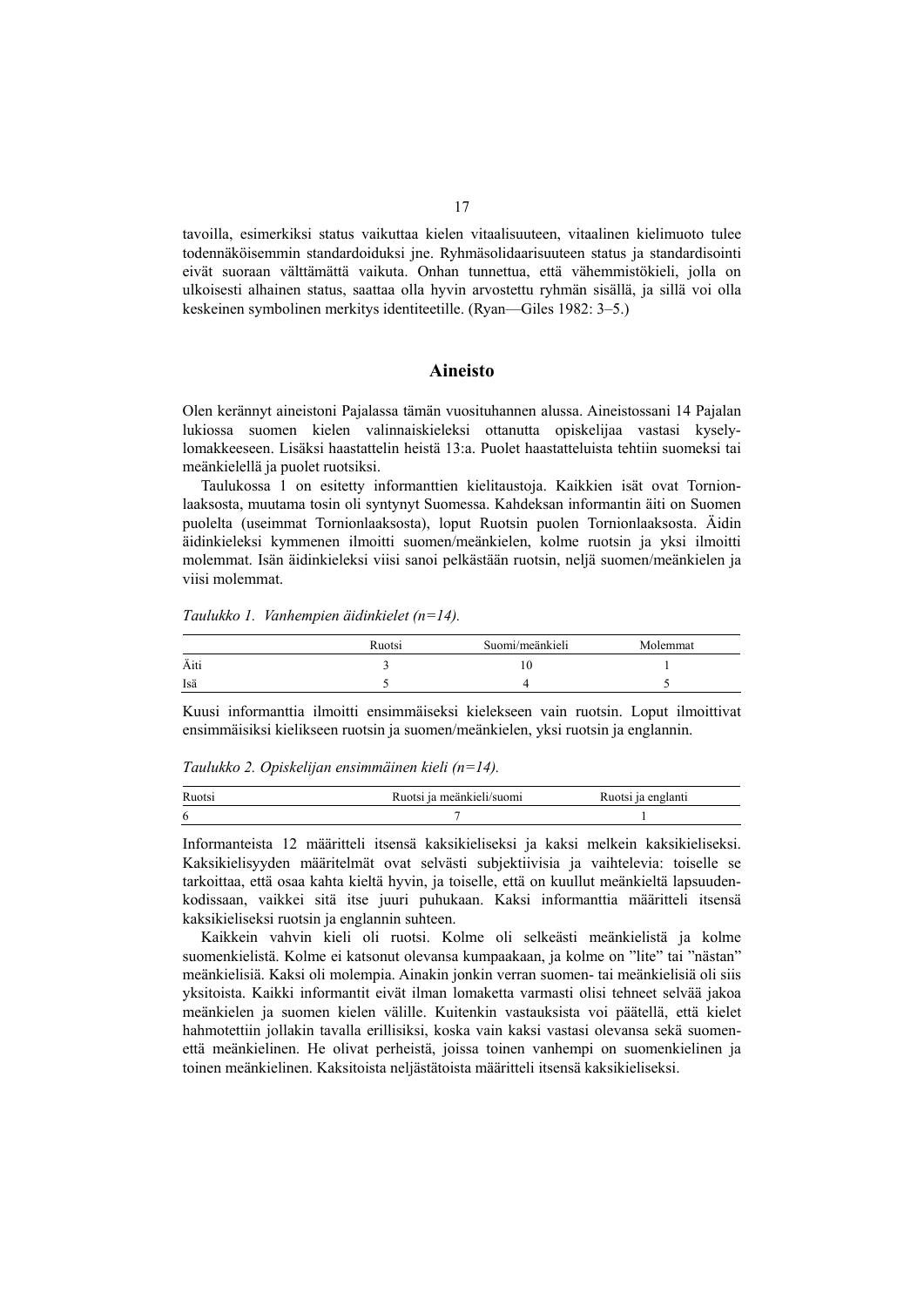| Suomenkielinen | Meänkielinen | Osittain<br>meänkielinen | Sekä suomen-<br>että | Ei kumpaakaan Ruotsinkielinen |
|----------------|--------------|--------------------------|----------------------|-------------------------------|
|                |              |                          | meänkielinen         |                               |
|                |              |                          |                      | kaikki                        |

Winsan (1998: 20, 126–128) tutkimuksessa vuonna 1991 haastatelluista 49 % identifioitui kielellisesti (tornionlaakson) suomeen. Luku oli kaksinkertaistunut 1960 luvulta, jolloin iso osa identifioitui ruotsin kieleen. Kaksikielisiksi itsensä ilmoittavien määrä oli pudonnut vuoden 1966 39 %:sta 9 %:iin. Tulos eroaa selkeästi omasta tutkimuksestani, jossa kaikki identifioituivat ruotsinkielisiksi ja lähes kaikki kaksikielisiksi. Selitys lienee yksinkertaisesti informanttien ikäjakaumassa: kaikki nuoret ovat ruotsinkielisiä.

#### **Kieliasenteet**

Käsittelen ensiksi niitä asenteita, joita informantit arvelivat muilla olevan meänkieltä/suomea kohtaan. Suoraan kysyttynä puolet vastasi, ettei tiedä, mitä ruotsalaiset muualla, ruotsinkieliset Tornionlaaksossa tai suomalaiset meänkielestä ajattelevat. Ne jotka jotakin vastasivat, arvelivat suhtautumisen olevan pääasiassa negatiivista. Huomattavaa kuitenkin on, että suoralla kysymisellä en tässä tapauksessa saanut läheskään kaikkia vastauksia. Monet vastasivat kysyttäessä *vet ej,* mutta kertoivat asenteistaan jonkin toisen asian yhteydessä. Olen jaotellut asenteita erilaisiin kategorioihin sen mukaan, kenen asenteesta on kyse. Tämä jako on kuitenkin osittain keinotekoinen, sillä moni katkelma sopisi monenlaisen otsikon alle, ja joskus taas on mahdotonta erottaa, kehen informantit viittaavat.

#### *Asenteet muualla Ruotsissa*

Vähiten vastauksia tuli kysymykseen ruotsalaisten asenteista. Peräti 11 vastasi, ettei tiedä. Ne joilla oli jonkinlainen näkemys, arvioivat asennoitumisen negatiiviseksi. Vastauslomakkeissa luki mm. *Det är onödig, Säkert att det är jättetufft* ja *ruma kieli jotku ihmiset väittävät.*

H: *Och så tycker du att folk annastans i sverige ser ned på språket?*  NN: *Jo, jag tror det är ganska många som gör det.*  H: *Varför det? Varför tror du att det är så?*  NN: *No.. för att det är sånn främmande..dom är rädd. Dom kanske tycker att vi kan ju flytta till finland om vi ska prata finska*.

Haastateltavan mielestä meänkieltä halveksitaan. Jää hieman hämäräksi, tarkoittaako NN todellakin muuta Ruotsia vai Tornionlaaksoa. Joka tapauksessa hän tulkitsee asenteet ennakkoluuloisuuden aiheuttamiksi: vieraita asioita pelätään. NN:n (ja useiden

*Taulukko 3. Kieli-identifioituminen (n=14).*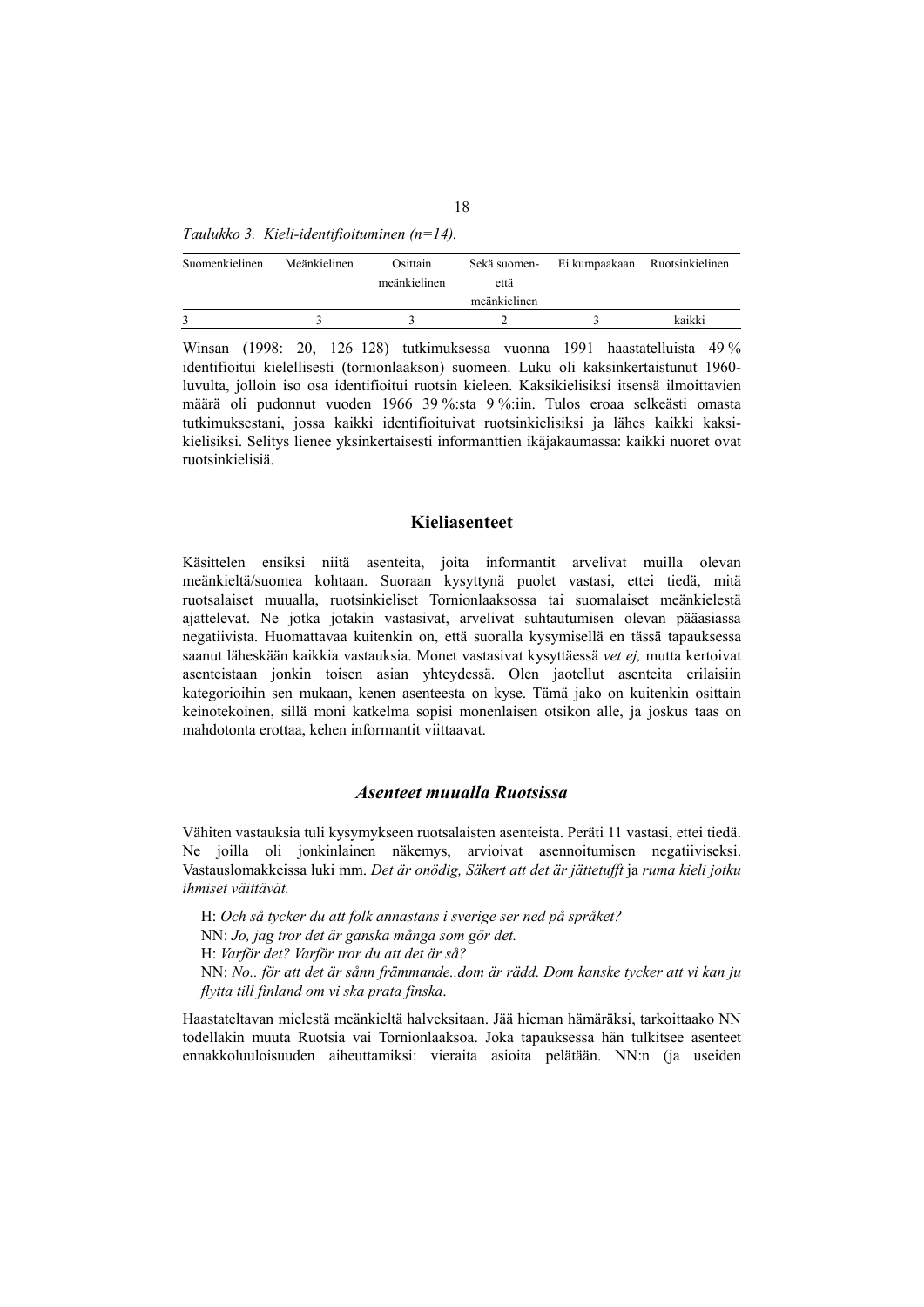muidenkin informanttien) lausumasta voi lukea, että nationalistinen ajattelu yksi kansa – yksi kieli – yksi valtio vaikuttaa meänkielen tilanteeseen edelleen.

Informanttien tietoisuus muun Ruotsin asenteista meänkieltä/suomea kohtaan on vähäistä. Muutamissa vastauksissa asenteet arvioitiin negatiivisiksi. Arveltujen negatiivisten asenteiden taustalle oletettiin näkemyksiä meänkielen ominaisuuksista kielenä (ruma kieli), meänkielen tarpeellisuudesta (hyödytön) sekä yksikielisyyden ajatuksesta (Ruotsissa puhutaan ruotsia).

Monet ruotsalaiset eivät erota alkuperäistä meänkieltä ja siirtolaisten suomea toisistaan, eivätkä tiedä, että meänkieltä/suomea on aina puhuttu Ruotsissa. Tornionlaakso saa kärsiä siirtolaisvähemmistökielten kiistanalaisesta asemasta – suomenkieliset ovat suurin siirtolaisryhmä Ruotsissa. Tämä näkyy esimerkiksi siinä, että Wingstedin (1998: 262) kieli-ideologiatutkimuksessa saameen suhtaudutaan selvästi positiivisemmin kuin suomeen. Ilmeisesti saamea ei koeta uhkaavana ja sitä pidetään todella alkuperäiskielenä. Wingstedin tulosten pohjalta voi olettaa, että informanttieni oletukset enemmistön asenteista ovat oikeansuuntaisia. Tilanne on kuitenkin voinut muuttua merkittävästikin meänkielen virallistamisen ja tunnettavuuden kasvun myötä.

#### *Asenteet Suomessa*

Kysymykseen suomalaisten asenteista useimmat vastasivat, etteivät tiedä niistä mitään. Vain yksi katsoi suomalaisten asenteen olevan positiivinen. Neljä oli sitä mieltä, että suomaiset suhtautuvat negatiivisesti: *tykkäävät että se kuulostaa rumalta, dom tycker att meänkieli är ett hån mot finland.*

H*: Niin. Sinunko mielestä suomalaiset tykkää että se kuulostaa rumalta, meänkieli?*  NN*: No ainaki net jokka on sitä kuullu, on sanonu kaikki, niinkö minun sukulaiset sannoo että se on niin..rumalta kuulostaa.* 

NN perustelee uskomustaan esimerkillä: kaikki, jotka ovat kieltä kuulleet, kuten informantin sukulaiset, pitävät kieltä rumana.

H*: Ok, och så om finland, tror du att det är..*  NN*: Jag tycker de tror det är ett hån mot finland. Att det är så dålig..att vi ser ned på dom*.

NN arvelee, että suomalaiset pitävät meänkieltä loukkauksena Suomea kohtaa, koska se on niin huono kieli. Informantin reaktio osoittaa, että hän kokee kielten hierarkkisuuden voimakkaana ympäristössään. Miksi meänkieli olisi loukkaus Suomen maata kohtaan? Tarkoittaako informantti sitä, että hänen uskomuksensa mukaan suomalaisia loukkaa meänkielen olemassaolo ja se, että sitä pidetään suomen kielen murteena?<sup>2</sup>

Mielenkiintoista vertailupohjaa informanttien näkemyksille suomalaisten asenteista antaa Johanna Vaattovaaran (tulossa) väitöstutkimus pellolaisista nuorista ja heidän kieliasenteistaan. Vaattovaaran informantit kokevat meänkielen läheiseksi itselleen, suhtautuvat siihen positiivisesti ja pitävät Ruotsin puolen kielimuotoa aidompana ja

 $\overline{\phantom{a}}$ 

<sup>2</sup> NN on myös selkeästi sitä mieltä, että meänkieli on suomen kielen murre eikä oma kielensä.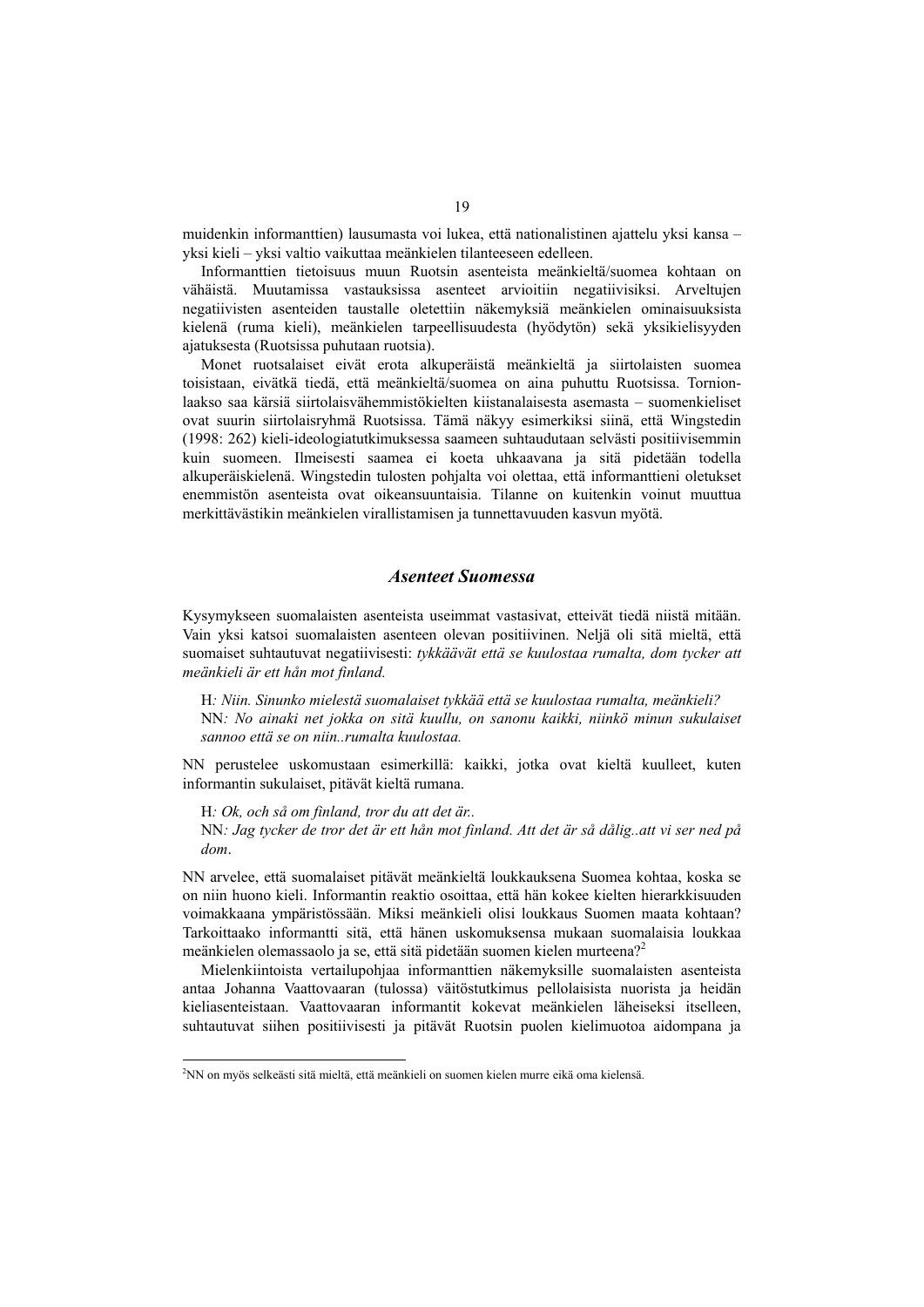oikeampana meänkielenä kuin omaansa. Suomen puolen nuorilla on paljon selkeämmin yhteistornionlaaksolainen kieli- ja kulttuuri-identiteetti kuin Ruotsin puolen nuorilla. (Arola—Vaattovaara 2005, 122–138.)

#### *Asenteet Tornionlaaksossa*

Tarkoituksenani oli jakaa informanttien kuvaukset kieliasenteista Tornionlaaksossa kahteen kategoriaan: ruotsinkielisten asenteet ja meänkielisten asenteet. Tämä ei kuitenkaan onnistunut, koska haastateltavien lausumissa tornionlaaksolaiset edustuvat osin erillisinä ryhminä, osin taas yhtenä. Kahdeksan vastasi, ettei tiedä mitään Tornionlaakson ruotsinkielisten asenteista. Kuusi piti asenteita negatiivisina. Useimmissa haastatteluissa ympäristön kielteiset asenteet tulivat kuitenkin esille jossain vaiheessa. Usein toistuva sana oli *onödigt* ja *sotkukieli*. Kielen hyödyllisyyteen liittyy myös ajatus kielen tulevaisuudesta: *no jos ne tykkäävät että se ei ole niinkö..att det finns nån framtid.. että se kuolee se kieli.*

H*: Och..så tror du att svenskatalande folk här i tornedalen tycker att meänkieli är onödig?* 

NN*: Ja, dom vuxna tycker det, dom har ju inte lärt sina barn prata det.* 

NN:n kommentista käy hyvin ilmi oman kysymykseni ongelmallisuus: ketä ovat ruotsinkieliset tornionlaaksolaiset? Ovatko he ummikoita vai kuuluvatko heihin myös kielensä vaihtaneet?

Kuten aiemmin totesin, Tornionlaakson diskursseissa nationalistinen ajattelu tuntuu olevan voimissaan. NN käyttää esimerkissä erittäin voimakkaita ilmaisuja: *här är alla så negativa, alla säger att vi kommer ju från sverige.*

H: *Finns det kultur för ungdomar här på finska eller meänkieli?*  NN: *Kanske inte just här..för här är alla så negativa mot att prata finska. Alla säger att vi kommer ju från sverige, varför skulle vi prata finska.*

Seuraavassa katkelmassa informanttini arvioi, että suomea ei haluta oppia vanhan tapasidonnaisen vastustuksen vuoksi. Vastustus on NN:n mielestä periaatteellista ja sokeaa, eivätkä ihmiset pysty ajattelemaan asiaa järkevästi. Toisaalta hän arvelee, että nimenomaan pakollisuus aiheuttaisi ongelmia.

H: *Niin just. Mitä sie luulet että jos se ois pakollista täällä, esimerkiksi pajalassa niin mitä siinä sitten niin..* 

NN: *Jos se tulis nyt pakollista?* 

H: *Mmm*.

NN: *No ensimmäiseksi kaikki niinko sanois ei. Se tulis semmonen emme me halua oppia. Se on oikeasti typerää, koska sehän on aina hyvä että osataan enempi kieliä ko yksi.*

H: *Niin*.

NN: *Mutta se on niinkö vain siksi jos joku sanoo ette te hääyttä oppia suomea, niin EI! Emmä! Ei! Ei sitä ees ajattele että oliskhan se hyvä.*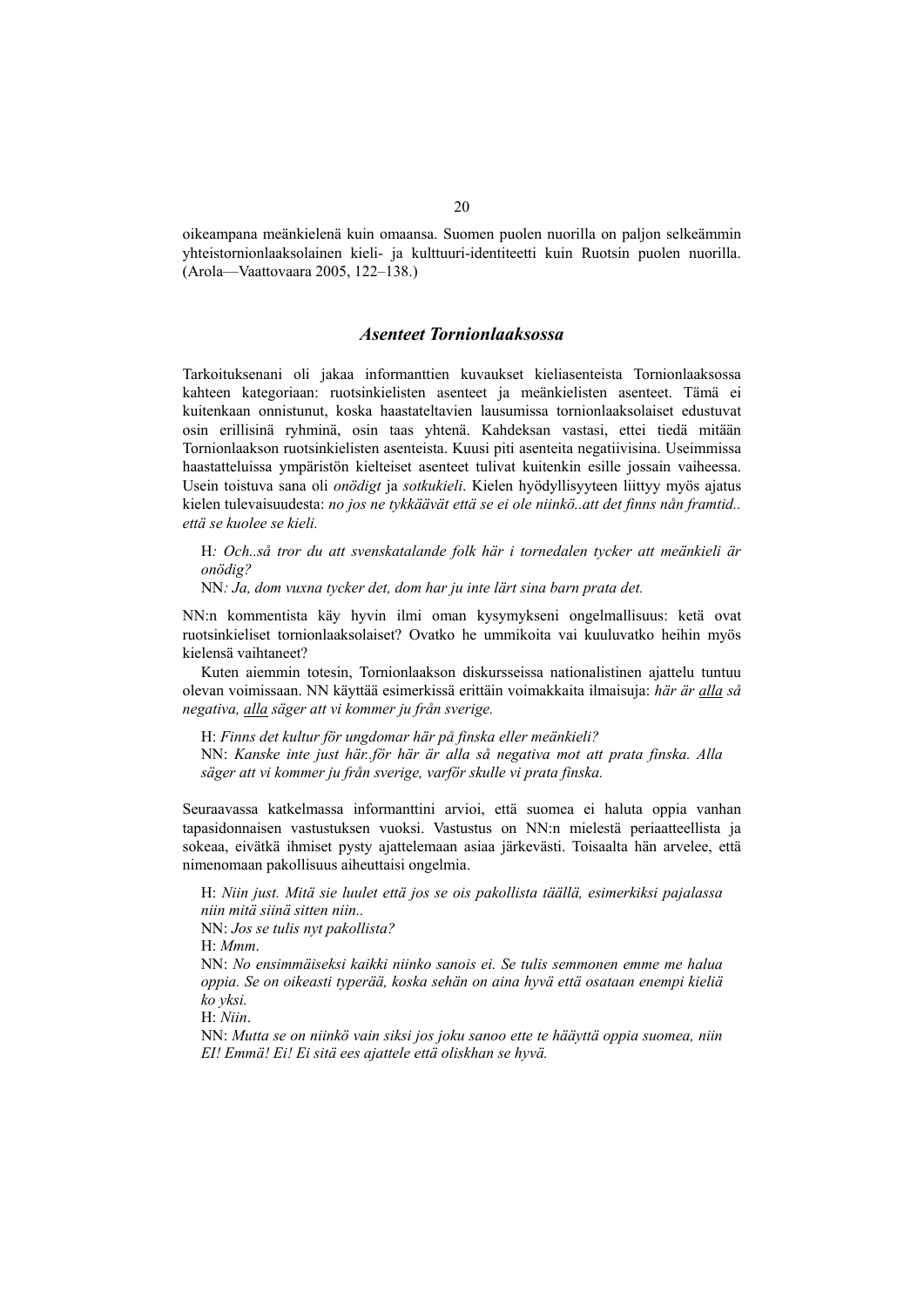Itse haastateltava suhtautuu kieliin praktisesti ja välineellisesti. Useiden kielten osaaminen on hyödyllinen asia. Seuraavassa esimerkissä NN:n mielestä pelko ulkopuolisuuden tunteesta aiheuttaa negatiivisia asenteita meänkieltä kohtaan. Ulkopuolisten on vaikea ymmärtää meänkielen merkitystä, koska se ei heitä kosketa.

H: *Ja sinun mielestä ruottinkieliset täällä on niinku negatiivisia?* NN: *Niin mie olen kuitenki hoksannu.*  NN: *Noo, nehän..ko ne ei itte ymmärrä, niin se tuntuu varmasti että ne tullee niinkö ulkopuolelle.*  H: *Joo*. NN: *Joo, ja se ole tietenkhään heilekhään niin tärkeä sitte. Ko ne ei ymmärrä. Ne ei ole kasunu ylös siinä.* 

Negatiivista asennetta meänkieltä kohtaan voi informanttien mukaan aiheuttaa myös häpeä omista juurista. Assimiloituneet vähemmistön edustajat ovat usein niitä, jotka kiihkeimmin vastustavat vähemmistökielten emansipaatiota (Huss 1999).

#### *Positiiviset asenteet*

Myös positiivisia käsityksiä ympäristön asenteista tuli esille, joskin huomattavasti vähemmän kuin negatiivisia.

H: *Täällä asuvista, niistä et tiiä mitä ne on mieltä?* 

NN: *Minun kaverit, jokku tykkäävät että eiii..ruma kieli, en mie halua etes oppia. Mutta sittenkö sitä on puhunu vähäsen niille, niin ne..jos mie vaikka luen runon suomeksi tai jotaki, niin ne voi ajatella että no ei se ole niin paha.* 

Esimerkissä NN haluaa tuoda esille, että negatiiviset asenteet liittyvät ennakkoluuloihin. Hän näkee tilanteen myös positiivisesti ja uskoo sen muuttamisen mahdollisuuteen. Asenteiden murtaminen ei käy pakolla, vaan hitaalla asennekasvatuksella, jota hän itse kertoo harjoittavansa. Ensimmäinen askel on tuoda kieli lähelle ihmisiä, jolloin he voivat päätyä tulokseen, että ei se ole niin paha.

NN: *Barnen vill ju..dom många vill ju lära sej..eller skulle vilja, men dom orkar väl inte.* 

H: *Ok..Varför tror du att det är så, att unga folk vill lära sej.*  NN: *För att det är del av deras kultur och dom har inte fått nån chans att lära sej.*  H: *Mitä tuota..minkälaisia sinusta nuorilla asenteet sitte on? Haluaisko ne oppia..* 

Informantin mukaan nuorilla on periaatteessa positiivinen asenne ja jopa halua oppia kieltä, mutta käytännössä se jää aikomukseksi. NN havainnoi terävästi sitä, että nuorilta on osittain evätty pääsy omaan kulttuuriinsa, koska heille ei ole opetettu kieltä. Ei käy selville, tarkoittaako NN, että meänkieli on osa kaikkien tornionlaaksolaisten nuorten kulttuuria, vai puhuuko hän niistä, joiden suvussa kieli on ollut.

NN: *No kyllä mie tykkään että se nyt tullu enämpi että net halvavat oppia. Ne halvavat oppia, mie olen nähny sen, mutta sehän on vaikea. Sehän on semmonen asia..kielihän on semmosen joka..sitä häätyy niinku kasuta ylös kielheen.*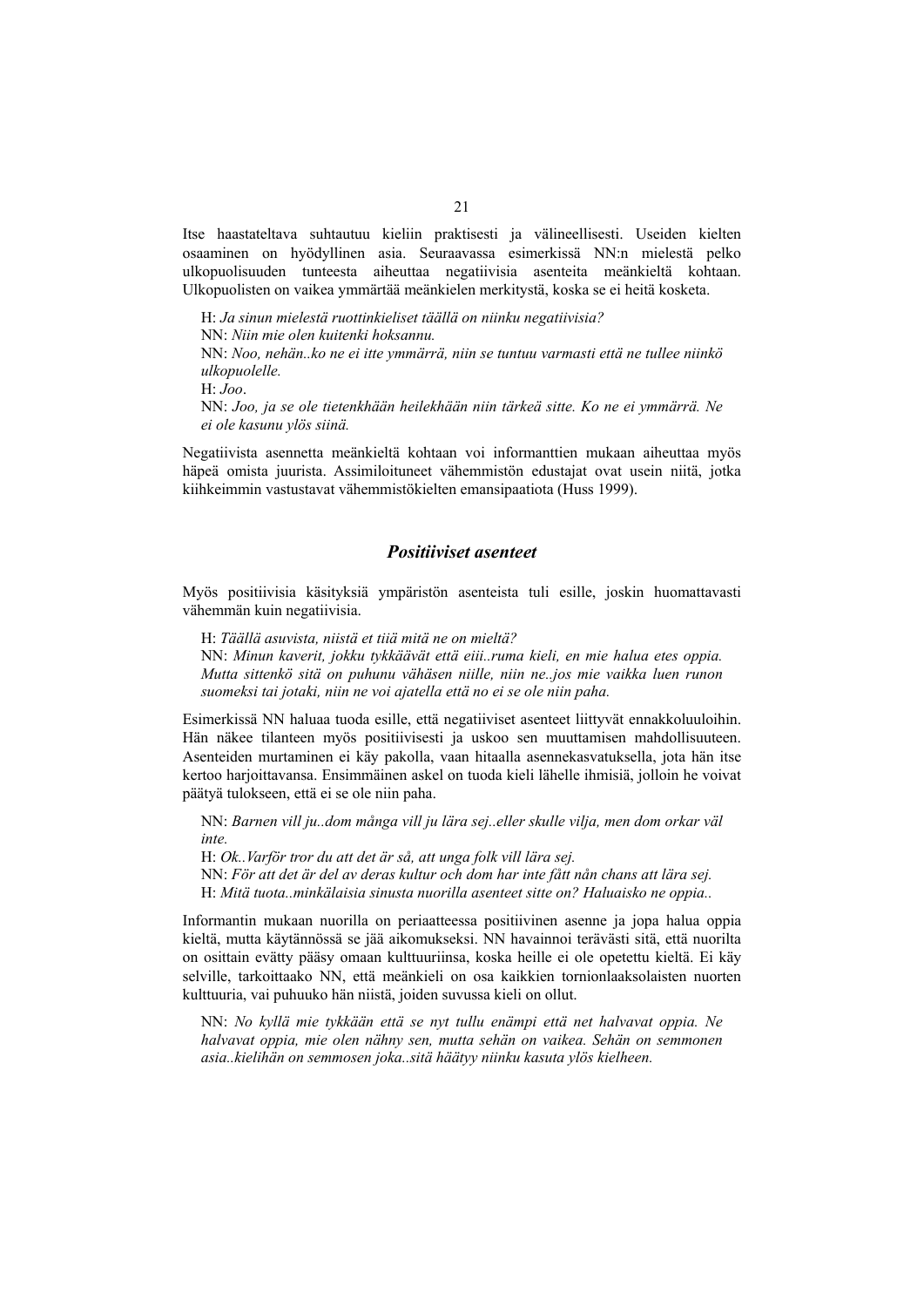NN on myös havainnut, että nuorilla on positiivisia asenteita ja oppimishalua. Hän pitää kuitenkin ongelmallisena sitä, että monet eivät ole enää oppineet kieltä kotonaan.

Muutama ilmoittaa, ettei ole törmännyt minkäänlaisiin kielteisiin asenteisiin.

H: *Et oo törmänny mihinkään asenteisiin..niinkö semmosiin negatiivisiin attityydeihin?* NN: *Nej. Jag har inte sett på nåt sånt.* H: *Ko aikasemmihan kuitenki oli..*  NN: *Joo, tidigare var ju det. När mamma och pappa var små, då var det så.* H: *Men inte nu?*  NN: *Nej.* 

Informantin mielestä negatiiviset asenteet meänkieltä kohtaan kuuluvat menneisyyteen. Seuraavan esimerkin informantti taas on suomenkielinen ja kokee, että suhtautuminen suomeen on ollut positiivista. Tornionlaaksossa uskotaan, että kaksikielisessä perheessä suomalaiset äidit yleensä saavat kasvatettua lapsensa kaksikielisiksi. Jos taas meänkielinen vanhempi puhuu lapsilleen meänkieltä, lapsesta tulee silti yleensä ruotsinkielinen tai heikosti kaksikielinen. Syyksi on arveltu sitä, että suomalaiset siirtävät ylpeyden omasta kielestä lapsilleen, kun taas meänkieliset siirtävät häpeän. (Huss 1999.)

H: *No miten tuota..ooksie huomannu ko tuossa oli aikasempien kanssa puhetta..että minkälaisia asenteita muilla niinkö on. Esimerkiksi ko sie puhut suomea tai sillä tavalla niin onko ihmiset suhtautunu siihen jotaki…* 

NN: *No ei..Sannoo että hyvä että..että hyvä ko ossaa niinkö. Tykkäävät että se on hyvä ko ossaan suomea.* 

H: *Että et oo kohannu mittään niinkö semmosia..*   $NN \cdot En$ 

#### *Omat näkemykset*

Informanttien omia asenteita en kysynyt mitenkään suoraan. Jotkut haastatelluista kyllä ilmaisivat itse suoraan mielipiteensä. Suurimman osan kieliasenteet täytyi päätellä epäsuoremmin. Asenteita tuli esille monissa diskursseissa, esimerkiksi meänkielen tulevaisuudesta puhuttaessa. Käsittelen tässä kohdin joitakin asenteita sekä meänkieltä että suomea kohtaan. Käytän nimityksiä yleensä sekaisin, mutta pyrin erottamaan ne silloin, kun kyse on nimenomaan jompaankumpaan varianttiin liittyvistä asenteista. Meänkielen ja suomen taistelua informanttien maailmassa käsittelen laajemmin luvussa Meänkieli vai suomen kieli.

Kaikkien informanttien mielestä kaksikielisyydestä on etua. Eduiksi mainittiin kielitaito yleensä, kommunikointi rajan yli, kyky työskennellä suomalaisten turistien kanssa ja työnsaanti Tornionlaaksossa. Kukaan ei ottanut negatiivisessa mielessä esille kaksikielisyyden vaatimusta alueella. Waaran (1996: 121) haaparantalaisten nuorten tutkimuksessa jotkut nuoret tunsivat, että he olivat pakotettuja puhumaan suomea vastoin tahtoaan voidakseen saada töitä Tornionlaaksossa. Waara (1996: 118) pani myös merkille, että kaksikieliset suhtautuivat Tornionlaaksoon ja sen kulttuuriin positiivisemmin kuin ne, jotka eivät osanneet suomea. Omassa tutkimuksessani lähes kaikki ovat kaksikielisiä, ja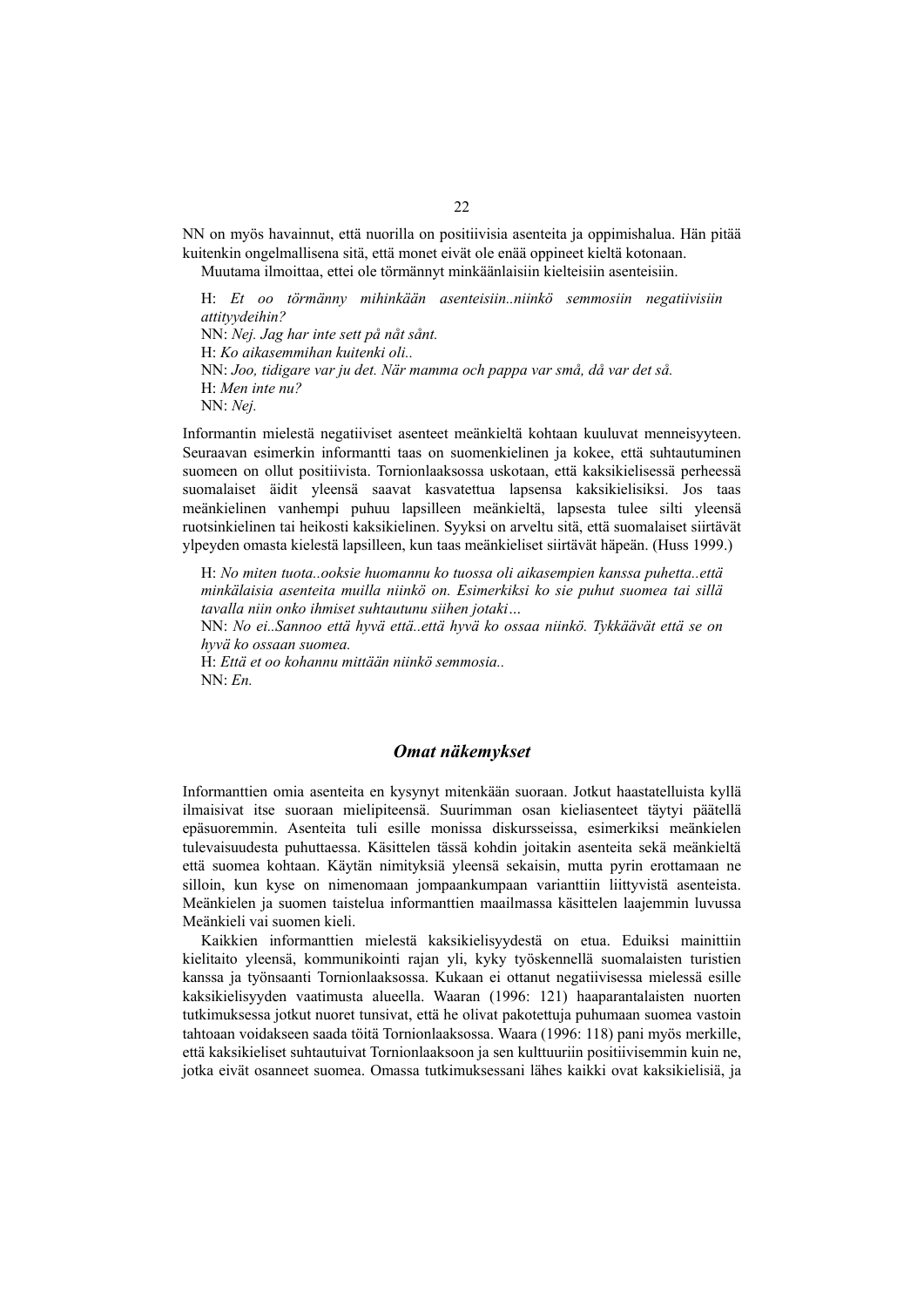sen pitäisi siis näkyä asenteissa. Mielenkiintoista on, että kukaan ei tuntenut sanaa puolikielinen, joka on ollut merkittävä käsite erityisesti Tornionlaakson vähemmistökielitilanteessa. (Hansegård 1968, 1990.) Silti muutamat päättelivät sen merkityksen itse ja arvelivat sellaista esiintyvän Tornionlaaksossa, mutta vain vanhempien ihmisten keskuudessa.

Omien asenteiden ilmaisemissessa selkeimpänä ryhmänä erottuivat suomenkieliset, jotka suhtautuivat positiivisesti omaan kieleensä, mutta negatiivisesti meänkieleen. He ilmaisivat mielipiteensä oma-aloitteisesti ja suoraan.

H: *Niin just. Ja sie olet sitä mieltä että sie puhut suomea etkä meänkieltä?*  NN: *En, mie en meänkielestä tykkää ollenkaan.* 

H: *Sie et tykkää ollenkaan?*

NN: *Joo en. Se on minusta niin se..kuulostaa niin tyhmältä ko se on niinkö ruottin ja suomen sekotat yhtheen.* 

H: *Joo..* 

NN: *Niin emmie vain ole siittä. Paljon parempi että oppii suomea puhuhmaan, jos pittää puhua.* 

*Niin ei se minusta ole ollenkhaan kieli.* 

NN: *No nuoriso ensinnäki muuttaa täältä pois niin paljon, että eihän se..kukhaan sitä [meänkieltä]jää puhumaan lopulta. Ja nuoret ei halua oppia sitä.* 

H: *No entä suomi sitten?* 

NN: *No se varmaan säilyy.* 

H: *Miten..minkä takia se sitten säilyy?* 

NN: *No katokko se, no sitä kuitenki enemmän nyt sitte haluthaan oppia. Suomea puhumaan, ko se on tärkeämpi. Ko sitähän saattaa tarvita muuallaki. Katokko meänkieltä..missä sitä oikisthaan tarvii..täälä ylhäällä niinkö täälä pajalan lähettyvillä. Eihän sitä muualla puhuta. Minun mielestä se on niistä..ihan turha oppia semmosheen puhuhmaan.* 

NN on hyvin jyrkkä meänkielenvastaisuudessaan, vaikka paradoksaalisesti puhuu itse tornionlaakson murretta. Hän pyrkii perustelemaan negatiivisen mielipiteensä monin tavoin. Hän vetoaa kielen ominaisuuksiin (sekakieli, tyhmän kuuloinen), kielen hyödyllisyysnäkökulmaan (meänkielen alueellisuus ja tarpeettomuus), toivottomaan tulevaisuuteen ja yleiseen mielipiteeseen, jota hän käyttää pönkittämään omia ajatuksiaan. Vaikka hän puhuukin paljon myös muiden otaksutuista asenteista, käsittelen tätä katkelmaa kohdassa Omat asenteet. Päädyin tähän ratkaisuun siksi, että NN käyttää muiden otaksuttuja mielipiteitä omien asenteidensa tukena. Tämän informantin kohdalla on syytä kiinnittää huomioita myös tapaan, jolla hän mielipiteitä esittää.

Suomenkielisiä lukuun ottamatta negatiiviset asenteet omaa kieltä kohtaan ilmenevät epäsuorasti.

NN: *Min mormor pratar riktig finska.*  H: *Ok,och så…*  NN: *Men jag pratar bara meänkieli.* 

Informantti luonnehtii suomea adjektiivilla *riktig* 'oikea'. Se implikoi, että olisi olemassa myös väärää suomea. Oikean suomen vastapainoksi asettuukin tässä yhteydessä meänkieli, jota informantti itse osaa. *Bara meänkieli* 'vain meänkieli' antaa kuvan jostain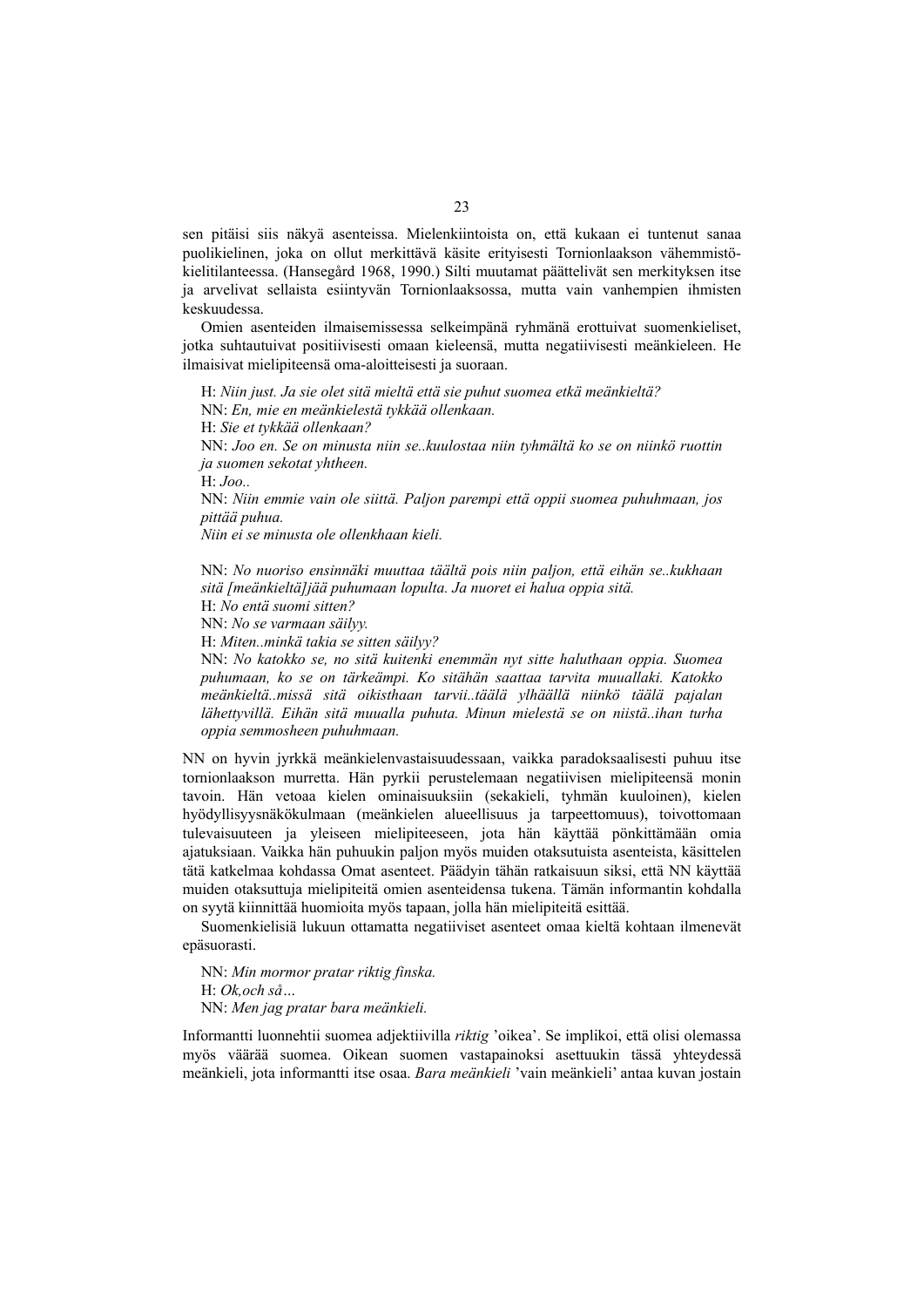selkeästi vähempiarvoisesta kuin oikea suomi. Oikean suomen diskurssi Tornionlaaksossa on selvästi nuortenkin ajatuksissa, koska se tuli esille useassa haastattelussa. Yleensä käsite oikea suomi ei tule esille niinkään tietoisesti kieliasenteista puhuttaessa, vaan huomaamatta muiden asioiden yhteydessä ja paljastaa ehkä siksi syvemmällä olevia asenteita kuin vastaus suoraan kysymykseen. Tällainen diskurssi esittää kielet hierarkkisesti: toiset ovat ylempänä kuin toiset. Myös positiivisia asenteita ilmeni sekä meänkieltä että suomea kohtaan. Käsittelen niitä tarkemmin alaluvussa Suomen kieli vai meänkieli.

#### **Kieli julkisilla domeeneilla**

Kartoitin muutamilla kysymyksillä informanttien asenteita meänkielen/suomen julkista käyttöä kohtaan. Kysymysten kohteena olivat viranomaiset ja kouluopetus. Vuonna 2000 voimaan tulleen lain mukaan Pohjois-Ruotsin tietyissä kunnissa asukkailla on oikeus käyttää suomea tai meänkieltä viranomaisten kanssa asioidessaan. Kysyin informanteilta, onko oikeus käyttää vähemmistökieltä viranomaisten kanssa heidän mielestään tärkeä. Informantit olivat oikeudesta melko samaa mieltä: sitä pidettiin tärkeänä. Useimmat argumentoivat mielipidettään vanhojen ihmisten puutteellisella kielitaidolla. Eräs informantti katsoi asiaa laajemmasta perspektiivistä:

NN: *Det är erkännande av vår kultur.* 

Vain yksi informantti oli selkeästi lakia vastaan:

H: *Ja sinusta ei ole niin tärkeää että virastoissa voi käyttää meänkieltä?*  NN: *Ei ole. Ko sehän on kuitenki..mehän asumme ruotsissa. Monet tornionlaaksolaiset osaavat ruotsia kuitenki.*  H: *Miten..eikö niitä ole kuitenki vanhempia ihmisiä jokka ei niin hyvin ossaa?*  NN: *Joo, niitä on tietenki. Niitä on aika montaki, mutta..mutta että..emmie tiiä. Tämä on kuitenki niinkö ruotsi ja se on..ei sitä niinkö voi vaajia että kaikki paikat pitäis osata. Niitä kieliä on niin monta että..solis vaikeaa.* 

Merkille pantavaa on, että lakia vastustava informantti on muuten huomattavan positiivinen meänkieltä kohtaan ja myös identifioituu siihen voimakkaasti. Tämän kysymyksen kohdalla hän kuitenkin turvautuu nationalistiseen ja taloudelliseen diskurssiin, ja yksikielisyyden ideologia puskee pluralismin läpi. Hän perustelee kantaansa rationalistisesti, terveeseen järkeen vedoten: ei voi vaatia, että kaikkialla osattaisiin suomea ja lisäksi Ruotsissa on niin monta vähemmistökieltä, ettei kaikkien oikeuksia voi millään toteuttaa. Tulkitsen NN:n tarkoittavan kaikkia vähemmistökieliä Ruotsissa, sillä hän ei tee eroa kansallisten vähemmistöjen ja maahanmuuttajien kielten välillä.

Useimmat olivat tyytyväisiä yhteiskunnan panostukseen suomeen ja meänkieleen. Muutama piti panostusta liian vähäisenä ja yksi liiallisena. Hänen mielestään kielikysymykseen keskitytään liikaa.

Kaikki olivat sitä mieltä, että on tärkeää, että meänkielen/suomen opetusta voi saada. Lähes kaikki olivat myös sitä mieltä, että se on tärkeää heille itselleen. Kukaan ei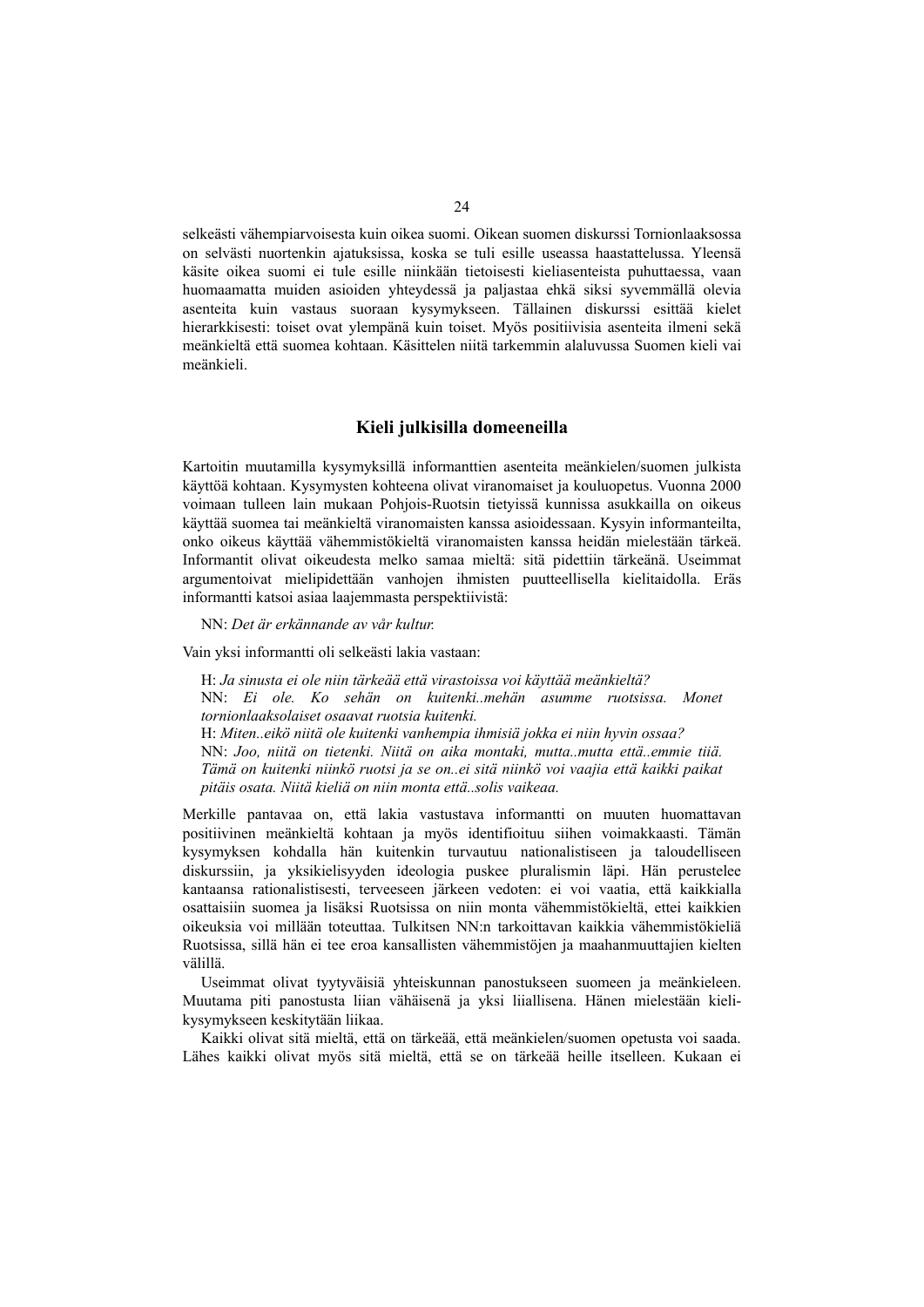kuitenkaan kannattanut ainakaan suoraan opetuksen pakollisuutta. Jos vertaan omaa ryhmääni Cullblomin (1994: 62) laajempaan otokseen, tulokset ovat samansuuntaisia: 72 % toivoi suomen olevan vapaaehtoinen aine koulussa mutta vain 2 % haluaisi sen pakolliseksi. Asenne-ero opetukseen vapaaehtoisena aineena selittynee sillä, että kaikki informanttini olivat suomen opiskelijoita. Kouluopetuksesta virisi paljon keskustelua, ja yhtä lukuun ottamatta kaikki olivat melko vahvasti jotain mieltä asiasta. Moni argumentoi, että nimenomaan pakollisuus saisi ihmiset suhtautumaan negatiivisesti meänkielen tai suomen oppimiseen. Keskusteluissa nousi esille se, että meänkieli ei kuulu kaikkien alueella asuvien kulttuuriperintöön. On mielenkiintoista, että tätä keskustelua käydään juuri kielten tuntien osalla, kuten Suomessakin pakkoruotsikeskustelua. Yleensä kyse on vähemmistökielen opiskelusta. Kukaan ei pohdi sitä, että matematiikan tai englannin kielen pakollisuus vaikuttaa niihin kohdistuviin asenteisiin.

Vain yksi argumentoi sen puolesta, että suomen kielen tulisi olla pakollista kaikille.

H: *Så har du här om oblikatorisk..vad har du här?*  NN: *Ja, att eleverna skall avgöra det själv. Men jag tycker att det skall vara oblikatorisk. Alla ska lära sej.*  H: *Varför tycker du det?*  NN: *För att det är bra att kunna alla språk, så många som möjligt. Här ska man lära sej finska för det är så nära..Det ligger ju bara några kilometer härifrån. Och när ska vi in på systemet, när vi blir arton, så måste vi kunna prata finska.* 

Hänestä päätös pitää käytännössä olla oppilailla itsellään, mutta jos hän saisi päättää, kaikki lukisivat suomea. Hän perustelee kantaansa hyötynäkökohdilla: on hyvä osata mahdollisimman monta kieltä, ja Pajalassa Suomen raja on lähellä. NN:n suhde kieliin on muutenkin hyvin instrumentaalinen eli kielten välinearvoa korostava. Erittäin mielenkiintoista on se, mitä NN puhuu "systeemiin menemisestä". Valitettavasti en haastattelijana osannut tarttua tähän ja esittää lisäkysymyksiä. Luulen kuitenkin, että hän tarkoittaa paikallisessa yhteisössä elämistä. Tornionlaaksossa on suhtauduttu erittäin ristiriitaisesti nuorten kielitaitoon: lapsille ja nuorille ei puhuta suomea, mutta silti heidän oletetaan osaavan sitä nuorina aikuisina.

### **Suomen kieli vai meänkieli**

Meänkieli ja suomi käyvät kamppailua asemastaan nuorten elämässä. Kaikki asuvat meänkielen alueella, mutta myös rajalla, ja monella on toinen vanhempi Suomesta. Lisäksi kielten erilaiset yhteiskunnalliset asemat vaikuttavat asenteisiin. Joka tapauksessa muutamaa poikkeusta lukuun ottamatta kaikkien mielestä meänkieli/suomi on tärkeä Tornionlaaksolle ja heille itselleen.

#### NN: *Det är meänkieli som definierar tornedalen.*

Kun kysyin informanteilta, mitä kieliä he haluavat osata, neljä informanttia haluaa osata vain standardisuomea, 2 meänkieltä ja loput molempia. Osasta dikotominen jakoni meänkieleen ja suomeen tuntui vieraalta tässäkin kysymyksessä, kuten esimerkeistä käy ilmi.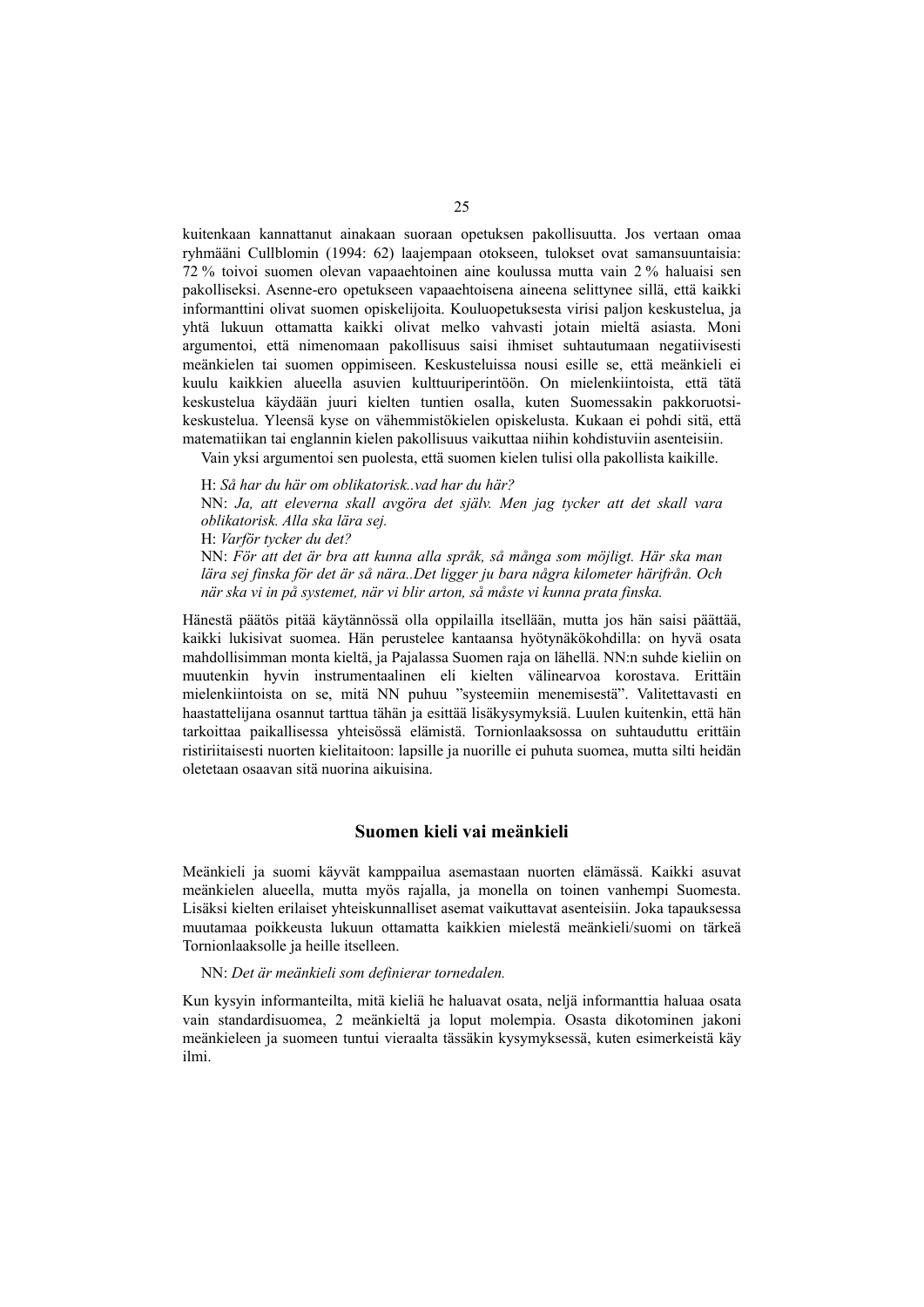H: *Ossaaksie kuitenki niinkö meänkieltä vai suomea vai molempia?*  NN: *No meänkielihän on niinkö suomea että…kaikille meänkielisille mie puhun suomea että…* 

Suomenkielisiksi identifioituville suomen merkitys on yleensä selvä. Muutamat suomenkieliset korostavat erityisesti suomenkielisyyttään ja suomen kielen paremmuutta meänkieleen nähden. Kysyin niiltä, jotka halusivat osata molempia, että kumpi heille on tärkeämpi. Vastaukset jakautuivat aika tasan.

H: *Onko sulle kumpi niistä sitte tärkeämpi?*  NN: *No meänkieli on niinkö tärkeä..tai oikeasthaan se tullee..että sehän on..se on aika..niin se on se tärkeämpi. Sehän on se joka on niinkö lähin.*  NN: *( - - )…se vain tuntuu [tärkeämmältä]… ko mie olen kasvanu ylös sen kansa. Se on niinkö osa minusta.* 

Katkelmassa informantti käsittelee kielen merkitystä henkilökohtaisella tasolla. Meänkieli on lähin, ja siihen kieleen hän on kasvanut, kieli on osa häntä ja hänen juuriaan. Epäröinnistä huolimatta vaikuttaa siltä, että hän on pohtinut kielten merkitystä ja antaa harkittuja vastauksia.

H: *Men du vill kunna meänkieli?*  NN: *Ja, det är som pratas här.* 

Toisaalta tärkeys ja läheisyys eivät välttämättä suoraan korreloi keskenään. Vaikka meänkieli on NN:lle läheisempi, ja molemmat tärkeitä, hän kokee suomen hieman tärkeämmäksi. *Kohta enämpi suomi* sisältää varauksen *kohta*, joka pehmentää lausumaa. Informantti ei siis halua jyrkästi asettua suomen kannalle, vaan korostaa molempien tärkeyttä. Tarjoan informantille suomen kielen tärkeyden perusteluksi sen hyödyllisyyttä, koska hyöty oli aikaisemmin haastattelussa tullut esille.

H: *Joo, tarkennan vielä: kumpi sulle oli nyt tärkeämpi meänkieli vai suomi vai molemmat?*  NN: *Molemmat..mutta kohta enämpi suomi.* H: *Haluatko että jos sinun lapset lukkee koulussa niin kumpaa?*  NN: *Molempia.*  H: *Kumpi sulle on niinko läheisempi?*  NN: *Meänkieli.*  H: *Mutta suomesta on enempi hyötyä?*  NN: *Joo.* 

Meänkielen valtti on historia ja paikallisuus. Tuomikosken haastattelemat meänkielen aktivistit (2000: 25–26, 30–32) sanovat meänkielen luontevuuden, kotiseutusidonnaisuuden ja läheisyyden olevan suurin syy kielen kehittämiseen. Täytyy kuitenkin ottaa huomioon, että aktivistit ovat vanhempia kuin minun informanttini ja heille meänkieli on yleensä äidinkieli. Haastateltavistani vain yksi on puhunut kotonaan enimmäkseen suomea/meänkieltä.

Suomen kielen asemaa nuorten maailmassa kohottaa hyöty: suomen kielellä uskotaan olevan enemmän käyttöä. On myös kyse prestiisistä. Standardoiduilla kielimuodoilla on yleensä suurempi prestiisi kuin standardoimattomilla. Seuraavan esimerkin informantin kielivalintaan liittyy meänkielen negatiivista arvottamista. Meänkielestä ei ole hyötyä ja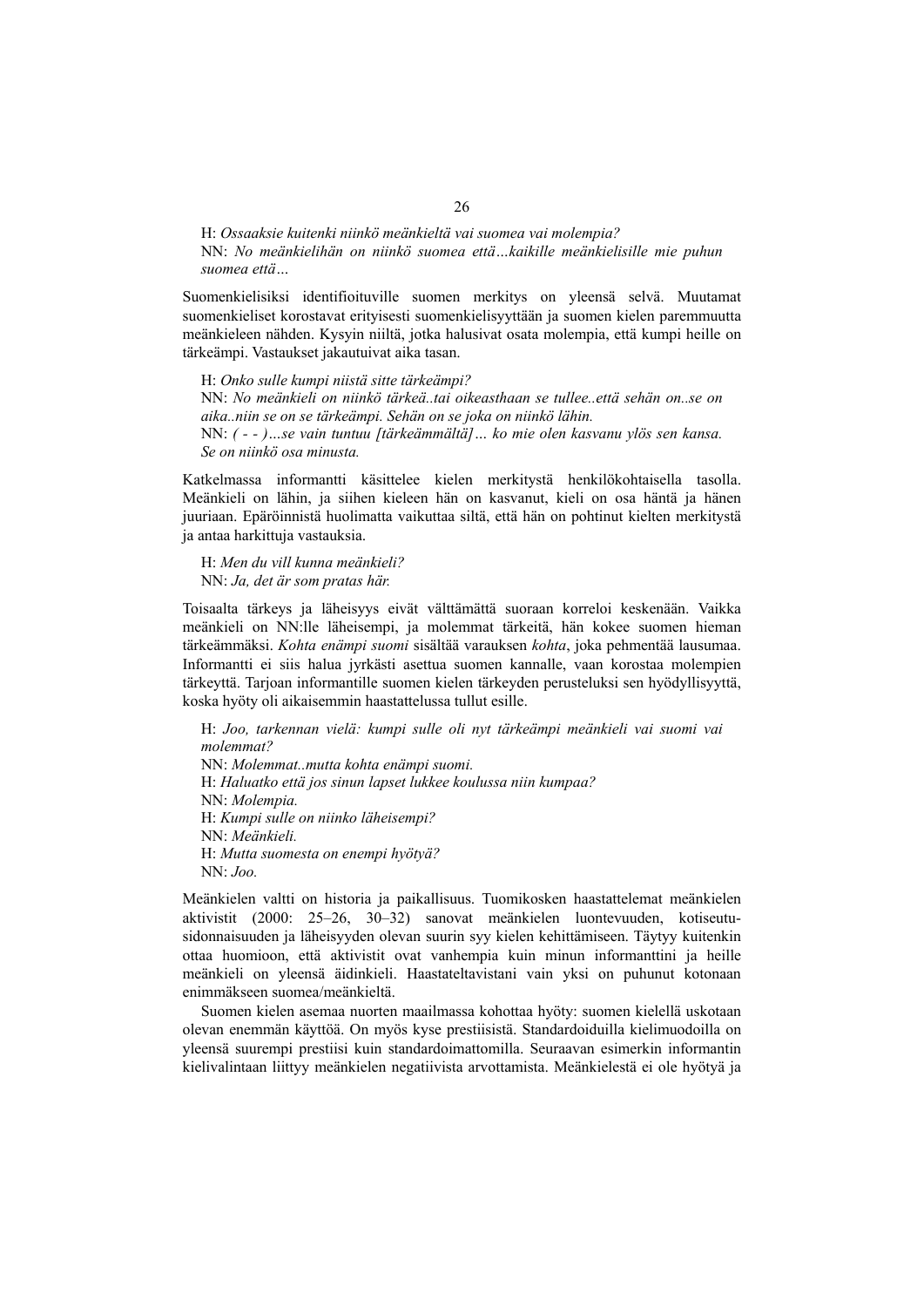se kuuluu vain vanhojen ihmisten maailmaan. Argumentin voi katsoa kuuluvan ajatteluun, jossa vähemmistökieli ei vie elämässä eteenpäin ja kuuluu menneeseen maailmaan.

H: *Ok, men..du skriver här att du vill liksom bara kunna standardfinska?*   $NN^{\ldots}$ *Jo.* H: *Varför det?*  NN: *För att den är ju sån..meänkieli..den får man ingen nytta av egentligen. Annat att man pratar det här med de äldre.* 

Mielenkiintoista on, että Winsan (1998: 129–131) tutkimusaineistossa informantit pitävät selkeästi meänkieltä (61 %) miellyttävämpänä kuin standardisuomea (25 %).

#### **Lopuksi asenteista ja identifioitumisesta**

Kieliasenteet ovat merkittävä ja kiinnostava näkökulma vähemmistökielten asemaan ja tulevaisuuteen. Vaikka asenteet eivät suoraan korreloikaan vähemmistökielen käytön kanssa, ne antavat kuvan kielen käyttöön vaikuttavista tekijöistä. Olen artikkelissani tuonut esille joitakin kieliasenteisiin liittyviä seikkoja, jotka omassa nuorten pajalalaisten tutkimusaineistossani käyvät ilmi. Pääpaino artikkelissani on siinä, mitä nuoret itse meänkielestä ja suomesta ajattelevat, ja toisaalta siinä, miten he arvelevat toisten suhtautuvan kieleen.

Kysymys asenteiden ja kielellisen ja etnisen identiteetin suhteesta on kiinnostava. Kun suhde oman ryhmän kieleen ja muiden ryhmien kieliin on ambivalentti, se tuo ambivalenssia myös identiteettiin. Tämä ristiriitaisuus näkyy aineistossani nimenomaan suhteessa meänkieleen, ei suomeen. Kieli toimii keskusteluissa usein metaforana, eli symbolina tai merkkinä suurille kysymyksille, jotka liittyvät valtaan ja identiteetteihin. Kieli on metafora Itsen ja Toisen suhteelle (Wingsted 1998: 126).

Aineistossani on erotettavissa asennoitumiseltaan ja identifioitumiseltaan erilaisia ryhmiä. Selkein ryhmä ovat suomenkieliset. Heillä on vahva kielitaito ja selkeä suomenkielinen ja kaksikielinen identiteetti, joka on yhteydessä Suomeen. Suomenkieliset eivät pidä meänkieltä kielenä ja suhtautuvat siihen pääasiassa negatiivisesti. Tulkitsen sen identiteetin kannalta olennaiseksi eron tekemiseksi. Vaikka suomen kielellä on ollut huono asema Ruotsin Tornionlaaksossa, se on ollut paranemaan päin 1980-luvulta alkaen. Meänkieli on jollakin tavalla uhka suomenkieliselle identiteetille ja sen hegemonialle, joka perustuu suomen valtakieliasemaan Suomessa. Haluan korostaa, että tähän ryhmään eivät suinkaan kuulu kaikki, joiden toinen vanhempi on Suomesta.

Meänkielisten ja sekä suomen- että meänkielisten ryhmä on kirjava. Heidän puheissaan heijastuu historiallinen vähemmistökieliä väheksyvä ajattelu. Useimpia leimaa ristiriitainen suhde meänkieleen: toisaalta se on läheinen kieli ja sen merkitys alueelliselle identiteetille tiedostetaan, toisaalta taas sekakielen leima ja kysymykset kielen hyödyllisyydestä askarruttavat. Negatiivista suhtautumista suomen kieleen ei tullut ilmi yhdessäkään haastattelussa. Ryhmässä 'molemmat' oli sekä niitä, jotka eivät tehneet mitään eroa suomen ja meänkielen välille, että niitä, jotka samastuivat meänkieleen,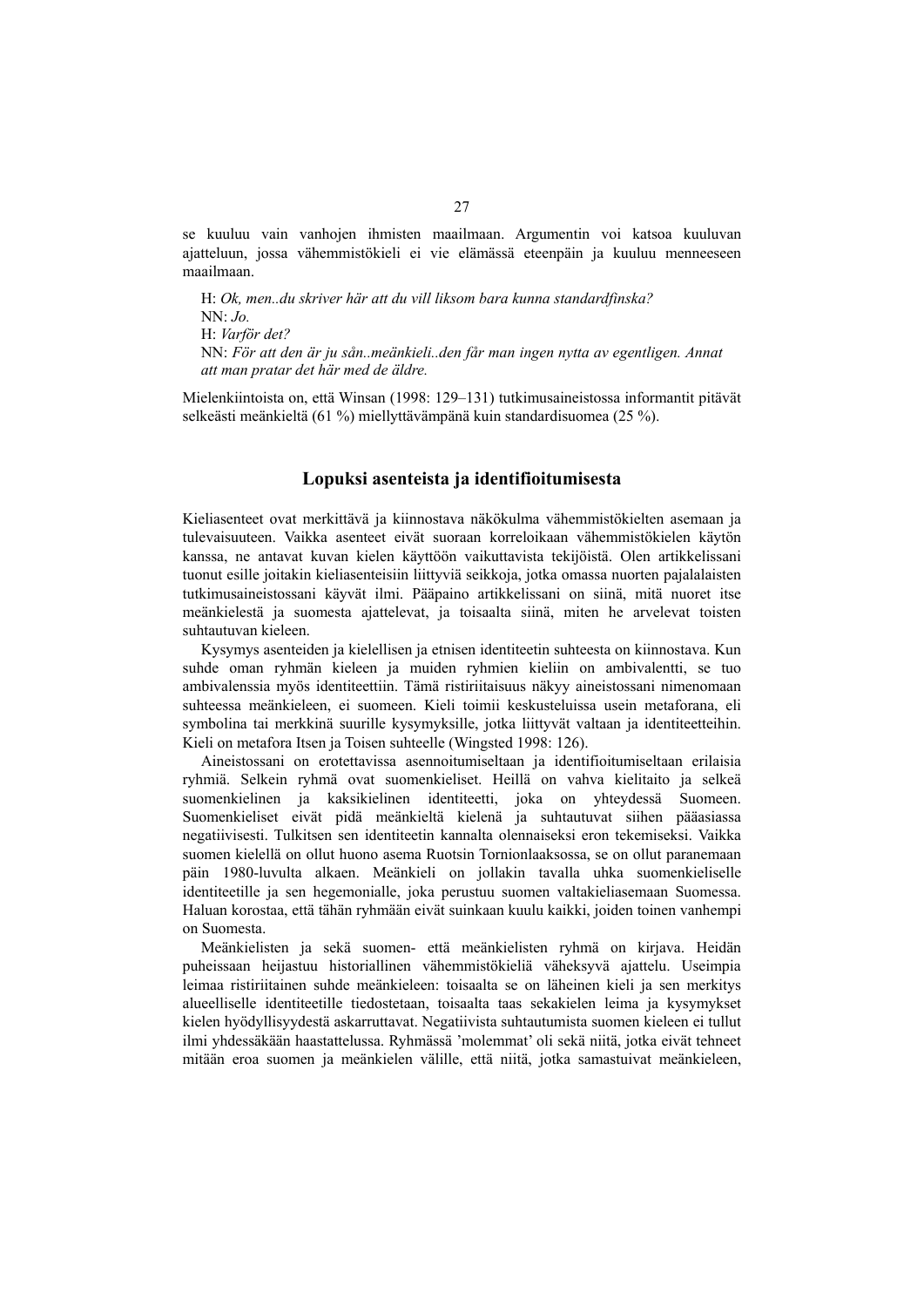mutta arvostivat suomea enemmän. Kielen status ei siis välttämättä vaikuta ryhmäsolidaarisuuteen. Kuitenkin joukossa oli myös informantteja, jotka ovat minun silmissäni kategoriassa 'meänkielinen', mutta jotka suosivat suomea sen statuksen vuoksi.

Informanttinuorten oma suhde meänkieleen ja suomeen on siis pääasiassa positiivinen, muttei suinkaan ristiriidaton. Keskeisiksi kommenteissa muiden asenteista omaa kieltä kohtaan nousee informanttien arvio siitä, että muut pitäisivät meänkieltä huonona ja tarpeettomana. Osittain he ehkä käsittelevät näin myös omia asenteitaan; negatiivisia lausumia on helpompi asettaa toisen suuhun kuin omaansa. Meänkielen aktivistit ovat joutuneet taistelemaan negatiivisia asenteita vastaan kolmella rintamalla: ruotsalaisten ruotsinkielisten, suomalaisten suomenkielisten ja tornionlaaksolaisten itsensä kanssa (Huss 1999: 85). Myös omassa aineistossani näkyy monelta suunnalta tuleva paine meänkieltä kohtaan. Suurin paine tällä hetkellä näyttäisi tulevan juuri suomen kielen suunnalta.

Myös kieli vai murre -kysymys puhututti haastatteluissa odotetusti. Tässä artikkelissa en analysoinut tätä diskurssia tarkemmin. Yhteenvetona voi kuitenkin todeta, että suomeen identifioituvien mielestä meänkieli on murre. On yllättävää ja mielenkiintoista kyllä, että positiivisesti identifioituminen meänkieleen ei edellyttänyt sen pitämistä kielenä. Toisaalta haastateltavista ne, jotka tutkijan näkökulmasta näyttäytyivät aktiivisimpina meänkielisinä, olivat myös tietoisimpia kieli–murre -kysymyksestä, pitivät meänkieltä kielenä ja osasivat perustella näkemyksensä. Yllättäen vain yksi haastatelluista kannatti meänkielen kirjakielen normittamista. Siitä huolimatta vajaa puolet piti meänkieltä omana kielenään ja suhtautui siihen positiivisesti. Tulokset ovat samansuuntaisia kuin Winsan (1998: 134) tutkimuksessa, jossa yli puolet haastatelluista on sitä mieltä, että meänkieli on oma kielensä. Toisaalta lähes puolet myös vastusti ajatusta ja piti standardisuomea ainoana oikeana suomena.

Tornionlaakson kielioloista puhuttaessa keskeinen termi on ollut *puolikielinen*. Siitä tuli vahva lyömäase monikielisyyttä vastaan, ja sen vaikutukset näkyvät edelleenkin. Puolikielisyysajattelu tarjoaa vähemmistöille hyvin heikon kieli-identiteetin, jossa on puolet toista ja puolet toista, eikä mitään kokonaista. Vaikka diskurssi on ollut vahva Tornionlaaksossa, nuorilla ei ollut siitä mitään tietoa. Tämä johtunee siitä, etteivät he myöskään raportoineet puutteista ruotsintaidossaan. Siinä mielessä puolikielisyydellä ei ole enää heille merkitystä. Tuntuu kuitenkin, että puolikielisyyden merkitys on kokenut siirtymän ihmisistä kieleen. Meänkieli kärsii edelleen "puolikielen" leimasta, mikä vaikeuttaa positiivista identifioitumista siihen.

#### **Lähteet**

Arola, Laura—Vaattovaara, Johanna 2005: Mentaalinen muuri ja vet(h)een piirretty viiva? – Näkökulmia tornionlaaksolaisnuorten kieli-identiteettiin kahdelta puolelta rajajokea. – Tornionlaakson vuosikirja (toim. Raija Lantto). 122–138. Tornionlaakson neuvosto. Tornionlaakson maakuntamuseo. Tornio.

Attitudes towards language variation 1982: Attitudes towards language variation.Social and applies contexts. (ed. Ellen Bouchard—Howard Giles). Edward Arnold, London.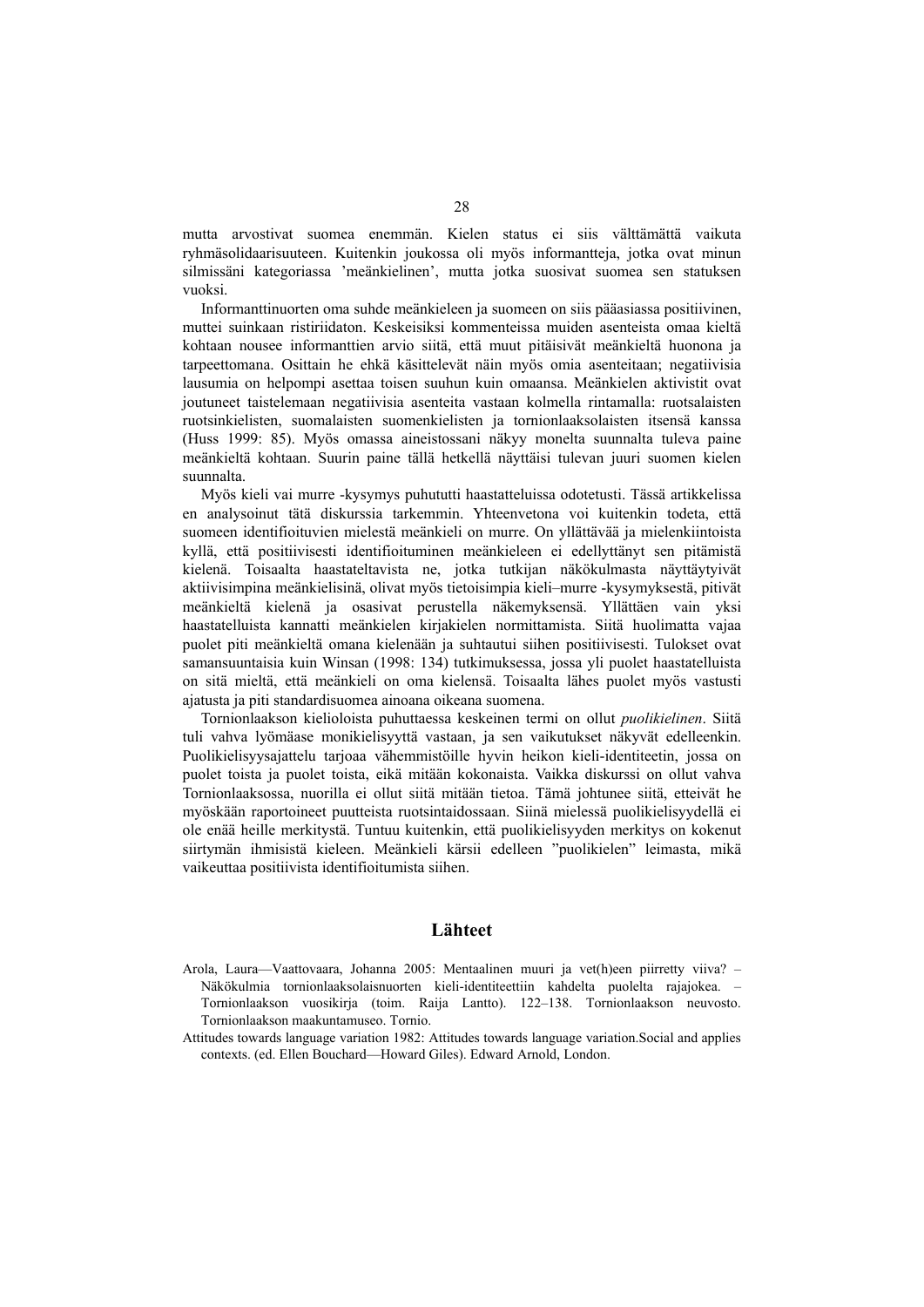- Cullblom, Ester 1994: Värdera eller värderas. Empirisk studie i självuppfattning bland tornedalingar. Uppsats för licentiatexamen. Pedagogiska institutionen, Umeå Universitet.
- Garrett, Peter—Coupland, Nikolas—Williams, Angie 2003: Investigating Language Attitudes: Social Meanings of Dialect, Ethnicity and Performance. International Journal of Applied Linguistics 15 (3).

Hansegård, Nils Erik 1968: Tvåspråkighet eller halvspråkighet? Aldus/Bonnier, Stockholm.

- Hansegård, Nils Erik 1990: Den norbottenfinska språkfrågan. En återblick på halvspråkighetsdebatten. Uppsala Multethnic Papers 19, Uppsala.
- Huss, Leena 1999: Reversing Language Shift in the Far North. Linguistic Revitalization in Northern Scandinavia and Finland. Uppsala University Library, Uppsala.
- Vaattovaara Johanna (tulossa): Paikallismurre alueellisen identiteetin rakentumisessa. Väitöskirjatyö. Suomen kielen laitos. Helsingin yliopisto.
- Wingstedt, Maria 1998: Language Ideologies and Minority Language Policies in Sweden. Historical and contemporary perspectives. Doctoral Dissertation. Centre for Research on Bilingualism, Stockholm University.
- Winsa, Birger 1993: Meän kieli ja torniolaaksolaisitten kakskielisyys: täällä plandathaan sprookit. Virittäjä 97. 3–33.
- Winsa, Birger 1998: Language Attitudes and Social Identity. Oppression and Revival of a Minority Language in Sweden. Applied linguistic association of Australia. Occasional Paper no 17.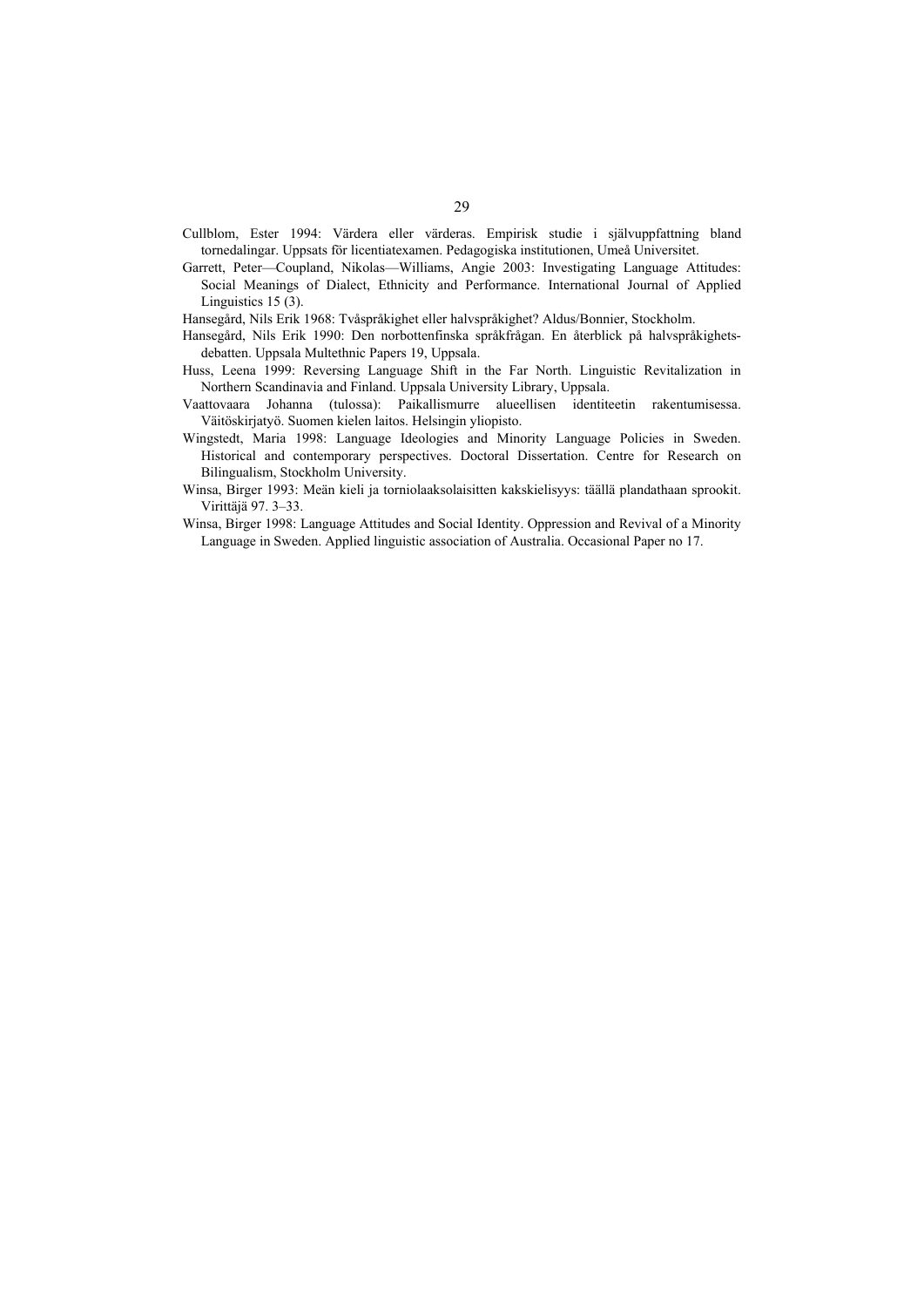# **Itämerensuomalaisia jälkiä Äänisen itärannikon venäläisessä paikannimistössä**

#### *Jekaterina Zaharova*

Karjala on jo pitkään kiinnostanut sekä venäläisiä että ulkomaalaisia historian, kansatieteen, kansanrunouden, kielen sekä toponymian tutkijoita. Tämä mielenkiinto Karjalaan johtuu siitä, että Karjalan alue oli kansojen vilkkaan liikehdinnän kenttä. Juuri täällä ovat tapahtuneet karjalaisten, vepsäläisten ja osaksi myös saamelaisten kosketukset itäslaavilaisiin yhteiskunnan, kulttuurin ja kielen alalla. (Ojanen 1988, Sarhimaa 1995.)

Paikannimistö on hyvä aineisto kontaktien tutkimiseen, koska nimistöä on paljon, ja jokaisella nimimallilla on oma levikkialueensa. Sitä paitsi nimistö on hyvin konservatiivista: monet vanhat nimistökerrostumat, joiden perusteella voidaan kansojen kulttuuria käsitellä, ovat säilyneet hyvin.

Tutkimustyöni aiheena on itämerensuomalaisten paikannimien mukautuminen Äänisen itärannikon venäläiseen paikannimistöön. Tutkin muun muassa Puudosin alueen ja yleensä Äänisen itärannikon murteessa esiintyvää itämerensuomalaista alkuperää olevaa paikannimistöä, jonka olen poiminut Karjalan tiedekeskuksen Kielen, kirjallisuuden ja historian tutkimuslaitoksen sekä Pietarin valtionyliopiston nimistökortistosta, Karjalan valtionarkiston asiakirjoista ja kartoista. Tutkimusalueen paikannimistöön kuuluu noin 10 000 paikannimeä, joista noin 20 % on itämerensuomalaista alkuperää.

Tämä kertoo siitä, että alueella on muinoin ollut saamelaisia, myöhemmin vepsäläisiä ja karjalaisia kyliä, joiden väestö on ollut pitkälti kaksikielinen ja aikojen kuluessa venäläistynyt.

On mainittava, että nykyinen Äänisen itärannikon alue on väestöltään venäläinen. Alueen venäläistyminen on alkanut jo keskiajalla, jolloin Äänisen itärannikolle ilmestyi ensimmäisiä novgorodilaisia uudisasukkaita. Novgorodilaisen asutusvirran tyrehdyttyä alueen venäläistyminen tapahtui seudun paikallisen itämerensuomalaisen väestön kielen ja mentaliteetin vaihtumisen kautta. Onkin mielenkiintoista, että itämerensuomalaista alkuperää olevat paikannimet eivät tämän alueen venäläisväestön mielestä tunnu oudoilta. Nimet ovat kokonaan assimiloituneet venäläiseen paikannimistöön: ne ovat saaneet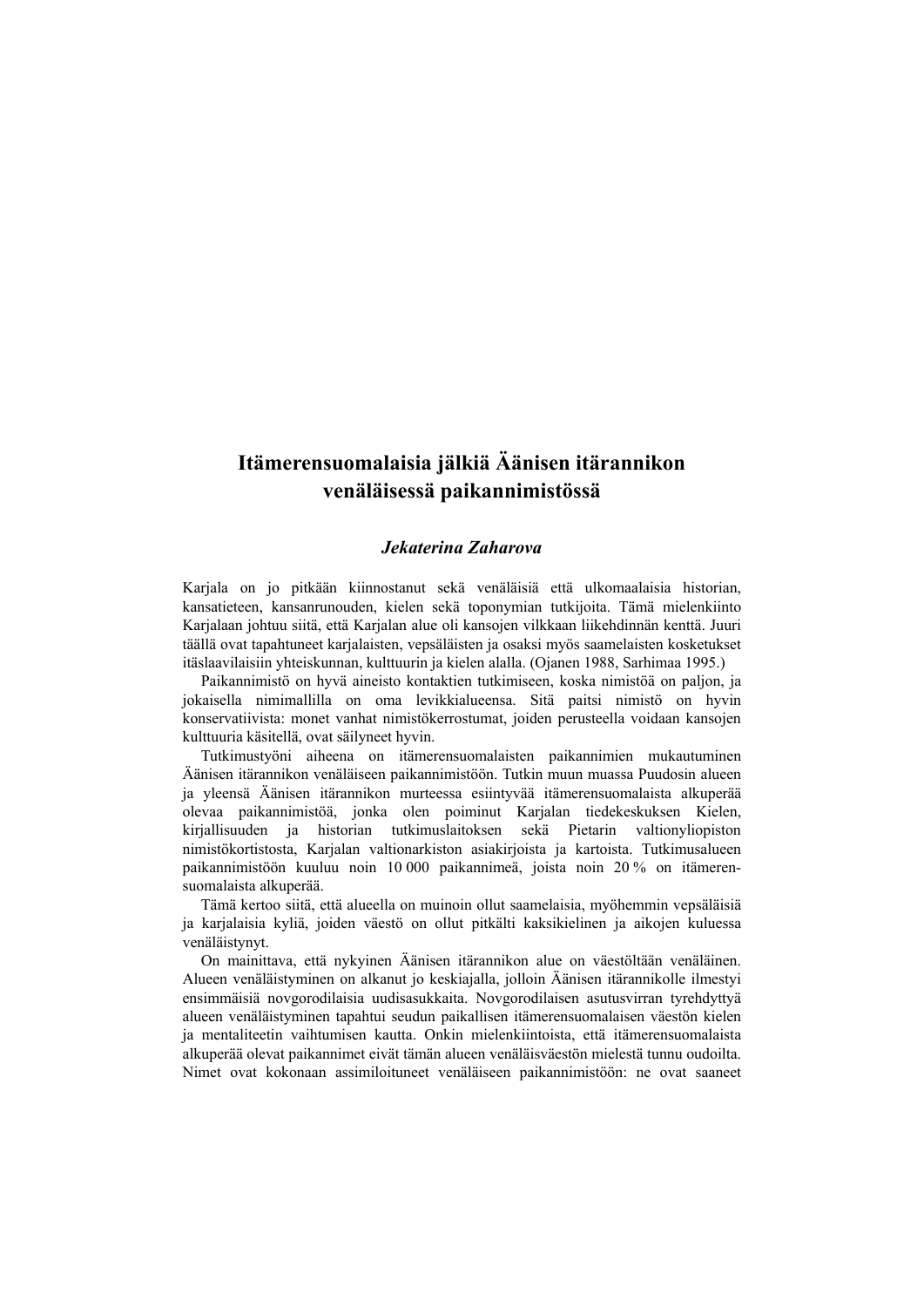venäjän kielelle ominaisia piirteitä ja kieliopillisia kategorioita eivätkä tavallisesti erottaudu äänneasultaan ikivenäläisistä sanoista.

Tutkimustyöni koostuu kolmesta pääasiasta: ensimmäiseksi tarkastelen itämerensuomalaisperäisten paikannimien muoto-opillista eli morfologista mukautumista, toiseksi sanastollista eli leksikaalis-semanttista mukautumista ja kolmanneksi äänteellistä eli foneettista mukautumista Äänisen itärannikon venäläiseen paikannimistöön.

Äänisen itärannikon itämerensuomalaisperäinen paikannimistö on rakenteeltaan samanlaista kuin kaikille pohjoisvenäläisille alueille ominainen nimistö. Se voidaan jakaa kolmeen ryhmään:

- 1. nimet, joiden vartalo sekä tunnus tai tunnukset ovat itämerensuomalaisperäisiä ja jotka ovat suoraan tulleet itämerensuomalaisista lähteistä (karjalasta tai vepsästä) venäjään kieleen, esimerkiksi *Илекса (Ileksa), Хабаньзя (Habanza), Отовжа (Otovža), Вехка (Vehka).*
- 2. nimet, jotka ovat muodostuneet venäjän murteessa itämerensuomalaisista sanoista siten, että itämerensuomalaiseen vartaloon on liitetty venäläiset tunnukset, esimerkiksi *Каскино (Kaskino), Кетовина (Ketovina), Нитушки (Nituski).*
- 3. yhdysnimet, joihin sisältyy perusosa ja määrite (attribuutti). Perusosana on venäläinen sana (*-озеро, -ручей, -болото, -губа, -наволок*) tai itämerensuomalaista alkuperää oleva venäläinen murresana (*-лахта, - салма, -сельга, -орга*), ja attribuuttina on itämerensuomalainen sana. Esimerkiksi *Сяргозеро (Sjargozero), Хабозеро (Habozero), Салмозеро (Salmozero), Линдручей (Lindručej), Корехручей (Korehručej), Ламбасостров (Lambasostrov), Канзанаволок (Kanzannavolok), Нагришнаволок (Nagrisnavolok) tai Кевасалма (Kevasalma), Маткалахта (Matkalahta), Кивисельга (Kiviselga), Саворга (Savorga)*.

Tällaisia nimiä on monia satoja. Ne osoittavat, että kyseessä on usein substraatti-ilmiö, eli nimet ovat syntyneet paikallisen itämerensuomalaisen väestön venäläistymisen kautta. Itämerensuomalainen nimirakenne on siirretty venäläiseen käyttöön siten, että nimen perusosa on käännetty venäjäksi. Tätä tietä syntyneet yhdysnimet eivät ole ominaisia varsinaiselle venäläiselle nimistölle.

Käsittelen Äänisen itärannikon substraattinimistöä myös leksikaalis-semanttisella tasolla. Paikannimet voidaan jakaa eri semanttisiin ryhmiin:

1. Maatalouteen liittyvä nimistö:

*Каскино/Коскино (Kaskino/Koskino)*: karj*. kaski, kaški*, vepsä *kas´k* 'kaski' [ПФГЛК].

*Кезанда/Кизанда (Kezanda/Kizanda*): kar. kešanto, kezando, kežando, kezändö, veps. kezand 'kesanto' [ПФГЛК].

*Палозеро (Palozero)*: karj. *palo*, vepsä *palo* 'kaski' [ПФГЛК].

*Пелтозеро (Peltozero)*: karj. *pelto, peldo*, vepsä *püud, pöud* 'pelto' [KKS], [СВЯ]. *Ригозеро (Rigozero)*: karj. *riihi*, vepsä *rih* 'riihi' [KKS], [СВЯ].

*Сейбасозеро (Seibasozero)*: karj. *seiväs***,** vepsä *seibaz* 'seiväs' [KKS], [СВЯ].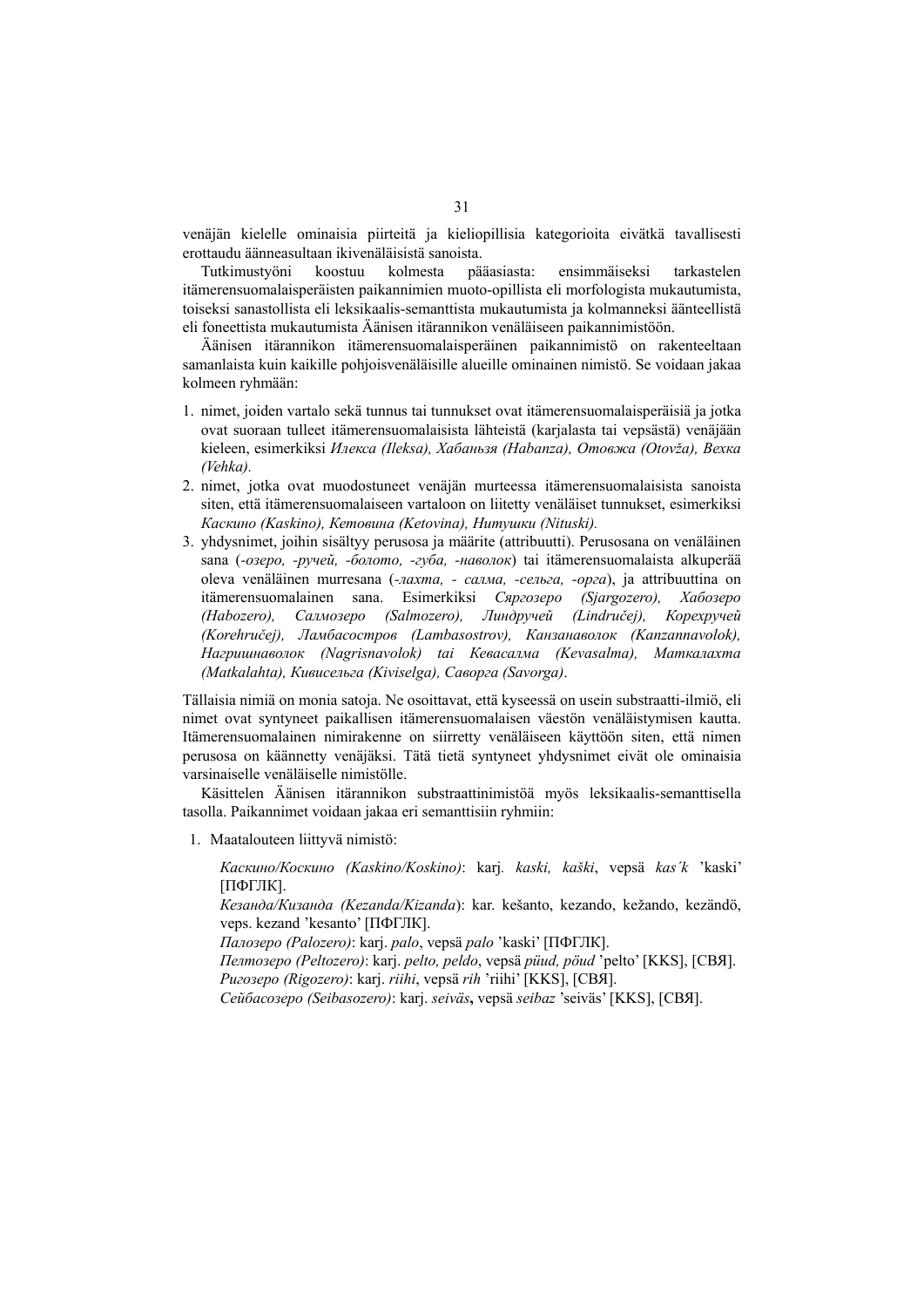2. Faunaan liityvä nimistö:

*Кукшезеро (Kukšezero)*: karj. kukšoi, kuukšoi 'kuukkeli, pöllö' [KKS]. *Линдручей (Lindručej)*: karj. *lintu*, veps. *lind* 'lintu' [KKS], [СВЯ]. *Харагозеро (Haragozero)*: karj. *harakka*, veps. *harag* 'harakka' [KKS], [СВЯ].

3. Flooraan liittyvä nimistö:

*Вехкозеро (Vehkozero)*: karj. *vehka*, vepsä *vehk* 'vesikasvi, suovehka' [ПФГЛК]. *Габозеро (Gabozero)*: karj. *hoapa, huaba, hoaba, huaba, haaba*, vepsä *hab* 'haapa' [ПФГЛК]. *Каислахта (Kaislahta)*: karj. *kaisla* 'kaisla' [KKS]. *Кусозеро (Kusozero)*: karj. *kuuzi*, vepsä *kuz'* 'kuusi' [ПФГЛК]; *Райдозеро (Raidozero)*: karj. *raita*, vepsä *raid* 'paju' [KKS], [СВЯ].

4. Kalastukseen liittyvä nimistö:

*Вагнозеро (Vagnozero)*: vepsä *ahne, ahn'* 'ahven' [СВЯ]. Kun pohjoisvenäläisissä murteissa sana ei voinut muinoin alkaa *a*:lla, sen eteen on ilmestynyt venäläistymisen yhteydessä *v*.

*Корехручей (Korehručej)*: karj. *korteh*, vepsä *kortez* 'kuore' [KKS], [СВЯ].

*Кудозеро (Kudozero)*: karj. *kuto*, *kudo*, vepsä *kudo, kudu* 'kutu, kutupaikka' [KKS], [СВЯ].

*Маймозеро (Maimozero)*: karj. *maima*, vepsä *maim* 'kalanpoikanen' [ПФГЛК]. *Сяргозеро (Sjargozero)*: karj. *särki*, vepsä *sär'g* 'särki' [KKS], [СВЯ].

5. Maantieteellinen nimistö:

*Мягозеро (Mjagozero)*: karj. *mäki, mägi*, vepsä *mägi* 'mäki, kumpu' [KKS], [СВЯ].

*Рандозеро (Randozero)*: karj. *ranta, randa*, vepsä *rand* 'ranta' [KKS], [СВЯ]. *Салмозеро (Salmozero)*: karj. *salmi*, vepsä *sal'm* 'salmi' [KKS], [СВЯ].

Näissä nimissä näkyvät seudun itämerensuomalaisen väestön tärkeimmät elinkeinot, muun muassa hyvin kehittynyt maatalous, sekä se, miten väestö on hyödyntänyt ympäröivää luontoa. Tämä tekee nimistöstä tärkeän historian- ja kulttuuritutkimuksen lähteen.

Äänisen itärannikon itämerensuomalaisperäisessä paikannimistössä on sellaisia nimiä, joiden alkuperä on epäselvä, kuten esimerkiksi *Отовжа (Otovža), Водла (Vodla), Калма (Kalma), Виксиньга (Viksinga).* Ainakin joissakin niistä piilee saamelainen alkuperä. Monet paikannimet voivat yhtä hyvin olla sekä vepsäläistä että karjalaista alkuperää, koska niiden kantana esiintyy sana, joka tunnetaan sekä vepsässä että karjalassa. Tällaisia ovat esimerkiksi nimet, joiden määriteosana ovat *kiv*-, *korb*-, *koiv*-, *hab*-. Olen kuitenkin löytänyt koko joukon nimiä, jotka ovat selvästi karjalaisia tai yksinomaan vepsäläisiä. Ne perustuvat sanastoon, joka erottaa vepsän karjalasta.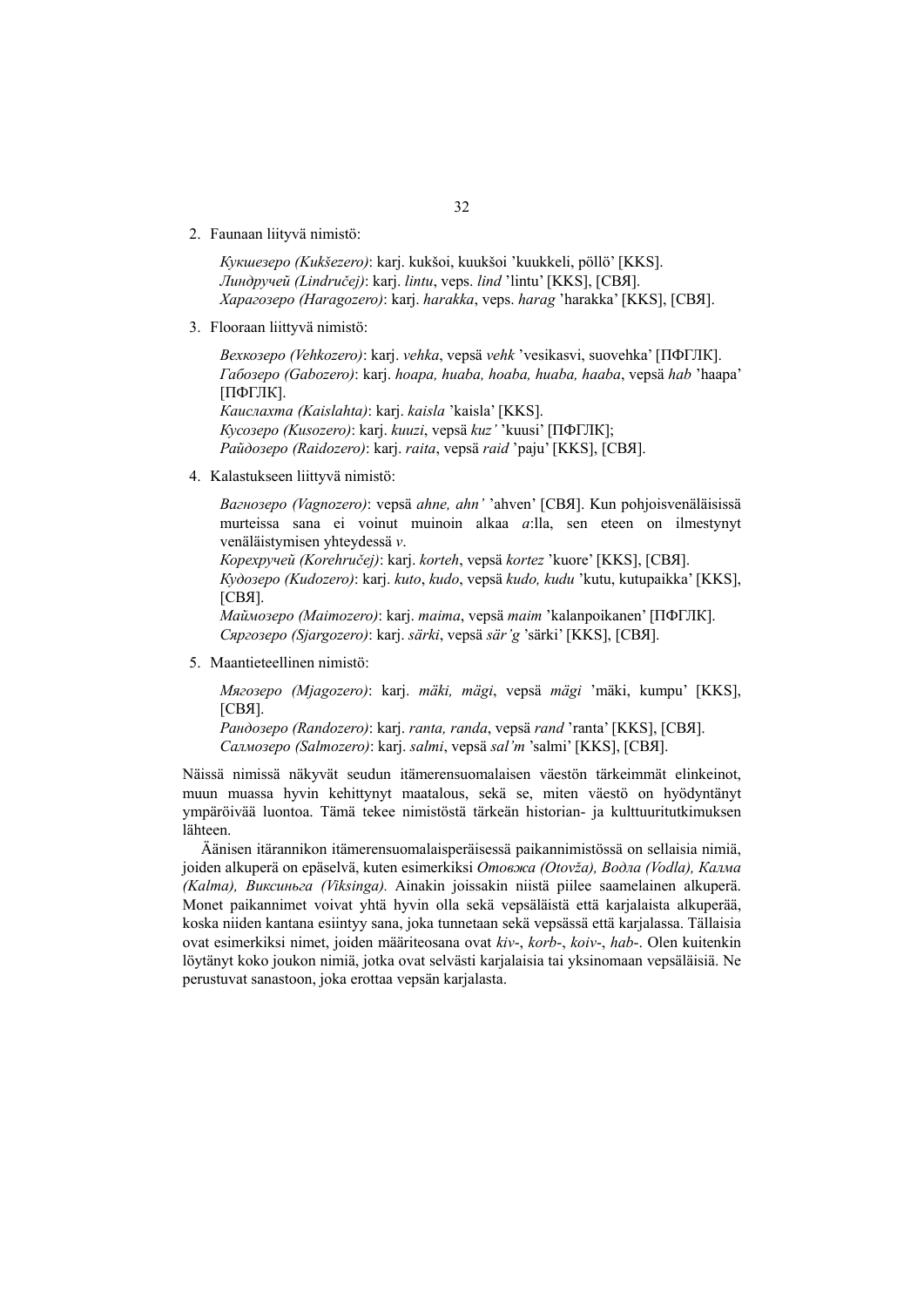Niinpä karjalaisperäiseen nimistöön kuuluvat seuraavat nimet:

*Артово (Artovo)*: on muodostunut ortodoksisen Artem-nimen karjalaisesta *Artto*asusta.

*Хомино (Homino)*: on muodostunut ortodoksisen Foma-nimen karjalaisesta *Homa*asusta.

*Хилкина (Hilkina)*: on muodostunut ortodoksisen Filipp-nimen karjalaisesta *Hil'koi***-**asusta.

*Кагрема (Kagrema)*: kar. *kauruma* 'järven tai joen poukama, lahdeke' [KKS].

*Тереж (Terež)*: kyseessä on erittäin produktiivinen karjalainen malli, kun puron nimien muodostamisessa käytettiin I aktiivin partisiippia: *törisijä* 'soliseva' karjalaisesta verbistä *töristä* 'solista'.

*Рюшка (Rjuska)*: kar. *ryhjä* 'talojen, rakennuksien ryhmä' [SKES].

*Кедозеро (Kedozero)*: kar. *keto, kedo* 'kaskimaa, kesannoitunut maa' [ПФГЛК].

Vastaava sanasto puuttuu siis vepsästä. Vepsäläisiä piirteitä löytyy puolestaan seuraavista nimistä:

*Гоньжема (Gonžema)*: veps. *hongžom* 'hongikko' [ПФГЛК]. *Позя (Pozja)*: veps. *poz'e, poz'a* 'upottava paikka, lätäkkö, syvänne joessa' [ПФГЛК]. *Пихкозеро (Pihkozero)*: veps. *pihk* 'havumetsä' [ПФГЛК]. *Пичаручей (Pičaručej)*: veps. *pičuin'e* 'pieni' [СВЯ].

*Чирозеро (Čirozero)*: veps. *čirak* 'matalikko, harju' [СВЯ].

Tämä karjalais-vepsäläinen distribuutio osoittaa, että karjalaiset paikannimet, kuten karjalaisväestökin, ilmestyivät tälle alueelle myöhemmin kuin vepsäläinen, koska karjalaisperäinen nimistö nimittää pienoisobjekteja: peltoja, niittyjä ja muita maatalouteen liittyviä objekteja. Vepsäläisperäistä nimistöä käytettiin puolestaan järvien, metsän osien ja muiden suurempien, huomattavampien maastokohteiden niminä.

Tulevaisuudessa aion jatkaa tätä karjalais-vepsäläisen distribuution tutkimista foneettisella tasolla, koska tietyissä tapauksissa erot vepsäläisessä ja karjalaisessa ääntämisessä vaikuttivat myös nimien omaksumiseen venäläiseen käyttöön.

Käytän tutkimuksessani eri menetelmiä. Pidän erittäin tärkeänä levikkikarttojen laatimista, koska niiden avulla selviävät usein seudun asuttamisen vaiheet, kieli- ja kulttuurikontaktit sekä muut etnohistorialliset seikat. Havainnollisena esimerkkinä on oheinen levikkikartta, joka osoittaa Äänisen itärannikon kahden synonyymisen nimimallin levikkialuetta. Niissä esiintyy perusosana järvenlahtea merkitsevä termi – toisessa venäläinen -*губа* ja toisessa itämerensuomalaisperäinen –*лахта*. Nimet, joiden perusosana on *губа*, esiintyvät Äänisen itärannikkoa pitkin (*Унойгуба, Кодачгуба, Коногуба*), kun taas tarkasteltavan alueen sisäosissa, varsinkin Vodlajärven seudulla, tavataan nimiä, joiden perusosana on sana *лахта* (*Габлахта, Ижлахта, Канзалахта, Кивилахта*). Mistä tämä alueellinen distribuutio kertoo? On otettava huomioon, että nimiä, joiden perusosana on venäläinen sana *губа*, tavataan myös Äänisentakaisen niemimaan itärannikolla, kun taas sen sisäosissa niitä ei löydy. Tämä alueellinen distribuutio osoittaa reittiä, jota pitkin venäläisväestö siirtyi pohjoiseen Vienanmerelle. Todisteena on se, että tämän reitin alkuosassa, Ilmajärven seudulla, sekä loppuosassa, Vienanmeren rannikolla, tavataan samanlaisia nimiä, joiden perusosana on sana *губа*.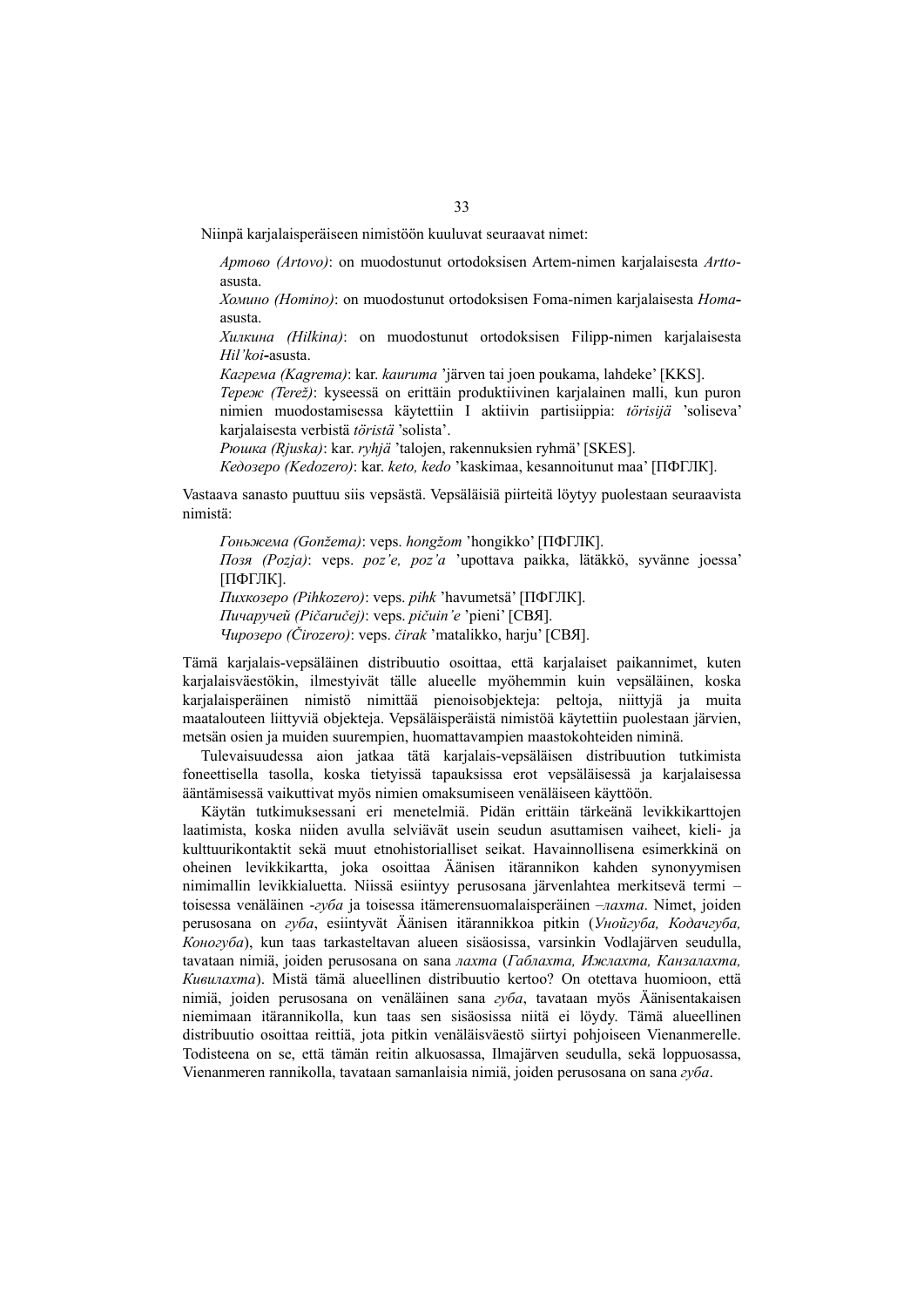

**Kuvio 1. Äänisen itärannikon kahden synonyymisen nimimallin levikkikartta. ■ – paikannimet, joiden perusosana on sana** *губа***, ● – paikannimet, joiden perusosana on sana**  *лахта*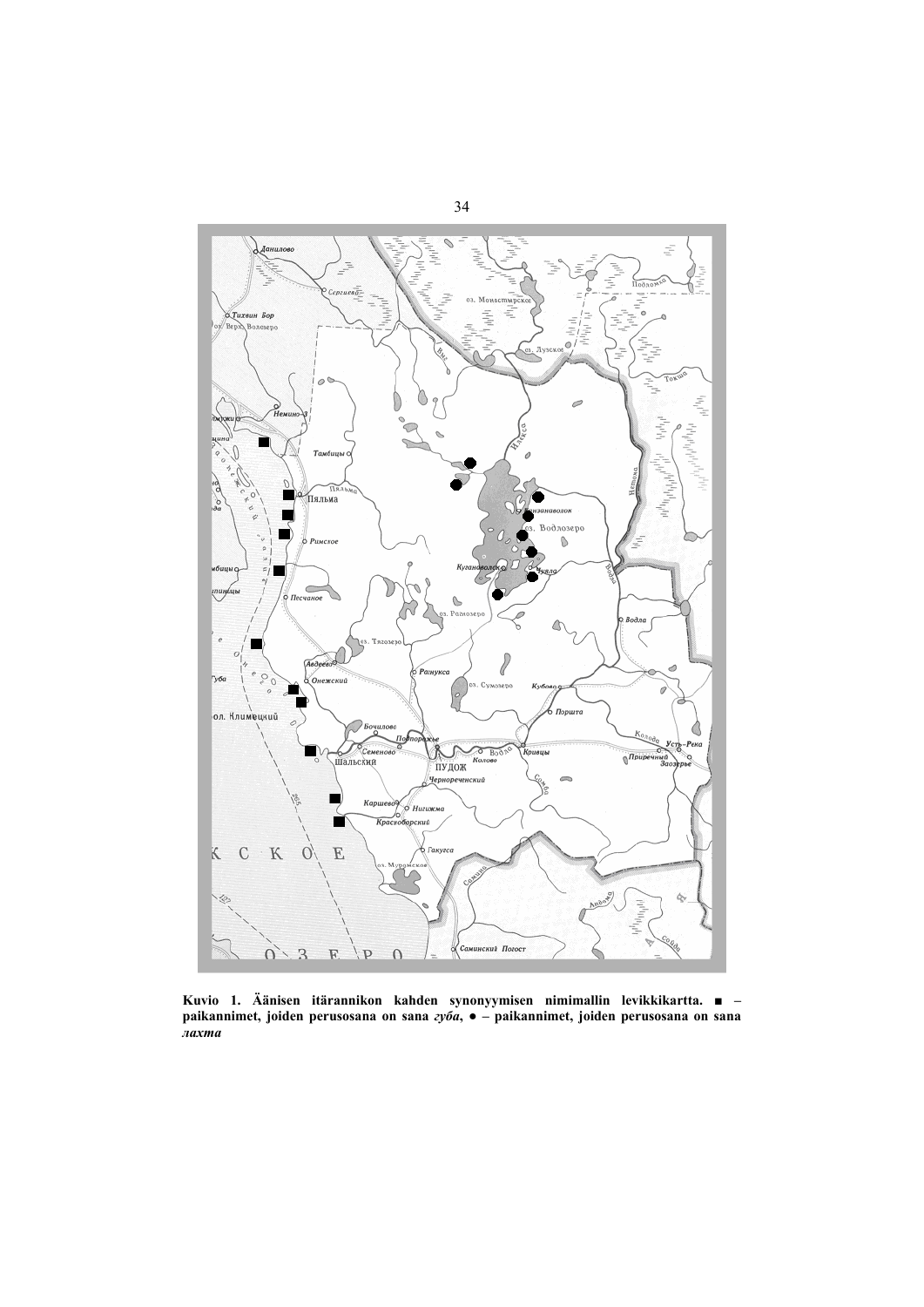Mainittu alueellinen distribuutio osoittaa myös, että Äänisen itärannikolla, jota pitkin venäläiset siirtyivät Vienanmerelle, itämerensuomalais-venäläiset kontaktit olivat aktiivisempia kuin alueen sisäosissa, johon venäläisväestöä siirtyi vähän. Tuloksena oli se, että rannikolla ruvettiin käyttämään venäläistä sanaa, ja alueen sisäosissa itämerensuomalaisperäinen sana *lahti* siirtyi venäläiseen käyttöön paikallisen itämerensuomalaisen väestön kaksikielisyyden ja venäläistymisen kautta.

Tutkimustyössäni tarkastelen siis itämerensuomalaista alkuperää olevaa Äänisen itärannikon paikannimistöä ja sen alkulähdettä. Yritän myös analysoida itämerensuomalais-venäläisten kosketusten historiaa, joka heijastuu näissä kielissä.

Itämerensuomalais-venäläiset kielikontaktit ovat jo vuosisatoja kiinnostaneet kielentutkijoita. Monissa tutkimuksissa on tarkasteltu aineiston etymologiaa, ikäämistä ja levikkiä. Kielten vuorovaikutusta selvittäessään tutkijat ovat pyrkineet ottamaan huomioon kaikki kielen tasot, foneettisen, morfologisen, syntaktisen kuin leksikaalissemanttisen sekä myös ekstralingvistiset seikat, jotka ovat vaikuttaneet kielellisten elementtien kulkeutumiseen kielestä toiseen. (Ojanen 1988, Sarhimaa 1995.)

Äänisen itärannikon itämerensuomalaista alkuperää olevan nimistön runsaus viittaa tällä alueella olevaan vepsäläisten, karjalaisten ja venäläisten vuosisatoja rauhanomaiseen rinnakkaiseloon, joka johti itämerensuomalaisten kansojen venäläistymiseen.

Kielikontaktien ja paikannimistön tutkiminen on erittäin tärkeä. Sen avulla voidaan saada tietoja kansojen historiasta ja kulttuurista ja ratkaista joitakin Karjalan alueella asuvien kansojen etnogeneesin ongelmia.

### **Lähteet**

Karjalan kielen sanakirja 1968–1997: Karjalan kielen sanakirja I–V. Suomalais-ugrilainen Seura, Helsinki.

KKS = Karjalan kielen sanakirja.

- Ojanen, Muusa 1988: Suomalais-karjalais-venäläisistä kontakteista. Kielikontakteja I. Tutkimuksia venäjän ja itämerensuomalaisten kielten alalta. (toim. Muusa Ojanen—Ilkka Savijärvi). 11–30. Joensuun yliopisto.
- Sarhimaa, Anneli 1995: Karjalan kansat ja kielet kontakteissa. Asutushistoriallista taustaa ja lingvistisiä seurauksia. – Virittäjä 99. 191–222.

SKES = Suomen kielen etymologinen sanakirja.

SSA = Suomen sanojen alkuperä. Etymologinen sanakirja.

Suomen kielen etymologinen sanakirja 1955–1981. I–VII. Suomalais-ugrilainen Seura, Helsinki.

Suomen sanojen alkuperä. Etymologinen sanakirja. 1992–2000. 1–3. Suomalaisen Kirjallisuuden Seura. Kotimaisten kielten tutkimuskeskus, Helsinki.

Бубрих, Д. В. 1947: Происхождение карельского народа. Петрозаводск.

- Герд, А. С. 2001: Исторические границы и ареалы Обонежья по данным разных гуманитарных наук – Очерки исторической географии. Северо-запад России. Славяне и финны. 414. Санкт-Петербург.Кузьмин, Д. В. 2002: Ареальная дистрибуция топонимных моделей Беломорской Карелии. – Бубриховские чтения. Проблемы прибалтийскофинской филологии и культуры. 145. Петрозаводск.
- Кузьмин, Д. В 2003: Карельский след в топонимии Заонежья Локальные традиции в народной культуре Русского Севера. Материалы IV Международной научной конференции "Рябининские чтения-2003". 306–307. Петрозаводск.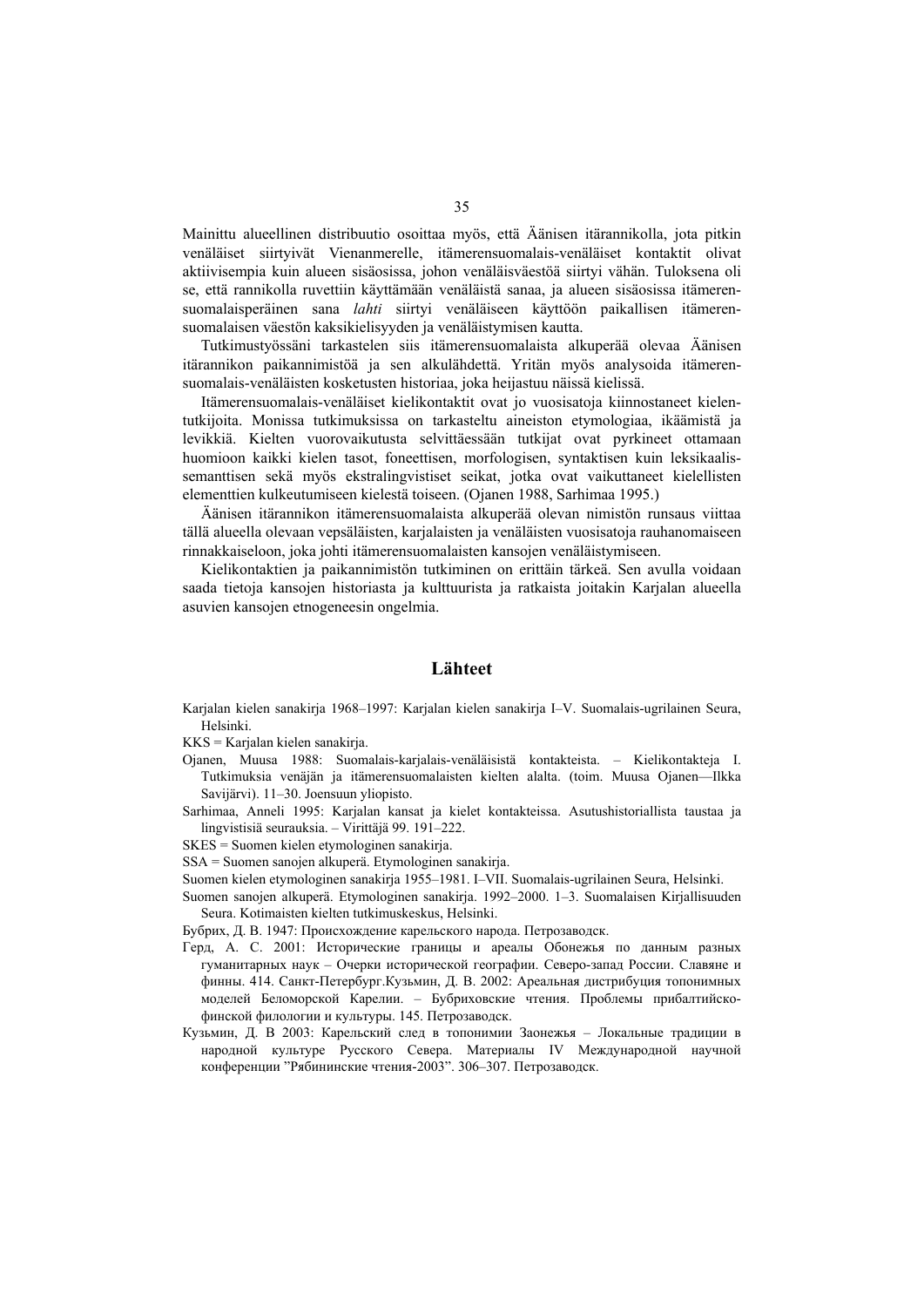- Логинов, К. К. 2001: Этническая история Восточного Обонежья и "этнографического»" Заонежья – Очерки исторической географии. Северо-запад России. Славяне и финны. 366. Санкт-Петербург.
- Мамонтова, H. H.—Муллонен, И. И. 1991: Прибалтийско-финская географическая лексика Карелии. Петрозаводск.
- Матвеев, А. К. 2004: Субстратная топонимия Русского Севера. Екатеринбург.
- Муллонен, И. И. 1994: Очерки вепсской топонимии. Санкт-Петербург.
- Муллонен, И. И. 2001: Этнолингвистическая история Обонежья Очерки исторической географии. Северо-запад России. Славяне и финны. 344. Санкт-Петербург.
- Муллонен, И. И. 2002: Топонимия Присвирья: Проблемы этноязыкового контактирования. Петрозаводск.
- Мызников, С. А. 2003: Русские говоры Обонежья. Ареально-этимологическое исследование лексики прибалтийско-финского происхождения. Санкт-Петербург.
- ПФГЛК = Прибалтийско-финская географическая лексика Карелии.
- СВЯ = Словарь вепсского языка.
- Словарь вепсского языка 1972. (сост. М. И. Зайцева—М. И. Муллонен). Aкадемия наук СССР, Ленинград.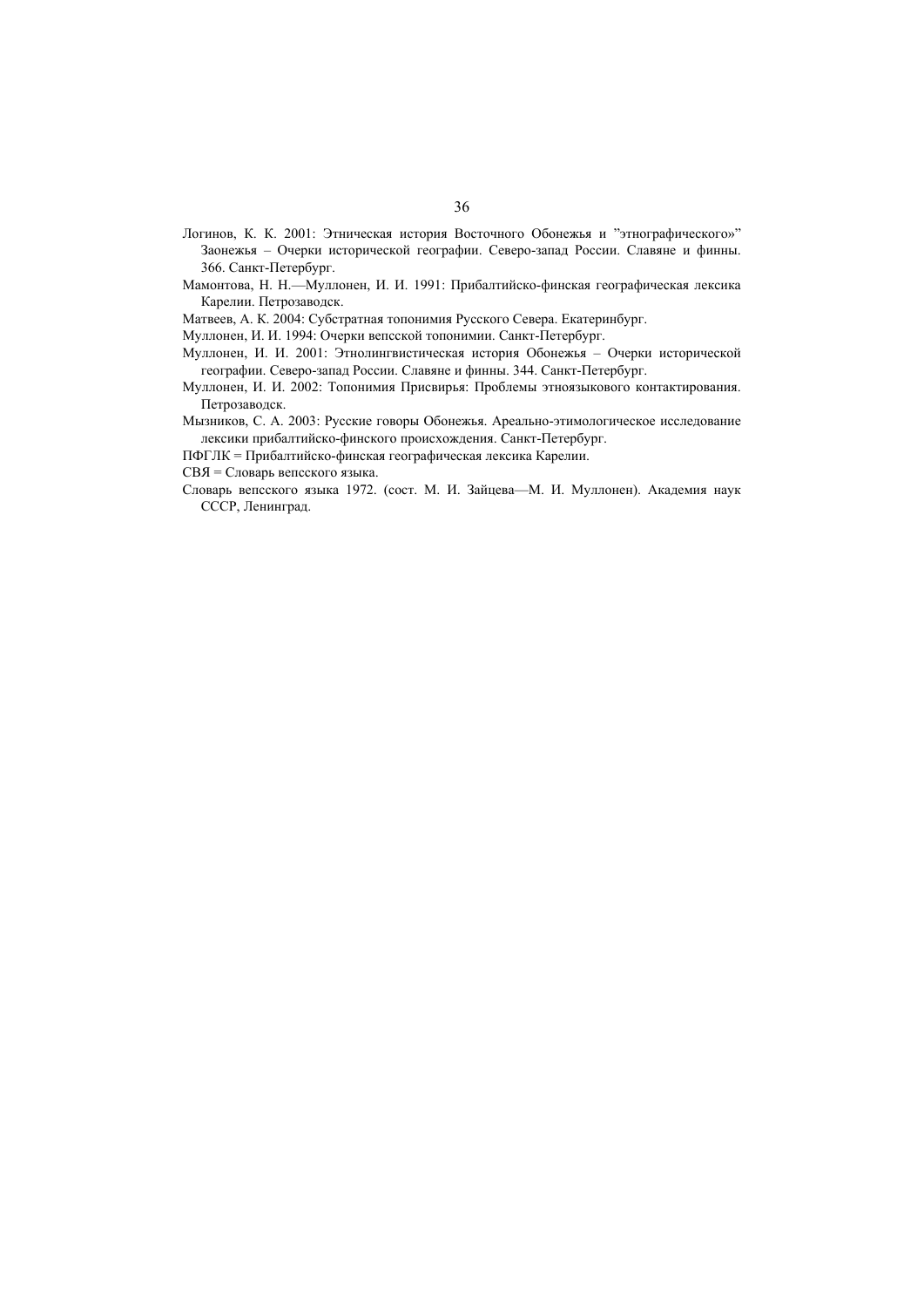## **Livvin postpositiosijoista**

## *Aleksandra Rodionova*

Livvissä ja lyydissä käytetään postpositiosijoja. Postpositiosijoihin kuuluvat myöhäsyntyiset sijat, joiden formantit ovat muodostuneet vanhan sijapäätteen, useimmiten genetiivin tai partitiivin, ja redusoituneen postposition yhdistämisestä. Tieteellisessä kirjallisuudessa kyseistä ongelmaa on käsitelty paljon. Livvissä postpositiosijoja ovat elatiivi, ablatiivi ja komitatiivi, jotka mainitaan karjalan kieliopissa (Markianova 2002). Lisäksi livvissä postpositiosijoja ovat approksimatiivi ja terminatiivi.

Komitatiivi-, ablatiivi-, elatiivi-, approksimatiivi- ja terminatiivi-postpositiosijojen esiintyminen on itämerensuomalaisten kielten erikoisuus. Yhtenäistä nimitystä näille sijoille ei ole, vaan eri tutkijat nimittävät niitä tutkimuksissaan eri tavalla: postpositiosijat (Tunkelo E. 1946: 68), agglutinaatiot (Хямяляйнен 1958: 90–91), suffiksoituneet postpositiot (ks. Tikka T. 1992) ja sijapäätteet (Дубровина З. 1956: 72, Зайцева Н. 1981: 37–38).

Karjalan kielen postpositiosijoja ei ole tutkittu kovin paljon, mutta tutkimusta tarvittaisiin kielioppien kehittämistä varten. Ainoastaan virolainen tutkija Paula Palmeos (1973: 280–283) on käsitellyt tätä kysymystä tverin karjalan djorzan alamurretta koskevissa kirjoituksissaan.

Viime aikoina itämerensuomalaisessa kielentutkimuksessa on kiinnitetty yhä suurempaa huomiota postpositiosijojen kriteereihin, joiden perusteella postpositiosijat erotetaan sanaliitoista (ks. Дубровина 1956, Oinas 1961, Зайцева 1981, Tikka 1992, Grünthal 2003). Nämä kriteerit jaetaan foneettisiin, morfologisiin ja lauseopillisiin. Foneettisia kriteereitä ovat

- 1. täydellinen painon katoaminen (sijapääteillä ei ole painoa, postpositioilla päinvastoin paino on olemassa),
- 2. täydellinen tauon katoaminen (sanan vartalon ja sijapäätteen välissä ei ole taukoa),
- 3. assimilaatio (pääsanan loppuvokaali ja sijapäätteen alkuvokaali ovat assimiloituneet),
- 4. vokaalisointu (sijapääte on harmoniassa sanan vartalon kanssa) ja
- 5. postposition reduktio (postpositio sulautuu nominiin ja muuttuu sidonnaiseksi morfeemiksi).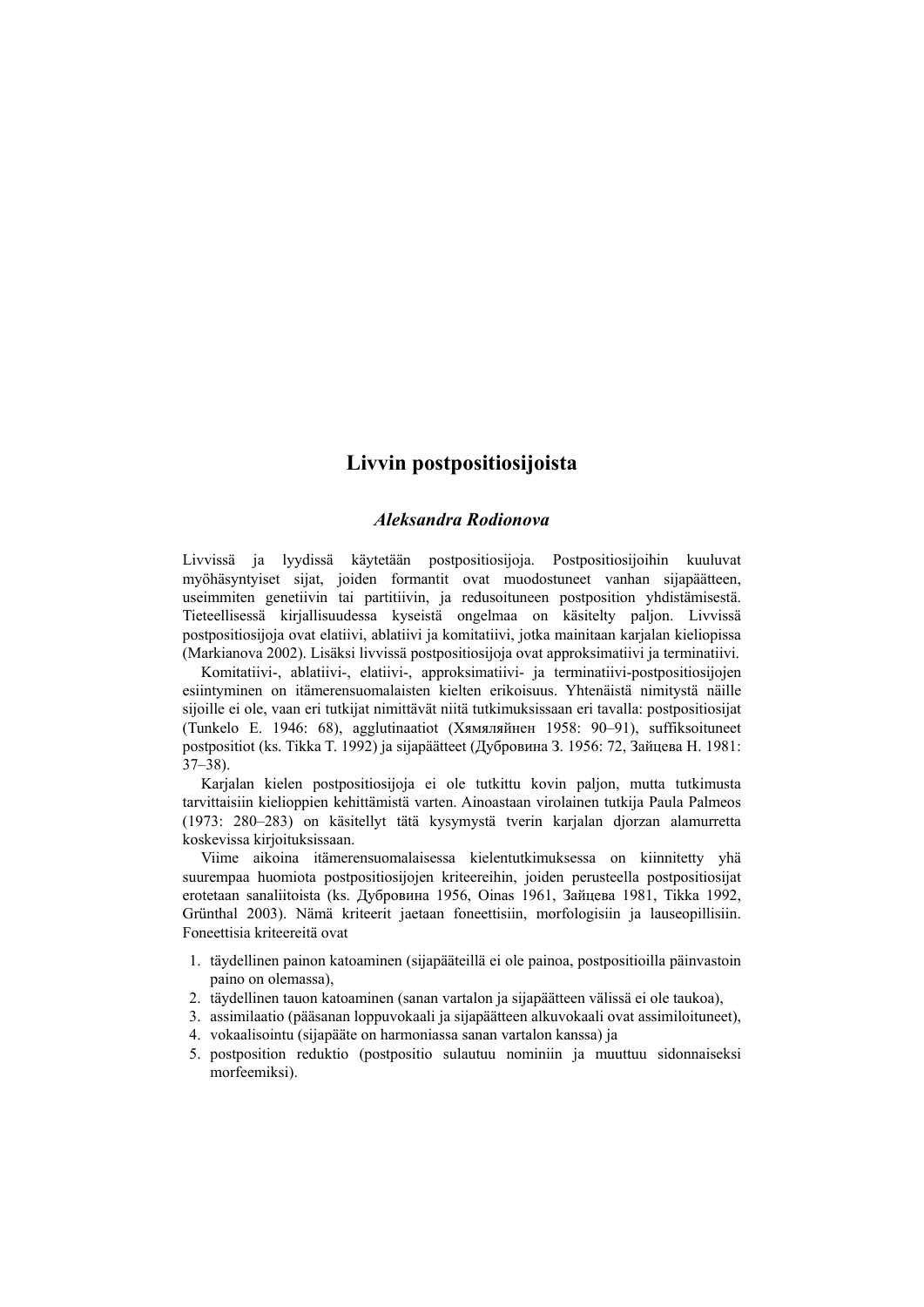Morfologisena kriteerinä on se, että uudet sijapäätteet kuuluvat jokaisen nominin muotosarjaan. Lauseopillisissa kriteereissä painotetaan esimerkiksi sitä, että

- 1. uutta sijapäätettä on mahdotonta käyttää adverbin asemesta ja
- 2. esille tulee osittainen tai täydellinen kongruenssi attribuutin ja nominin välillä.

Monet näistä kriteereistä sopivat myös karjalan kieleen. Niiden pohjalta karjalan kielessä voidaan osoittaa postpositiosijojen rivi. Livvin opetusmateriaaleissa ja oppikirjoissa on pääasiallisesti erotettu kolme postpositiosijaa: elatiivi, ablatiivi ja komitatiivi, jotka ovat muodostuneet vanhoista sijapäätteistä (-*s*-, -*l*-, -*n*-) ja redusoituneista postpositioista.

Karjalan kielessäkin näissä sijoissa toimivat siis edellä mainitut kriteerit. Esimerkiksi foneettisista kriteereistä on havaittu täydellinen painon katoaminen, täydellinen tauon katoaminen, assimilaatio sekä postposition reduktio. Mitä reduktioon tulee, niin uusissa sijoissa, kuten elatiivissa ja ablatiivissa, on historiallisesti tapahtunut loppuvokaalin katoaminen (-*späi* < -*s* + - *päi* <-*s* + -*päin*; -*lpäi* < -*l*+ -*päi* < *l* + -*päin*).

Kuitenkaan niinkin tärkeä ja kestävä kriteeri kuin vokaalisointu ei toimi elatiivin ja ablatiivin sijapäätteiden analyysissä: näissä sijapäätteissä esiintyy ainoastaan etuvokaaleja *talospäi*, *levolpäi,* (vrt. essiivimuodot *vanhannu* 'vanhana', *köühännü* 'köyhänä'). Siksi näiden olemassa olevien sijojen tutkiminen ja käsittely on tärkeää karialan kieliopin kannalta.

Karjalan kielen uusien sijojen merkitykset eivät aina ole samanlaisia kuin muissa itämerensuomalaisissa kielissä. Karjalankielisiä sijapäätteitä (elatiivin -*späi*, ablatiivin -*lpäi*) käytetään vain silloin, kun sanotaan, että joku on lähtöisin tai on lähtemässä jostakin:

*Minä tulin laukaspäi.* 'Minä tulin kaupasta.'

*Miša tänäpäi tuli hyväs mieles školaspäi*. 'Miša tuli tänään koulusta hyvällä tuulella'.

*A iče ülen hil'l'akazin loittonou kohtaspäi*. 'Hän itse loittonee pikkuhiljaa paikasta'. *Anuksespäi Petroskoissah on 158 kilometrii*, *a Priäžäspäi vai 50.* 'Aunuksesta Petroskoihin on 158 kilometria, Prääsästä vain 50'.

*Lopul keziä lapset tuldih kezäleirilpäi da mendih ogorodua kaččomah.* 'Kesän lopussa lapset tulivat kesäleiriltä ja menivät katsomaan kasvimaata.'

*Hüö ühtes lähtiettih bazarilpäi.* 'He yhdessä lähtivät torilta'.

Komitatiivia käsiteltäessä voidaan erottaa kaikki luettelon lopussa mainitut foneettiset kriteerit. Historiallisesti se on muodostunut genetiivipäätteestä -*n* ja postpositiosta *kera* (*-nke* < *-n* + *kera*; \**kerda* > *kerd* > *ked* > *ke*) ja on redusoitunut.

*Minunke livvikse paista vanhembat maltetah vai* 'Minun kanssani voivat puhua livvin kieltä vain vanhat ihmiset.'

*Sil, gu ainos sinunke elin* 'Sillä, että sinun kanssasi asuin'.

Vaikka livvin kirjakielessä erotetaan yksimielisesti vain kolme postpositiosijaa: elatiivi, ablatiivi ja komitatiivi. Kuitenkin niitä löytyy livvistä enemmän, esimerkiksi terminatiivi ja approksimatiivi:

*Tulin minä hänellüö.* 'Tulin minä hänen luokseen.' (Рягоев: 1969, 150.) *astuw mučoilluo* 'menee vaimon luokse'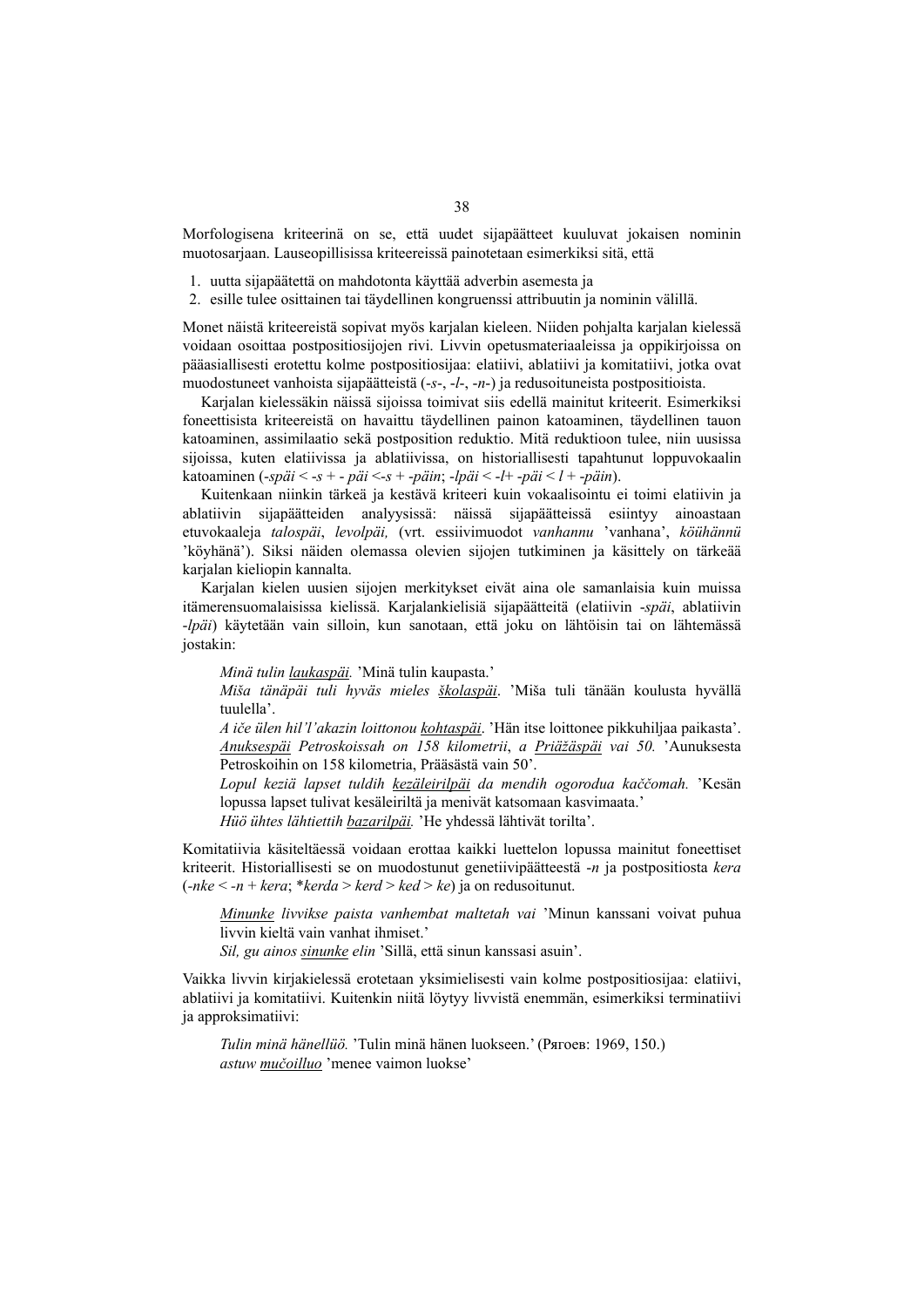*Toizeh vuodessah sorrettu meččü kuivi.* 'Toiseen vuoteen saakka kaadettu metsä kuivuu.' (Рягоев: 1969, 142.)

*Kondii se ajoi jäl'l'es händü pellon perillessäh*. 'Karhu ajoi takaa häntä peltoon saakka.' (Рягоев: 1969, 142.)

Näitä postpositiosijoja pitää tutkia lisää. Tutkimukseni pääkohteina ovatkin näiden sijojen synnyn historialliset syyt. On mielenkiintoista myöhemmin seurata, onko olemassa eroja näiden sijojen käytössä karjalan kielen eri murteissa ja mikä on sijojen historiallinen kehitys. Pidän tämän ongelman ratkaisua hyvin tärkeänä ja ajankohtaisena.

### **Lähteet**

Boiko, Tatjana 1993: Oma sana. Luvendukniigu liuguläzii lapsiin näh. Karelija, Petroskoi.

- Brendojev, Vladimir 1999: Jättie hüvä jälgi muale. Karelija, Petroskoi.
- Grünthal, Riho 2003: Finnic adpositions and cases in change. Finno-Ugrian Society, University of Helsinki.
- Itkonen, Terho 1993: Aloja ja aiheita. Valikoima kolmen kymmenluvun tutkielmia (1959–1979). Suomalais-ugrilainen Seura, Helsinki.
- Markianova, Ludmila 1992: Kirjuniekku. Opastundukniigu 2. kluasan liuguläzii lapsiin näh. Karelija, Petroskoi.
- Markianova, Ludmila 1993: Livvin murdehen morfolougii (nominat da abusanat). Petroskoi.
- Markianova, Ludmila 2002: Karjalan kielioppi 5–9. Periodika, Petroskoi.
- Mišina, Olga 2003: Marin kukku. Kerdomukset, näütelmüs. Verso, Petroskoi.
- Oinas, Felix J. 1961: The Development of some postpositional cases in Balto-Finnic languages. Suomalais-ugrilainen Seura, Helsinki.
- Semenov, P. 1998: Ruadajat. Petroskoi.
- Tikka, Toivo 1992: Vepsän suffiksoituneet postpositiot. Kieliopillisiin sijoihin liittyvä suffiksoituminen. Acta Universitatis Upsaliensis. Studia Uralica Upsaliensia 22.
- Tunkelo, E.A. 1946: Vepsän kielen äänehistoria. Suomalaisen Kirjallisuuden Seuran Toimituksia 228. Helsinki.
- Бубрих, Д.В. 1948: Сравнительная грамматика финно-угорских языков в СССР. Серия востоковедческих наук, 2. Ленинград.
- Бубрих, Д.В. 1955: Историческая морфология финского языка. Москва–Ленинград.
- Дубровина, З.М. 1956: Об образовании вторичных падежей из послеложных конструкций в прибалтийско-финских языках. – Вестник ЛГУ № 14. Ленинград.
- Зайцева, Н.Г. 1981: Именное словоизменение в вепсском языке. Издательство "Карелия", Петрозаводск.
- Рягоев В.Д.—Макаров Г.Н. 1969: Образцы карельской речи: говоры ливвиковского диалекта карельского языка. Издательство "Наука", Ленинград.
- Серебрянников, Б. А. 1964: Основные линии развития падежной и глагольной системы в уральских языках. Москва.
- Хакулинен, Лаури 1953: Развитие и структура финского языка. Издательство иностранной литературы. Москва.
- Хямяляйнен, М.М. 1958: Об агглютинатах в вепсском языке и в южнокарельских говорах карельского языка. – ТКФ. 12.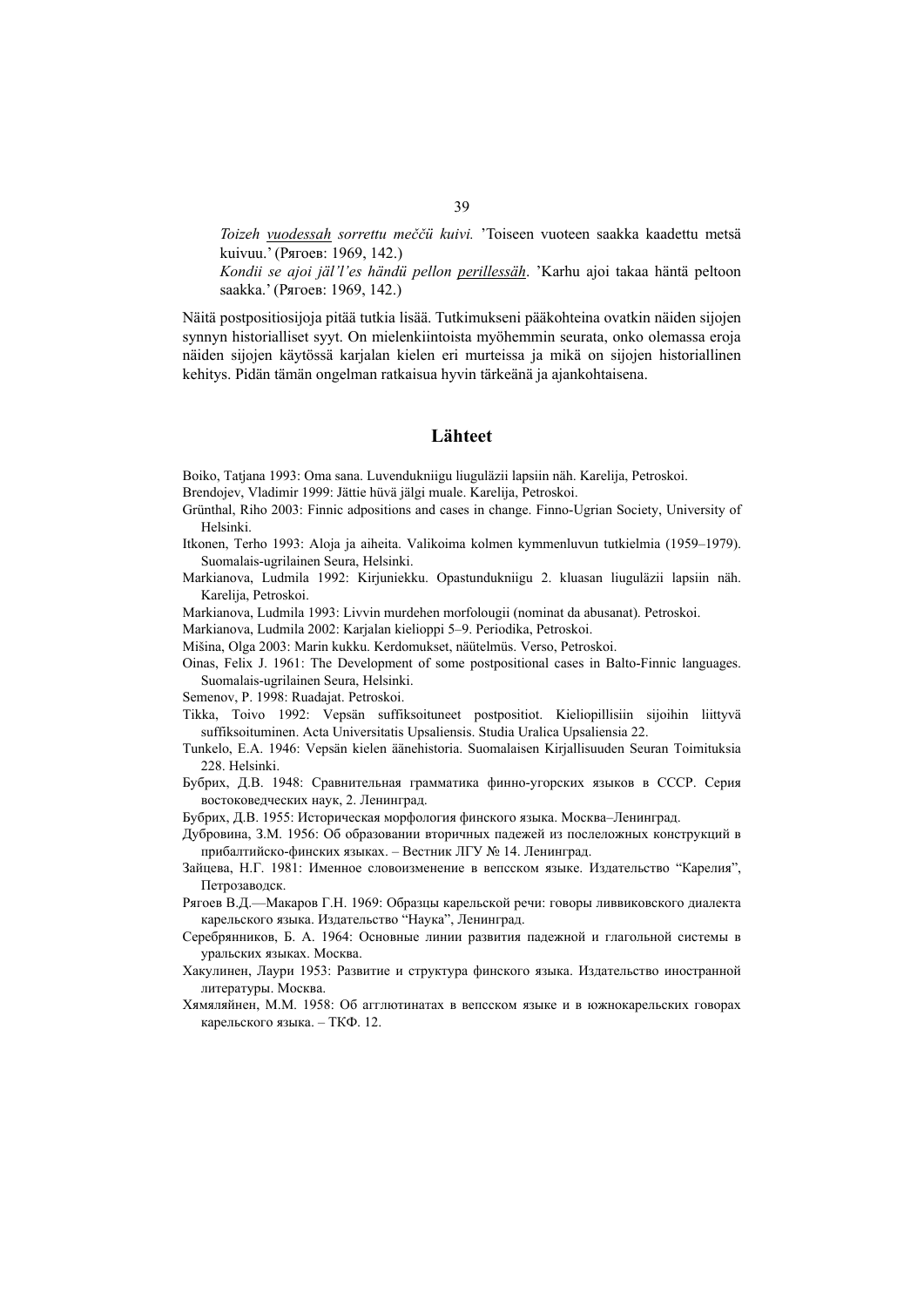## *Pöllö* **tietoisuuden tasolla olevana kielikuvana eurooppalaisissa kielissä**

## *Jelizaveta Loginova*

Viime vuosikymmeninä etnolingvistiikasta on kehittynyt maailmanlaajuinen tutkimussuunta, joka käsittelee perinteisen maailmankuvan tiettyjä seikkoja. Kansankulttuurin erottamattomana osana kieli heijastaa monia kansalliseen itsetuntoon liittyviä ilmiöitä ja prosesseja.

Etnolingvistiikan tavoitteena on kielten mentaliteetin ja kulttuurin keskinäisten suhteiden käsittely ja kuvaus. Etnolingvistiikka tutkii kielessä heijastuvia kansojen henkisen kulttuurin erikoisuuksia. Tutkimusaineistona käytetään kaunokirjallisuudesta, murteista, fraseologiasta sekä riittiteksteistä poimittuja esimerkkejä. Venäjällä lingvistiikan alalta on ilmestynyt tutkimustöitä, joissa käsitellään sellaisia henkisen kulttuurin tärkeitä ilmiöitä, kuten hyväntahtoisuus, suhtautuminen työhön ja omaisuuteen jne.

Itämerensuomalaisessa tutkimusperinteessä tämäntapaisia tutkimuksia ei ole juuri tehty, vaikka joitakin mainintoja voidaankin tavata sekä kielentutkijoiden teoksissa että etnografien tutkimuksissa. Valitsin etnolingvistisen analyysin kohteeksi ihmisälyn. Jo ensimmäinen suomen murreaineiston läpikäynti ja fraseologia osoittivat, että valitsemani leksikaalis-semanttinen kenttä on hyvin laaja. Suomen murteista löytyy kymmeniä sanoja viisauden ja tyhmyyden luonnehtimiseen. Ilmausten tarkastelu osoittaa, että on olemassa tiettyjä koodeja tai semanttisia malleja tämän ryhmän sanaston muodostumiseen. Niinpä useampi tyhmää merkitsevä sana palautuu puuta (usein lahopuuta) tai puusta tehtyä esinettä tarkoittavaan sanaan: *pölhö, pölkkypää, kurikka(pää)*. Monessa tapauksessa käytetään myös ruoka- (*tokero*) tai kenkämetaforia (*töppösen lesti, vasemman jalan saapas, kyntökenkä*).

Tunnetusti tiettyjen ihmispiirteiden luonnehtimiseen käytetään laajalti eläinmetaforia, esimerkiksi *itsepäinen kuin härkä*, *laiska kuin lehmä*, *uskollinen kuin koira*. Useammassa eurooppalaisessa kielessä kielikuvat ovat samanlaisia. Pöllö muodostaa selvän poikkeuksen. Monessa eurooppalaisessa kielessä ja kulttuurissa pöllö symbolisoi viisautta, kun taas suomalaisessa perinteessä pöllö on tyhmyyden ehdoton vertauskuva. Tätä osoittaa Nykysuomen sanakirjassa yksi *pöllö*-sanan merkityksistä, jossa puhutaan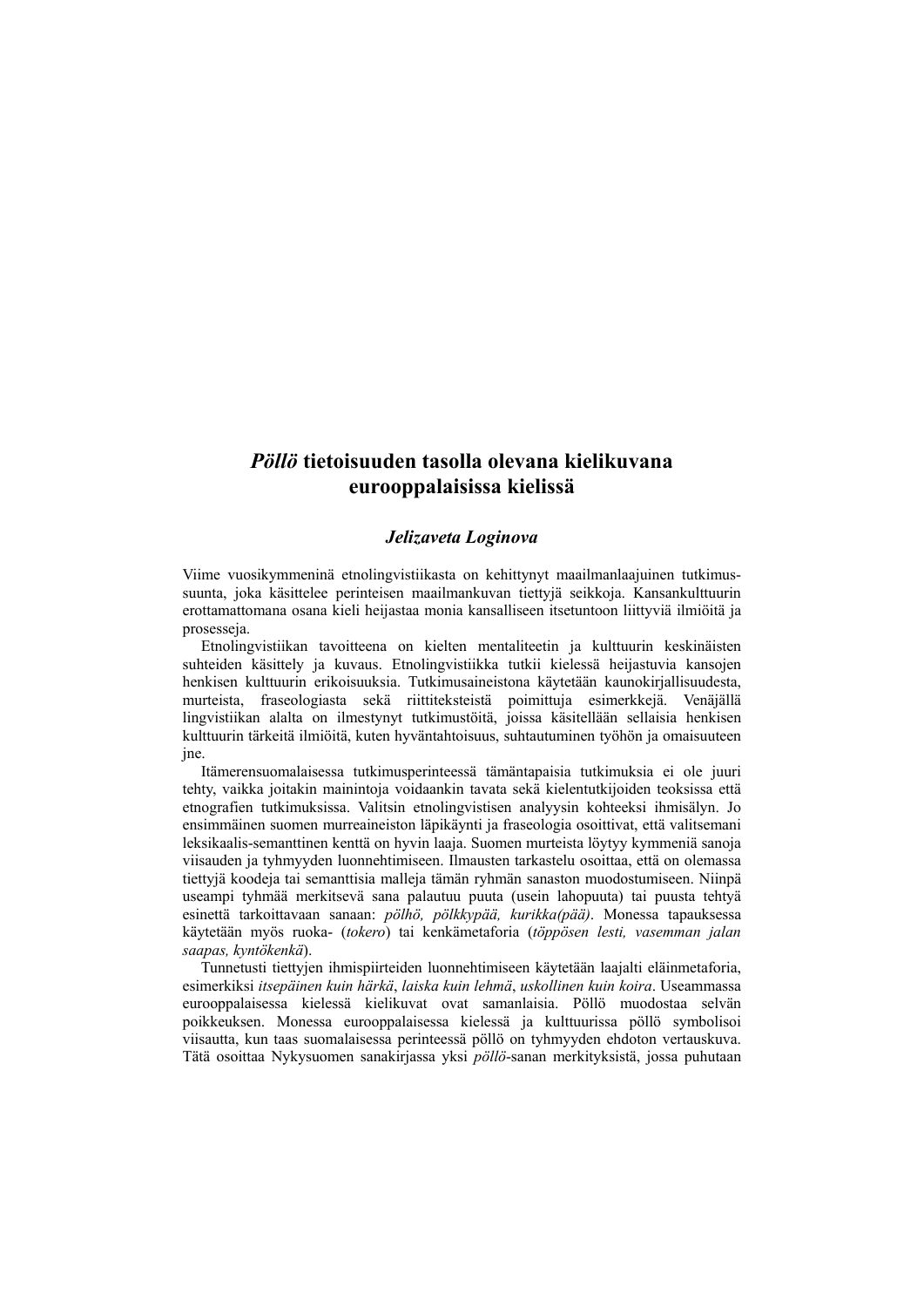tyhmästä ihmisestä: *Sinä pöllö, kuinka et sitä käsittänyt. Olipa se pöllösti tehty*. *Pöllöpää.* Sama merkitys näkyy myös johdoksista *pöllömäinen* 'typerä', 'tyhmä', *pöllöttää* 'olla tyhmän näköinen'.

Kotimaisten kielten tutkimuskeskuksen suomen kielen murteiden aineistosta löytyy seuraavia esimerkkejä:

*Pöllökin pölkkyjä tekee, asiois järkee tarvitaan. Pöhlö kuin tarhapöllö. On niin pöllö kuin aijan seiväs. Hakkaa se puita pöllömpikin. Se on niin pöllö, ei se osaa mitään tehdä eikä mihinkään mennä.* 

Eurooppalaisessa kulttuurissa pöllö on yönäkijän, teräväjärkisyyden sekä viisauden symboli. Tämä perinne polveutuu kreikkalais-roomalaisesta tarustosta, jossa pöllö oli Athene-jumalattaren (Minervan) seuralainen ja attribuutti. Voimansa ja viisautensa puolesta hän oli Zeuksen vertainen. Homeros nimittää Athenea 'pöllösilmäiseksi'. Athenelaiseen perinteeseen siis palautuu eurooppalaisten satujen ja lorujen viisas pöllö, viisauden vertauskuva - kirjapinolla istuva pöllö, sekä idiomi *oppinut pöllö*, joka kuvaa paksujen silmälasien takaa katsovia tiedemiehiä. Viisauden ja laajatietoisuuden symbolina ja sivistymättömyyden lievittäjänä tätä lintua usein käytetäänkin tieteellisten julkaisujen sekä kirjakauppojen toiminimenä. (http://sovenka.ru)

Pöllö on tavattavissa eri kansojen kirjallisissa teoksissa, kansanrunoudessa ja fraseologiassa. Runoilija V. X. von Hohberg kirjoitti siitä 1700-luvulla: Harkitsevaisuus on kaunopuheisuutta arvokkaampi. Se (pöllö) on omistettu Minervalle "ei sulokielisyytensä takia, vaan vakavan katseen ja jalomielisen ulkonäön ansiosta. Toisaalta yölintuna se symboloi vuorokauden aikaa, jolloin meitä ympäröi hiljaisuus ja me voimme keskittyä, harkita ja saada järjestykseen omat ajatuksemme". (http://sovenka.newmail.ru/mif/3.htm.)

Nämä samat tunnusmerkit suomalaisen maailmankuvan kontekstissa ovat muodostaneet kokonaan toisenlaisen kuvan. Pöllön yksi luonteenomaisista tunnusmerkeistä ovat suuret, pyöreät, liikkumattomat silmät. Kuten von Hohbergin edellä olleesta sitaatista näkyy, antiikin kulttuurissa niistä heijastui tarkkaavainen, terävä, vakava, viisas katse. Suomalainen perinne myös kuvaa pöllön silmiä:

*Silmät ko tarhapöllöllä. Katsoo kuin pöllö.* 

Näissä esimerkeissä pöllön katse mielletään kielteiseksi kontekstissaan: liikkumaton katse viittaa siihen, että päässä ei ole ajatuksia eikä järkeä. Pöllön pyöreät, liikkumattomat silmät suomalaisilla merkitsevät ihmettelyä, hämmästystä ja loppujen lopuksi tyhmyyttä, esimerkiksi verbi *pöllistellä* merkitsee 'katsoa tuijottaa', *pöllöttää*  'näyttää tyhmältä, tuijottaa tyhmänä'.

*Äänettöminä he pöllöttivät kumpikin rinnaltaan. Silmät pöllöllään pyöreinä. Koululaiset ovat silmät pöppeillään niinku pöllöi (eivätkä osaa sanoa vastaantulijalle 'päivää').*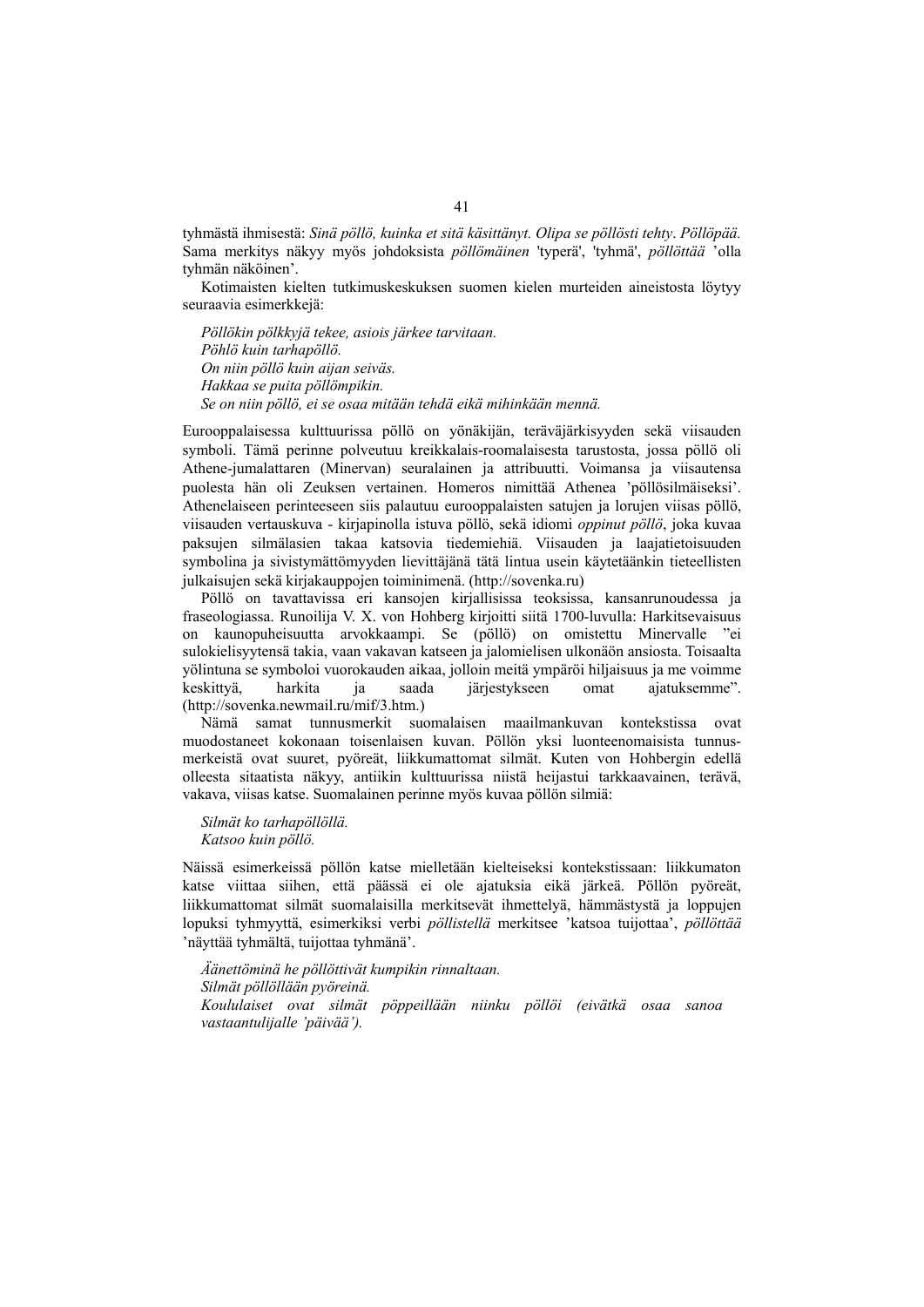Suomen murteissa laajalti esiintyy sana *metsäpöllö* merkityksessä 'tyhmähkö, maalainen':

*Ko metäs asuu ni kyl ne semmoisii metänpöllöi ovat (Mynämäki).* 

*Oot kun mettäpöllö* (Punkalaidun) puhuttiin ihmisestä, joka teki jotain väärin tai ei ymmärtänyt heti tehtävänsä.

Pöllöt ovat eristäytyneiden paikkojen ja korpimetsien olentoja. Ilmeisesti tästä syystä termiä *metsäpöllö* ruvettiin käyttämään kaukana keskuksista ja teistä syrjäkylissä asuvista asukkaista. On luonnollista, että nämä maaseutulaiset, jotka tulivat aika ajoin ihmisten ilmoille, näyttivät tyhmähköiltä. He katselivat silmät pyöreinä ympärilleen eivätkä osanneet sopeutua olosuhteisiin. Suomen murteiden sanakirjan kortistosta löytyy seuraava metsäpöllön merkityksen selitys: "syrjäseudun ihminen saa kuulla itsestään tuota nimitystä käytettävän, kun ihmisten ilmoille tullessaan uteliaana pyörein silmin katselee ja kummastelee". Siis, pyöreät silmät sekä erilainen käyttäytymistapa vastaanotettiin rajoittuneisuuden, jälkijättöisyyden sekä tyhmyyden merkkinä.

Lisäksi pöllön – tyhmän linnun – kuvan luomiseen ovat vaikuttaneet pöllön käyttäytymistapojen muutkin erityispiirteet, muun muassa se, että pöllö on päivän valossa epävarma ja arka lintu. Juuri tähän perustuu venäläisen perinteen vertailu *Uninen kuin pöllö***.** Sitä toistaa myös saksalainen fraseologismi *Er macht das Gesicht wie eine Eule am Mittag* ('hänellä on uninen ulkonäkö'). Saksalaisessa perinteessä pöllöä tarkoittava sana *Kauz* saa merkityksen 'omituinen ihminen'. Se on jo aika lähellä 'tyhmää', joka esiintyykin suomalaisessa maailmankuvassa. Voi olettaa, että oma roolinsa siinä on sanan äänneasulla. *Pöllö*-sanassa esiintyy *ö*-äänne, joka fonosemanttisten tutkimusten mukaan tuo sanalle negatiivisen merkityksen. Matti Sadeniemi luonnehti *ö*-tä sisältävät sanat seuraavasti: "erikoista huomiota ansaitsee monien sanojen negatiivinen merkitys, väheksyvä tyyli. Hyvin harvat näistä sanoista ovat neutraaleja. Suurin osa *ö*-äännettä sisältävistä verbeistä (esim. *hölistä*, *mölistä*, *köhistä, röhkiä*) merkitsee ihmisen tai eläimen epämiellyttävää tai epäselvää ääntä". (Nykysuomen sanavarat 1989: 168). Useimmat suomen kielen sanat, jotka sisältävät *ö*-äänteen, symboloivat tyhmyyttä. Esimerkiksi: *hölmö*, *pököpää*, *pökkelö*, *pöhkö*, *höhlä*, *höperö*, *hölhö*, *pöpi*. Tähän joukkoon kuuluu myös *pöllö*-sana. Voidaankin olettaa, että suomalaisen sanan äänneasu on vaikuttanut sen semanttisen kehityksen negatiivisen sävyn ilmaisuun. Esimerkiksi vepsän kielen pöllöä tarkoittava *pulo*, jossa ei ole *ö*-tä, ei omaa tätä negatiivista merkitystä.

Toisaalta täytyy kuitenkin ottaa huomioon, että suomen kielen murteissa on olemassa toinenkin pöllöä merkitsevä sana, joka ei sisällä *ö*-äännettä, mutta jolla on kumminkin merkitys 'tyhmä'. Se on sana *kako*. *Kako* – 'pöllö' (Liuhi), 'tarhapöllö' (Kisko, Rainio), 'hajamielinen*'* (Pyhäjärvi), *'*vähän hullu' (Luvia), 'tyhmä, hidasjärkinen'. *Kakon työ* 'älytön työ' (Kaarina). Edellä olevien esimerkkien perusteella näyttää siltä, että nimenomaan pöllön kuva on eurooppalaisessa ja suomalaisessa perinteessä erilainen. Vertailemalla mielikuvia eri kielissä löytyy esimerkkejä siitä, miten laajamerkityksinen se on. Se herättää eri kansallisuuksien edustajissa erilaisia assosiaatioita viisaudesta kummallisuuteen, jopa tyhmyyteenkin. Eurooppalaisessa traditiossa pöllö on tavallisesti viisauden merkki ja suomalaisessa kansanperinteessä tyhmyyden kuva. Intellekti-käsite omaa siis luonteenomaisen etnokulttuurisen erikoisuuden. Etnolingvistiikan havaintojen kautta voidaan tutkia ja ymmärtää perusteellisemmin myös kansojen henkistä kulttuuria.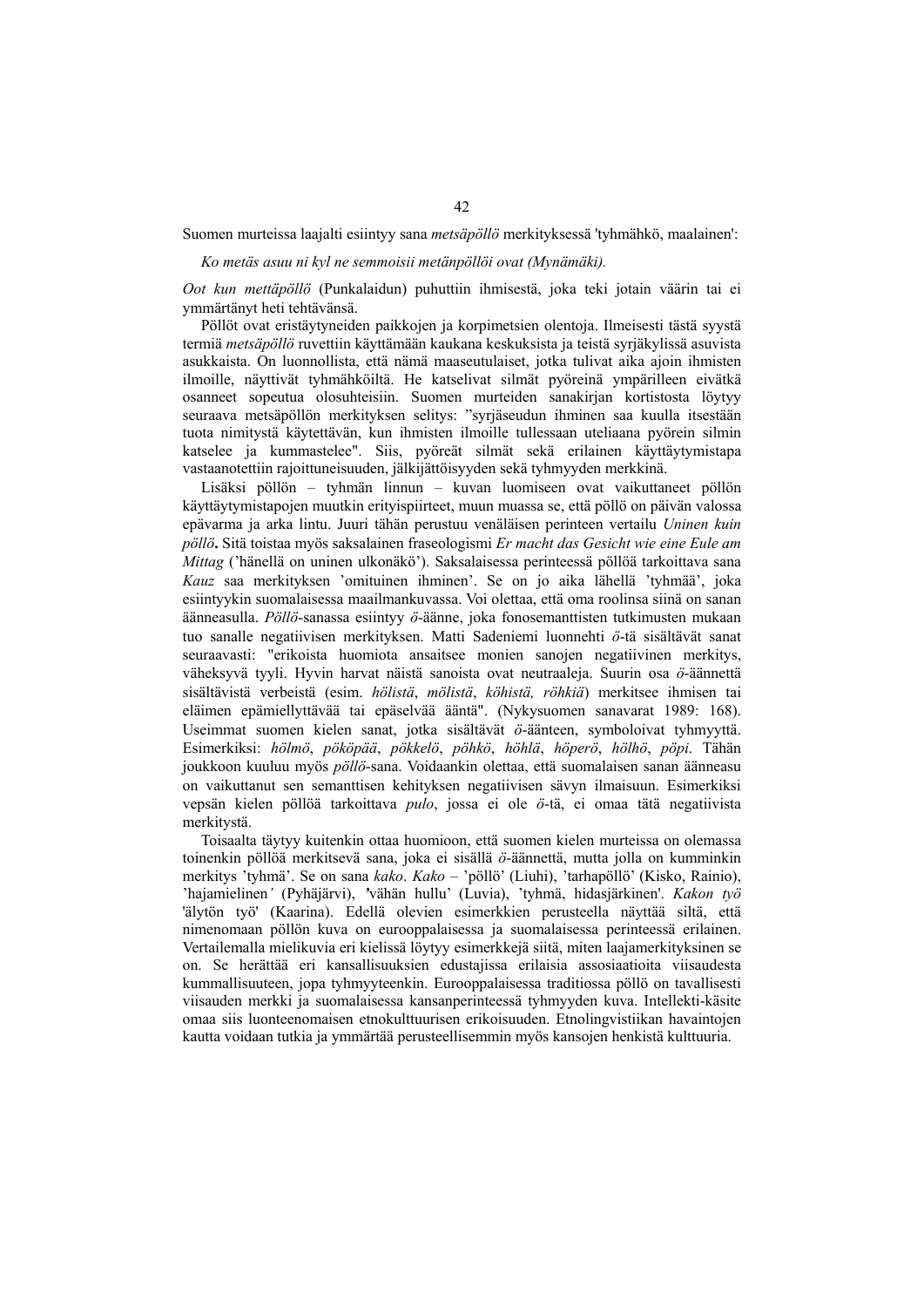#### **Lähteet**

Haavio, Martti 1967: Suomalainen mytologia. WSOY, Helsinki.

- Krohn, Kaarle 1887: Tutkimuksia suomalaisten kansansatujen alalta. Suomalaisen Kirjallisuuden Seura, Helsinki.
- Laestadius, Lars Levi: Lappalaisten mytologian katkelmia 2000 (toim. Juha Pentikäinen). Tietolipas 170. SKS, Helsinki.
- Myytillisiä tarinoita 1947: Myytillisiä tarinoita (toim. Lauri Simonsuuri). Suomalaisen Kirjallisuuden Seura, Helsinki.
- Nykysuomen sanakirja 1956: Nykysuomen sanakirja. IV osa. Suomalaisen Kirjallisuuden Seura, Helsinki.

Nykysuomen sanavarat 1989: Nykysuomen sanavarat (toim. Jouko Vesikansa). WSOY, Helsinki.

Simonsuuri, Lauri 1950: Kansa tarinoi: tutkielmia kansantarinoiden salaperäisestä maailmasta. WSOY, Helsinki.

Suistamolaisia sananparsia 1982: Suistamolaisia sananparsia (toim. Helmi Virtaranta). Kansanelämän kuvauksia 3. Suomalaisen Kirjallisuuden Seura, Helsinki.

Suomen kansan vertauksia 1960: Suomen kansan vertauksia (toim. Matti Kuusi). Suomalaisen Kirjallisuuden Seura, Helsinki.

Suomen sanojen alkuperä 1995: Suomen sanojen alkuperä. Etymologinen sanakirja 2. Suomalaisen Kirjallisuuden Seura. Kotimaisten kielten tutkimuskeskus, Helsinki.

Карельский фольклор 1992: Карельский фольклор (подг. Лавонен Н. А.). Петрозаводск.

Мифологический словарь 1990: Мифологический словарь (гл.ред. Мелетинский Е. М.) Москва.

Мифы и легенды народов мира 2000: Мифы и легенды народов мира (сост. Будур Н.— Панков И.). Москва.

Немецкие пословицы и поговорки 1962. (сост. Шалагина. В. К.). Москва.

Симонсуури, Лаури 1991: Указатель типов и мотивов финских мифологических рассказов. Петрозаводск.

Финские пословицы и поговорки 1962: Финские пословицы и поговорки. Москва. http://www.sovenka.newmail.ru

http://www.phnet.fi/public/www-vitsit/elain\_lin\_pollo.html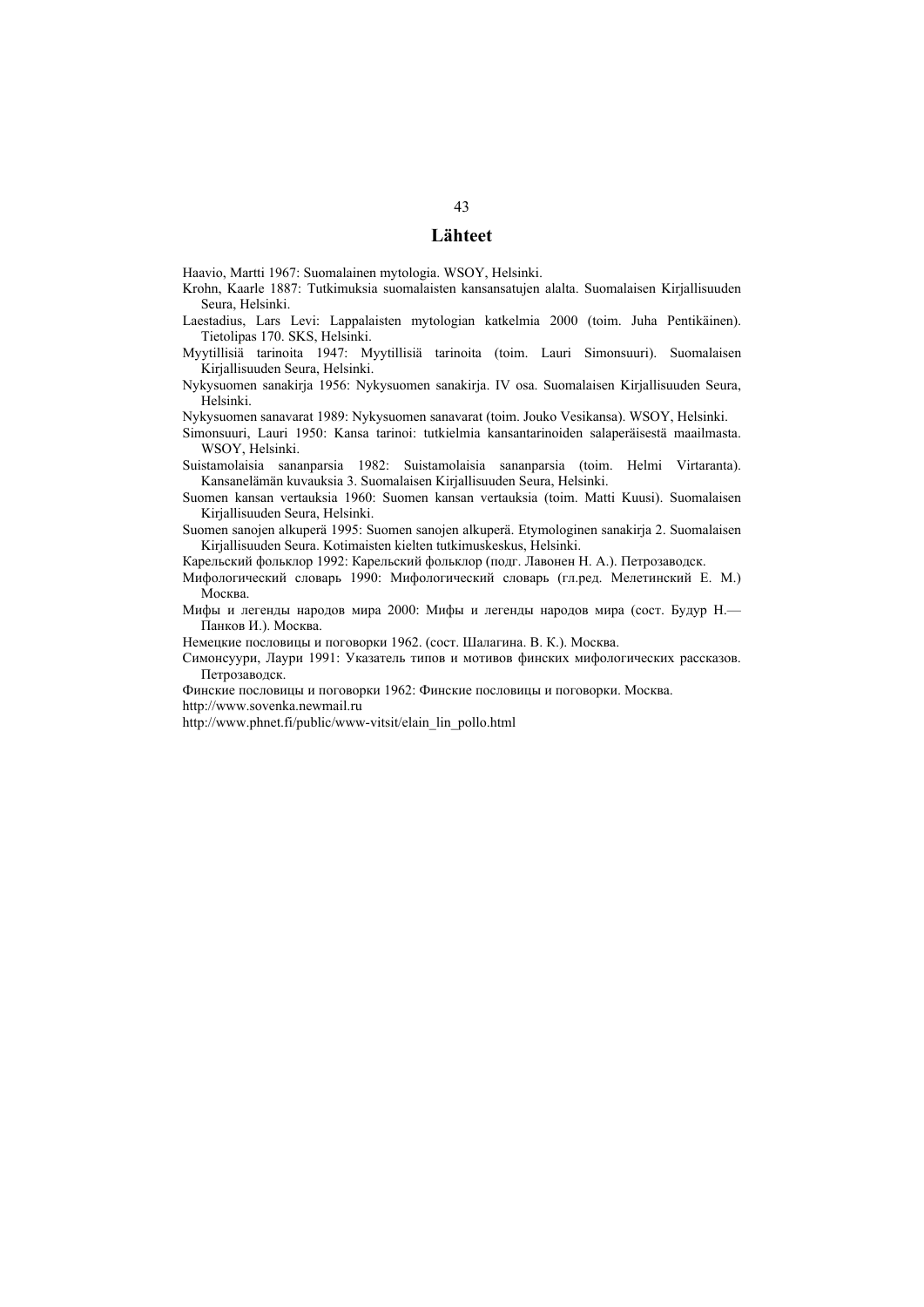# **Suomen kieli kansallisen kirjallisuuden kielenä Karjalassa: historia ja nykytila**

### *Tamara Starshova*

"Karjalan kielipolitiikka erosi muiden Neuvostoliiton alueiden kielipolitiikasta siinä, että kirjakieleksi valittiin ei paikallinen karjalan kieli, vaan naapurimaan Suomen kieli" (Kangaspuro 1998: 134). Tarton 1920 rauhansopimuksen pykälä karjalan kielen tunnustamisesta viralliseksi kieleksi jäi täyttämättä. Myös v. 1922 toisessa Yleiskarjalaisessa kokouksessa kulttuuri- ja valistuskieliksi kelpuutettiin vain venäjä ja suomi.

1920–30-luvuilla kirjallisuustoiminta oli hyvin vilkasta. Silloin pantiin alulle ensimmäisten kirjallisuuskerhojen (Uhtua, Petroskoi) ja julkaisujen toiminta niin Petroskoissa kuin varsinkin Pietarin alueella, jossa suomalaiset emigrantit perustivat osuuskuntatoimintaperiaatteella Kirja-nimisen kustantamon. Suomalaiset opastivat, ohjasivat, antoivat teoksillaan esimerkkiä ja rohkaisivat luovaan työhön.

Kirjoittajajoukko oli melko laaja. Siihen kuuluivat 1920–30-luvuilla poliittisina emigrantteina Ruotsin, Kanadan ja Amerikan kautta tulleet suomalaiset. Monilla heistä oli hallussaan kirjoitetun kielen perinne ja kirjoittajakokemusta omassa maassa. He toivat mukanaan suomalaisen klassisen kirjallisuuden ja kriittisen realismin kokemusta. Eräät heistä kuuluivat myös ns. suomalaiseen työväenkirjallisuuteen, kuten J. Virtanen, S. Mäkelä ja L. Letonmäki. Neuvostoliitossa heidän tuotannossaan säilyi vahvana Suomiaihe muistoineen Suomen luokkasodan kokemuksista ja 1920–30-lukujen kuvauksineen, esimerkiksi H. Tihlän Muistelmia vuodelta 1918, J. Virtasen Tervehdys saapuville pakolaisille ja Suomalaisen rykmentin muistolle, S. Mäkelän Mustalan Heikki ja vallesmanni -jutelma ja Suomen luokkasodan muisto -runo jne. Vaikka neuvostomaan ja Karjalan elämän kuvaamisella oli tärkeä asema heidän tuotannossaan, suomalaisuus säilyi tällä ajanjaksolla niin proosassa (L. Luoto, E. Parras, O. Johansson) kuin runoudessakin.

Suomalaisuuden vahvuus kirjallisuudessa jopa herätti keskustelua siitä, mihin Karjalan suomenkielinen sanataide kuuluu: onko se kansallista karjalaista vai suomalaista emigranttikirjallisuutta. Myös myöhemmässä tutkimuksessa on pohdittu samaa ongelmaa. Aulikki Jalava (1990: 263–264) on sitä mieltä, että "selvimmin Suomen kirjallisuuden osana voi ideologiasta ja aikalaiskirjallisuuden saamasta kielteisestä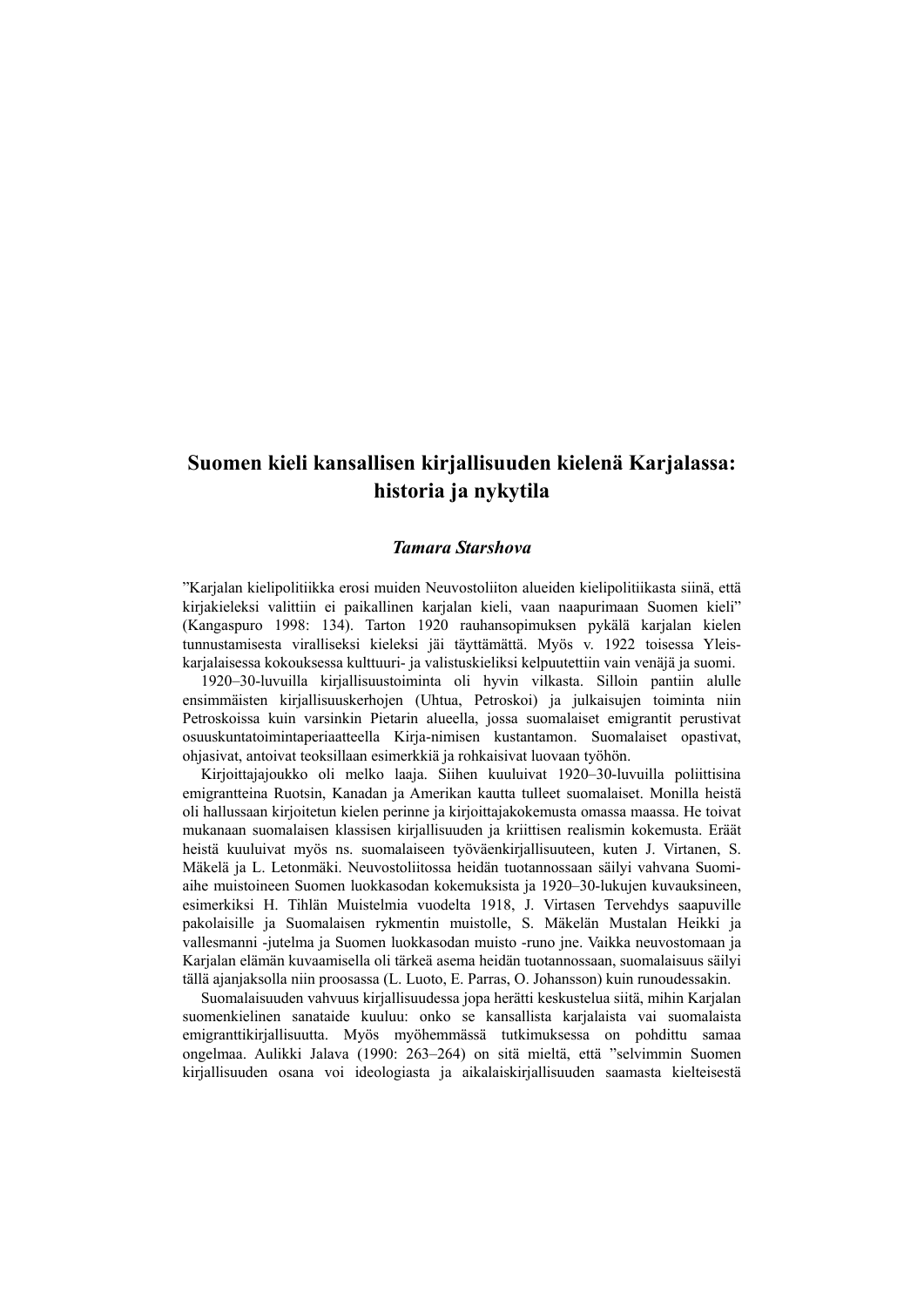arviosta huolimatta pitää 20- ja 30-luvun Neuvosto-Karjalan kirjallisuutta. Gyllingin suomalaishallinto tuki suomalaisuutta kirjallisellakin alalla".

Hyvin pitkälti emigranttien tuotanto säilytti suomalaisen työväenrunouden piirteitä, mikä ei lainkaan ollut ristiriidassa silloisen neuvostoliittolaisen runouden kehitystendenssien kanssa: kaikki kirjailijat kuuluivat Karjalan ja Leningradin proletaarikirjailijoiden yhdistysten suomenkielisiin jaostoihin. Teoksissaan he kuvasivat ajan uusia ilmiöitä, kuten luokkataistelua, kollektivisaatiota, metsätyömaita, voimaloiden rakentamista ja maan teollistumista, ja viljelivät runsain mitoin venäläistä poliittista sanastoa. Sen huomaa jo teoksien otsikoistakin, esimerkiksi J. Virtasen Kenraaliharjoitus, Bolshevikkien muistolle, Politiikan areenalla, Sosialistinen kilpailu ja Sovetti-Karjalalle, J. Paukun Eespäin kollektivistit, Alas kulakit, E. Parraksen Punanurkka-runojen, O. Johanssonin Signaalit soivat -laulu ja Kollektivisti takoo itse oman onnensa -kuvaus, ja muiden teosten otsikoista.

Eristettynä emämaan kielestä ja kulttuurista 1920- ja 1930-luvulla Karjalassa viljelty suomi imi liiankin paljon sovetismejä. Tämä alkoi huolestuttaa kirjailijoita. Vuonna 1937 J. Virtanen Rintama-aikakauslehdessä julkaisemassaan artikkelissa puhui suomenkielisen kirjallisuuden sanaston köyhyydestä, harkitsemattomasta lainaamisesta venäjästä ja unholaan jääneistä Inkerin ja Karjalan kansallisista taiteellisista rikkauksista.

On todettava kuitenkin, että useat suomalaiset emigrantit pyrkivät luomaan myös aitoja karjalaisia hahmoja ja käyttivät kansanomaisia aiheita. Kemiä alas, Perämies Iivanan matka Uhtualle, Kiimasjärveltä Repolaan ja muita kuvauksia vienankarjalaisesta maaseudusta kirjoittanut Arvi Nummi (Pakarinen) pyrki värittämään niitä kansankielellä ja tuomaan tekstiin karjalaista arkielämää. Niinpä Kemiä alas -kuvauksessa kerrotaan, kuinka karjalaiset korpiasukkaat näkevät ensimmäistä kertaa höyryaluksen:

– Jo on mokoma...

– Kun ei hiän piessa kuatune, kun on niin korkee...

– Emäs... kun puuhkuttaa savuu ... on rymä kuin mikähän samovuari. Kun ei jo piessa palane kokonaan... (Nummi 1971: 39).

Vastaavanlaisia esimerkkejä voitaisiin tuoda R. Ruskon Murtuminen-tarusta, E. Parraksen Maura-romaanista ja useista muista teoksista.

Samalla kaudella Karjalan suomenkielistä kirjallisuutta olivat luomassa myös inkeriläiset, joita oli kutsuttu Karjalaan opetus- ja valistustyöhön. Tunnetuimpia heistä olivat L. Helo (Topias Huttari), Toivo Raita, Yrjö Savolainen, Josef Schultz, Jussi Larva, Matti Pursi (Husu) ym.

Inkeriläisille malleina olivat suomalaisten julkaisemat lehtirunot, useimmiten iskulause- ja julistusluontoiset, sekä joukkolaulut. Niin aiheiltaan kuin lajeiltaan ne muistuttavat suuressa määrin suomen- ja amerikansuomalaisten kirjoittamia. Inkeriläisiltäkin syntyi 1920–30-luvulla marsseja, lauluja ja paatoksellisia runoja taistelusta ja työstä. Työtä ylistetään uuden elämän perustana, onnena ja ilona, niin kuin Juhani Schutzilla "onnea ei taivas anna, jos ei sitä työsi kanna hedelmänä tulesta". Moniin runoihin ilmestyi proletaari-käsite, mutta helposti huomaa, että se on kuitenkin poikkeus eikä sääntö. Inkeriläisille olivat läheisempiä maalais- ja talonpoikaisaiheet.

Mainittakoon, etteivät inkeriläiset kokeneet merkittävää venäläisen runouden vaikutusta ainakaan alkukaudella, koska he eivät osanneet lukea venäjää ja tiedostivat itsensä suomalaisiksi. Heidän runoutensa säilytti tietyssä määrin kansanomaisen pohjan,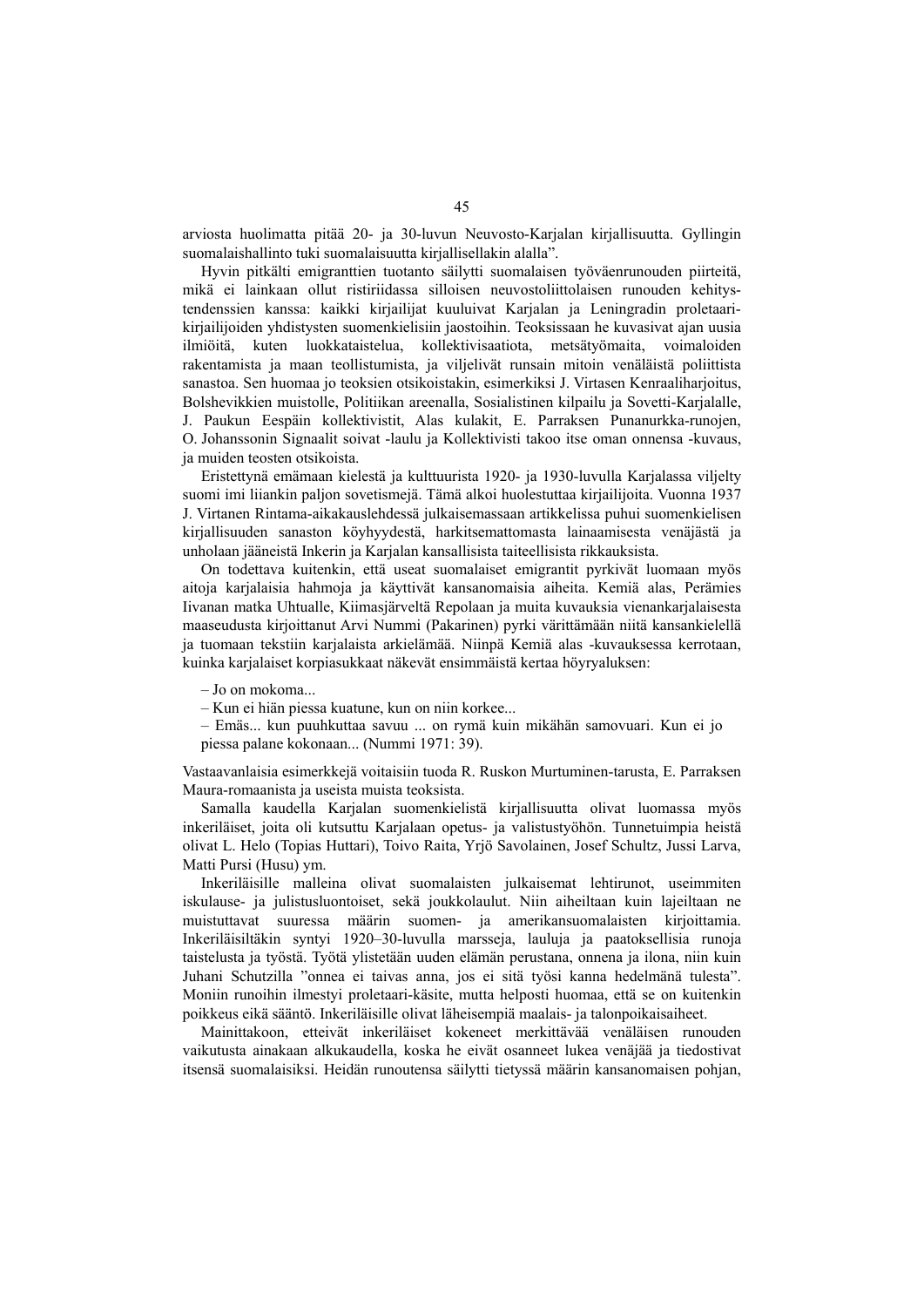vaikka ajan mittaan maan kirjallisuusprosessit löivät vahvan leimansa siihen. Esimerkiksi Toivo Raidan lyyriset Tytölleni ja Kevätkuutamossa -runot ovat syntyneet kansanrunon perinteen pohjalta. Ensimmäisessä kannel itkee haikeita tunteita, joita myötäelää luonto. Kevätkuutamossa on erinomaisia sointuja ja kuvia keväisestä luonnosta: "metsä maaemon rinnasta mahloja juo", "lintu lempensä lumoja laulaa", "luonto morsiusmyrteissä unelmoi" jne. Kalevalaisen runouden vaikutusta huomaa jopa vallankumouksellisessa Rintamatoverusten juhlassa:

"Vapauden valloittajat! Terve tänne tultuanne, Yhtehen yhyttyämme, Tässä kuulussa kodissa Valistuksen vartiossa".

Juho Paukku vuorostaan kuvatessaan raskasta oksienkarsijatytön työtä käyttää soinnukasta sananpyörittelyä:

"Tuli tyttö tirhakka, Vipi vapi viuhakka, Ripi rapi riuhakka, Sipi sapi siuhakka"

Kansanomaista poetiikkaa käyttivät menestyksellisesti myös J. Larva (Mistä laulaisin), M. Pursi (Kevät, Ainon lempi-runot) ja monet muut.

Mitä karjalaisuuteen tulee, niin se ei 1920–30-luvulla saanut tuntuvaa jalansijaa kirjallisuudessa. Se vain laski perustan tuleville vuosikymmenille. Voidaan mainita kuitenkin muutamia vienankarjalaisten kynästä lähteneitä ja kotoisella murteella kirjoitettuja teoksia: N. Jaakkolan Kun enkerran tulin Piiterih, A. Timosen Riijonakka ta muzikka ja Lentomassiina-kertomukset, J. Rugojevin Mikko vaarin tarina, I. Nikutjevin Marfa-romaani, N. Gippijevin ja F. Isakovin Huondes-runokirja.

Vuonna 1935 alkaneet terroritoimet suomalaisia kohtaan huipentuivat 1937 vuoden vangitsemisiin, teloituksiin ja kirjailijajärjestön miltei täydelliseen tuhoon. Suurin osa suomalaisista emigranteista ja monet inkeriläiset oli vangittu nationalisteina. Suomen kieli oli julistettu porvarilliseksi ja siksi sopimattomaksi neuvostoliittolaisen proletaarikirjallisuuden kieleksi. Huolimatta siitä, että suomi säilytti perustuslaissa virallisen kielen statuksen, sen käyttö, opetus ja julkaisutoiminta suomeksi lopetettiin, jopa kiellettiin. Näin ollen ensimmäisen kirjailijapolven taival osoittautui lyhyeksi.

Vuonna 1937 alkoi ilmestyä karjalankielinen Карелия-lehti, jossa julkaistiin kansanrunoutta ja paljon käännöksiä alkuperäisten karjalankielisten teosten osuuden jäädessä hyvin vaatimattomaksi kirjoittajajoukon suppeuden vuoksi. Esteenä oli myös se, etteivät kirjoittajat hallinneet tverinkarjalaan perustunutta ja kyrillisin kirjaimin kirjoitettua kieltä.

Talvisodan päätyttyä ja Karjalan muututtua Karjalais-Suomalaiseksi sosialistiseksi neuvostotasavallaksi suomen kieli sai takaisin asemansa virallisena opetus- ja kulttuurikielenä. Vuodesta 1940 alkoi ilmestyä kaunokirjallinen ja yhteiskuntapoliittinen Punalippu-aikakauslehti ja Карелия-lehti lopetettiin.

Toisen maailmansodan jälkeen kirjallisuuteen astui ensimmäinen kansallisten kirjoittajien polvi; suurin osa heistä oli vienankarjalaisia (N. Jaakkola, J. Rugojev,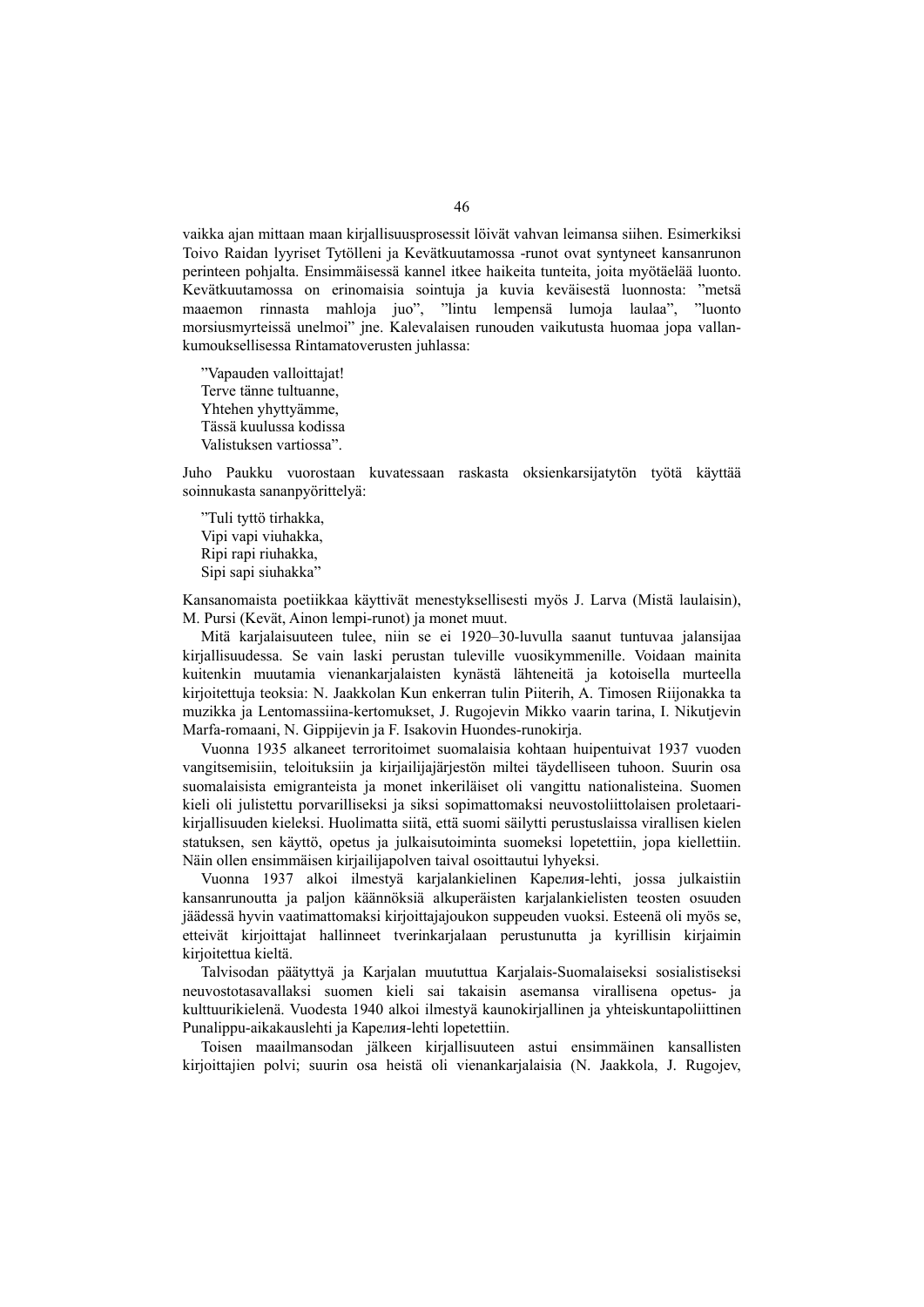A. Timonen, O. Stepanov, N. Laine, P. Perttu). Tämän toisen polven taival oli sekä pitkä että hedelmällinen.

Valittuaan kirjakieleksi suomen he pitivät kilpenään kuitenkin karjalaisuutta. Eräät heistä olivat nimittäin ensin oppineet kotiseudullaan suomen lukutaidon ja vasta myöhemmin hankkineet venäjän, kuten muistelivat N. Jaakkola ja J. Rugojev. 1920–30 luvulla suomen kieltä ja suomalaista kirjallisuutta opetettiin kouluissa, mm. Uhtuan keskikoulussa, jota kävi useampi tämän vienalaisen kaartin mies. Toisaalta heidän teoksissaan soi luontevasti kotoinen vienankarjalainen murre ja heidän tuotantonsa säilytti kiinteät yhteydet kansanrunouteen ja -perinteeseen. Tämän polven kirjoittajiin kuulunut O. Stepanov puhui: "Neuvosto-Karjalan nuorella kirjallisuudella on kolme juurta: kalevalainen kansanrunousperinne, suomalaisen kirjallisuuden paras anti sekä Venäjän klassinen ja neuvostokirjallisuus" (Korhonen 1985).

1950-luvun lopussa ja 1960-luvun alussa kansallispolitiikka Karjalassa muuttui. Suomen kielen käyttöä ja opetusta koulussa supistettiin huomattavasti. Kaunokirjallisuutta julkaistiin edelleenkin. Tällä kaudella ilmestyneistä teoksista huomaa, ettei karjalan kielen ja murteiden käyttöä hyväksytä. Teokset olivat muka suomalaiselle lukijalle tarkoitettuja, ja murteiden käyttö saattoi vaikeuttaa ymmärtämistä. N. Jaakkolan, O. Stepanovin ja muiden kirjoja toimitettiin juuri replikoinnin osalta. Niin ihmeelliseltä kuin se näyttääkin, jopa vienankarjalainen A. Timonen arvostellessaan 1967 O. Stepanovin Kotikunnan tarinaa korosti: "Koska teos kuitenkin kuuluu suomenkieliseen kirjallisuuteen, niin tekijän tekstissä pitää käyttää suomea". Samassa lausunnossa hän puhui myös omista periaatteistaan: "Minä olen yrittänyt tarkistaa jokaisen sanan, ymmärtääkö sen suomalainen lukija" (O. Stepanovin kotiarkisto). Tällaisten lausuntojen seurauksena kirjoista poistettiin juuri se kansanomainen aines ja väritys, jota suomalaiset arvostelijat ovat monesti korostaneet tekijäin ansiona (esimerkiksi Stepanovin kirjoista A.-K. Ripatti, M. Nieminen). Vastaavanlaisia esimerkkejä voidaan tuoda muidenkin kirjailijoiden teosten "toimittamisesta". Miltei kaikki he myöhemmin, valmistaessaan kirjojensa uusia painoksia, palasivat murteiden käyttöön.

Kielessä ilmenneeseen karjalaisuuteen eri kirjailijat suhtautuivat eri vuosina vaihtelevasti. Varsin voimakkaasti tämä tuli esiin 1990-luvulla, kun ruvettiin luomaan karjalan kirjakieltä. O. Stepanov vastusti sitä, että vienankarjalaisille ruvettiin laatimaan kielioppia ja sitä ruvettiin opettamaan kouluissa. Hänen mielestään tämä murre on niin lähellä suomen kieltä, ettei tarvitse omia sääntöjä. Hän jatkoi tuotannossaan entiseen tapaan: tekijän teksti suomeksi, karjalaisten replikointi – kansan puhekieltä. A. Timonen taas oli iloinen uusista ratkaisuista ja valitti kärsineensä siitä, ettei hänellä ollut ollut mahdollisuutta opiskella omaa kieltään ja että hän joutui käyttämään tuotannossaan suomea, mikä hänen sanojensa mukaan oli hänelle "latinaa". Muistakaamme, että juuri hän aikoinaan eniten moitti kynäveljiään karjalan liiallisesta käytöstä.

1960–1980-luvut olivat kansallisen kirjallisuuden kulta-aikaa: kirjoja ilmestyi paljon, niitä käännettiin ja ne levisivät Neuvostoliiton eri alueille ja ulkomaille. Karjalan kirjallisuus tuli tunnetuksi Suomessakin. 1970-luvulla syntyi jopa polemiikki, pitäisikö Karjalan suomenkielistä kirjallisuutta käsitellä suomalaisen kirjallisuuden osana. Sysäyksen sille antoi M. Kuusi julkaistuaan useamman artikkelin N. Jaakkolan Pirttijärven rantamilla -sarjasta.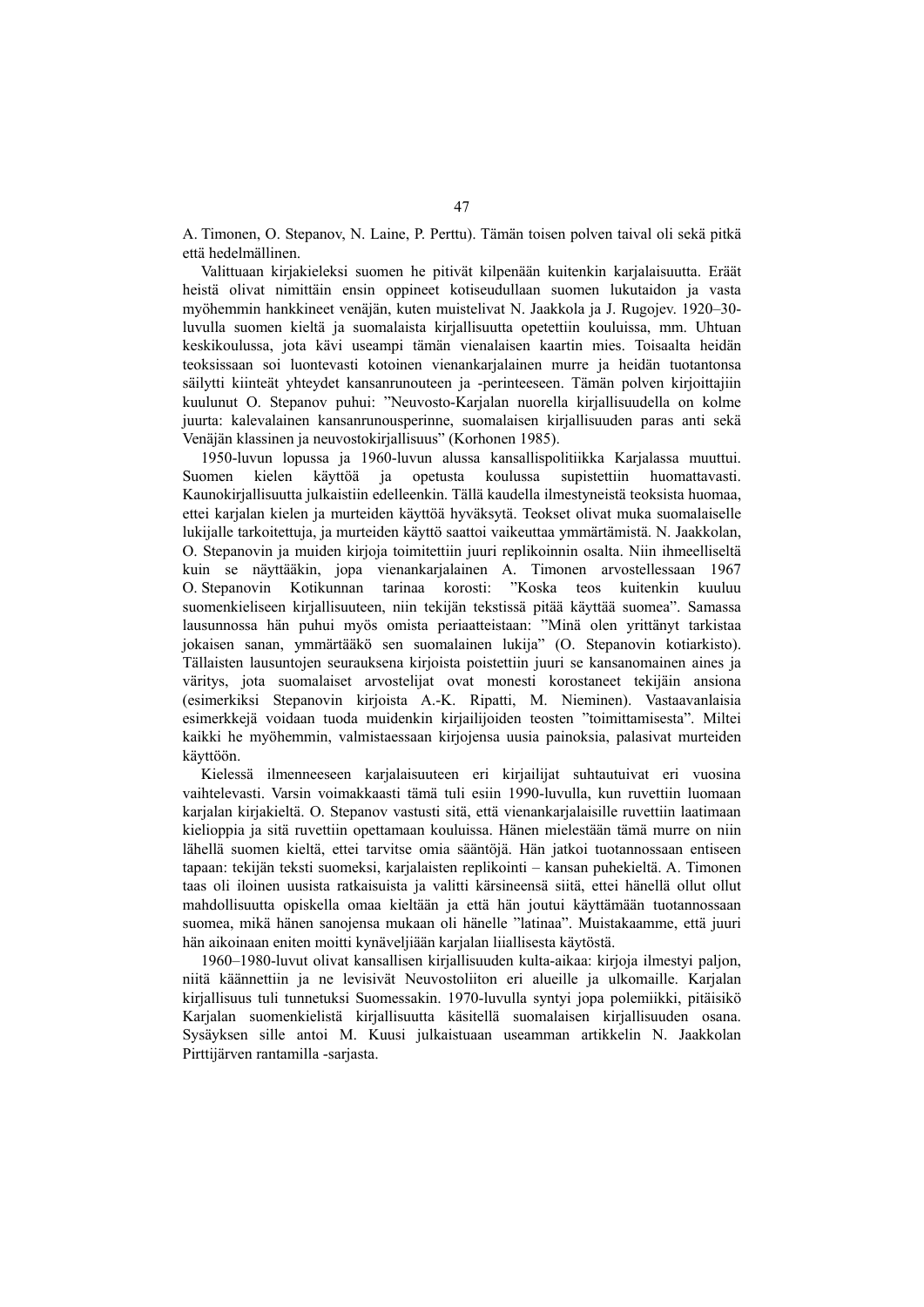Naapurimaiden suhteiden muututtua suomalaista kirjallisuutta alkoi ilmestyä Neuvostoliitossa, ja sitä julkaistiin Punalippu-aikakauslehdessä. Tämä oli eduksi kansallisen kirjallisuuden kehitykselle: karjalaisille kirjailijoille tarjoutui mahdollisuus tutustua alkuperäiseen suomalaiseen kirjallisuuteen, ottaa siitä oppia, myös kirjakielen suhteen.

Tällä kaudella kirjoittivat myös inkeriläisten toista polvea edustavat sekä suomen- ja amerikansuomalaisten jälkeläiset (Pekka Pöllä, Pekka Mutanen; Gladys Laine, Marja-Leena Raunio ym.). He kokeilivat eri kirjallisuudenlajeja jättämättä kuitenkaan huomattavaa jälkeä Karjalan kansalliseen kirjallisuuteen. Eräässä kirjoituksessaan M. Pirhonen (1990: 27) nimittää heitä "väliinputoajien" sukupolveksi: "Mitä omaa heillä koskaan on ollut? Kieli heidän sukupolveltaan vietiin, samoin synnyinseutu. Ilman juuria, ilman varmaa pohjaa on taas mahdotonta omata kunnon identiteettiä. Tämän polven muistissa on säilynyt vahvana perimätietona muistot sodanedellisten vuosien vainoista".

1970-luvulla astui esiin nuori inkeriläisten kirjoittajapolvi: T. Tupin, T. Flink, S. Pakkanen. Tuotantonsa alkuvuosina he eivät paljon korostaneet inkeriläisyyttään. A. Jalava (1990: 256) kirjoittaa: "Toivo Tupinin lyriikka samoin kuin myös inkeriläisen Santeri Pakkasen novellit tuntuvat uudistavan kirjallisuutta yleisemmin, ei enää pelkästään inkeriläisen kotiseutukuvauksen tasolla, vaan kaupunkilaisen, vieraantuneen nykyihmisen suuntaan". He eivät kokeneet niin voimakasta kansanrunouden ja perinteen vaikutusta kuin vanhempi polvi. Kalevala oli heille tuttu kirjana ja myyttinä, kuten oikeutetusti puhuu E. Aalto (1997). Heihin vaikutti voimakkaasti kirjallinen traditio. Tämä polvi kokeili eri muotoja ja tyyliä, toi kirjallisuuteen uusia aiheita. He kirjoittivat etupäässä omasta sukupolvestaan ja sen ongelmista, pyrkivät käyttämään modernia suomea, jopa silloiselle Karjalan kirjallisuuden kielelle outoa slangia, esimerkiksi S. Pakkasen Hädän merkki -novellissa.

Useammat mainituista keski- ja nuoremman polven inkeriläiskirjailijoista lähtivät myöhemmin paluumuuttajina Suomeen, mutta ei suomalainenkaan kirjallisuus saanut heistä tuntuvaa verenlisää. Karjalan kansalliselle kirjallisuudelle heidän lähtönsä teki kuitenkin hallaa.

1990-luvusta tuli täydellinen lamakausi. Vanhempi polvi oli edesmennyt, toiset vei paluumuutto. Karjalaan jäi vain muutama vanhemman polven suomenkielinen kirjoittaja: A. Hiiri, K. Korvela, M. Mazajev.

Tämä vuosikymmen on ollut Karjalan suomenkieliselle kirjallisuudelle "epäsankarillista aikaa. Kirjallisuuden ja taidekirjoittamisen arvostus on laskenut. Uudet kaunokirjalliset tuotteet antavat vain ohuen ja hyvin ylimalkaisen kuvan muutoksista. Monet Karjalan suomensukuisten vähemmistökulttuurien uudet kehitysilmiöt ovat jääneet kuvaamatta kaunokirjallisuuden keinoin" (Kolomainen 2000: 3).

Viimeisinä vuosikymmeninä ehkä voimakkaimmin on ollut edustettuna inkeriläisyys. On luonnollista, että ajan muututtua ja inkeriläisten saatua poliittisen rehabilitaation, keskeisimmäksi aiheeksi heidän tuotannossaan tuli oman synnyinseudun ja kansan kohtalo. Pääsi ilmoille kipu, tuska ja katkeruus, joka oli vuosikymmeniä polttanut sydäntä. Se purkautui monisävyisenä ja tunnelmallisina A. Hiiren Inkeriläisen laulu ja Sillä aikaa kun siivet kasvavat -kokoelmina, K. Korvelan Heijastuksia-runokirjana sekä useampien runoilijoiden erillisinä sepitelminä. Viime vuosina on julkaistu myös lukuisia inkeriläisten kynäilijoiden muistelmia elämästään ja omaistensa kohtaloista.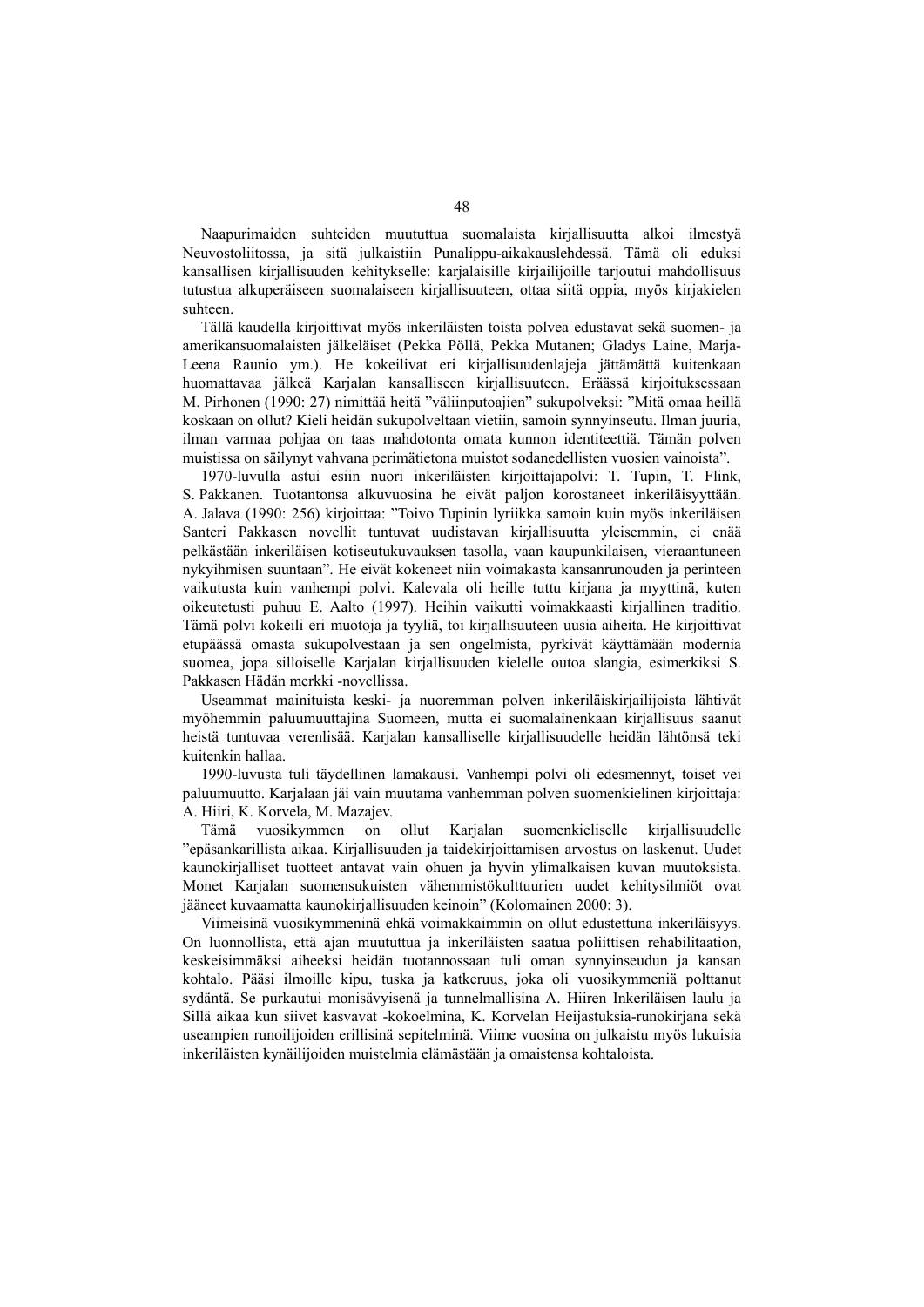Suomen kielellä kirjoittavien määrä Karjalassa supistuu yhä, samoin lukijakunta. Vähälukuisten nuorten kirjailijain tuotannosta aivan oikeutetusti sanotaan: " Edeltäjistään heidät erottaa kaupunkilaisuus... He tiedostavat itsensä kaupunkilaisiksi, eivätkä ole sidoksissa perinteelliseen maaseudun etnokulttuuriin, karjalaiseen tai inkerinsuomalaiseen. He ovat syntyneet, kasvaneet ja elävät venäläisvaltaisessa kaupunkilaisessa miljöössä, mikä merkitsee, että "kansallinen kirjallisuus" -käsite on heille aivan toista kuin talonpoikaissyntyperäisille edeltäjilleen, jotka olivat jo lapsuudessaan imeneet itseensä kansan kielen ja kulttuurin" (Karhu 2003: 85).

Uusi vuosituhat on tuonut kirjallisuuteen muutamia nuoria, venäläis- ja karjalaissyntyisiä, jotka ovat kiinnostuneet juuri suomenkielisestä sanataiteesta. Tämän polven kirjoittajista suurin osa on joko Petroskoin yliopiston opiskelijoita tai hiljattain valmistuneita. Karjalan kirjailija ja monivuotinen kirjailijaliiton puheenjohtaja Armas Mishin liittää toiveensa juuri näihin nuoriin. Mikko Nesvitskille antamassaan haastattelussa hän perustelee suomen kielen kiinnostavuuden syyt sillä, että "nuoret voivat nykyisin saada lisää koulutusta Suomessa: aidossa kieliyhteisössä myös nuoren kielitaito hioutuu" (2004). Eräät näistä nuorista ovat jo julkaisseet Carelia-kulttuurilehden palstoilla muutamia kertomuksia ja runoja. Aika näyttää, moniko heistä tulee jatkamaan kynäilyä ja säilyttää nimensä kansallisen kirjallisuuden sivuilla.

Todettakoon päätteeksi, että yhteisestä kirjakielestä huolimatta ja 1900-luvun viimeisillä vuosikymmenillä avautuneista mahdollisuuksista toistensa tuntemiseen, Karjalan suomenkielinen ja Suomen kirjallisuus eroavat edelleenkin suuresti toisistaan. Suomen kirjallisuus on kulkenut kehityksessään huomattavasti pitemmän taipaleen, kokenut monenlaista länsimaisen kirjallisuuden vaikutusta ja saanut virikkeitä eri suunnilta. Karjalan kansallinen kirjallisuus on huomattavasti nuorempaa, se on lähtenyt kansanrunoudesta ja sulattanut itseensä venäläisen klassisen ja neuvostokirjallisuuden ideologiaa ja taiteellista kokemusta.

## **Lähteet**

- Jalava, Aulikki 1990: Kansallisuus kadoksissa. Neuvosto-Karjalan suomenkielisen epiikan kehitys. Suomalaisen Kirjallisuuden Seura, Helsinki.
- Kolomainen, Robert 2000: Suomen sana nyky-Karjalassa. Miten tästä eteenpäin? Carelia. No 11. Korhonen, Jorma 1985: Karjalansuomi etsii rajojaan. – Helsingin Sanomat. 3.2.1985.

Nummi, Arvi 1971: Kemiä alas. – Punalippu. No 2.

- Pirhonen, Matti 1990: Kuka sanoo totuuden. Yleiskatsaus Neuvosto-Karjalan kirjallisuuden vaiheisiin. – Maailma ja me. No 2. 24–29.
- Nesvitski, Mikko 2004: Suomen kieli vetää nuoria sanataiteen pariin. Kielellä kirjoittavia lisääntyy Karjalassa, vaan valtion tukea ei vielä riittävästi. – Karjalan Sanomat. 24.3.2004.
- Raita, Toivo 1976: Kevätkuutamossa. Rakennettu on raudasta, tulesta on tuotu. Neuvosto-Karjalan suomenkielistä runoutta vuosilta 1917–1940. Petroskoi.
- Raita, Toivo 1976: Rintamatoverusten juhlassa. Rakennettu on raudasta, tulesta on tuotu. Neuvosto-Karjalan suomenkielistä runoutta vuosilta 1917–1940. Petroskoi.
- Raita, Toivo 1976: Tytölleni. Rakennettu on raudasta, tulesta on tuotu. Neuvosto-Karjalan suomenkielistä runoutta vuosilta 1917–1940. Petroskoi.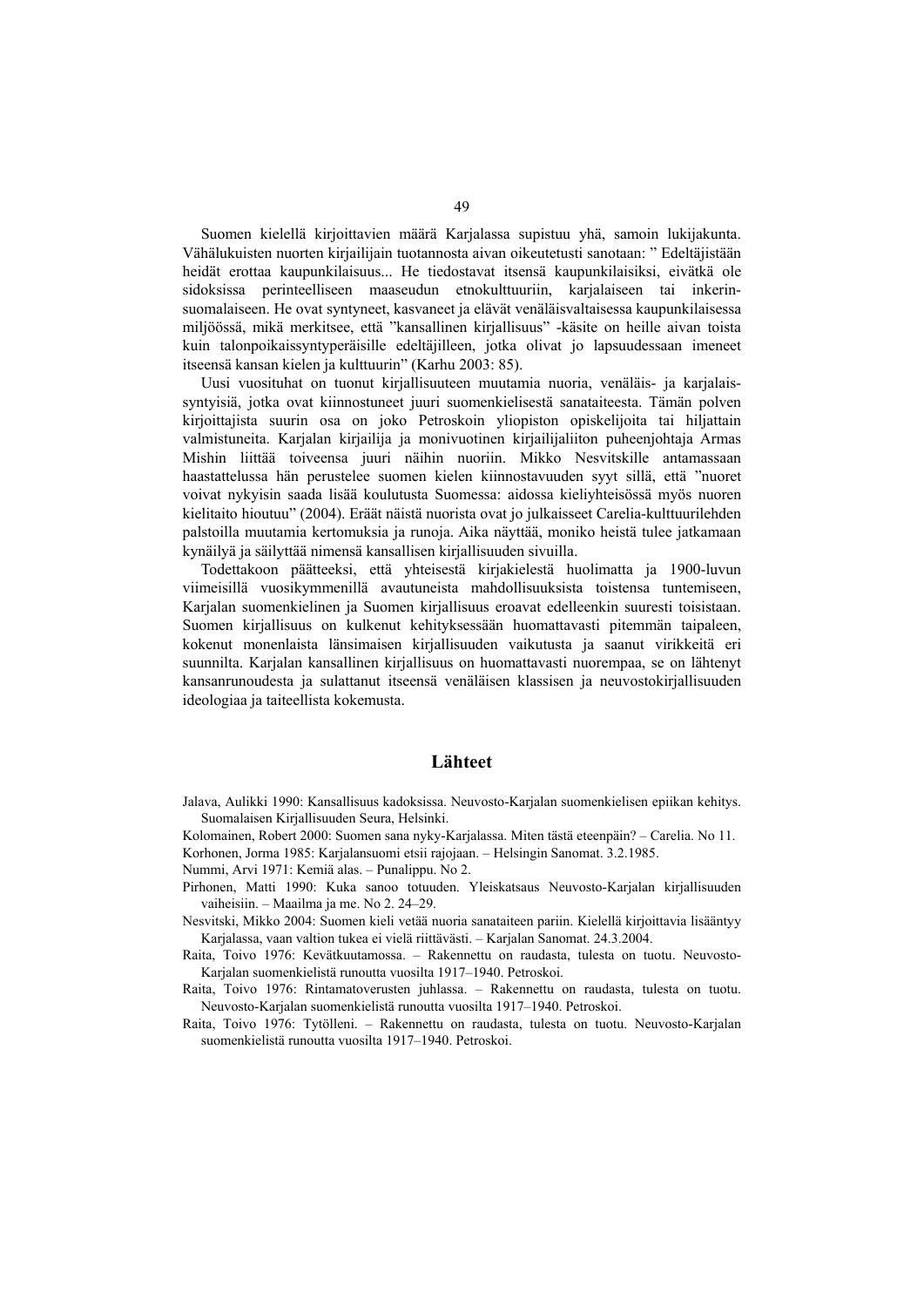- Schultz, Juhani 1976: Työ. Rakennettu on raudasta, tulesta on tuotu. Neuvosto-Karjalan suomenkielistä runoutta vuosilta 1917–1940. Petroskoi.
- Алто, Э. Л. 1997: Финноязычная литература Карелии. Санкт-Петербург.
- Кангаспуро, Маркку 1998: Финская эпоха Советской Карелии. В семье единой: национальная политика партии большевиков и ее осуществление на Северо-Западе России в 1920–1950-е годы. 123–160. Петрозаводск. 3–5.
- Карху, Э. Г. 2003: Проблемы становления молодых литератур. –Общение культур и народов. Исследования и материалы по истории финско-карельско-русских культурных связей Х1Х–ХХ веков. (ред. Карху Э.Г.) 67–93. Петрозаводск.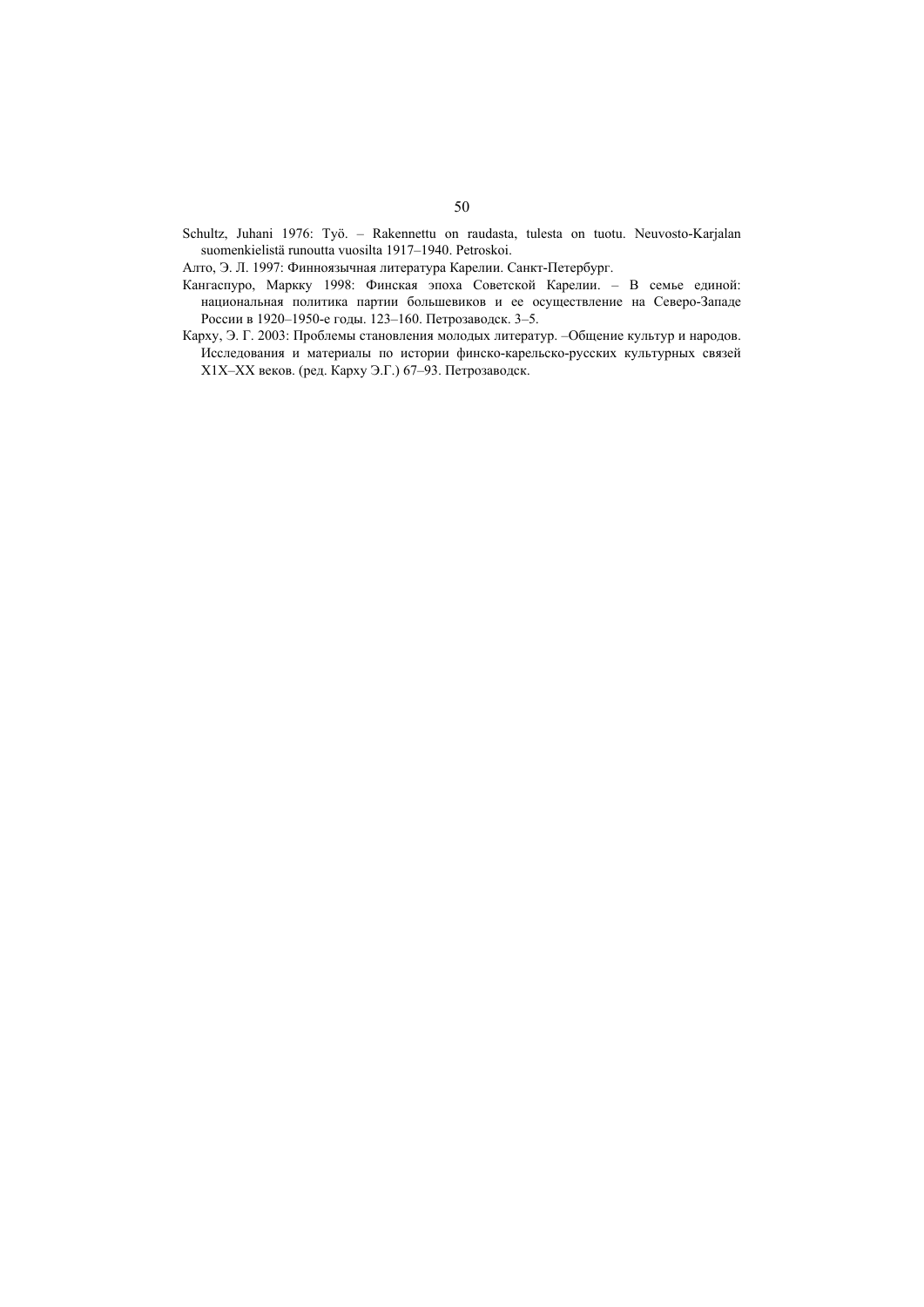# **Neuvostoliittolainen mentaliteetti Karjalan 1920- ja 1930-luvun suomenkielisissä lehdissä**

## *Irina Kozjar*

Jos ottaa katkelman 1920- tai 1930-luvulla Karjalassa ilmestyneestä suomenkielisestä lehdestä, poistaa kaikki nimet ja venäjän kielestä tulleet lainasanat, suomalainen lukija arvelee tekstin olevan suomalaista. Kielen avulla saamme historiallista tietoa, sillä monet sanat kertovat tietyn ajanjakson reaalioloista. Sanarivien välissä tuntuu myös ajan henki, ilmapiiri, jossa sen ajan ihmiset ovat eläneet. Nimenomaan tämä henki näyttää erottavan suomalaiset ja neuvostoliittolaiset suomenkieliset lehdet toisistaan.

Olen tutkinut Karjalassa 1920- ja 1930-luvulla ilmestynyttä suomenkielistä lehdistöä ja sitä, miten neuvostoliittolaisen ihmisen mentaliteetti ilmeni lehtien palstoilla. Mentaliteetilla tarkoitan ihmisen tai ihmiskunnan ajattelutapaa, ajatusten, käsitteiden ja periaatteiden systeemiä, jonka avulla henkilö maailmassa toimii, ymmärtää ja arvostaa todellisuutta. Lehti on siinä suhteessa kiinnostava tutkimuskohde, että se kertoo jokapäiväisistä tapahtumista ja myös kommentoi niitä. Se ilmaisee yleisen mielipiteen ja samalla vaikuttaa siihen. On kiistatonta, että painetulla sanalla on suuri voima. Bolshevikit osasivatkin käyttää tätä voimaa hyväkseen (Butenko—Kolisnitshenko 1996: 94).

Suomenkielisistä lehdistä löysin paljon esimerkkejä, joiden perusteella saatoin luoda kuvan neuvostoliittolaisesta ihmisestä ja hänen mentaliteetistaan. Neuvostoliitto sulatti itseensä monta maata ja kansaa. Monet ihmiset saivat uuden kotimaan ja kielen, jotka eivät kuitenkaan tulleet omiksi. Neuvostoliittolainen ihminen oli ihminen ilman kansallisuutta, juuriltaan revitty. Hän oli kuin eksyksissä, ja siksi tunsi itsensä epävarmaksi ja etsi tukea joukolta. Yhdessä oleminen oli turvallista. Niinpä neuvostoaikana syntyikin kaikenlaisia liittoja, järjestöjä, seuroja ja kerhoja (Shtsherbinin 2000: 126). Yksityinen elämä muuttui yhteiskunnalliseksi. Kokouksissa käsiteltiin jokaisen asiat, annettiin neuvoja, nuhdeltiin ja jopa rangaistiin. Vähitellen ihmiset tottuivat seuraamaan toistensa elämää ja samalla olemaan toistensa seurattavana. Esimerkkinä tällaisesta ovat seuraavat lauseet: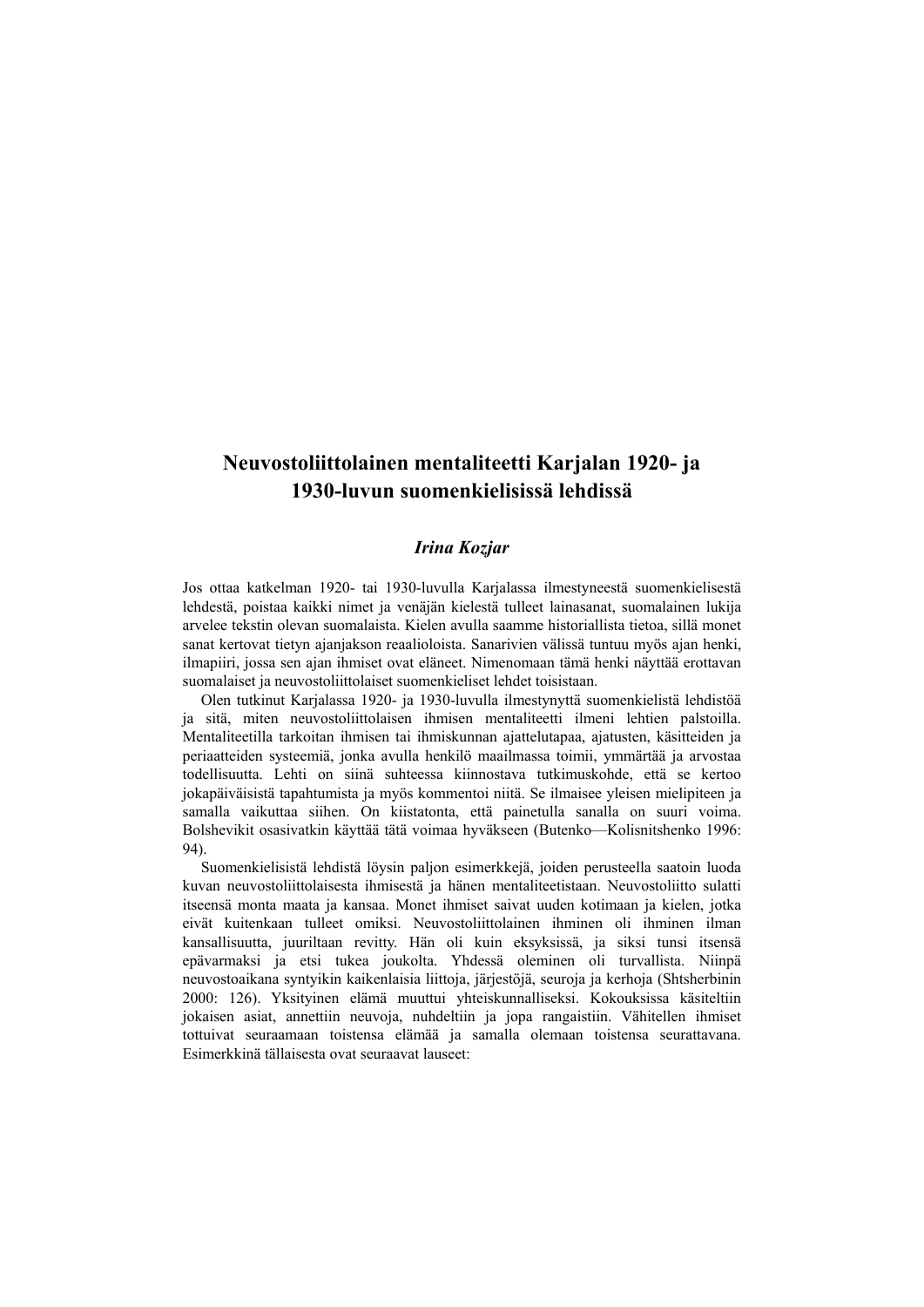(1) *Prikatiiri työpaikalla – jokainen minuutti puolueen silmänä. (Punainen Karjala (myöh. P. K.), 5.6.1929) Korkeammalle luokkavalppaus. (P. K., 22.5.1929) Työssä tapahtuneista virheistä annettiin taas muutamille tovereille yhteiskunnallisia muistutuksia ja ankaria varoituksia. (P.K., 3.8.1929)* 

Hyvin yleistä oli kilpaileminen. Juoksuradalla olivat tehtaat, kolhoosit, työryhmät, koulut jne. Kiertävän lipun tai kunniakirjan vuoksi ihmiset tekivät ylimääräistä työtä. Tämän ilmiön aikaansaannoksia olivat *sosialistinen kilpailu, iskurit, stahanovilaiset:* 

(2) *Kolhosnikkain kilpailuissa valtasi ensi paikan Tunkuan rajonin joukkue. (P.K., 27.7.1937)* 

Neuvostoliittolaisen mentaliteetin erottamattomana osana oli vihollisen kuva. Kaikkialla oli vihollisia, jotka olivat valppaina, siksi jokaisen piti valvoa. Artikkelien otsikot eivät anna rentoutua:

(3) *Levoton valkoinen naapurimme (P.K., 18.8.1929) Valppautta ja taas valppautta tarvitaan (P.K., 18.8.1929) Salaiset neuvostovastaiset neuvottelut (P.K., 5.7.1929) Urkkijoita vangittu Leningradissa (P.K., 30.1.1926)* 

Vihollisia oli myös omien keskellä. He vastustivat sosialismin edistymistä ja heidät oli erotettava yhteiskunnasta. Kaikkialla pidettiin puhdistuksia, eli epäiltäviä ihmisiä erotettiin puolueesta.

(4) *Kaikissa järjestöissä on suoritettava puoluepuhdistukseen valmistautumista. (Punainen Jääkari (myöh. P.J.), 5.6.1933) Voiko matkustaa lomalle ennen puhdistusta? (P. K., 7.07.1929) Vieraat ainekset pois Nuorisoliitosta. (P. K., 10.7.1929)* 

Vielä yhtenä piirteenä oli kiinnostus politiikkaan. Ihmisiltä, jopa lapsilta, vaadittiin poliittista tietoisuutta. Muistan itse, että vielä ala-asteella ollessani oli joka aamu *5 minuuttia politiikkaa* -tilaisuus.

(5) *Uusia puolueopiskelun muotoja. (P. K. 1932/145) Voimakas kasvatuksellinen työ jokaisen puolueen jäsenen ja kandidaatin (*ehdokkaan*) kanssa. (P.J., 20.5.1933) Puuseppätehtaan jatsheikan (*puolueosaston*) kokouksessa ...teki tov. F. Kellosalmi selostuksen. (P.K., 15.10.1925) Lasten yhteiskunnallinen kasvatus Karjalassa. (P.K., 10.6.1925)* 

Lehdissä oli paljon lainoja ja käännöslainoja politiikkaa koskevassa sanastossa. *Poliittinen*-sanan sisältävät sanaliitot muutettiin yhdyssanoiksi venäjän kielen esimerkkien mukaan:

(6) *Tämän tehtävän läpiviennissä näyttelee erikoisen suurta osaa yhtenäinen politpäivä. (P.J., 23.8.1933) Politkasvatus ulkolaisten työläisten keskuudessa. (P. K. 1932/141) Polithallinnon direktiivi vaatii... (P.J., 3.11.1933)* 

52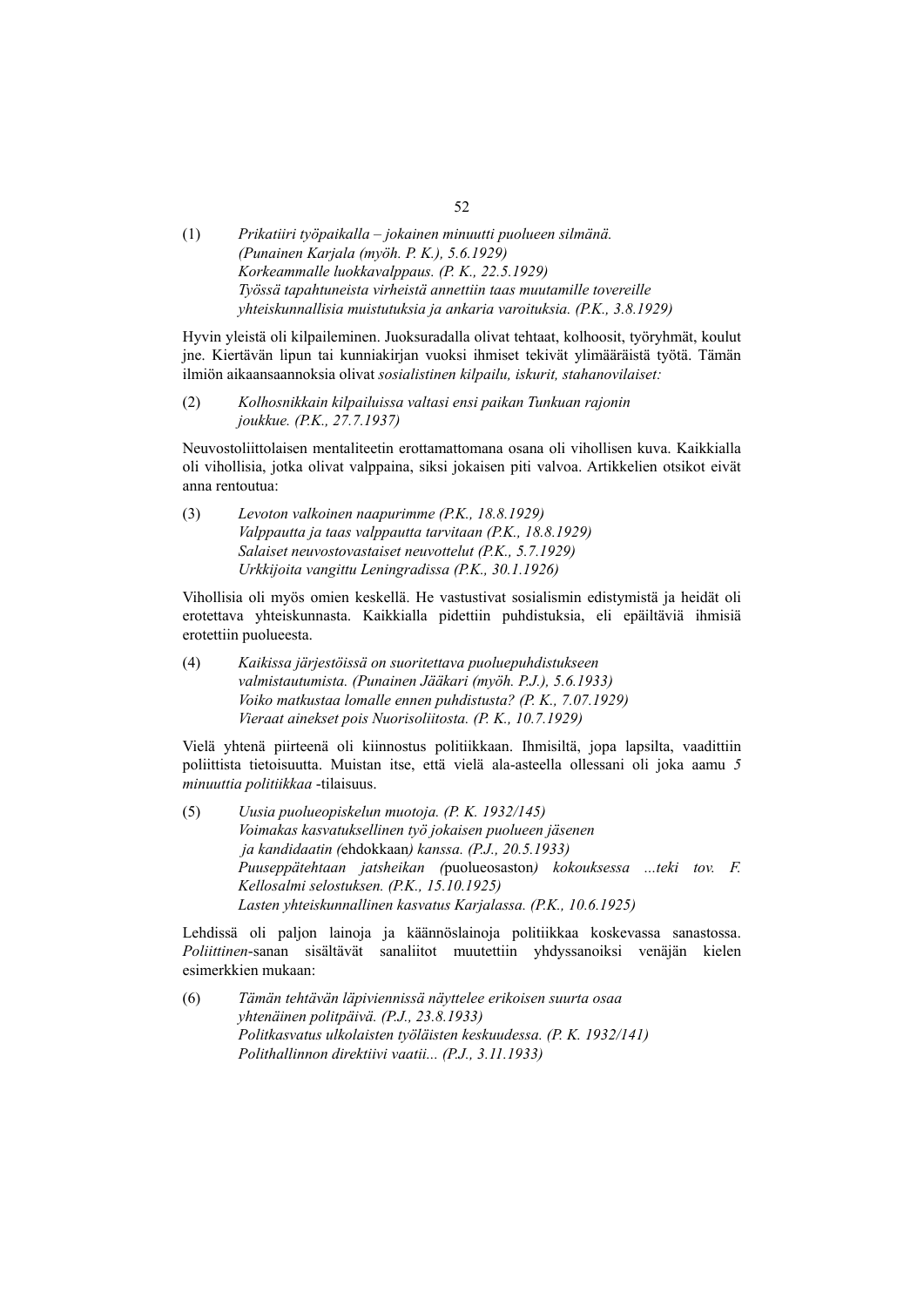1920–1930-luvuilla talouselämään tuli neuvostotilojen järjestelmä. Lehtien palstoilla kirjoitettiin paljon kolhoosityöläisten saavutuksista, sadon korjuusta ja sen sellaisesta. Ensimmäisillä sivuilla lehdissä saattoi olla suuria artikkeleja, jotka kertovat kolhoosien elämästä:

(7) *Kevätkylvökamppailu edistää kollektivisointia. (P.K., 8.6.1932)* 

Neuvostotiloihin liittyviä uusia sanoja olivat mm. *kolhoosi, kolhosnikka, kulakki, kollektivisaatio:* 

(8) *Kylissä, joissa on perustettu koltalouksia (*kollektiivitalouksia*)... (Nuori Kaarti, 26.4.1930) Kulakin viljakätkö paljastettu (P.K., 7.7.1929) Kolhosnikkain kilpailuissa valtasi ensi paikan Tunkuan rajonin joukkue. (P.K., 27.7.1937)* 

Erityisen sijan lehtien palstoilla sai naisaihe. Monien artikkelien päähenkilöksi tuli tavallinen työläis- tai talonpoikaisnainen. Neuvostoliittolainen nainen oli reipas ja voimakas. Miehen rinnalla hän osallistui aktiivisesti kaikenlaisiin yhteiskunnallisiin toimintoihin:

(9) *Naisdelegaatit, tarmolla työhön! (P.K., 5.1926) Suomenkielisten naisten osanotto sanitäärityöhön. (P.K., 3.7.1929) Naisten toiminta Aleksandrovskin piirissä. (P.K., 5.7.1929) Naiset ja osuustoiminta. (P.K., 7.7.1929)* 

Ihmisten ajattelutapa ja maailmankuva oli mustavalkoinen. Kaikki jakaantui kahtia: joko hyvä tai huono, oma tai vieras, sosialismi tai kapitalismi. Se, joka ei ollut meidän puolellamme, oli meitä vastaan. Kertoessaan kapitalistisista ulkomaista lehdet kirjoittivat vain siitä, kuinka huonoa elämä siellä on. Adjektiivit *taantumuksellinen, kurja, fasistinen, vanha* liittyvät kiinteästi länteen, *onnellinen, iloinen, uusi* – Neuvostoliittoon. Läpitunkemattomana panssarina ihmisten päähän oli päntätty ajatus, että Neuvostomaa on paras maa ja neuvostokansa on onnellisin kansa.

(10) *Helsingin sataman työolot ovat maailman kurjimmat. (P.K., 5.6.1929) Kapitalistisen kriisin, nälän ja kurjuuden neljäs vuosi. (P.K., 23.12 1932) Joukkojen hätä pääoman maissa. (P.K., 29.12.1932) Suunnattomat sosialistisen rakennustyön saavutukset. (P.K., 12.6.1932) Työtätekevien aloitteellisuus sosialistisessa rakennustyössä saa yhä valtavamman luonteen. (P.K., 6.6.1932)* 

Toisaalta annettiin sijaa myös itsekritiikille ja kiinnitettiin huomiota erilaisiin puutteellisuuksiin:

(11) *Puolueopiskelussa puuttuu suunnitelmallisuutta, kontrolli löysää. (P.K., 6.6.1932) Kansallisen valistustalon rakennustöissä suuri repeämä. (P.K., 6.6.1932)*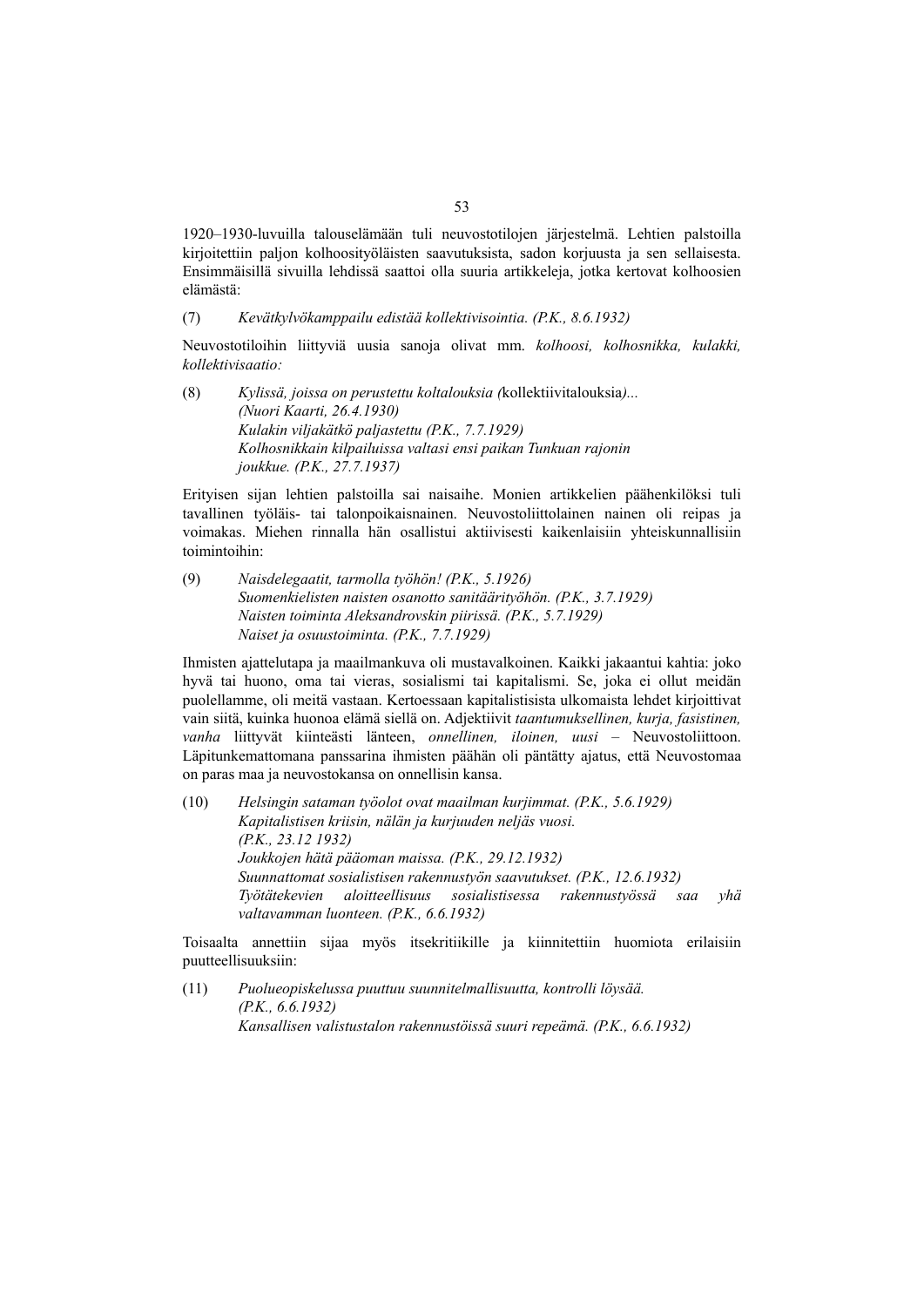Kuitenkin kritiikki vain lisäsi varmuutta siitä, että elettiin parhaimmissa oloissa ja että olot tulevat vielä paremmiksi, jos huonot puolet paljastetaan ja korjataan. Uskottiin valoisaan tulevaisuuteen.

(12) *Ja ainoastaan Neuvostoliitto, jota johtaa bolshevikkipuolue ja Stalinin nero, seisoo järkkymättömänä kalliona raivoavan imperialistisen valtameren keskellä. (Punalippu, 3/40)* 

Lukiessani näitä lehtiä epäilin usein, olivatko kertojat todella olleet niin naiiveja, eivätkö he olleet tienneet, mitä oikeassa elämässä oli tapahtunut. Luulen, että noina vuosina kirjoittajat uskoivat vilpittömästi kirjoittamiinsa juttuihin. Useimmiten lehtityössä olivat suomalaiset, jotka olivat tulleet USA:sta ja Suomesta eli kapitalistisista maista, kuten Juho Komu, Ilmari Virtanen, Santeri Nuorteva, Lauri Letonmäki ja muut (Sundelin 2000: 6–10). He tulivat Neuvostoliittoon rakentamaan sosialismia. He mukautuivat nopeasti ja omaksuivat uuden järjestelmän. Kaikista vaikeuksista huolimatta he tekivät innokkaasti omaa työtään ja toivoivat parempaa. Voisi sanoa, että he olivat Neuvostoliiton uskollisia patriootteja. Kuitenkin myöhemmin, kun vainot alkoivat, he ymmärsivät erehtyneensä.

### **Lähteet**

Butenko, A.P.—Kolesnitshenko, J.V. 1996: Mentalitet rossijan i jevrazistvo. N 5. 92–102. Nauka, Moskva.

Shtsherbinin, A.I. 2000: "Ja russki by vyutshil tolko za to..." – Polis 1/2000. 124–141. Progress, Moskva.

Sundelin, Apu 2000: Taistelija, rakentaja, valistaja. Periodika, Petroskoi.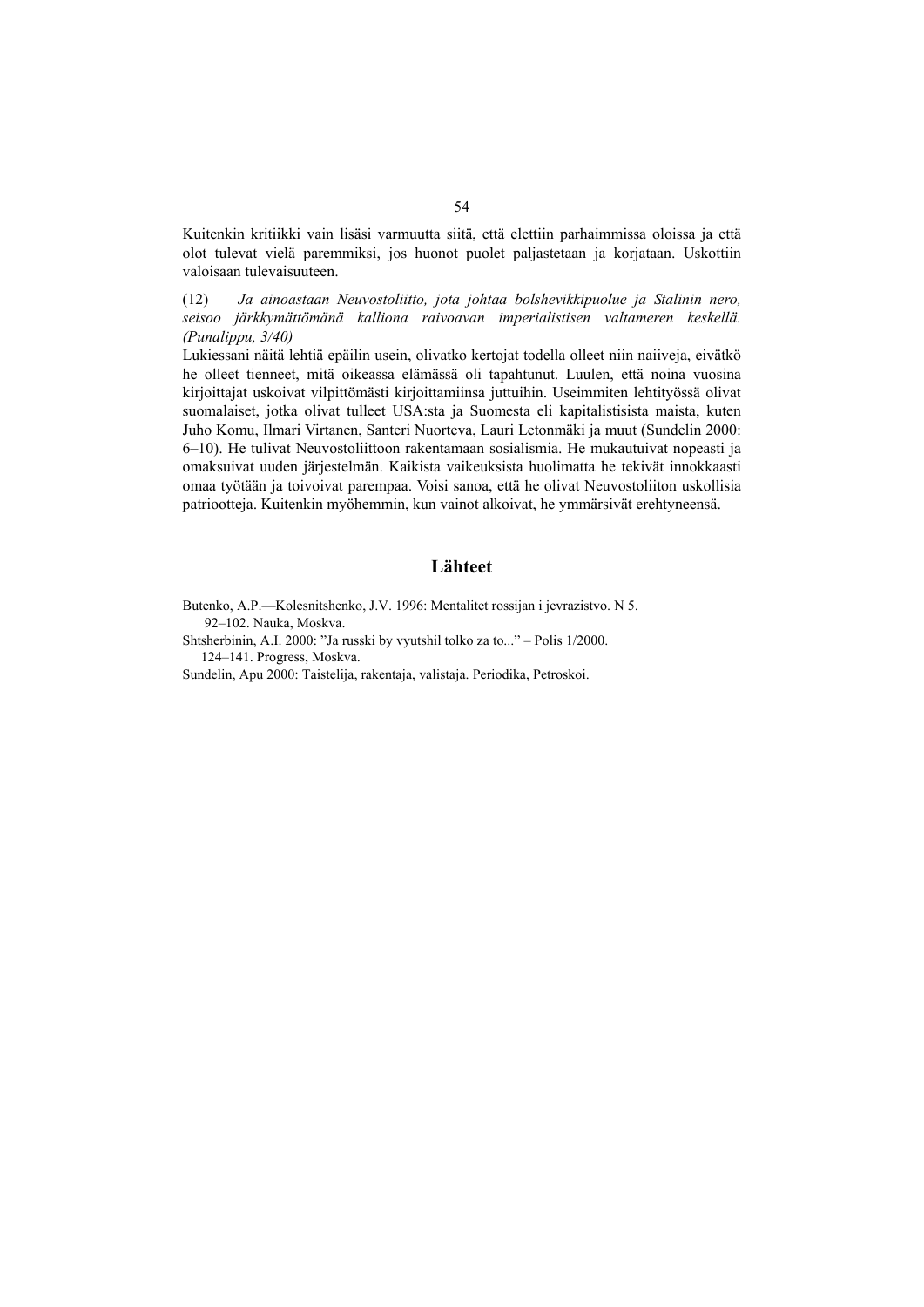## **Virolaiset Suomessa suomenvirolaisiksi**

## *Heli Laanekask*

### **Vironkieliset ja muut ei-suomenkieliset asukkaat Suomessa**

Suomen väestörekisterikeskuksen tilastojen mukaan (Taskutieto 2005: 10) vuodenvaihteessa 2004–2005 Suomessa asui yhteensä 424 666 henkilöä, joiden äidinkielenä oli jokin muu kieli kuin suomi – siis 8,1 % Suomen väestöstä. Suomen väkiluku oli tuona ajankohtana 5 236 611 henkilöä (ks. taulukko 1, jossa prosenttiluvut ovat itse laskemiani).

Koska ruotsi on toinen Suomen kahdesta virallisesta kielestä, varsinaisia vieraita kieliä äidinkielenään puhuvien määrä Suomessa on todella pieni, 134 915 eli 2,6 % koko väestöstä; en huomioi tässä yhteydessä suomenruotsin ja ruotsinruotsin eroa. Eisuomenkielisistä suurin ryhmä onkin tunnetusti ruotsin kieltä äidinkielenään puhuvat, joita Suomessa mainittuna ajankohtana oli 289 751 eli 5,5 % koko väestöstä. Toiseksi suurin ryhmä oli venäjänkieliset (37 253 eli 0,71 % koko väestöstä) ja kolmanneksi suurin vironkieliset, joita oli lähes kolme kertaa vähemmän kuin venäjänkielisiä (13 784 eli 0,26 % koko väestöstä). Väestörekisterikeskuksen tiedoista puuttui valitettavasti yksi Suomen virallisista vähemmistökielistä, suomen viittomakieli.

Jos suurimpien muunkielisten ryhmien prosenttimäärä lasketaan ei-suomenkielisten yhteismäärästä, niin kaikista ei-suomenkielisistä (joita oli 424 666) ruotsinkielisiä oli 68,2 %, venäjänkielisiä 8,8 % ja vironkielisiä 3,2 %. Kaikista ei-suomenkielisistä ja eiruotsinkielisistä oli venäjänkielisiä 27,6 % ja vironkielisiä 10,2 %.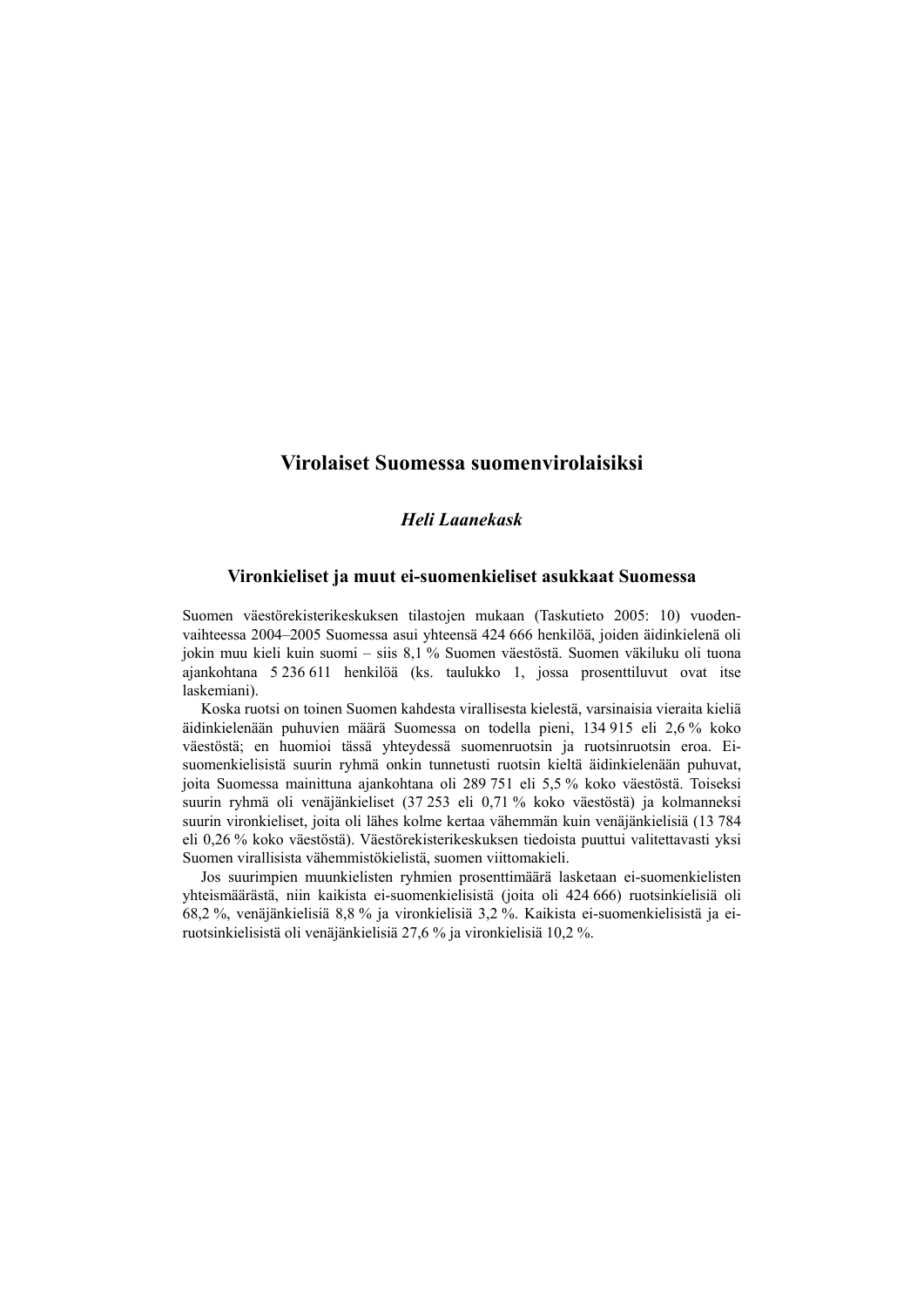| Äidinkieli            | puhujia   | % koko väestöstä | % ei suomenkielisistä | % ei suomen- ja<br>ruotsinkielisistä |
|-----------------------|-----------|------------------|-----------------------|--------------------------------------|
| suomi                 | 4 811 945 | 91,9             |                       |                                      |
| ruotsi                | 289 751   | 5,5              | 68,2                  |                                      |
| venäjä                | 37 253    | 0,71             | 8,8                   | 27,6                                 |
| viro                  | 13 784    | 0,26             | 3,2                   | 10,2                                 |
| englanti              | 8 3 4 5   | 0,16             | 1,9                   | 6,2                                  |
| somali                | 8096      | 0,15             | 1,9                   | 6,0                                  |
| arabia                | 6589      | 0,13             | 1,6                   | 4,9                                  |
| albania               | 4 8 0 8   | 0,09             | 1,1                   | 3,6                                  |
| kurdi                 | 4757      | 0,09             | 1,1                   | 3,5                                  |
| kiina                 | 4 1 7 2   | 0,08             | 0,98                  | 3,1                                  |
| vietnam               | 4 0 3 1   | 0,08             | 0,95                  | 3,0                                  |
| saksa                 | 3898      | 0,07             | 0,92                  | 2,9                                  |
| turkki                | 3 2 7 8   | 0,06             | 0,77                  | 2,4                                  |
| persia                | 2790      | 0,05             | 0,66                  | 2,1                                  |
| espanja               | 2688      | 0,05             | 0,63                  | $2,0$                                |
| thai                  | 2650      | 0,05             | 0,62                  | $2,0$                                |
| ranska                | 1889      | 0,04             | 0,44                  | 1,4                                  |
| saame                 | 1732      | 0,03             | 0,40                  | 1,3                                  |
| serbokroatia          | 1 3 5 7   | 0,03             | 0,32                  | 1,0                                  |
| puola                 | 1 3 5 1   | 0,03             | 0,32                  | 1,0                                  |
| muu kieli / puuttuu / | 21        | 0,41             |                       |                                      |
| tuntematon            | 447       |                  | 5,1                   | 15.9                                 |

*Taulukko 1. Suomen väestö äidinkielen mukaan luokiteltuna vuodenvaihteessa 2004– 2005.* 

## **Virolaiset ja muut ulkomaalaiset Suomessa**

2,6

424 666 8,1

134 915

Yhteensä 5 236 611

Yhteensä eisuomenkielisiä

ruotsinkielisiä

Yhteensä ei-suomen- ja

Suomessa vakinaisesti asuvia ulkomaalaisia (siis: jonkin ulkomaan kansalaisia, ks. taulukko 2) oli huomattavasti vähemmän, nimittäin yhteensä 108 424 henkilöä (Taskutieto 2005: 13) eli n. 2,1 % koko väestöstä. Venäjän kansalaisia asui Suomessa 24 617 (0,4 7 % koko väestöstä) ja Viron kansalaisia 13 943 (0,27 % koko väestöstä). Tämä merkitsee toisaalta sitä, että venäjänkieliset, joiden joukossa on sekä Virosta että Venäjältä tulleita (ja myös inkeriläisiä paluumuuttajia), ovat ahkerasti hakeneet Suomen kansalaisuutta; ja toisaalta sitä, että Viron kansalaisten joukossa Suomessa on henkilöitä, joiden äidinkieli ei ole viro, vaan hyvin todennäköisesti venäjä. Kaikista ulkomaalaisista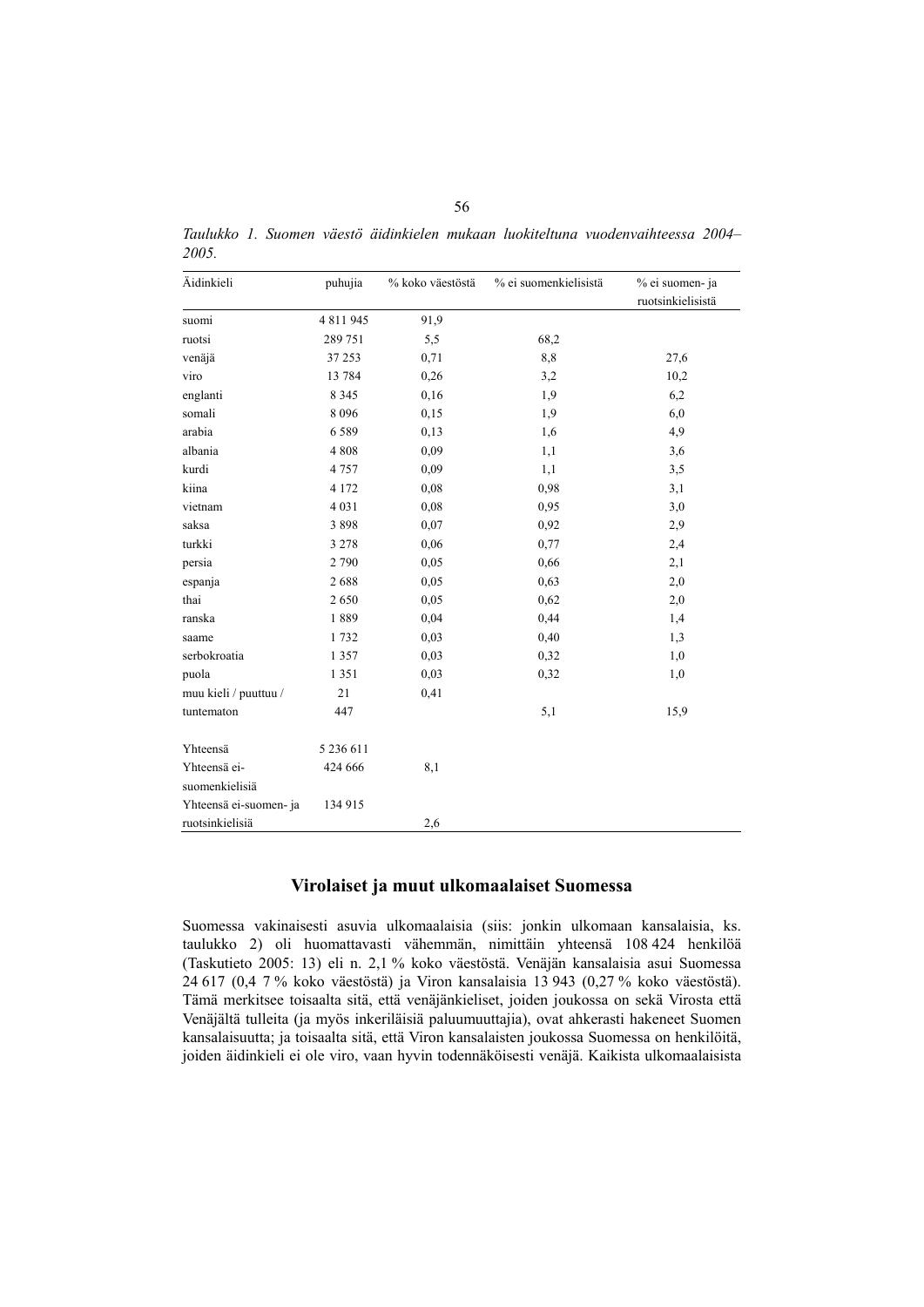suurin ryhmä on kuitenkin juuri Venäjän kansalaiset (22,7 % kaikista Suomessa vakinaisesti asuvista ulkomaan kansalaisista) ja toiseksi suurin ryhmä Viron kansalaiset  $(12.9\%)$ .

Suomessa asuvat virolaiset ovat hyvin heterogeeninen ryhmä. Virolaisuuden määrittely Suomessa riippuu siitä, kuka ja miten määrittelee (ks. siitä esimerkiksi Kyntäjä 1997: 64–65). Suomen rajalla olevassa passintarkastuksessa ovat virolaisia kaikki Viron kansalaiset (Viron passin omistavat), riippumatta heidän etnisestä taustastaan. Suomen mediassa, erityisesti keltaisen lehdistön rikoskuvauksissa ovat virolaisia kaikki Virosta tulleet venäjänkielisetkin, kansalaisuudesta tai kansallisuudesta piittaamatta. Lisäksi kyseessä saattaa olla "rikosturisti", joka leimaa kielteisesti ja luonnollisesti harmittaa rehellistä maahanmuuttajaa Suomessa. Suomen sosiaaliala ja työvoimatoimistot taas pitävät osaa Viron kansalaisista inkerinsuomalaisina paluumuuttajina, joilla on tiettyjä erityisiä sosiaalisia oikeuksia.

Tässä artikkelissani ja muutenkin pidän virolaisena ennen kaikkea henkilöä, joka on kotoisin Virosta tai muualta, osaa viron kieltä ja kokee itsensä etniseltä identiteetiltään virolaiseksi. Korostan, että viron kielen mahdollisemman hyvä taito on sekä Virossa että ulkomailla tärkeä osa virolaista identiteettiä.

Keskityn jatkossa Suomen vironkielisiin, toisin sanoen Suomen virolaisiin. On kuitenkin todettava, että minulta puuttuu ajantasainen tieto, paljonko Suomen vironkielisten joukossa on Suomen ja paljonko Viron kansalaisia. En tiedä, paljonko suomen kielen äidinkielekseen ilmoittaneiden joukossa on itse asiassa vironkielisiä tai viroa ja suomea puhuvia kaksikielisiä. Virolaiset, jotka toisen maailmansodan jälkeen jäivät asumaan Suomeen, eivät ehkä aina merkinneet asiapapereihinsa äidinkielekseen viroa: Viro oli silloin neuvostomiehityksen alaisena, ja virolaisuuden ilmaiseminen sodanjälkeisen Suomen poliittisissa oloissa koettiin vaaralliseksi.

Monet inkeriläisinä paluumuuttajina Suomeen tulleista puhuvat äidinkielenään viroa tai venäjää. Virallisissa asiakirjoissa he mahdollisesti ovat äidinkielekseen kuitenkin merkinneet suomen kielen. Viron EU:hun liittymisen jälkeen (1.5.2004) on Virosta Suomeen tulevien urakoitsijoiden määrä lisääntynyt. He tekevät Suomessa lyhyitä työpätkiä jonkin työvoimavuokrausyrityksen välityksellä. Tällaisten pätkätyöläisten määrästä ja siitä, paljonko heidän joukossaan on vironkielisiä, on vaikea saada luotettavaa tietoa.

Esittämiini lukuihin on siis suhtauduttava varauksellisesti. Vironkielisten lukumäärä Suomessa lienee kuitenkin suurempi kuin väestörekisterikeskuksen vuodenvaihteessa 2004–2005 ilmoittama lähes 14 000 henkeä. Jo vuonna 2002 on arvioitu virolaisten lukumääräksi Suomessa noin 20 000 henkilöä (Ots 2002: 5).Voi silti olettaa, että nykyisin lähes 14 000 virolaista asuu Suomessa jokseenkin pysyvästi. Joka tapauksessa kyse on Suomen mittakaavassa aika huomattavasta maahanmuuttajaryhmästä, josta todennäköisesti on kehittymässä Suomeen uusi vähemmistö. Sen elämän seuraaminen mahdollisesti aiheuttaa ahaa-elämyksiä ja de'jà-vu -tunnelmia tutkijoissa, jotka ovat perehtyneet vaikkapa ruotsinsuomalaisten, ruotsinvirolaisten tai Norjan kveenien vähemmistöryhmän kehityshistoriaan.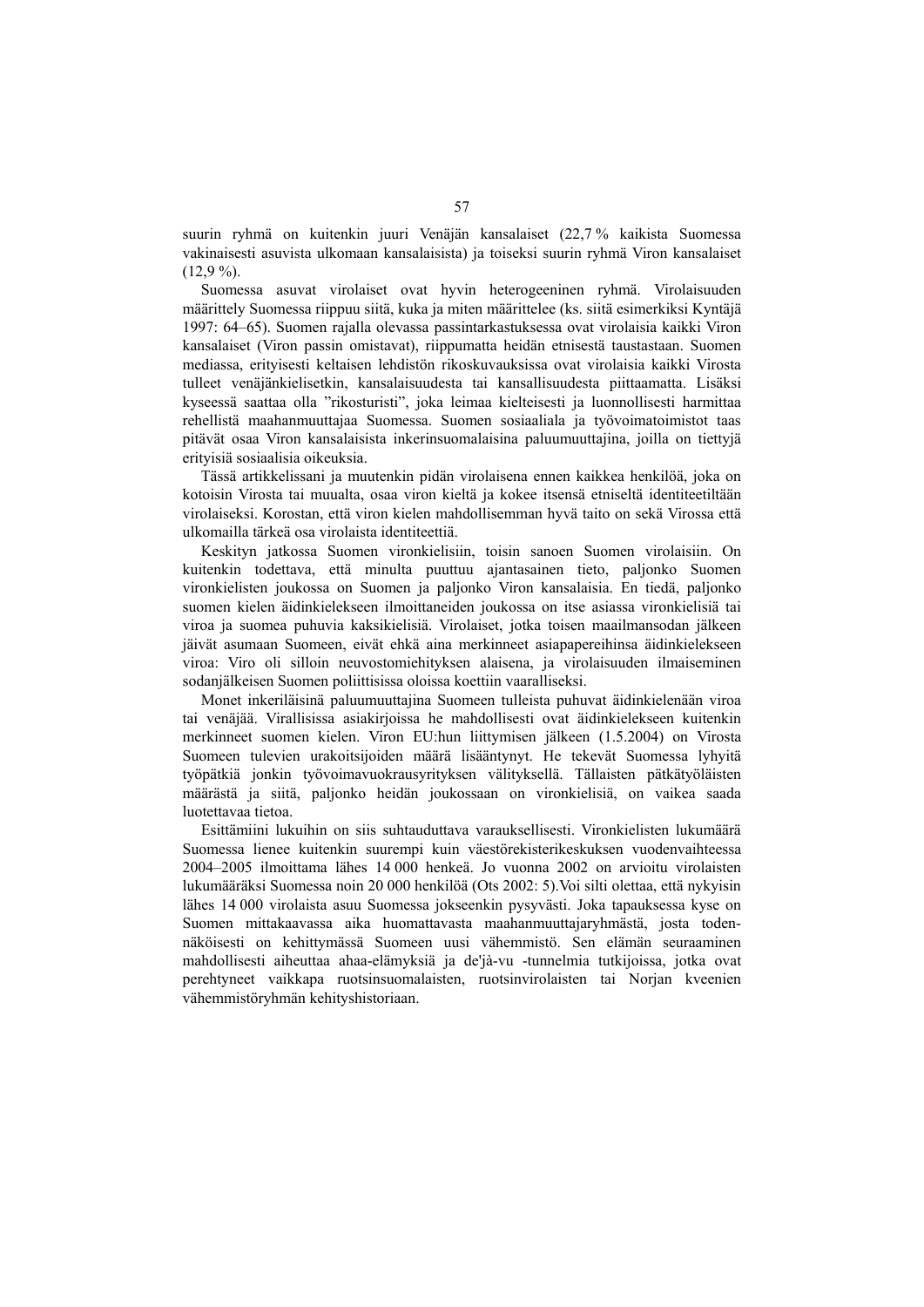| Maa                  | yhteensä | % koko väestöstä | % ulkomaalaisista |
|----------------------|----------|------------------|-------------------|
| Venäjä               | 24 617   | 0,47             | 22,7              |
| Viro                 | 13 943   | 0,27             | 12,9              |
| Ruotsi               | 8 2 4 5  | 0,16             | 7,6               |
| Somalia              | 4685     | 0,09             | 4,3               |
| Irak                 | 3 3 8 9  | 0,06             | 3,1               |
| Iso-Britannia        | 3 3 0 9  | 0,06             | 3,1               |
| Saksa                | 2657     | 0,05             | 2,5               |
| Iran                 | 2 5 9 5  | 0,05             | 2,4               |
| Yhdysvallat          | 2 5 6 4  | 0,05             | 2,4               |
| Serbia ja Montenegro | 2 5 5 3  | 0,05             | 2,4               |
| Turkki               | 2 3 5 4  | 0,04             | 2,2               |
| Kiina                | 2 3 0 0  | 0,04             | 2,1               |
| Thaimaa              | 2082     | 0,04             | 1,9               |
| Vietnam              | 1645     | 0,03             | 1,5               |
| Bosnia-Hertsegovina  | 1582     | 0,03             | 1,5               |
| Ukraina              | 1538     | 0,03             | 1,4               |
| Afganistan           | 1 3 3 9  | 0,03             | 1,2               |
| Intia                | 1 300    | 0,02             | 1,2               |
| Muut                 | 25 733   | 0,49             | 23,7              |
| Yhteensä             | 108 424  | 2,1              |                   |

*Taulukko 2. Suomessa vakinaisesti asuvat ulkomaalaiset vuodenvaihteessa 2004–2005.* 

### **Virolaisten maahanmuuttajaryhmä Suomessa: alkuhistoriaa**

Miten virolaisten maahanmuuttajaryhmä on syntynyt ja minkälaisia vaiheita on ollut sen historiassa? Kanssakäymistä Suomenlahden yli nykyisten Suomen ja Viron alueiden asukkaiden välillä on eräässä lähteessä (Etelästä pohjoiseen 2001) romanttisesti sanottu jopa yhtä vanhaksi kuin Suomenlahti itse. Jos tullaan historiallisesti ajassa hieman lähemmäksi nykyaikaa, varmoja tietoja virolaisten siirrosta Suomeen on 1300-luvulta, jolloin kerrotaan Saarenmaan-Läänemaan hiippakunnan asukkaiden pakenemisesta Turun ja Viipurin kaupunkeihin tai lääneihin (Raag 1999: 14–15).

Totta on kuitenkin, että Suomen ruotsinkielisillä alueilla paikannimissä esiintyy runsaasti *Est*-alkua. Nämä paikannimet saattavat kertoa ikivanhoista virolaiskontakteista Suomeen, siis kertoa esimerkiksi paikoista, jossa Suomen rannikkovesillä kalastaneet virolaiset pysähtyivät tai johon he asettuivat asumaan (Raag 1999: 17). Riho Grünthalin (1997: 196–197) mukaan eniten *Est*-paikannimiä on Uudellamaalla, mutta niitä löytyy myös Turun saaristosta ja Ahvenanmaalta. Suurin osa *Est*-nimistä on yhdyssanoja, joissa *Est*-alkuosaan liittyy vesistöön läheisesti liittyvä tai suoranainen vesistöapellatiivi, kuten *Estgrunden, Estholmen, Estnäs* tai *Estviken*. Suhteellisen paljon on myös muita topografisia apellatiiveja: *Estbacka, Estberget, Estmossen* jne. Grünthal (1997: 197) ei kyllä suoranaisesti puhu virolaisasutuksesta, vaan on varovaisemmalla kannalla: "Se, että *Est*-alkuisia nimiä esiintyy runsaimmin Uudellamaalla, kertoo osaltaan siitä, että niillä on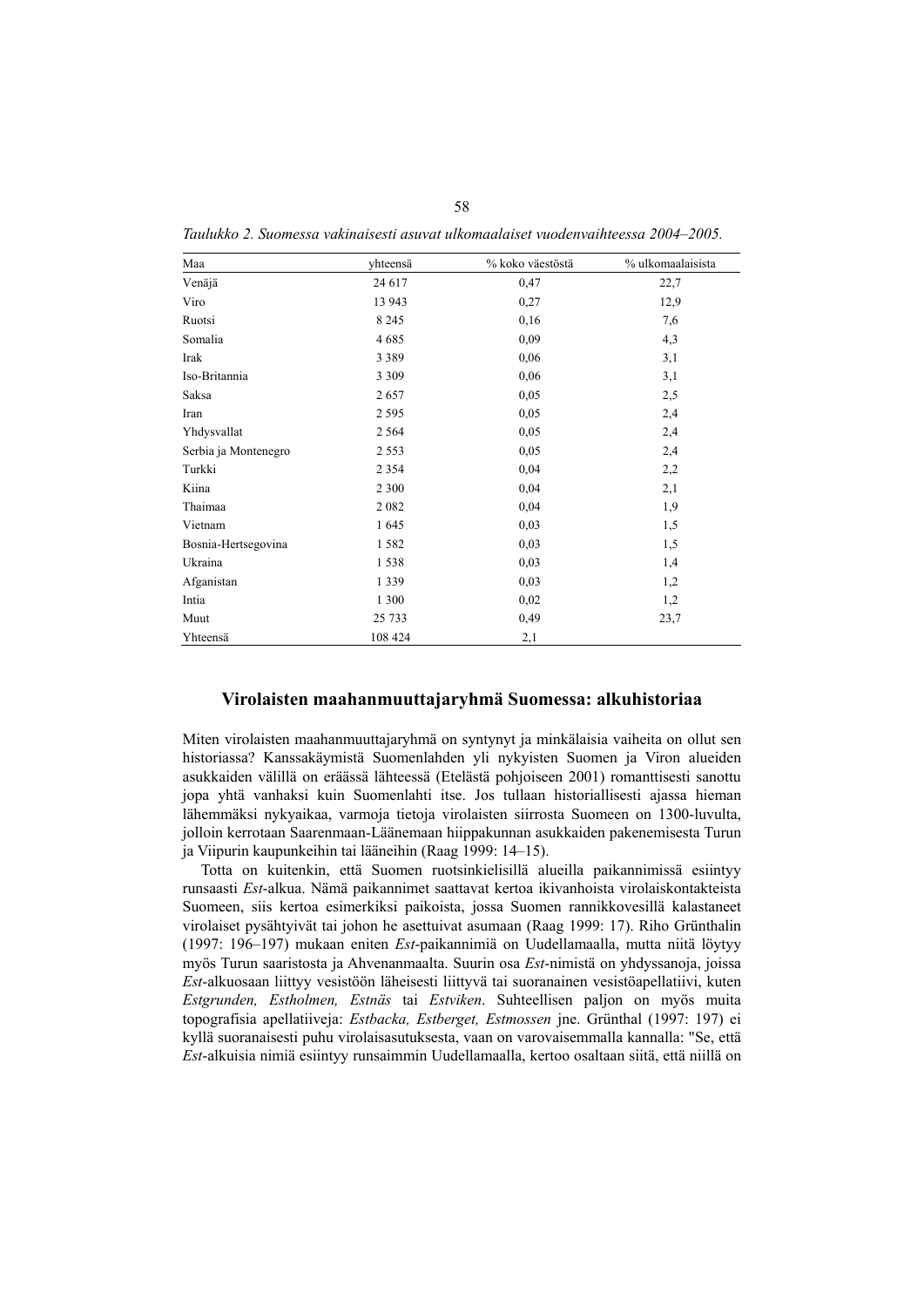selvä etnis-maantieteellinen viite ja ne liittyvät osaltaan Uudenmaan ja Viron välisiin kontakteihin. Toisaalta *Est*-alkuisia nimiä esiintyy Uudeltamaalta Turun saaristoon ja Ahvenanmaalle asti eikä läntisimpiäkään voitane pitää vain siirrynnäisniminä.". Ihmisen asumukseen tai muuhun toimintaan viittaavista *Est*-nimistä löytyviä tietoja on sen sijaan harvemmin (Grünthal 1997: 197). Vanhin tieto vuodelta 1500 kertoo *Estbyn* kylästä Kirkkonummen pitäjässä, joka sijaitsee Helsingistä länteen (Raag 1999: 17). Suomenruotsalainen arkkitehti Carl O. Nordling (1974; ks. myös Nordlingin kotisivua), joka mm. harrastajalingvistina on tutkinut itäisen Uudenmaan paikannimiä, väittää jopa suuren osan sikäläisestä vanhemmasta nimikannasta olevan virolaista alkuperää, mutta hänen etymologioihinsa on syytä suhtautua kriittisesti.

*Vir(o)*-alkua puolestaan on esiintynyt Suomen suomenkielisillä alueilla. Esiintymisistä vanhin on vuodelta 1336 oleva *Viirlax*, joka on myöhemmin tunnettu Kaakkois-Suomen rantapitäjänä, *Virolahtena.* Vuonna 1413 on Porvoon ruotsalais-suomalaispitäjässä sijainnut *Virvik*, vuodesta 1468 on tieto Hämeenlinnan tienoilla sijainneesta paikasta nimellä *Vironkoski*. (Raag 1999: 17–18.) Eniten *Vir(o)*-paikannimia löytyy Kaakkois-Suomesta, Suomenlahden ja Laatokan väliseltä alueelta, mutta myös Etelä-Suomen sisämaasta Turun tienoille saakka (Grünthal 1997: 197–198). On kuitenkin syytä muistaa, että Viroon tai virolaisiin viittavat nimet saattavat myös pelkästään viitata suomalaisten tai suomenruotsalaisten asukkaiden Viro-yhteyksiin, eivät siis välttämättä virolaisasukkaisiin Suomessa (Raag 1999: 18). Lisäksi *Viro* ja *Eesti* saattavat merkitä viron kielen puhuma-aluetta laajempaa, kaikkia Ruotsille kuuluneita vanhan Livonian maakuntia, myöhempää Viron- ja Liivinmaata yhdessä (Grünthal 1997: 194). Vastaavilta alueilta tulleiden siirtolaisten mukaan kehittyneet paikannimet saattavat siten viitata myös esimerkiksi vironruotsalaisiin, liiviläisiin ja jopa latvialaisiinkin.

1700-luvulla, Suuren Pohjan sodan aikaan ja myöhemminkin, virolaisia pakeni ja muutti asumaan Suomen alueelle, Uudellemaalle, mm. Kirkkonummelle, Porvoon ja Pernajan pitäjiin. Pakenemisen syinä on suullisessa traditiossa esitetty sotaa, ruttoa ja maaorjuutta (Raag 1999: 29). Myös myöhempi ankara maaorjuus pakotti etsimään suotuisampia oloja. Yhtenä muuton syynä ovat olleet Suomen etelärannikon kalaisat vedet. Pernajan pitäjään tiedetään vuosina 1760–1820 siirtyneen n. 40 virolaisperhettä (Punttila 1992: 282). Porvoon pitäjän Pirttisaaren saariryhmässä on 1700-luvulla ja 1800 luvun alussa puhuttu pääasiallisesti viron kieltä. Kirkkonummen pitäjänkokousten pöytäkirjassa sanotaan 1795, että pitäjän pieni suomalainen seurakunta koostui suurimmaksi osaksi "Venäjän puolelta karanneista virolaisista". Pakeneminen Pohjois-Virosta Suomeen (ja Länsi-Virosta Ruotsiin) lisääntyi, kun marraskuusta 1796 alkaen virolaisia, lättiläisiä ja liiviläisiä talonpoikia alettiin ottaa Venäjän armeijaan, sillä palvelusaika oli kohtuuttoman pitkä, 25 vuotta. Nuorten miesten karkaaminen Suomeen muuttui vaarallisemmaksi, kun 1809 Haminan rauhansopimuksen myötä Suomesta tuli osa Venäjää. Tämä tarkoitti, että paenneita voitiin palauttaa. Pakenemista eri aikoina helpotti ehkä se, että ainakin keskiajalta lähtien suomalaiset kalastajat ja virolaiset talonpojat kävivät vaihtokauppaa eli ns. seprakauppaa Suomenlahden rannoilla (Talve 1979: 106, Troska 1998: 230–232, Veetamm 2002) – reitit ja elinolot olivat jollakin tavalla tuttuja.

Uudessa kotimaassa kalastus olikin alussa virolaisten pääasiallinen elinkeino. Viljaa ja myöhemmin perunaa hankittiin vaihtokauppana joko Suomen sisämaasta tai sitten seprakaupan puitteissa Pohjois-Viron rannikkoalueilta (Viinistu, Pärispea, Käsmu,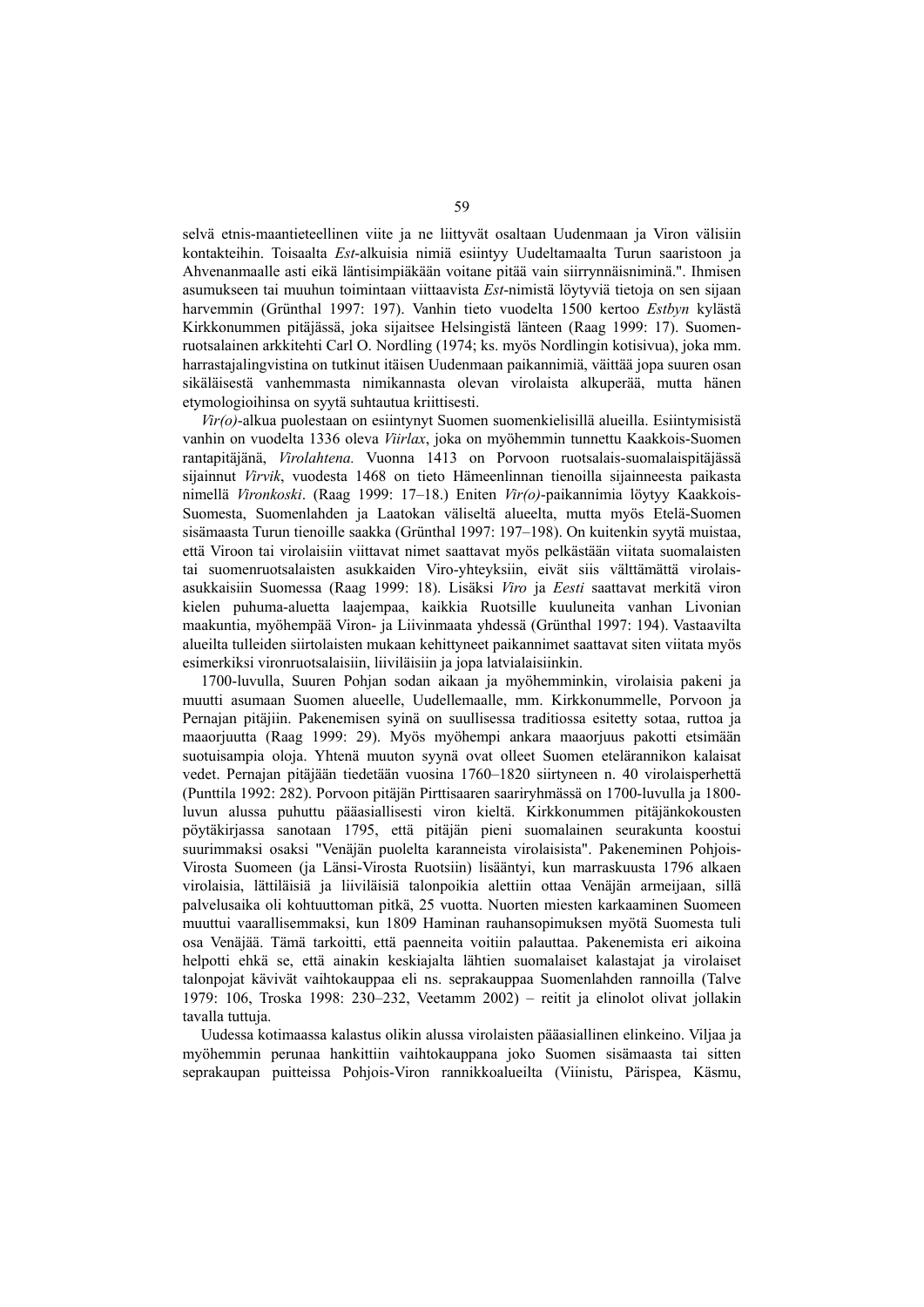Kuusalu, Kunda ym.), jossa useimmilla oli sukulaisiakin. On väitetty, että Suomeen ja Ahvenanmaalle pakeni Virosta jopa muutama tuhat henkeä, ja sitä kesti 1860-luvulle asti, jolloin Viron- ja Liivinmaalla lakkautettiin maaorjuus. Tuonaikaiset pakolaiset enimmäkseen sulautuivat vähitellen paikalliseen väestöön. (Ks. tarkemmin Raag 1999: 29–31.) 1800–1900-luvun kansallisuusaatteen nousu sai ihmiset uudella tavalla miettimään kansallista identiteettiään ja edesauttoi virolaisuuden säilymistä Viron ulkopuolellakin.

#### **Virolaiset Suomessa 1900-luvun alkupuoliskolla**

Vuonna 1863 tuli voimaan uusi passilaki, joka poisti viimeiset lain asettamat esteet maastamuutolta, ja liikenneyhteydetkin kehittyivät paremmiksi (Raag 1999: 38). Juuri siksi esimerkiksi Pietarista tuli puolessa vuosisadassa "toiseksi suurin virolaiskaupunki" (suurin oli Tallinna): vuonna 1917 virolaisia asui Pietarissa lähes 50 000 (Pullat 1981: 17). Pietari olikin tuolloin yksi suomalaisten ja virolaisten kohtaamispaikoista. Virolaisia siirtyi asumaan myös Viipuriin ja Helsinkiin. 1900-luvun alun myrskyisissä vaiheissa virolaisia politiikkoja ja älymystön edustajia – esimerkiksi Konstantin Päts, Mihkel Martna, Otto Strandmann, Jaan Teemant, Eduard Vilde, Hella Murrik (Wuolijoki), Eduard Vilde, Gustav Suits, Villem Grünthal-Ridala, Johannes Aavik, Friedebert Tuglas, Aleksander Tassa ym. – siirtyi Suomeen myös poliittisistä syistä. Koska kansallisuusaate oli silloin erittäin korkealla, syntyi virolaisia siirtokuntia ja järjestöjä. Virolaisella sosialistisella yhdistyksellä, joka toimi 1900-luvun alussa Helsingissä, tiedetään olleen 40–50 jäsentä. 1903 perustettu Helsingi Eesti Heategev Selts oli nimeltään vaaraton hyväntekeväisyysseura, mutta todellisuudessa, Hella Wuolijoen mukaan, edusti "vallankumouksellisen Viron kaikkia vivahteita". 1906 Kaarle Krohnin ja Gustav Suitsin perustama Suomalais-virolainen liitto, jonka johtokuntaan kuuluivat myös mm. Hella Murrik, Villem Grünthal-Ridala ja Lauri Kettunen, oli korostetusti akateeminen ja piti yhtenä tehtävänään Suomen yleisen mielipiteen muokkaamista virolaisuudelle suopeaksi (Raag 1995: 348–349).

Maastamuuton syynä saattoi myös olla taloudellisen hyvinvoinnin tavoittelu. Niinpä vuonna 1906 yhdeksän perhettä muutti Pohjois-Virosta Kuusalusta Suomeen Pernajan pitäjään. He ostivat itselleen maatilat Kabbölen ruotsinkielisestä kylästä. Osa heistä luopui hankkeestaan ja muutti takaisin Viroon, mutta myöhemmin virolaisia siirtolaisia tuli kuitenkin lisää. Ensimmäisen maailmansodan lopussa Kabbölessä asui 12 virolaisperhettä, 70–80 henkeä. Siirtokunnassa toimi vironkielinen seura ja laulukuoro. Siellä luettiin vironkielisiä lehtiä ja perustettiin vironkielinen kirjasto (Punttila 1992, Raag 1999: 51). Pienen siirtokunnan jäsenet pitivät alussa kiinni omasta identiteetistään: keskenään puhuttiin viroa, juhlittiin virolaisia merkkipäiviä, vaalittiin virolaisia tapoja, syötiin virolaisia ruokia ja säilytettiin suhteellisen tiiviit yhteydet kotimaahan. Vironkielinen lasten kesäkoulu toimi muutaman vuoden 1910-luvulla.

Paikalliset ruotsinkieliset ja Suomen viranomaiset suhtautuivat uusiin asukkaisiin epäilevästi ja joskus jopa vihamielisesti, koska pelättiin sosiaalihuollon kulujen nousua, kommunistisen aatteen tuontia, suomalais-virolaisen asutuksen leviämistä ruotsinkielisellä alueella ja – *last but not least* – salakuljetusta (Punttila 1992: 284).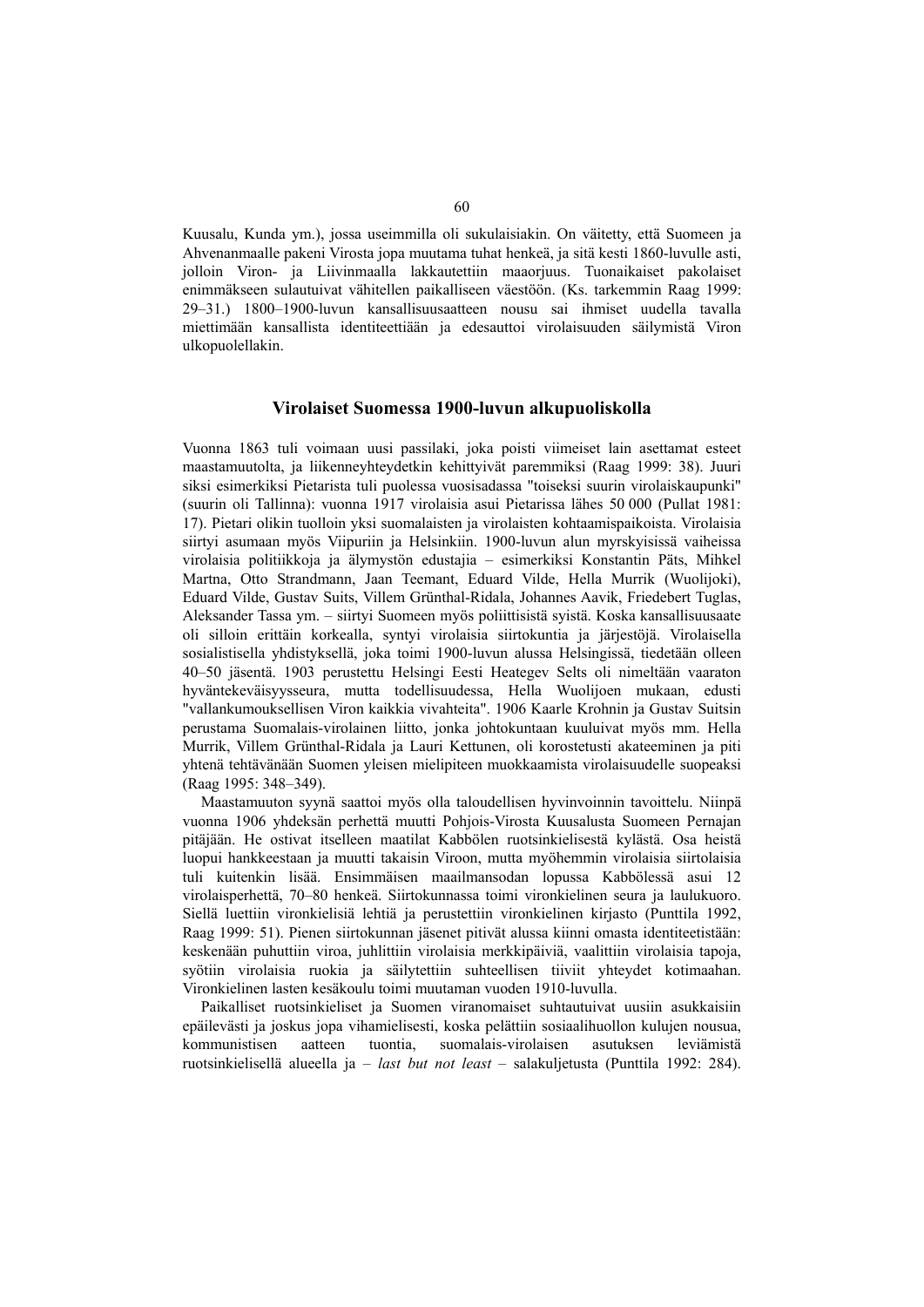Viimeksi mainittu epäily oli ehkä jonkin verran perusteltukin, koska vuosien 1919–1932 kieltolain aikana jotkut kyläläiset osallistuivat pirtun salakuljetukseen, niin että kylää ruvettiin ivallisesti kutsumaan jopa Kanisterböleksi (Raag 1999: 51). Jotkut virolaissiirtolaisista säilyttivät Viron itsenäistymisen jälkeen Viron kansalaisuuden, asuivat Kabbölessä asumisluvan turvin eivätkä hakeneet Suomen kansalaisuutta. Jotkut hakivat Suomen kansalaisuutta vasta toisen maailmasodan aikana. Monet aikaisemmin Suomen kansalaisuutta hakeneet joutuivat anomaan kansalaisuutta toistuvasti.

Vasta toisen maailmasodan aikana virolaissiirtolaisiin ruvettiin suhtautumaan suopeammalla mielellä (Punttila 1992: 284). Vuodesta 1910 Kabbölen kylässä toimiva ruotsinkielinen koulu oli assimilaation yksi tekijä, ja pikkuhiljaa seka-avioliitotkin lisääntyivät. Suomen kieltä olivat jotkut osanneet jo ennen Suomeen tuloaan, paikannimistä käytettiin mieluummin suomalaisia vaihtoehtoja ja oli myös joitakin itse annettuja virolaisia nimiä (*Hanekari, Kaljula, Mardisaar*, *Pikkniit* ym.). Tämän ryhmän viron kielen säilymisen osalta on kyse hyvinkin tavanomaisesta kehityksestä: Virossa syntynyt sukupolvi osasi viroa huomattavasta paremmin kuin ruotsia, eivätkä vanhimmat siirtolaisista oppineetkaan ruotsia koskaan. Siirtolaisten toinen sukupolvi, joka oli jo syntynyt Kabbölessä, puhui keskenään enimmäkseen ruotsia, mutta osasi ja käytti myös viroa. Kolmas sukupolvi sen sijaan oli jo melkein täysin ruotsinkielinen (Punttila 1992: 285).

Kabbölen virolaisen kielisaarekkeen viron kieltä ja paikannimiä on jonkin verran kerätty ja esiteltykin (Matti Puntilan lisäksi ainakin S. Suhonen ja H. Paetau, ks. Punttila 1992: 281, 283–284). Tunnetuin Kabbölen virolainen on Aleksander Warma (1890– 1970), jonka isä oli Kabbölen ensimmäisiä asukkaita. A. Warma kouluttautui kapteeniksi Käsmussa, Narvassa ja Riiassa, toimi ansiokkaasti Viron vapaussodassa, opiskeli oikeustiedettä Tartossa ja toimi vuodesta 1926 Viron ulkoministeriön palveluksessa diplomaattina. Juuri hän oli vaikeina vuosina 1939–1940 Viron suurlähettiläs Suomessa, siihen saakka kunnes Viron neuvostomiehityksen jälkeen Suomi lakkautti Viron lähetystön toiminnan. Vuonna 1944 Warman oli siirryttävä Ruotsiin, jossa hän mm. oli Viron ulkohallituksen pääministeri (Elulood 2000: 588). On mielenkiintoista, ettei virolainen tietosanakirja mainitse Warman Kabböle-yhteyksiä, mutta niistä muistuttavat esim. Punttila (1992: 284–285) ja suomenruotsalainen kirjailija Sven Boman, joka esittää virolaissiirtolaisten vaiheita Kabböle-ester, en minoritet i minoriteten -kirjassaan. Bomanin (2003; kirjan ensimmäinen painos ilmestyi 1991) kirjaa esitellään porvoolaisen kustantajan (Porvoon Julmapaino) kotisivulla 23. 6. 2005 seuraavasti:

"Sven Boman kuvaa yhden saaristomme lähihistorian koskettavista vaiheista, Pernajan kunnan silloin miltei asumattoman Kabbölen alueen asuttamista ja rakentamista. Sen tekivät 1900-luvun alussa virolaiset maahanmuuttajat, jotka lähes tyhjästä uutteruudellaan ja oman käden taidoillaan loivat toimivan kyläyhteisön – joka sotien jälkeisen rakennemuutoksen kourissa sai muun saariston tavoin väistyä loma-asutuksen tieltä."

Virolaisten lukumäärä Suomessa Viron ja Suomen itsenäistymisen aikoihin on arvioitu olleen n. 2000 (Nigol 1918: 78), ja se pysyi suunnilleen samana seuraavien vuosikymmenien aikana. 1930-luvulle tultaessa Helsingissä asui noin 500 ja muualla Suomessa lähes 1500 virolaista (Kulu 1992: 123). Aktiivisia järjestäytyjiä olivat olleet opiskelijat: 1920-luvun alussa Helsingissä toimi suomalais-virolainen opiskelijaklubi ja siellä vietettiin suomalais-virolaisia opiskelijapäiviä. Maailmansotien välisenä aikana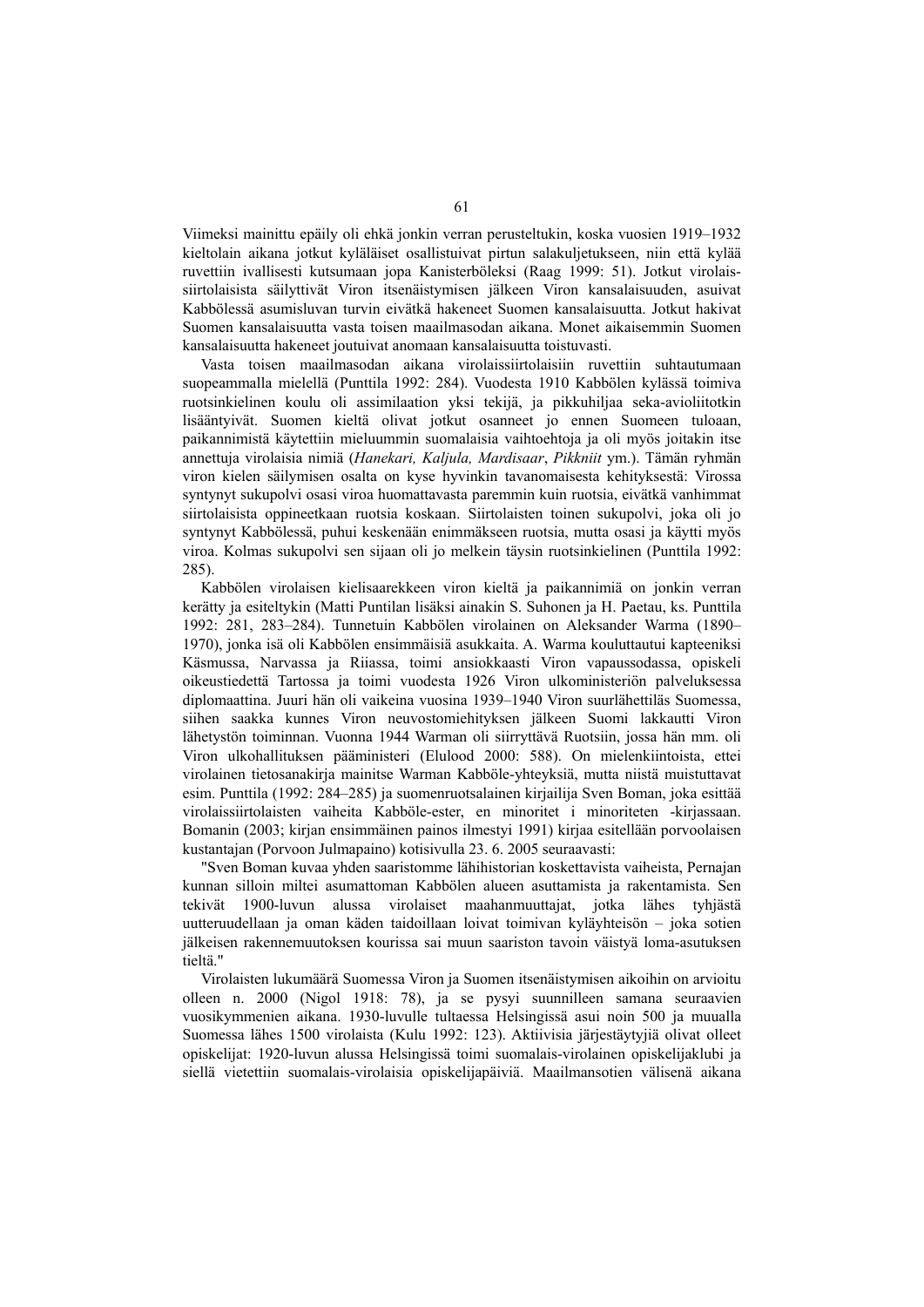pääkaupungissa ja sen seudulla toimi myös erilaisia Viro-seuroja, jotkut lyhyemmän ajan, jotkut pitempään: Helsingi Eesti Heategev Selts, Helsingi Eesti Haridusselts, Suomalaisvirolainen liitto ja Helsingi Eesti Selts. Yhdistyksillä oli tärkeä rooli virolaisen kulttuurin vaalimisessa ja ylläpidossa Suomessa. Osa seuroista kohdisti toimintansa ennen kaikkea Suomen ja Viron yhteyksien ylläpitoon, mutta suunniteltiin myös viron opetusta koululaisille ja virolaisen seurakunnan perustamista (Etelästä pohjoiseen 2001). Virolaisten toiminta Suomessa 1920–1930-luvulla olisi tarkemman tutkimuksen arvoinen.

### **Toisen maailmansodan murrokset**

Toisen maailmansodan aikana virolaisten lukumäärä Suomessa nousi jyrkästi: sotiin osallistui reilusti yli 3000 virolaismiestä Suomen maa- ja merivoimissa. Enemmistö heistä pakeni Suomeen ja liittyi vapaaehtoisesti Suomen armeijaan 1943. Matti Lukkari kirjoittaa:

"Kun Saksan tappio talvella 1943 näytti ilmeiseltä, sen miehitysjoukot Baltiassa ryhtyivät toimeenpanemaan kutsuntoja. Virossa kutsuttiin palvelukseen viisi peräkkäistä ikäluokkaa. Tarkoituksena oli perustaa virolainen yksikkö, joka olisi lähetetty taistelemaan Kaukasukselle. Virolaiset olivat hyvin maanpuolustustahtoisia. He olisivat jo vuonna 1939 halunneet taistella yhtenäisenä kansakuntana Neuvostoliiton miehitysuhkaa vastaan, mutta valtion johto teki toisenlaisen ratkaisun. Niinpä virolaiset olisivat myös vuonna 1943 kernaasti liittyneet saksalaisiin joukkoihin omassa maassaan, omaa maataan puolustaakseen. Kaikkia virolaisia yhdisti halu puolustaa Viroa neuvostojoukkojen hyökkäykseltä. Mutta monet pitivät vastenmielisenä tehdä se vieraalla maaperällä ja toisen diktatuurin joukoissa. He halusivat liittyä ihailemaansa Suomen armeijaan." (Lukkari 2005).

8. helmikuuta 1944 perustettiin virolaisista koostuva jalkaväkirykmentti 200, joka osallistui kunniakkaasti Suomen jatkosotaan, mm. Kannaksen torjuntataisteluihin. Elokuun puolivälissä rykmentti lakkautettiin ja miehillä oli mahdollisuus jäädä Suomeen, siirtyä Ruotsiin tai muualle tai palata Viroon taistelemaan Neuvostoliittoa vastaan Viron itsenäisyyden puolesta. Aseet oli luovutettava Suomen armeijalle. Sotatilanne oli selvästi kääntymässä Neuvostoliitolle ja sen liittolaisille voittoisaksi, eikä ollut varmuutta siitä, pystyykö Viro sekasortoisena Saksan armeijan riveissä, johon rekrytoimista oli aikaisemmin paettu vapaaehtoisiksi Suomeen, puolustamaan itsenäisyyttään. Siksi osa miehistä lähtikin Suomesta Ruotsiin tai jäi Suomeen, josta heidätkin myöhemmin enimmäkseen autettiin pakenemaan Ruotsiin. Kuitenkin 19. elokuuta 1944 yli 1700 virolaissotilasta laivattiin Hangosta aseettomina takaisin Viroon. Heidän kohtalonaan oli liittyä Saksan armeijaan eri yksikköihin, piiloutua maan alle (mm. liittyä sisseihin, "metsäveljiin") tai uudelleen paeta Virosta.

Viro joutui taas neuvostomiehityksen alaiseksi syyskuussa 1944. Virossa tai hävinneessä Saksan armeijassa eloon jääneitä Suomen-poikia odottivat ankarat vankileirit, josta harva selviytyi hengissä; vain muutama onnistui pysymään vapaana. (Ks. tarkemmin Lukkari 2005). Suomesta tuli historian käännekohdassa virallisesti Neuvostoliiton liittolainen, ja suhteet Viroon katkesivat pitkäksi aikaa. Sodan päätyttyä virallinen Suomi luovutti Neuvostoliittoon periaatteessa kaikki Suomessa oleskelleet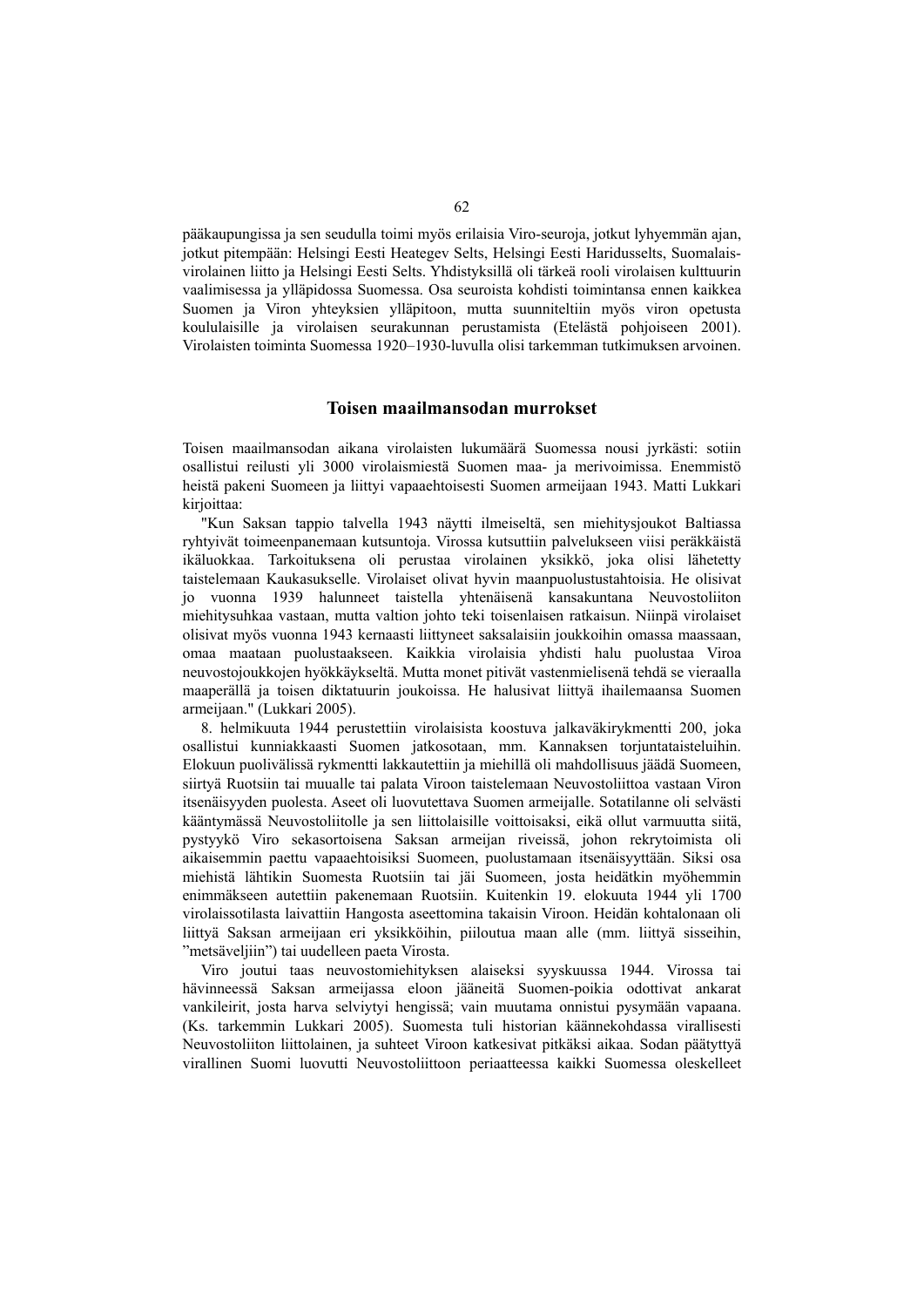Neuvostoliiton ja NL:n miehittämien maiden kansalaiset tai etsi heitä luovutusta varten. Suomeen rohkenivat jäädä pääasiallisesti vain jo ennen sotaa Suomen kansalaisuuden hankkineet henkilöt, muut kiirehtivät Suomesta pois, Ruotsiin tai kauemmas. Suomen virolaiset pitivät silloin parempana pysyä näkymättöminä. Oli turvallisempaa samastua valtaväestöön mahdollisimman paljon.

Kun laivaliikenne Helsingin ja Viron välillä vuonna 1965 alkoi presidentti Urho Kekkosen edellisen vuoden Viron-vierailun jälkeen, alkoi suomalaisia taas näkyä Tallinnassa ja virolaisiakin pääsi lahden yli naapurimaahan. Kahdessakymmenessä vuodessa oli tehokas neuvostosysteemi luonut jyrkän elintasokuilun Suomen ja Viron välille, joka seuraavina vuosina vain syveni. Näissä olosuhteissa tyypillistä oli, että avioliiton kautta Suomeen asumaan tulleet olivat pääasiallisesti naisia. Ensimmäiset tiedot äidinkielenään viroa puhuvista ihmisistä Suomessa on vuodelta 1986, ja lähes 80 % vironkielisistä oli Suomeen avioituneita naisia (Kulu 1992: 125).

#### **Neuvostoliiton sortuminen: auennut maailma ja talouspakolaiset**

Seuraavina murrosvuosina vironkielisten lukumäärä nousi rajusti (ks. taulukko 3. Taulukon vironkielisen väestön vuosittaisen lukumäärän – paitsi vuosi 1986 – olen poiminut Suomen Tilastokeskuksen kotisivulta; laskelmat olen tehnyt itse).

Maahanmuuttajien osalta Suomen rauhallinen nukkekotitilanne alkoikin muuttua 1990-luvun alussa, kun Neuvostoliitto repeytyi kaikista saumoistaan. Tuohon aikaan kuuluu myös päätös inkerinsuomalaisten paluumuuton hyväksymisestä. Virolaisten Suomeen muuttamisen taustalla saattoi olla heimoinnostusta, työ- ja rakkaussuhteita, mutta tärkein syy tuonaikaisiin muuttoihin oli kuitenkin ihmiselle luonteenomainen pyrkimys turvallisuuteen ja taloudelliseen hyvinvointiin. Paradoksaalisella tavalla tämä pyrkimys osui Suomen 1990-luvun talouslaman aikaan, jossa työttömyys koetteli kantaväestöäkin. Maahanmuuttajien asemasta tulikin erittäin hankala: kantaväestö koki maahanmuuttajat uhkana, julkisuuskuvassa joskus jopa lama ja suurtyöttömyys olivat maahanmuuttajien syytä tai osasyytä. Jyrkän elintasokuilun mukaan kehittyi harmaata taloutta, jossa tulolähteenä oli salakuljetusta, prostituutiota ja muuta rikollisuutta. Perinteinen ryssävihakin synkisti itä- ja etelärajan takaa muuttaneiden julkisuuskuvaa.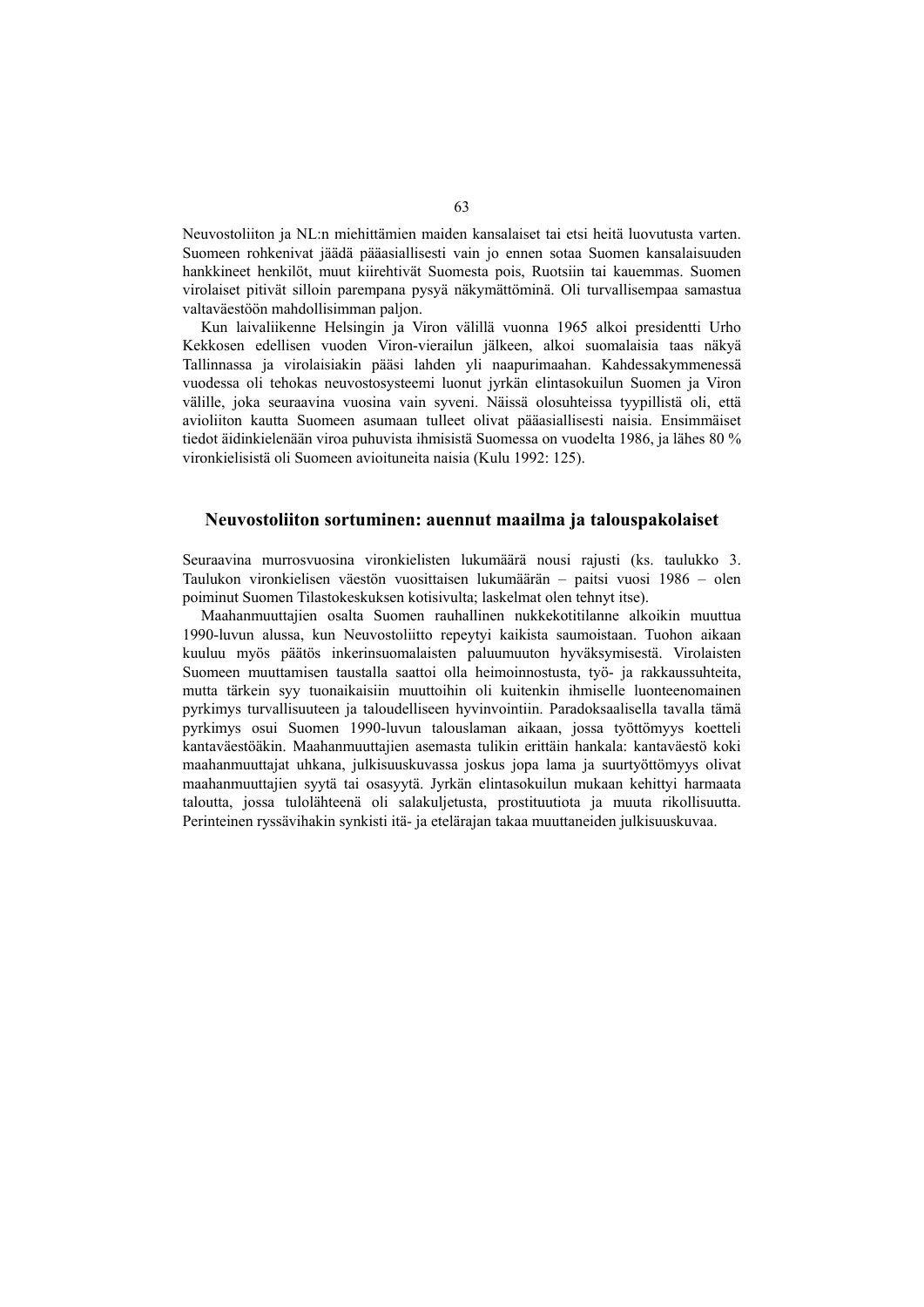| Vuosi                 | lukumäärä | kasvu ed. jaksoon | kasvu ed. jaksoon   |
|-----------------------|-----------|-------------------|---------------------|
|                       |           | verrattuna        | verrattuna (kertaa) |
| 1986                  | 465       |                   |                     |
| 1990                  | 1394      | 929               | $\mathfrak z$       |
| 1991                  | 4045      | 2651              | 2,9                 |
| 1992                  | 5879      | 1834              | 1,5                 |
| 1993                  | 7336      | 1457              | 1,2                 |
| 1994                  | 8157      | 821               | 1,1                 |
| 1995                  | 8710      | 553               | 1,07                |
| 1996                  | 8876      | 166               | 1,02                |
| 1997                  | 9294      | 418               | 1,05                |
| 1998                  | 9654      | 360               | 1,04                |
| 1999                  | 10024     | 370               | 1,04                |
| 2000                  | 10176     | 152               | 1,02                |
| 2001                  | 11088     | 912               | 1,09                |
| 2002                  | 11932     | 844               | 1,08                |
| 2003                  | 12748     | 816               | 1,07                |
| 2004                  | 13784     | 1036              | 1,08                |
| Kasvu vuodesta 1986   |           |                   |                     |
| vuoteen 2004 yhteensä | 13319     |                   |                     |
| Kasvu vuodesta 1986   |           |                   |                     |
| vuoteen 2004 (kertaa) | 29,6      |                   |                     |
| Kasvu vuodesta 1994   |           |                   |                     |
| vuoteen 2004 (kertaa) | 1,7       |                   |                     |

*Taulukko 3. Äidinkielenä viroa puhuvat henkilöt Suomessa 1986, 1990–2004.* 

## **Virolaiset nyky-Suomessa – jatkuvia ongelmia vai menestystarinoita?**

1990-luvun ja uuden vuosituhannen maahanmuuttajia koskevassa suomalaisessa tutkimuksessa on toistuvasti todettu, että käytännössä maahanmuuttajat pääsevät viimeisinä sisään työpaikkoihin ja joutuvat niistä ensimmäisinä ulos, kun taloudellinen tilanne heikkenee. Vuodesta 1989 vuoteen 1992 maahanmuuttajaväestön työttömyys lähes kaksinkertaistui ja kohosi vuonna 1994 jo 53 prosenttiin (koko väestön työttömyys oli 17 %). Vuonna 2001 prosenttimäärät olivat vastaavasti 31 % ja 9 % (Jasinskaja-Lahti ym. 2002: 22). Outi Parhankankaan tutkimuksessa oululaisista maahanmuuttajista työmarkkinoilla (Parhankangas 2004) on osuvasti esitetty maahanmuuttajan ongelmia Suomessa: ensisijaisesti tärkeä on suomen kielen osaaminen, jonka pitäisi viestiä mahdolliselle työnantajalle luotettavuutta, halua sitoutua Suomeen ja suomalaisuuteen sekä tehtäväänsä. Se ei kuitenkaan yksistään riitä: pitäisi olla myös muodollinen pätevyys, suomalaista työelämää vastaava päivitetty koulutus, mielellään Suomessa hankittua sopivaa työkokemusta. Lähtömaassa hankittua koulutusta tai työkokemusta kun ei suomalaisilla työmarkkinoilla yleensä arvosteta. Lisäksi pitäisi olla suomalaisia suosittelijoita sekä suomalaisen työelämän vaatimaa asenteellista, kulttuurista ja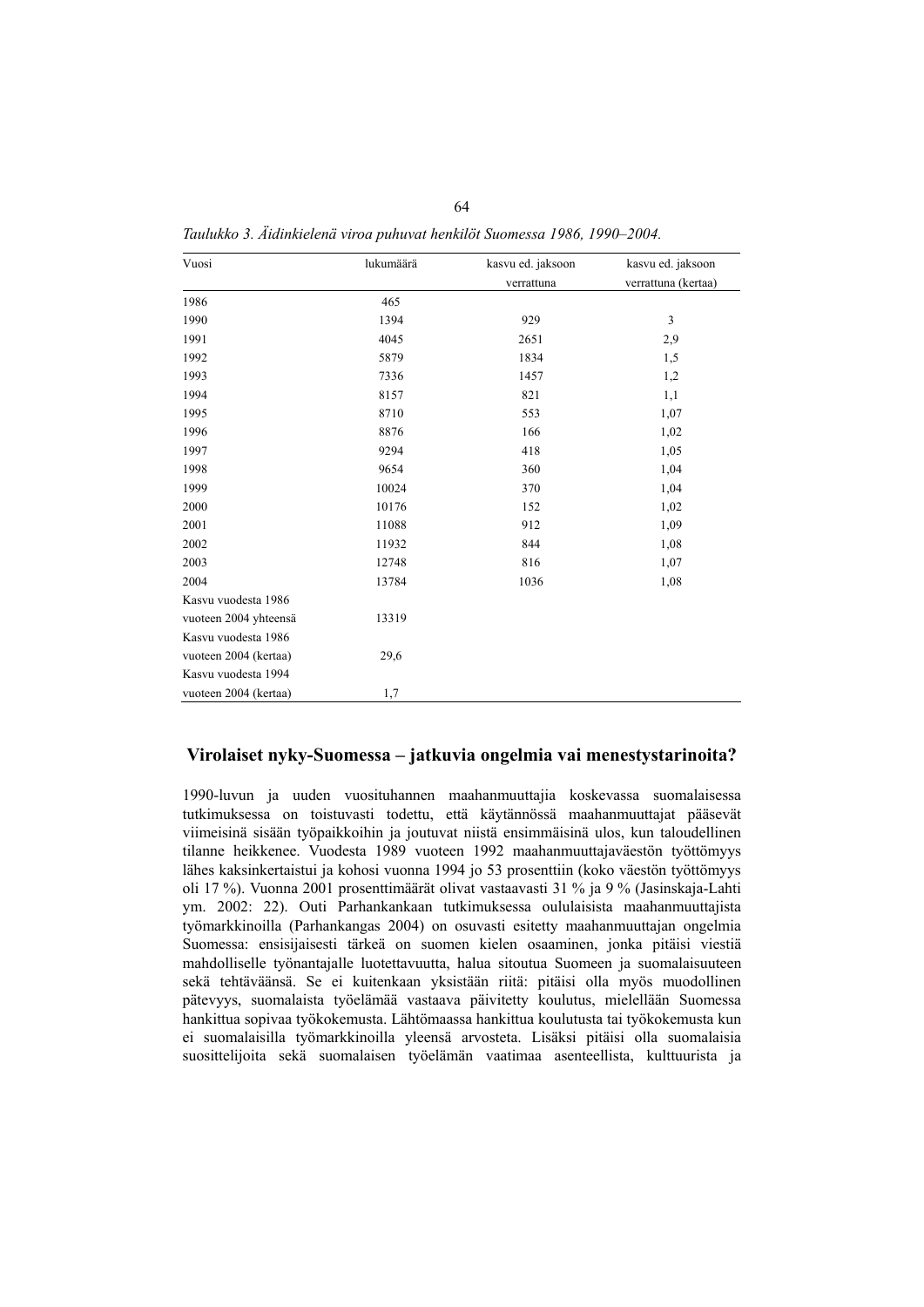sosiaalista valmiutta. Maahanmuuttajan kannalta sellainen kulttuurisen ja sosiaalisen osaamisen korostuminen on hankalaa, sillä suomen kielen taidon ja kulttuurisen ja sosiaalisen kompetenssin vaatimukset ovat ehdottomia, mutta sisällöltään epätarkkoja. Missään ei ole konkreettisesti määritelty, mitä riittävällä kielitaidolla tarkoitetaan. Kielivaatimukseen vedoten voidaan karsia kaikki ei-äidinkieliset puhujat, ja kulttuurisen ja sosiaalisen pätevyyden puutteeseen vedoten on mahdollista sulkea työmarkkinoilta pois kaikki, jotka poikkeavat enemmistön normeista. Juuri siitä syystä on maahanmuuttajan riski syrjäytyä vielä toisessakin sukupolvessa suurempi kuin valtaväestöön kuuluvilla. Tilastokeskuksen tutkimuksen mukaan vuonna 2002 puolet somaleista ja joka neljäs venäläinen, virolainen ja vietnamilainen oli kohdannut syrjintää työpaikkaa hakiessaan, usein esimerkiksi jo silloin, kun puhelinkeskustelusta selviää, ettei työnhakija ole syntyperältään suomalainen. Viime aikoina tilanne on kuitenkin alkanut muuttua matalapalkka-aloilla, johon suomalaisen työntekijän löytäminen tuottaa vaikeuksia. Maahanmuuttajien määrä työmarkkinoilla on kuitenkin niin vähäinen, ettei mistään alasta ole vielä muodostunut leimallisesti ulkomaalaisalaa. Helsingin seudulla, jossa maahanmuuttajien enemmistö asuu, ravintola-ala työllistää erityisesti aasialaisia, kun taas afrikkalaiset siivoavat ja entisen NL:n kansalaiset työskentelevät mm. keskitason hoito- ja kuljetusalalla. (Parhankangas 2004: 8–10.)

Talouslaman laantuessa myös suhtautuminen maahanmuuttajiin työmarkkinoilla on tullut myönteisemmäksi. Tilastokeskuksen teettämästä tutkimuksesta, jossa verrattiin venäläisten, virolaisten, somalien ja vietnamilaisten selviytymistä Suomessa 2000-luvun alussa, käy ilmi, että virolaiset ovat selviytyneet kuitenkin suhteellisen hyvin (Paananen 2005). Virolaisten palkansaajien työsuhteiden määrä ja osa-aikaisuus sekä koettu työttömyyden uhka on jotakuinkin yhtä yleistä kuin suomalaisilla palkansaajilla. Virolaiset tuntevat itsensä työyhteisön arvostamiksi muita maahanmuuttajia useammin. Virolaiset pitävät myös palkkaansa yhtä usein oikeudenmukaisena kuin suomalaiset palkansaajat. Virolaisten hyvää asemaa työelämässä on mm. selitetty hyvällä suomen kielen taidolla sekä virolaisen ja suomalaisen kulttuurin läheisyydellä.

Virolaisten ja joidenkin muidenkin maahanmuuttajaryhmien ongelmana Suomessa on negatiivinen leimautuminen julkisuuskuvassa. Median rooli julkisuuskuvan luojana on olennainen, koska monelle suomalaiselle median tulkitsema ja välittämä kuva vähemmistöryhmistä on ainoa kontakti niihin. Pentti Raittila ja Susanna Vehmas ovat tutkineet etnisyyttä ja rasismia suomalaisissa sanomalehdissä vuosituhannen vaihteessa. Heidän mukaansa esim. rikosjutut ovat keskeistä uutisaineistoa myös suomalaisten osalta, mutta vähemmistöjen osalta ongelmana ei ole niinikään rikosuutisten paikkaansapitävyys tai kirjoitustapa, vaan muuntyyppisten juttujen puute, jolloin kokonaiskuva vinoutuu. Virolaisena olen huomannut myönteistä kehitystä: Viron EU:hun liittymisen yhteydessä keväällä 2004 virolaiset olivat erityisen usein esillä työnhakuun tai työllistymiseen liittyvien aiheiden yhteydessä ja aiempaa vähemmän rikosjutuissa. (Raittila—Vehmas 2005: 20–21). On kuitenkin mielenkiintoista, että juuri virolaiset olivat keskeinen vähemmistöryhmä vuoden 2004 lehtijutuissa, vaikka EU 1.5. 2005 laajeni kymmenellä jäsenvaltiolla. Virolaiset työnhakijat nähtiin sekä ammattiliittoihin kuulumattomina halpatyövoimauhkana Suomen työmarkkinoille että vastauksena yleiseen alakohtaiseen (esimerkiksi lääkärit) työvoimapulaan (Vehmas 2005: 103). Virolaisten ja venäläisten negatiivista etnistä leimautumista Suomessa on tutkinut myös Eve Kyntäjä, joka pitää ilmiötä haitallisena ja erittäin monimutkaisena juuri virolaisten kohdalla, koska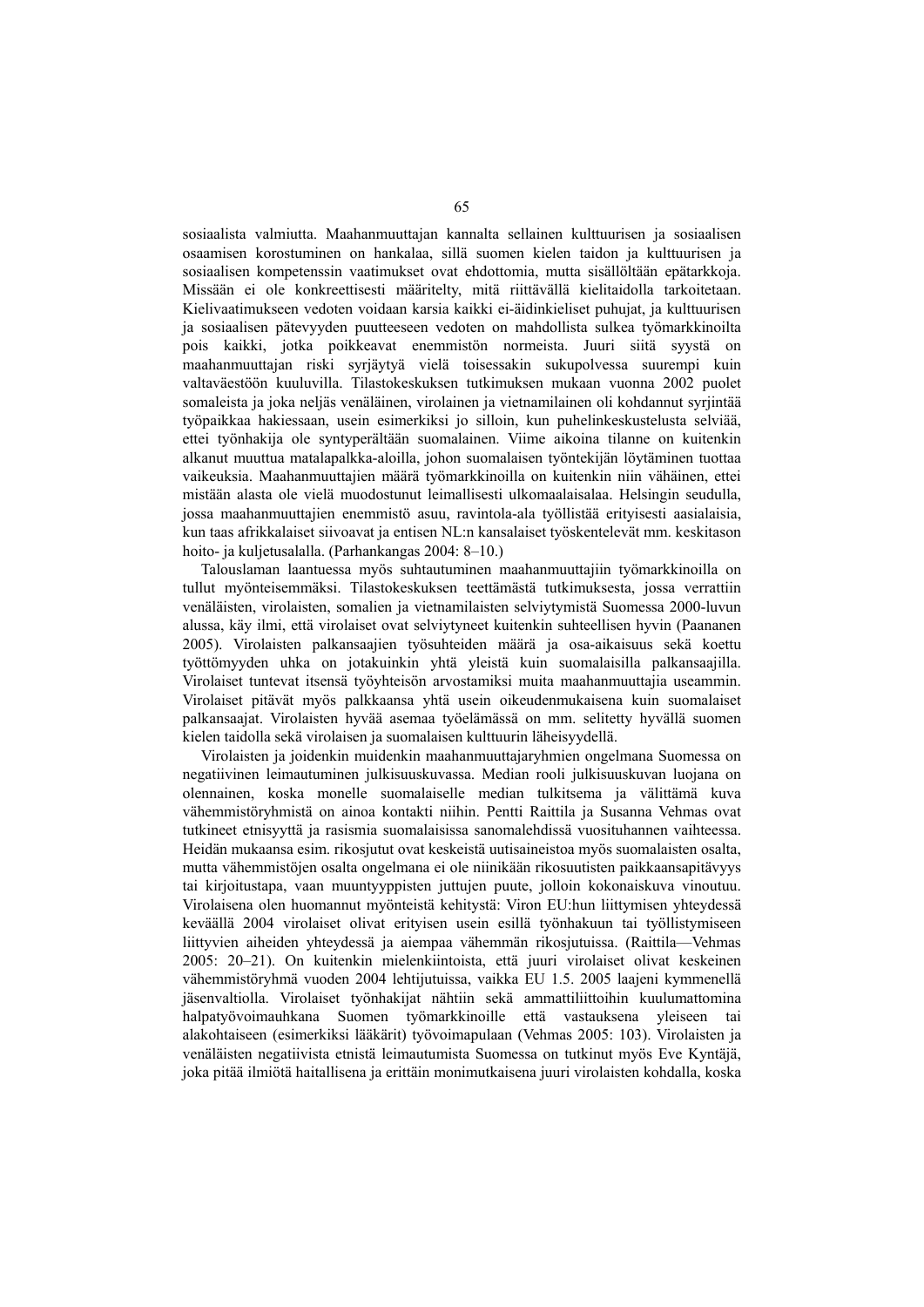heihin kohdistuu eniten erilaisia vastakkaisia asenteita (Kyntäjä 2004: 204–205). Yksi negatiivisen leimautumisen ilmiöitä on, että maahanmuuttajaa kohdellaan erilaisten toimenpiteiden objektina, ei tietoisena subjektina. Tämänkaltaista piiloasennetta voi huomata esimerkiksi seuraavassa hyväntahtoisessakin opastuksessa vuodelta 2002, joka on poimittu Vapaan sivistystyön yhteisjärjestön kotisivulta ja on tarkoitettu maahanmuuttajien kouluttajille:

 "Opiskelijoina virolaisissa on paljon samaa kuin venäläisissä. Esimerkiksi teoreettinen opetus on tuttua heillekin. He ovat ehkä kuitenkin länsimaisempia kuin venäläiset. Tämä tosin riippuu henkilön iästä. He tietävät Suomesta aika paljon. Toisaalta he eivät paljon poikkea suomalaisista. Tyyli heillä on keskustelevampi kuin venäläisillä. Vironkieliset virolaiset työllistyvät helposti, joten heille on hyvä opettaa työlainsäädäntöä ja työn oikeaa hinnoittelua."

Ymmärrettävistä syistä virolaisia on aina asunut enemmän Etelä-Suomessa, ja nytkin virolaisten enemmistö keskittyy Uudenmaan lääniin. Toiseksi suurin asuinpaikka on Varsinais-Suomi ja kolmanneksi suurin Pirkanmaa (ks. taulukko 4, jonka luvut olen poiminut Tilastokeskuksen kotisivulta).

| Maakunta             | vironkielisiä asukkaita |
|----------------------|-------------------------|
| Uusimaa              | 7739                    |
| Itä-Uusimaa          | 334                     |
| Varsinais-Suomi      | 1212                    |
| Uusimaa              | 322                     |
| Kanta-Häme           | 521                     |
| Pirkanmaa            | 804                     |
| Päijät-Häme          | 515                     |
| Kymenlaakso          | 350                     |
| Etelä-Karjala        | 203                     |
| Etelä-Savo           | 193                     |
| Pohjois-Savo         | 242                     |
| Pohjois-Karjala      | 102                     |
| Keski-Suomi          | 338                     |
| Etelä-Pohjanmaa      | 283                     |
| Pohjanmaa            | 146                     |
| Keski-Pohjanmaa      | 93                      |
| Pohjois-Pohjanmaa    | 198                     |
| Kainuu               | 41                      |
| Lappi                | 88                      |
| Ahvenanmaa           | 60                      |
| Koko maassa yhteensä | 13784                   |

*Taulukko 4. Vironkielisten asukkaiden lukumäärä Suomen maakunnissa v. 2004.* 

Virolaisten ammatteina Suomessa on usein opettaja, lääkäri, sairaanhoitaja, muusikko, ITalan asiantuntija, viime aikoina myös autonkuljettaja ja rakennusmies. Virolaisten joukossa on mm. huomattava uusi maahanmuuttajatyyppi, joka kulkee maiden väliä ja käyttää hyväkseen maiden välisiä talous- ja muita eroja. Koen itsekin olevani juuri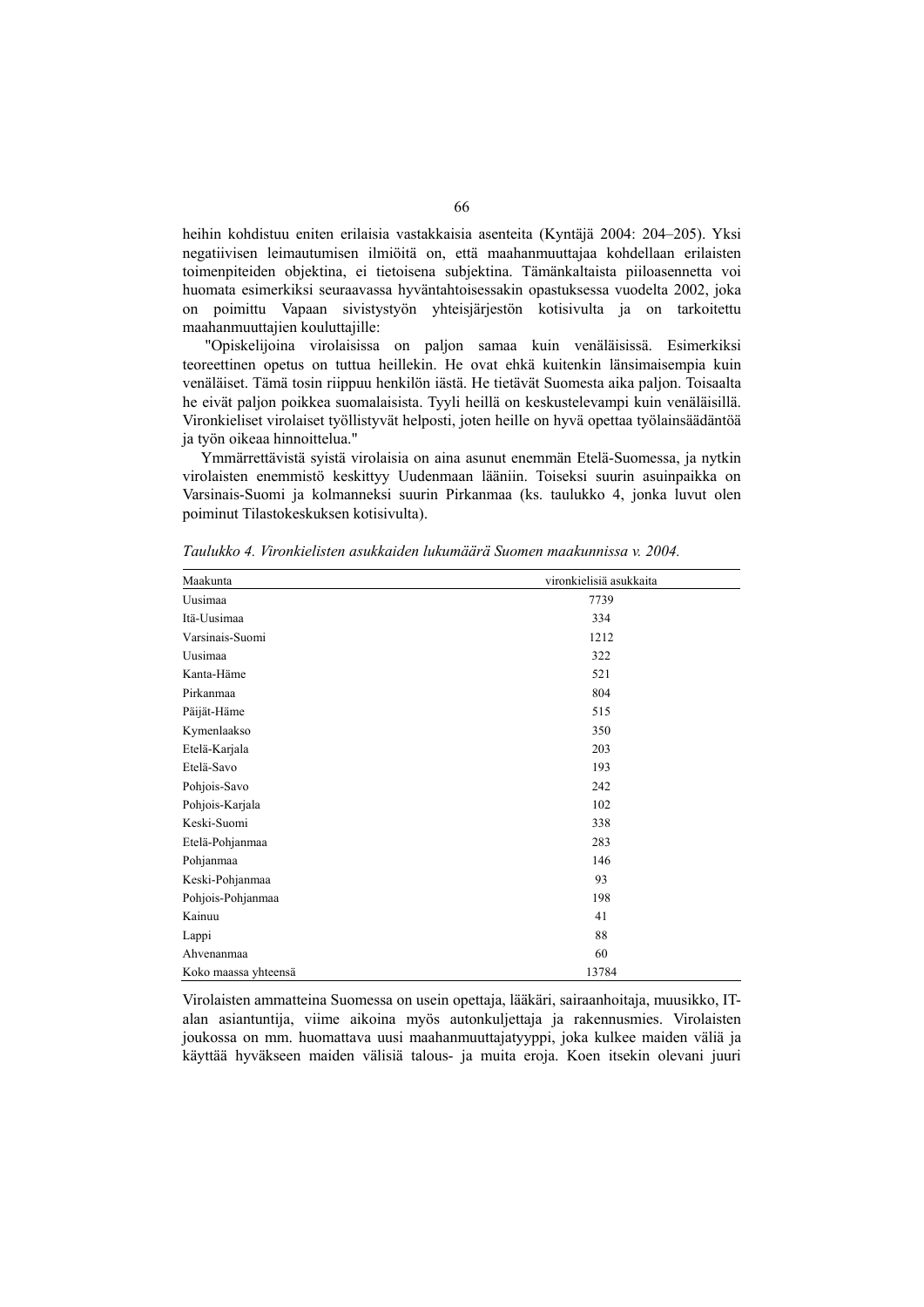tällainen: varsinainen kotini sijaitsee ja perheeni asuu Virossa, Tartossa, mutta jo vuodesta 1992 lähtien olen ollut töissä Oulussa. Välimatka on pitkä (lähes 900 km), eikä jokapäiväinen tai -viikkoinen työmatka ole mahdollista, joten käytän Oulussa asumiseen pientä vuokra-asuntoa. Helpottunut rajanylitys ja hyvät kulku- ja muut yhteydet tekevät tällaisesta elämästä joskus jopa nautittavan.

### **Seuratoiminta ja lehdet: osoitus yhteisen identiteetin kehittymisestä**

Seuratoimintaan liittyvänä pitäisi ensinnäkin muistaa, että myös Neuostoliiton aikana Suomesta löytyi Viro-harrastusta: Suomi-Neuvostoliitto -seurassa toimi Eesti-jaos, viroa opetettiin yliopistoissa ja jonkin verran kansalais- ja työväenopistoissa. Vuonna 1982 Helsinkiin perustettiin Tuglas-Seura, joka julkaisee myös omaa jäsenlehteä. Viron uudelleenitsenäistymisen jälkeen, vuodesta 1991, on toiminut Helsingissä Viroyhdistysten liitto, joka sekin julkaisee jäsenlehteä otsikolla viro.nyt. Lisäksi Suomessa ilmestyy suomenkielinen Pro Estonia -aikakauslehti. Virolla on Suomessa suurlähetystö ja ulkoministeriön alaisuuteen kuuluva Suomen Viro-instituutti. Kaikissa näissä on näkökulma kuitenkin vähän erilainen kuin Suomessa asuvalla virolaisella luulisi olevan. Enemmistö näistä seuroista keskittyy nimenomaan Viroon ja enimmäkseen Virosta kiinnostunut subjekti on suomalainen, ei virolainen.

Oman identiteetin kehittymisestä kertoo kuitenkin joidenkin puhtaasti suomenvirolaisiin keskittyneiden seurojen ja yhdistysten toiminta. Esimerkiksi 1996 perustetun Tampere Eesti Klubin julkaisemasta Eesti Leht -jäsenlehdestä on viime vuosina tullut kaikille suomenvirolaisille tarkoitettu julkaisu. Sen neljä viimeistä numeroa ovat ilmestyneet Binokkel-nimisinä. Päätoimittaja Rain Otsin aloitteesta perustettiin Tampereella vuoden 2002 marraskuussa Eesti Soomlaste Liit, jonka jäsenlehdeksi Binokkel-lehti luotiin. Tietysti seuralla on myös oma kotisivunsa, jossa mm. luetellaan seuran päätehtäviä:

- − toimia Suomessa toimivien virolaisten yhdistysten keskeisenä järjestönä
- − tukea virolaisten paikallisseurojen perustamista ja toimintaa
- − ilmaista virolaisen vähemmistön näkökohtia Suomen yhteiskunnassa
- − tehdä yhteistyötä Viron valtion kanssa ja virolaisten yhdistyksien kanssa muissa maissa
- − toimia koordinoijana pyrkimyksissä, jotka kohdistuvat viron kielen ja virolaisen identiteetin säilyttämiseen Suomessa
- − julkaista vironkielistä lehteä, joka on välttämätön ehto, jotta Suomessa voisi kehittyä järjestynyt ja yhteistyökykyinen virolainen yhteisö
- − avustaa ja opastaa Suomeen töihin tulevia virolaisia yksityisiä henkilöitä ja yrityksiä alkuvaiheessa.

Tuore seura on nykyvaiheessa hieman kangerrellut erilaisten imago-, talous- ja henkilöongelmien kourissa, mutta toivottavasti siitä päästään yli. Seurojen toiminnan ja lehden tutkiskelun pohjalta, samoin myös henkilökohtaisen kokemuksen pohjalta, väittäisin, että vironsuomalainen identiteetti on ilmeisesti jo syntynyt. Siihen liittyvää diskurssia haluaisin tarkemmin tutkia ja esitellä jatkossa. Jonkin verran sitä on jo esiteltykin.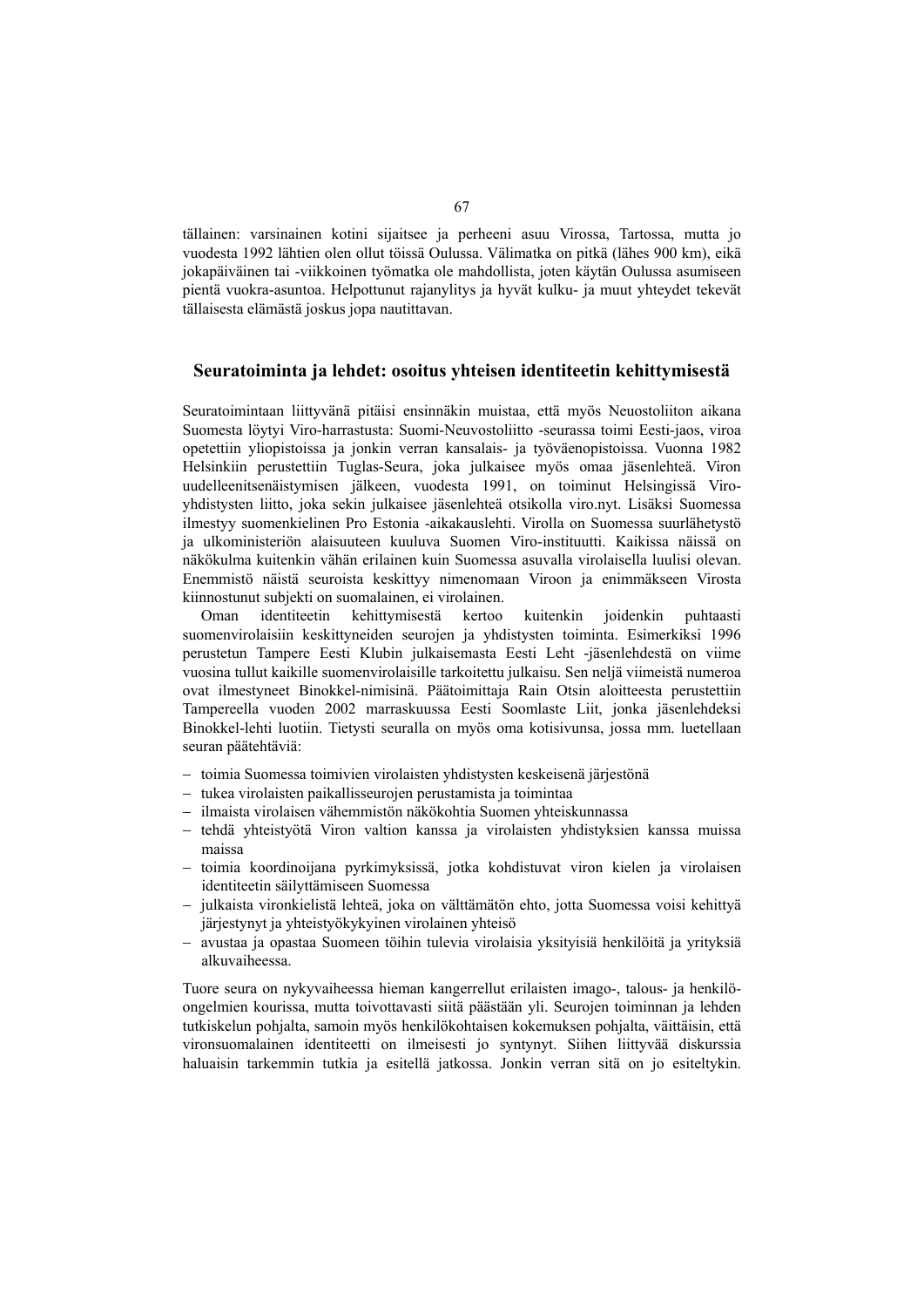Suomessa asunut ja työskennellyt virolainen sosiaalipsykologi Eve Kyntäjä (2000) on Tuglas-seurassa pitämässään esitelmassä lähtenyt liikkeelle John W. Berryn 1990-luvulla esittämästä psykologisen akkulturaation teoriasta. Sen pohjalta Kyntäjä sanoo, että sopeutuminen uuteen kulttuuriin edellyttää ihmisiltä vastausta kahteen peruskysymykseen. Ensinnäkin, halutaanko säilyttää oma etninen ja kulttuurinen identiteetti (esim. virolainen identiteetti) ja arvostetaanko sitä. Toiseksi, halutaanko olla tekemisissä valtaväestön (suomalaisten) kanssa ja pidetäänkö sitä arvokkaana. Kyntäjä on haastatellut Suomessa asuvia virolaisia ja esittää neljä tunnettua sopeutumismallia:

Assimilaatio eli sulautuminen, ts. oman etnisen identiteetin menettäminen ja yhteenkuuluvuuden tunteen siirtäminen valtaväestöön.

Esimerkkinä kahdeksan vuotta Suomessa asunut virolainen kieltenopettaja on haastattelussa sanonut: "Mulla ei ole enää mitään tekemistä virolaisten kanssa, minä olen nyt Suomen kansalainen ja kunnon ihminen". Myöhemmin hän sanoi, että virolaisista kirjoitetaan tiedotusvälineissä vain rikollisuuden yhteydessä ja siksi hän ei halua pitää itseään virolaisena, vaikka hänellä onkin virolaiset sukujuuret.

Separaatio eli eristäytyminen, ts. kaiken uuden yhteiskunnan tarjoaman torjuminen, eristäytyminen valtakulttuurista oman ryhmään.

Esimerkkinä kuusi vuotta Suomessa asunut lastentarhaopettaja: "Suomessa on kaikki huonommin kuin Virossa. Tallinnassakin tutut ihmettelee, miten mä pystyn täällä asumaan, ja sitten ne suomalaiset pitää meitä vielä edelleenkin neukkuina, ei sitä jaksaa selittää... onhan se selvää että virolaiset ovat paljon sivistyneempiä kuin suomalaiset."

Marginalisaatio eli syrjäytyminen kummastakin viiteryhmästä, sekä omasta alkuperäiskulttuurista että valtakulttuurista. Asenne syntyy Kyntäjän mukaan erityisesti silloin, kun maahanmuuttaja mielestään kuuluu samanaikaisesti kahteen ryhmään, jotka kumpikin hänen mielestään halveksivat toinen toisiaan, siis virolaiset suomalaisia ja päinvastoin.

Esimerkkinä neljä vuotta Suomessa asunut muusikko: "En oikein tiedä kuka mä olen ja mihin kuuluun, Suomessa olen virolainen ja tunnen, että minua ei hyväksytä täällä, koska virolaisista kirjoitetaan niin huonosti iltalehdissä; myös Virossa en tunne oloni kotoisaksi, siellä olen jotenkin maanpetturi, joka on jättänyt kotimaansa paremman elämän toivossa; eihän ne tajua, että mä teen täällä Suomessa hirveästi duunia ja maksan veroja."

Integraatio eli sopeutuminen, jolloin arvostetaan oma kulttuuria ja etnistä identiteettiä, mutta hyväksytään ja omaksutaan myös uuden valtakulttuurin normeja ja tapoja ja myös uuden yhteiskunnan kulttuuri. Suomeen integroituneet virolaiset voisivat Kyntäjän mielestä toimia erinomaisina sillanrakentajina Suomen ja Viron välillä.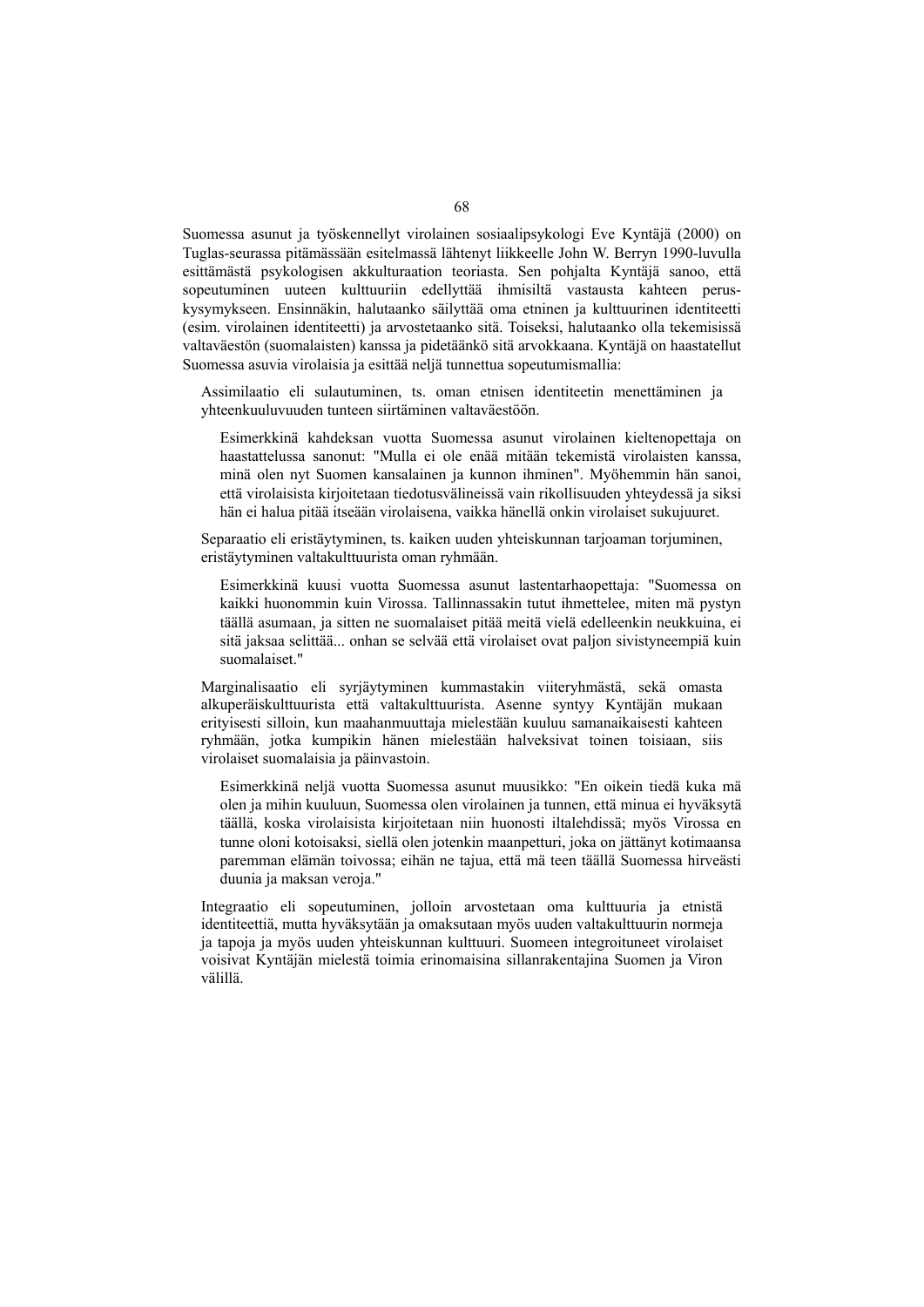### **Lähteet**

- Boman, Sven 2003: Kabböle-ester, en minoritet i minoriteten. Andra upplagan. Porvoon Julmapaino.
- Eesti Soomlaste Liit [kotisivu]. eestileht.kolhoos.ee/stories/storyReader\$95.
- Elulood 2000: Elulood 2000. Eesti elulood. Eesti Entsüklopeedia 14. Eesti Entsüklopeediakirjastus, Tallinn.
- Grünthal, Riho 1997: Livvistä liiviin. Itämerensuomalaiset etnonyymit. Suomalais-ugrilainen Seura, Helsinki.
- Etelästä pohjoiseen Virolaiset Suomessa 2001: viro.nyt 2001/1. www.svyl.net/vironyt0101.html.
- Jasinskaja-Lahti, Inga—Liebkind, Karmela—Vesala, Tiina 2002: Rasismi ja syrjintä Suomessa. Maahanmuuttajien kokemuksia. Gaudeamus, Helsinki.
- Kulu, Hill 1992: Eestlased maailmas. Ülevaade arvukusest ja paiknemisest. Tartu Ülikool, Tartu.
- Kyntäjä, Eve 1997: Eestlased Soomes akulturatsioonipsühholoogia ja etniline identiteet. Eestlane olla... Eesti keele ja kultuuri perspektiivid (toim. Kulu, Hill—Metsis, Katrin— Tammaru, Tiit). 60–70. Tartu Ülikooli kirjastus, Tartu.
- Kyntäjä, Eve 2000: Maahanmuuttajat sillanrakentajina. www.tuglas.fi/artikkelit/kyntaja.html.
- Kyntäjä, Eve 2004: The Meaning of Stigma for Self-Identification and Psychological Well-Being amongst Estonian- and Russian-Speaking Immigrants in Finland. A Qualitative Interview Study. – New Challenges for the Welfare Society (toim. Puuronen, Vesa—Häkkinen, Antti— Pylkkänen, Anu—Sandlund, Tom—Toivanen, Reetta). 193–207. Joensuun yliopiston Karjalan tutkimuslaitoksen julkaisuja 142, Joensuu.
- Lukkari, Matti 2005: Ystävämme Suomen-pojat. Historia. Suomenpoikien perinneyhdistys ry [kotisivu]. www.suomenpojat.fi.
- Maahanmuuttajien elämää Suomessa 2005: Maahanmuuttajien elämää Suomessa (toim. Seppo Paananen). Tilastokeskus, Helsinki.
- Nigol, August 1918: Eesti asundused ja asupaigad Wenemaal. Eesti Kirjanduse Seltsi kodumaa tundmaõppimise toimekonna toimetused 1. Postimees, Tartu.
- Nordling, Carl O. 1974: Estniska ortnamn i svensk bygd. En ny teori om östra Nylands första bebyggelse och om ursprunget till bygdens gamla icke-svenska ortnamn. Stockholm.
- Nordling, Carl O. [kotisivu]: www.carlonordling.se/.
- Ots, Rain 2002: Asutati Soome Eestlaste Liit. Eesti Leht 3/4. 4–6. Tampere Eesti Klubi, Tampere.
- Parhankangas, Outi 2004: Maahanmuuttajat oululaisilla työmarkkinoilla. Työvoimatoimisto. www.eennakointi.fi/innovatiivisettoimet/kaksipuoleinen%20maahanmuuttujaraportti.pdf.
- Porvoon Julmapaino [kotisivu]. www.avenet.fi/www30100/julmapaino.html.
- Pullat, Raimo 1981: Peterburi eestlased. Ajaloolis-demograafiline käsitlus XVIII sajandi algusest kuni 1917. aastani. Eesti Raamat, Tallinn.
- Punttila, Matti 1992: Eesti keelesaar Porvoo ja Loviisa vahel. Keel ja Kirjandus 5. 281–285. Tallinn.
- Raag, Raimo 1995: Virolaiset Viron ulkopuolella. Viro. Historia, kansa, kulttuuri (toim. Seppo Zetterberg). 339–376. Suomalaisen Kirjallisuuden Seuran Toimituksia 610. Helsinki.
- Raag, Raimo 1999: Eestlane väljaspool Eestit. Ajalooline ülevaade. Tartu Ülikooli kirjastus, Tartu.
- Raittila, Pentti—Vehmas, Susanna 2005: Etnisyys ja rasismi sanomalehdissä 1999–2004 Seurantatutkimuksen yhteenvetoa ja arviointia. – Etnisyyttä, rasismia ja dialogia sanomalehdissä ja Internetissä (toim. Pentti Raittila). 11–32. Tampereen yliopiston journalismin tutkimusyksikön ja tiedotusopin laitoksen julkaisuja. C 39. Tampere.
- Talve, Ilmar 1979: Suomen kansankulttuuri. Historiallisia päälinjoja. Suomalaisen Kirjallisuuden Seuran Toimituksia 355, Helsinki.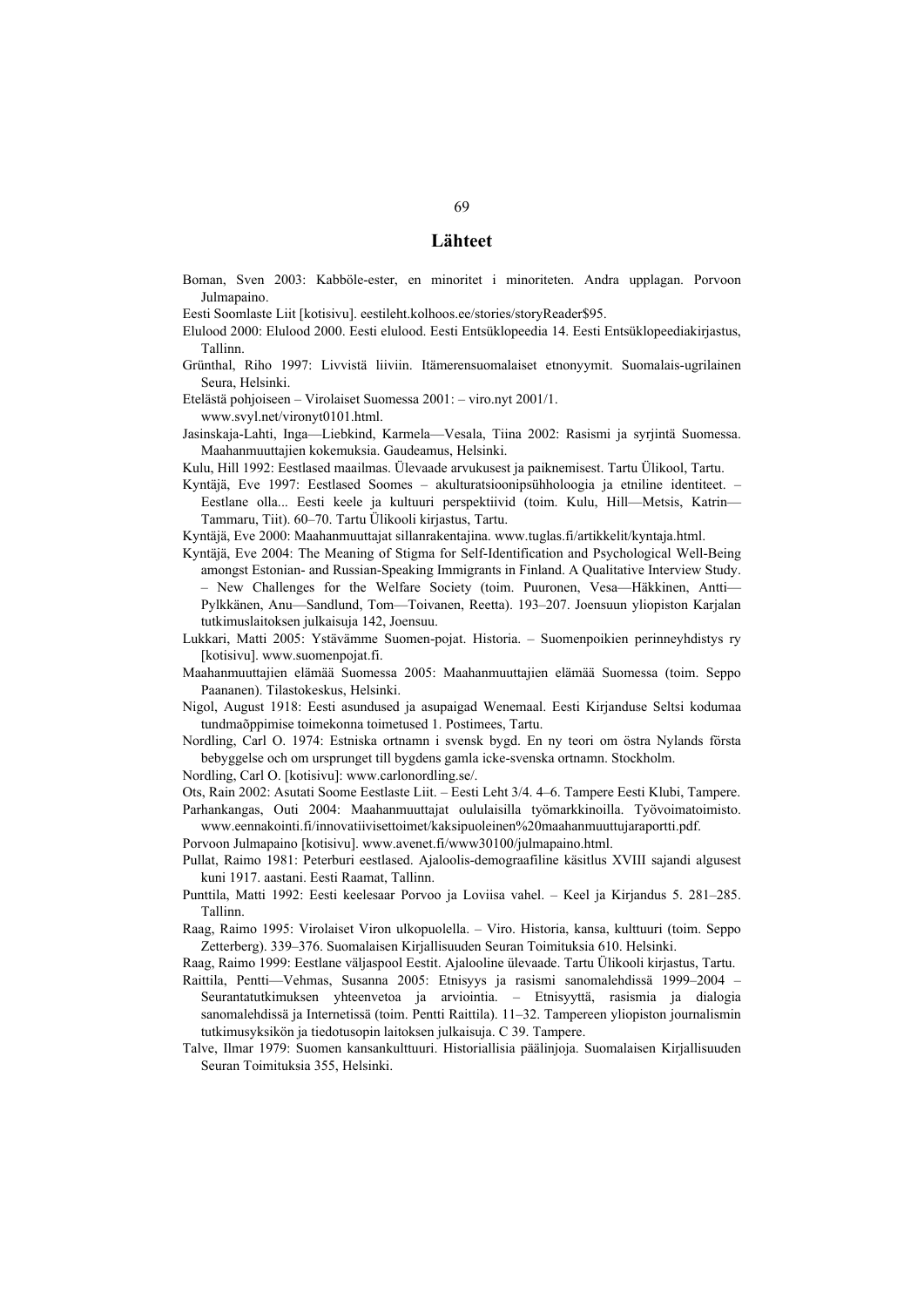Taskutieto 2005. www.vaestorekisterikeskus.fi/vrk/home.nsf/suomi/tilastot.

Tilastokeskus [kotisivu]. www.stat.fi.

Troska, Gea 1998: Kauplemine ja vahetus. – Eesti rahvakultuur (toim. Viires, Ants—Vunder, Elle) 229–244. Eesti Entsüklopeediakirjastus, Tallinn.

Vapaan sivistystyön yhteisjärjestö [kotisivu]: vsop-php.vsy.fi

- Ystävyyttä yli meren 2002: Ystävyyttä yli meren. 700 vuotta seprakauppaa (toim. Agu Veetamm). Maalehe kirjastus, Kunda.
- Vehmas, Susanna 2005: Rasismi ja etnisyys sanomalehdissä keväällä 2004. Etnisyyttä, rasismia ja dialogia sanomalehdissä ja Internetissä (toim. Pentti Raittila). 97–175. Tampereen yliopiston journalismin tutkimusyksikön ja tiedotusopin laitoksen julkaisuja. C 39. Tampere.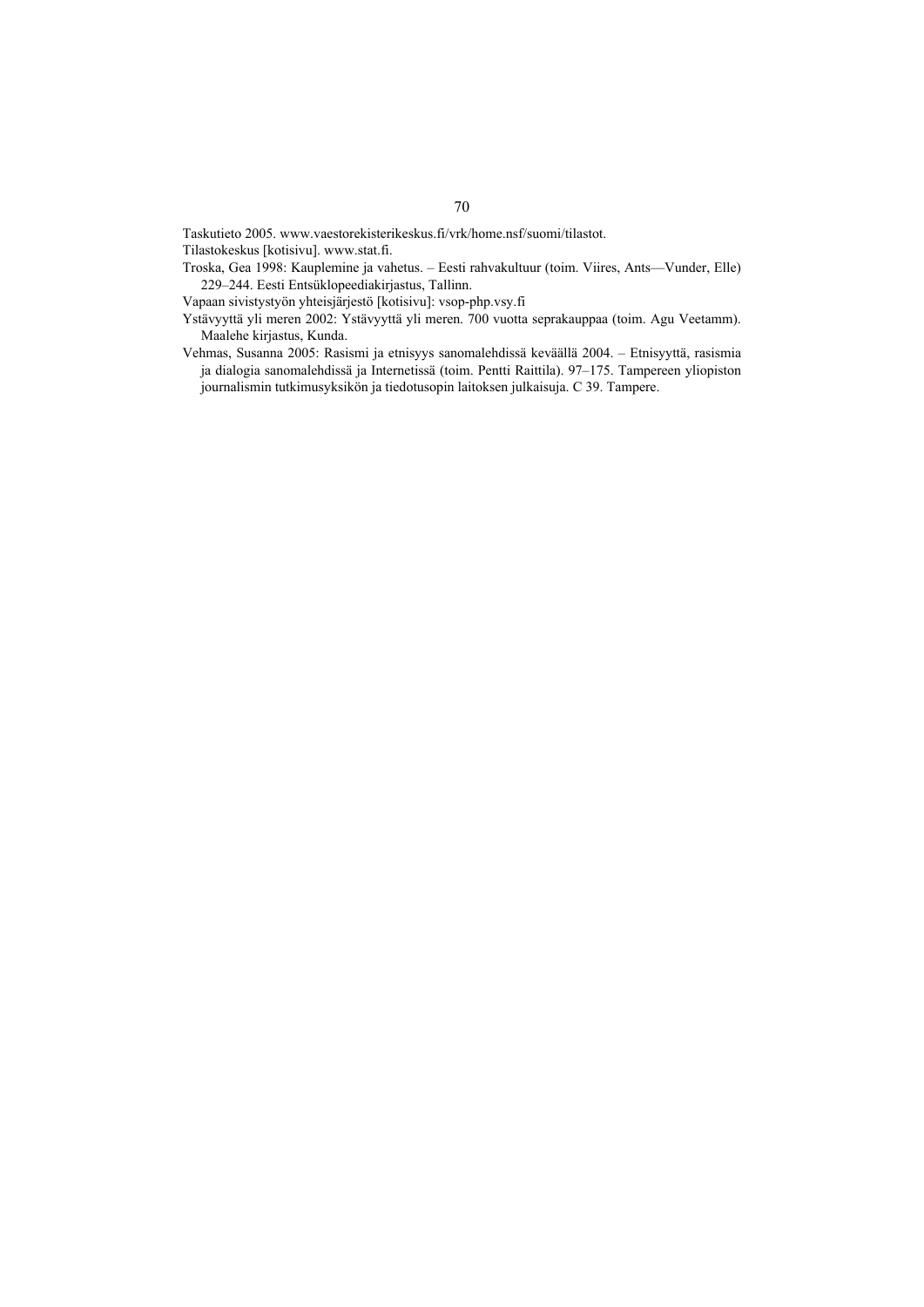**II Vähemmistökielten opetus ja järjestötoiminta**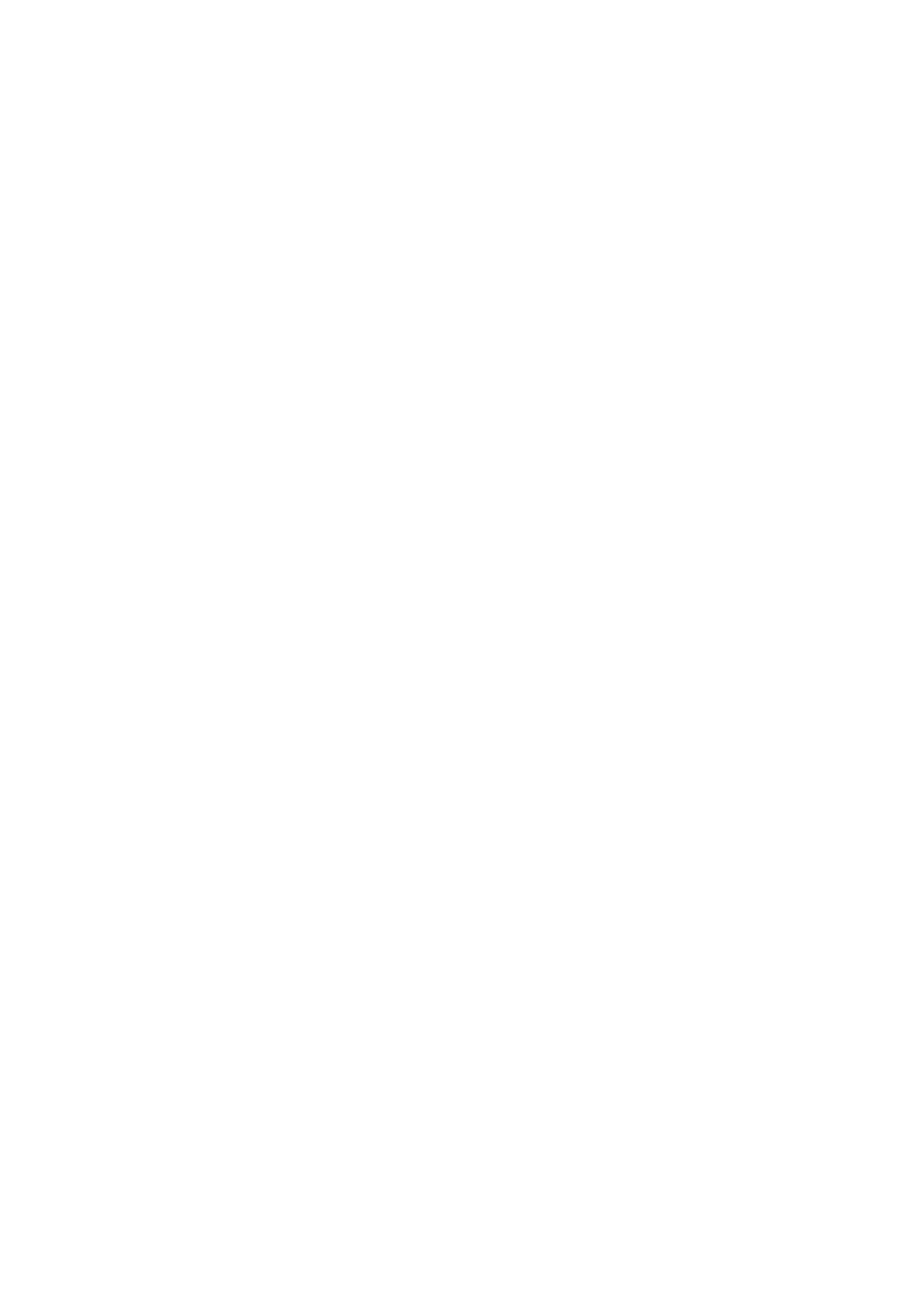# **Kveenin kielen akateeminen elvyttäminen – tunteella ja järjellä, mutta miten?**

# *Marjatta Norman ja Anitta Viinikka-Kallinen*

# **Kveenien kulttuuritilanteesta ja kielen asemasta**

Kveenin kieli on Pohjois-Norjan ikivanha kieli, jonka julkinen elämä on vasta alkamassa. Kieli on elänyt puhekielenä Jäämeren rannikolla vaihtelevien poliittisten tuulien alla satoja vuosia, milloin viranomaisten unohtamana, milloin suorastaan vainoamana, ja nyt vihdoin pienessä tunnustuksen myötälaitaisessa. Kieli elää nyt järjestäytymispaineen alla: se on tunnustettu virallisesti ja siltä odotetaan näyttöjä. On saatava kirjakielen tuntomerkit: kirjoitusstandardi, kielioppi ja hyväksyttyä sanastoa. Standardisoiminen on välttämätöntä kielen uskottavuudelle ja ehkä elvyttämisellekin, mutta sen toteuttamisessa kohdataan monia periaatteellisia ja käytännöllisiä ongelmia.

Suomen kieli puolestaan sai Pohjois-Norjan peruskouluissa ja lukioissa aseman toisena kielenä sitkeän poliittisen taistelun ja pitkän kokeiluvaiheen jälkeen vuonna 1997. Kouluaineen nimi on "finsk som andrespråk" eli suomi toisena kielenä.<sup>3</sup> Opetussuunnitelmassa määritellään, että tavoitteena on oppia suomen kieltä ja kulttuuria sekä kveenikulttuuria. Kveenin kieltä ei mainita.

Norjan kveenit ovat pohjoismaisesta näkökulmasta katsottuna järjestäytyneet melko myöhään. Etnopoliittinen etujärjestö "Ruijan Kveeniliitto — Norske Kveners Forbund" perustettiin vuonna 1987. Liitto toimii vain norjan kielellä.

Kulttuurilaitoksista voidaan mainita kolme, joiden toiminnassa kveenikulttuuri on keskeinen: Vesisaaren museo, Pyssyjoen Kveenin kielen ja kulttuurin keskus ja Raisin Halti-keskus.4 Laitokset toimivat norjaksi. Eetterimediaa edustaa yksinään Norjan

<sup>3</sup> Norjassa "toinen kieli" on yleensä jompikumpi norjan kielen variantti, bokmål tai nynorsk. Saamelaisilla toinen kieli voi olla saame, kveeneillä ja suomalaisilla suomi.

<sup>4</sup> Norjaksi nimet ovat Vadsø museum—Ruija kvenmuseum, Kvensk institutt ja Halti kvenkultur- og nasjonalparksenter.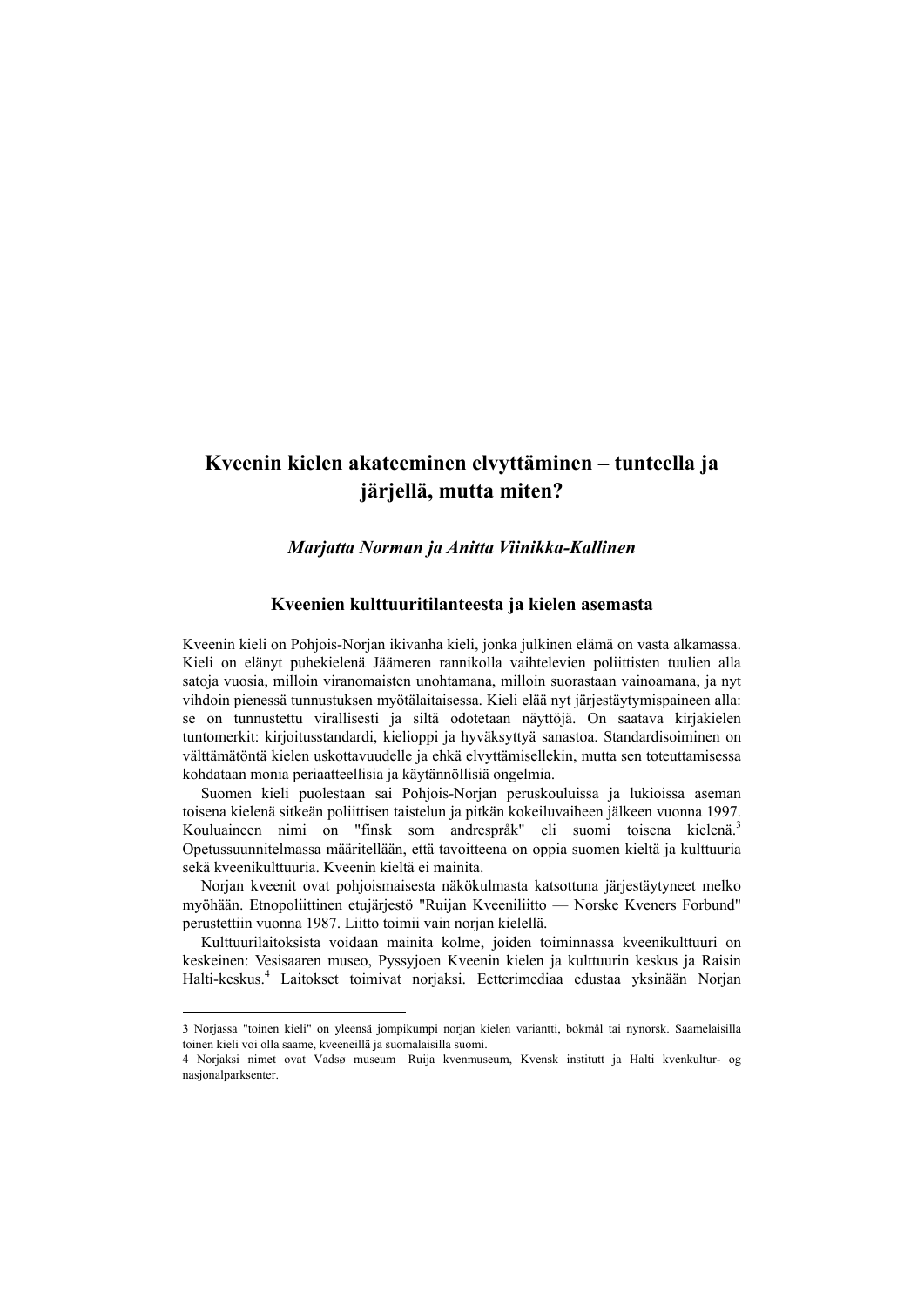Yleisradion suomenkielinen lähetys, 12 minuuttia viikossa aluelähetyksessä. Lehdistö koostuu yhdestä lehdestä, joka ilmestyy noin kerran kuussa. Lehden artikkelit ovat suomea ja norjaa, joukossa jonkin verran myös kveenin kieltä.

Yhteenvetona voidaan todeta, että kveenin kieli on näihin päiviin saakka ollut näkymätön kieli, jolla ei ole tähän mennessä ollut yhteiskunnallisia käyttöalueita eli domeeneja juuri lainkaan. Jopa kveenikulttuuritoimintakin on tapahtunut enimmäkseen norjaksi.5 Kieli astui huomattavan askelen eteenpäin syksyllä 2004, kun Alf Nilsen-Børsskogin romaani *Elämän jatko 1. Kuosuvaaran takana* ilmestyi. Yli 400-sivuinen teos on kirjoitettu rikkaalla ja ilmaisuvoimaisella kveenin kielellä. Kirjan merkitys on valtava, se on ensimmäinen vahva kirjallinen todistuskappale kveenin kielen ilmaisuvoimasta ja rikkaudesta. Sen lisäksi kirjan symbolinen merkitys on suuri.

#### **Kveenin kieli yhteiskunnallistuu**

Keväällä 2005 kveenin kieli sai virallisesti kielen aseman, kun Norjan suurkäräjät hyväksyi hallituksen esityksen, jossa kveeni määritellään itsenäiseksi kieleksi.<sup>6</sup> Odotukset kielen elpymisestä ja käytön laajenemisesta lisääntyivät tunnustamisen takia tietysti huomattavasti.

Valtiovalta ei ole tähän mennessä mitenkään rohkaissut kveeninkielisten tekstien tuottamista, ei alkuperäisten sen enempää kuin käännöstenkään. Myöskään niin sanottua ruohonjuuritason toimintaa kveenin käyttämiseksi ja kehittämiseksi ei ole juuri ilmaantunut. Ajatus kveenistä omana kielenään näyttää heränneen eurooppalaisen vähemmistöaallon myötä. Kveenien kulttuurinen itsevarmuus ei sitä ennen ole riittänyt kielen kirjalliseen käyttämiseen ja näkyväksi tekemiseen (Nilsen-Børsskog 15.9.2004). Norjan viranomaisten ja kulttuurilaitosten kielteiset asenteet tätä pientä vähemmistökieltä kohtaan ovat saaneet ihmiset vetäytymään yhteiskunnalliselta kentältä ja tyytymään kielensä käyttämiseen vain yksityisissä yhteyksissä. Tarjolla ei ole myöskään ollut minkäänlaista apua oikeinkirjoitukseen ja muihin kirjoittamisen käytännön ongelmiin. Esimerkiksi Alf Nilsen-Børsskog joutui romaaniaan kirjoittaessaan jatkuvasti tekemään uraauurtavia ratkaisuja ja laatimaan itselleen oikeinkirjoitussääntöjä (Nilsen-Børsskog 15.9.2004). Tällainen kirjoittamisprosessi on niin vaikea, että se luultavasti säikyttää useimmat pois kveenin kielellä kirjoittamisen parista. Kirjallisen kielenkäytön perinne perustuu vahvasti sille, että ensin opetellaan kirjoittamaan kieltä oikein, vasta sitten seuraa oman tuottamisen vaihe. Kveenin kielellä kirjoittavan pitäisi osata luoda ortografiaa samalla kun keskittyy kirjoituksen sisältöön.

Kveenin kielellä ei ole tähän mennessä ollut mitään organisaatiota tai laitosta tukenaan, vaan kielen kehittäminen on ollut yksityisen toiminnan varassa.<sup>7</sup> Tromssan

<sup>5</sup> Kvæntun käyttää jonkin verran kveenin kieltä profiloituessaan julkisuudessa. Keskus on myös järjestänyt paikallisia kielikursseja ja esimerkiksi teemailtoja kielen ja kulttuurin aiheista.

<sup>6</sup> Vaihtoehtona olisi ollut kielen määritteleminen suomen murteeksi. Tähän saakka viranomaiset ovat kaikessa hiljaisuudessa noudattaneet tällaisen käsityksen mukaista politiikkaa, vaikka asiaa ei ollut selvitetty mitenkään.

<sup>7</sup> Pyssyjoessa sijaitseva valtion rahoittama kulttuurilaitos, jonka nimi on syksyyn 2005 asti ollut "Norsk senter for kvensk språk og kultur", on laajentamassa toimintaansa kielen kehittämisen suuntaan. Laitos on ottanut uudeksi nimekseen "Kainun institutti—Kvensk institutt". Laitos toimii säätiömuotoisena.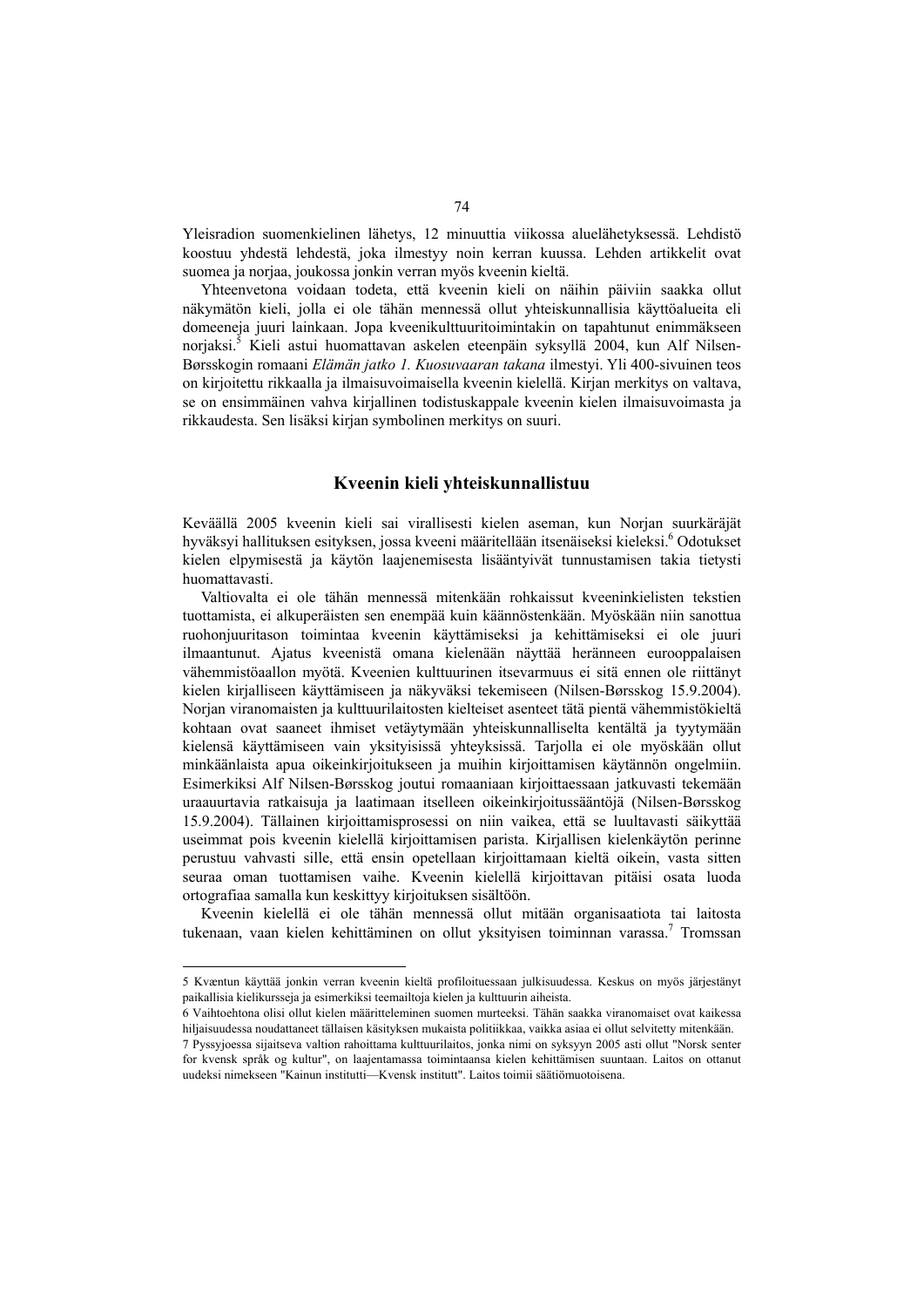yliopiston humanistisen tiedekunnan kveenin kielen ja kulttuurin Bachelor of Arts -tasoinen eli perustason opintokokonaisuus on askel kohti kielen standardisoimista. Opintojen on tarkoitus alkaa tammikuussa 2006. Jos hanketta tarkastelee yrityksenä elvyttää kveenin kieltä, on se mielenkiintoinen monestakin syystä.

Ensinnäkin se on yritys luoda kirjakielen normeja ja asemaa kielelle, joka viime vuosiin saakka on elänyt vain suullisena. Kirjoitettua kieltä on äärimmäisen vähän. Toiseksi hanke toteutetaan pienellä laitoksella, jonka työntekijät ovat suomalaisia. Lisää henkilökuntaa tai varoja tämän uuden akateemisen oppiaineen perustamiseksi ei ole saatu. Erikoista on myös se, että yliopisto ottaa huolehtiakseen perustason opetuksesta aineessa, jota ei toistaiseksi juuri opeteta kouluissa. Oppimistavoitteet on tietysti muokattava tämän tosiasian pohjalta. Toisaalta tällaisella oppiaineella on suuri symboliarvo. Se viestii ulkomaailmalle, että akateeminen taho on hyväksynyt kveenin kielen, seikka jonka tietysti tavallaan vahvisti jo kevään 2005 poliittinen päätös. Päätös perustui suurelta osin raporttiin, joka tilattiin Tukholman yliopistossa työskentelevältä Kenneth Hyltenstamilta. (Kielen ja murteen määritelmistä, ks. Hyltenstam 2003: 9–24.)

#### **Kveeni yliopistollisena oppiaineena**

Tromssan yliopisto aloittaa siis tammikuussa 2006 kveenin kielen ja kulttuurin verkkoopinnot. Yliopiston aikaisempi kokemus kveenin kielen opetuksesta on vähäinen. Lukuvuonna 1998–1999 avattiin opiskelijoille mahdollisuus suorittaa kveenin kielen ja kirjallisuuden ns. semesteremne eli alkeistason opinnot. Opintokokonaisuus oli yhden lukukauden mittainen ja sisälsi alkeistiedot oppiaineesta.<sup>8</sup> Opintoihin ilmoittautui syksyllä 1998 kymmenkunta opiskelijaa, ja suurin osa heistä myös suoritti tentit. Sittemmin ei kveeniopinnoille ole ollut sanottavampaa kysyntää. Yksi syy voi olla, että ne, jotka ovat kveenin kielestä kiinnostuneita, ovat hieman vanhempia ihmisiä, jotka ovat niin kiinni työelämässä, että päätoimiset opinnot eivät mahdu heidän aikatauluunsa.

Kun yliopisto aloittaa kveenin kielen ja kirjallisuuden verkko-opinnot, tavoitteena on, että mahdollisimmat monet asuinpaikastaan riippumatta voisivat osallistua opintoihin. Pohjois-Norjassa ihmiset asuvat hajallaan, esimerkiksi perinteiset kveenialueet sijoittuvat kahden pohjoisimman läänin, Tromsin ja Finmarkun, alueelle eli lähes tuhannen kilometrin pituiselle kaistaleelle. Lisäksi muualla Norjassa asuu todennäköisesti yhtä paljon kveenejä kuin itse kanta-alueella. Verkko-opetus mahdollistaa opiskelun kaikille kiinnostuneille, joilla on käytössään tietokone. Opintoja voi harjoittaa kotoa käsin myös ansiotöiden ohessa ja vapaammalla aikataululla kuin perinteisiä opintoja.

#### **Kuka tarvitsee kveenin opintoja?**

Ennen kaikkea tietoja kveenin kielestä ja kulttuurista tarvitsevat tietysti kveenit itse, mutta on tärkeää tarjota pätevöitymismahdollisuutta myös niille, jotka ammatissaan työskentelevät kveenejä koskevien asioiden parissa. Tärkeä kohderyhmä ovat sekä

<sup>8</sup> Nykyisessä opetusohjelmassa semesteremneä ei enää ole, vaan se on sisällytetty aineen perusopintoihin.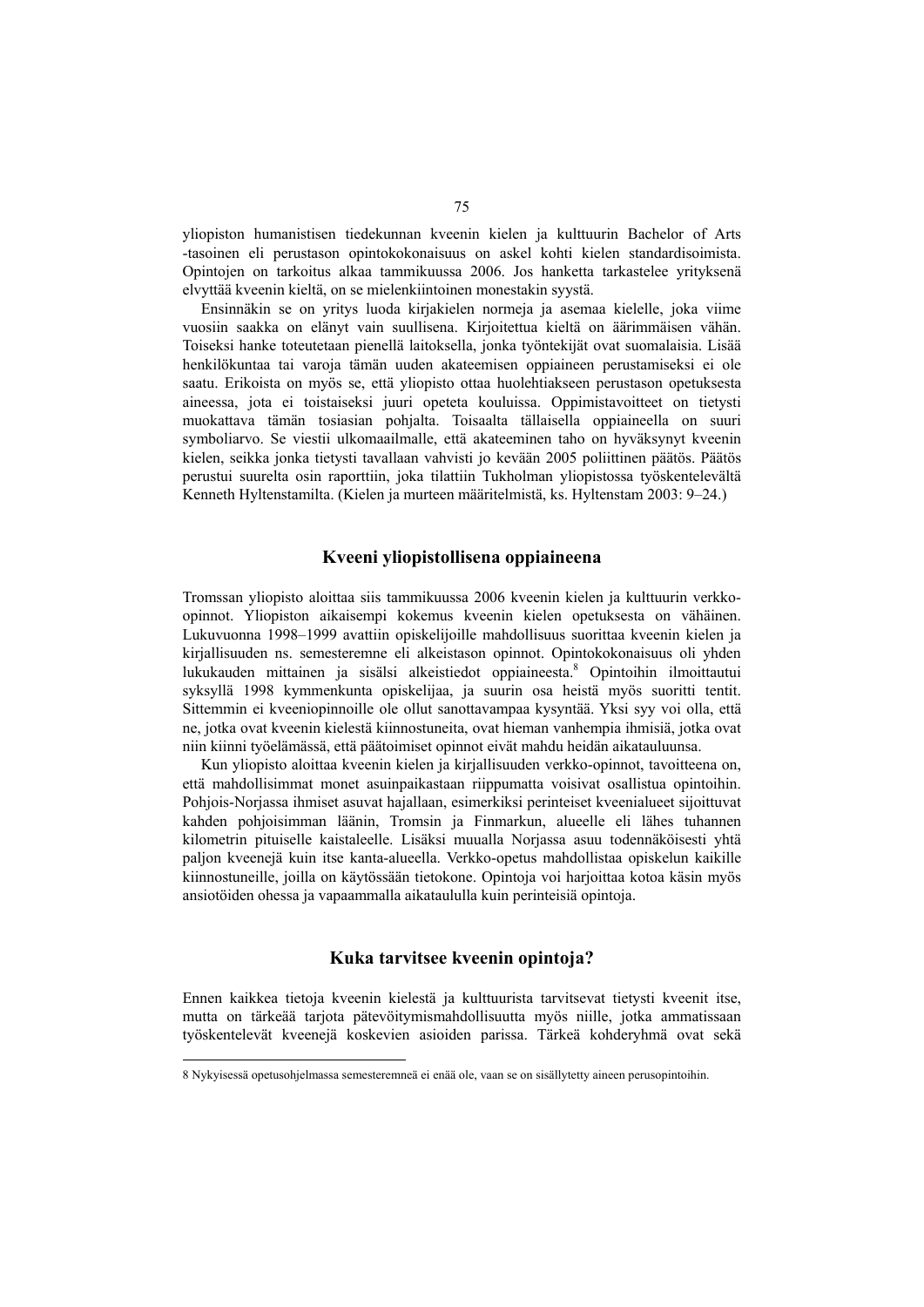nykyiset että tulevat suomi toisena kielenä -opettajat. Uusien opettajien kouluttaminen on sitäkin tärkeämpää, kun tiedetään, että suuri osa nykyisistä opettajista on yli 50-vuotiaita. Kun opettajilta eräässä kyselyssä tiedusteltiin, millaista lisäkoulutusta he kaipaisivat, hyvin monet vastasivat, että he tarvitsisivat tietoja varsinkin kveenin kielestä ja kulttuurista. (Norman 2004: 99). Nyt aloitettavat yliopisto-opinnot tuovat myös lisää kokemusta kveenin kielen opettamisesta ja opiskelijoiden suhteesta kveenin kieleen ja kulttuuriin, mikä on erittäin tärkeää opintojen kehittämisen kannalta.

Akateemisten kveeniopintojen aloittamisella on käytännön tavoitteiden lisäksi myös ideologista merkitystä. Kveeniopintoja tarjotessaan yliopisto haluaa olla mukana kveenin kielen näkyväksi tekemisessä ja elvyttämisessä. Kieli on erittäin uhanalainen, joten aikaa on siis vähän. Nykyään kveenin kieli enää ani harvoin siirtyy luonnollisesti sukupolvelta toiselle. Aktiiviset puhujat ovat iäkkäitä ja kuuluvat sukupolveen, joka opetettiin kätkemään äidinkielensä. Kielen luonnollinen siirtyminen häiriintyi tästä syystä pysyvästi. Yliopisto-opintojen tarkoituksena onkin paitsi pätevien opettajien kouluttaminen, myös opiskelijoiden rohkaiseminen käyttämään kveeniä arkielämässään. Jos kveenit eivät pidä näitä opintoja tarpeellisina ja mielekkäinä, opinnot todennäköisesti loppuvat. Nykyisessä opintopoliittisessa tilanteessa opintojen säilymisen takeena ovat tasaiset opiskelijamäärät ja riittävät opintosuoritukset.

#### **Kenen ehdoilla kieltä elvytetään?**

Pohjois-Norjassa liikkuessaan saa vaikutelman, että kveeniasiat ovat vain muutamien harvojen käsissä. Tällaisia kommentteja kuulee usein myös alueen ihmisiltä. Tällainen käsitys ei ole eduksi kveenin kielen elvyttämiselle. Kentällä kaivataan informaatiota kveeneistä, heidän asemastaan ja päämääristään, eritasoisia kielikursseja, kulttuuritilaisuuksia ja aivan konkreettisia neuvoja monikieliseen arkielämään. Aikaisemmin mainitut Kveenimuseo Vesisaaressa, toimintaansa aloitteleva Kainun instituutti—Kvensk institutt Pyssyjoella ja vasta toimintamahdollisuuksiaan hakeva Halti-keskus Raisissa ovat tärkeitä laitoksia, jotka tekevät ja tulevat tekemään arvokasta elvyttämistyötä. Kveenikulttuurilaitoksilla ei tule olemaan pulaa työkohteista.

Vaikka nämä keskukset saataisiinkin toimimaan tehokkaasti, pitäisi toiminnan olla vielä laaja-alaisempaa. Vaikutelma, että kveeniasiat ovat vain muutamien käsissä, olisi saatava pikaisesti muuttumaan. Kveenin kieli ja kulttuuri ovat yhteinen asia, ja niiden elvyttämiseen ja näkyväksi tekemiseen pitäisi kaikkien kiinnostuneiden päästä osallistumaan. Pitäisi luoda ilmapiiri, jossa erilaiset kielen ja kulttuurin tulkinnat ja variaatiot ovat tervetullutta rikkautta. Kieli ei ainoastaan välitä arvoja, vaan myös tuottaa niitä. Kielen standardisoimisessa keskitytään usein pohtimaan ja perustelemaan lingvistisiä seikkoja, mutta kielen normittaja ottaa väkisinkin kantaa myös kulttuuriarvoihin. Kieltä ei voi käsitellä ilman sen kantamaa arvomaailmaa.<sup>9</sup> Kielen normittamisessa joutuu siis tekemään lukemattomia ratkaisuja, joiden tuloksena vähemmistökieli joko vahvistuu tai sitten ristiriidat kärjistyvät entisestään. Hyvää tarkoittava standardisointitoiminta voi myös johtaa hierarkkisen järjestyksen

<sup>9</sup> Kulttuuristen arvojen syntymisestä ja välittymisestä ks. Viinikka-Kallinen 2005: 77–80.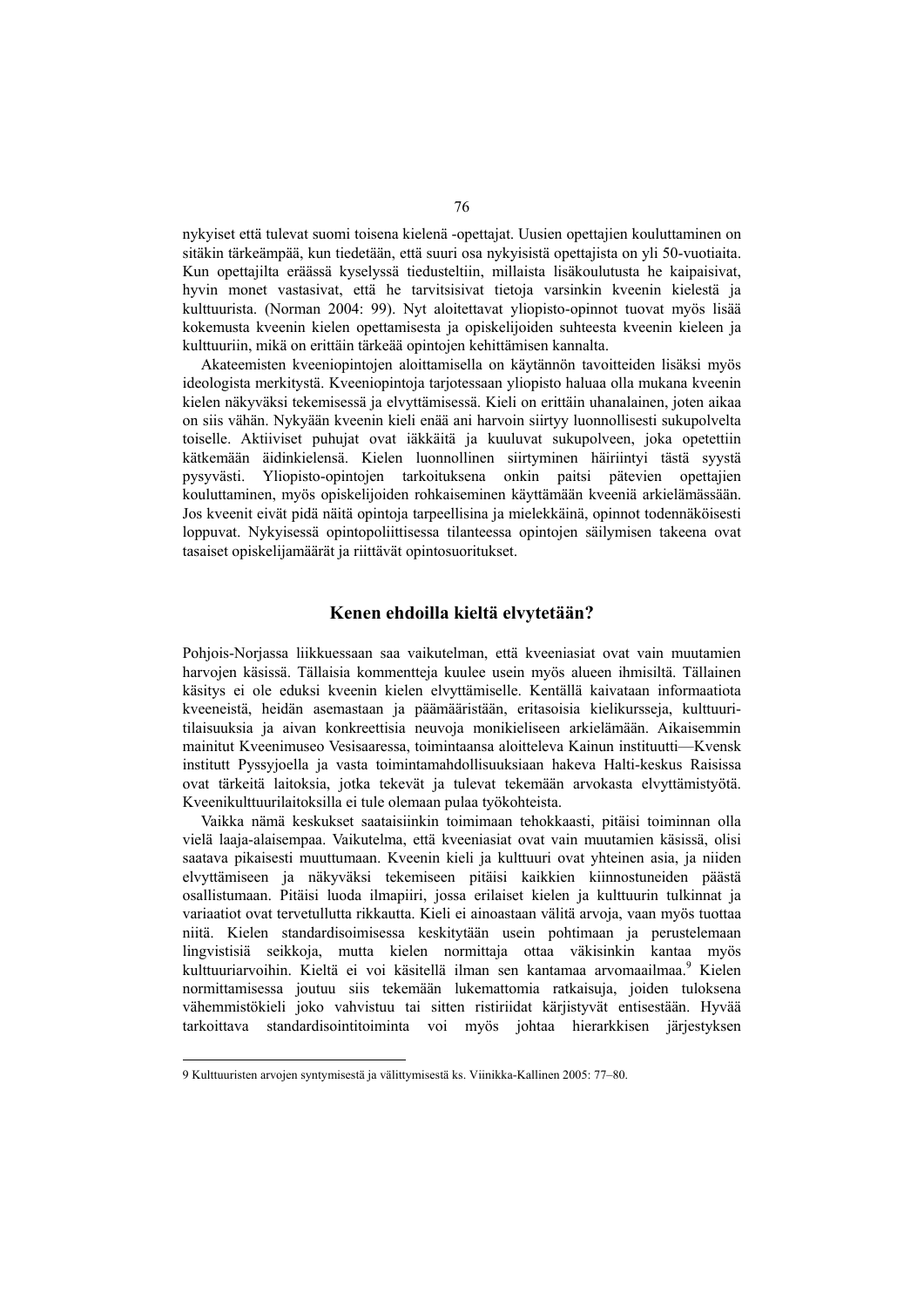korostumiseen kielen edustaman kulttuuripiirin sisällä. Se kielimuoto, jonka pohjalle kirjakieli luodaan, on taipuvainen saamaan myös kulttuurihegemonisen aseman moniarvoisuuden vakuutteluista huolimatta. Näin tuodaan kansallisvaltioille tyypillinen kulttuurihierarkia myös vähemmistön keskuuteen. Tästä syystä ei koskaan voi liikaa korostaa, miten tärkeää on kunnioittaa variaatioita, antaa tilaa moniarvoisuudelle ja vaalia suvaitsevaista ilmapiiriä. On tärkeää saada mukaan kielenkehittämistyöhön monenlaisia ihmisiä, jotka edustavat kielen eri variantteja. Tällä on merkitystä myös kielen tulevan kirjallisen elämän kannalta. Standardisoidun kielen on helpompi saada kieliyhteisön hyväksyntä, jos siinä on aineksia useista varianteista.<sup>10</sup>

# **Koulujen ja opettajien avainasema**

Paikallinen kulttuurityö on tärkeää ja yhteiset kokemukset ja yhteisyyden tunne ovat valtava voima ja rikkaus. Entisaikaan paikallinen kulttuurityö keskittyi usein kansankoulunopettajan ympärille. Suomi toisena kielenä -oppiaineen opettajat ovat nyt monella tavalla avainasemassa kveenin kielen ja kulttuurin sekä positiivisten asenteiden välittäjinä. Opettajien koulutuksessa olisi sen vuoksi kiinnitettävä erityisen paljon huomiota siihen, että kaikki opettajat saisivat mahdollisimman hyvät tiedot ja lähtökohdat tärkeän tehtävänsä menestykselliseen suorittamiseen. Lasten vanhemmat ja sukulaiset, paikalliset seurat, museot ja muut mahdolliset kulttuuritahot olisi saatava mukaan käytännön yhteistyöhön. Kveenin kielen ja kulttuurin elvyttämistoiminnan on lähdettävä kunkin paikkakunnan omista voimavaroista ja tarpeista, sanelupolitiikka usein vain tappaa versovan kiinnostuksen. Innostuksen herättäminen ja ylläpitäminen pitäisi olla kaikkien kveenikeskusten jatkuva tehtävä.

Irene Andreassen toteaa artikkelissaan "Onko kveenin kielellä tulevaisuutta?", että monet suomi toisena kielenä -oppiaineen opettajat ovat kotoisin Suomesta ja usein myös opiskelleet siellä. Monet heistä ovat asuneet kauan Norjassa ja ovat selvillä kveeniväestön tilanteesta. Monet eivät kuitenkaan ole seuranneet suomalaisessa kieliyhteisössä tapahtuneita muutoksia, esimerkiksi murteiden uudenlaista arvostusta ja kielellisen moninaisuuden hyväksymistä. (Andreassen 2005: 24–25.) Opettajien tausta ja pätevyys siis vaihtelevat samoin kuin mielipiteet suomi toisena kielenä -opetuksen menetelmistä ja päämääristä. Voimakasta vastakkainasettelua kveeni—suomi eivät useimmat pohjoisnorjalaiset varmaankaan koe positiiviseksi. Todellisuudessahan kielet ovat naapurikieliä ja toisilleen läheistä sukua, eli toisilleen luonnollinen tuki ja yhteistyökumppani. Vaikuttaa siltä, että vain pieni vähemmistö haluaa vahvemman aseman kveenin kielelle suomen kielen hylkäämisen kustannuksella. Sellaisia, jotka puolustavat vain suomen kirjakielen opettamista kouluissa, lienee vieläkin vähemmän. Riidan lietsominen ei tietenkään ole oppiaineelle eduksi. Oppisuunnitelmien laatimisessa sekä valtakunnallisessa ja koulukohtaisessa työskentelyssä myönteinen yhteistyö on paras tie eteenpäin. Kompromissit ovat mahdollisia ja kveenin kielen tukeminen tärkeää.

<sup>10</sup> Esimerkiksi Ruotsin meänkielisten parissa käytiin kiihkeää keskustelua, kun ensimmäinen kielioppikirja "Meänkielen kramatiikki" ilmestyi vuonna 1996. Keskustelu koski ennen kaikkea sitä, kuvaako uusi kielioppikirja meänkieltä osuvasti, eli vastaako se puhujien käsitystä oikeasta kielestä. Keskustelua käytiin lehdissä, radiossa, sähköpostin keskustelupalstoilla ja yksityisesti.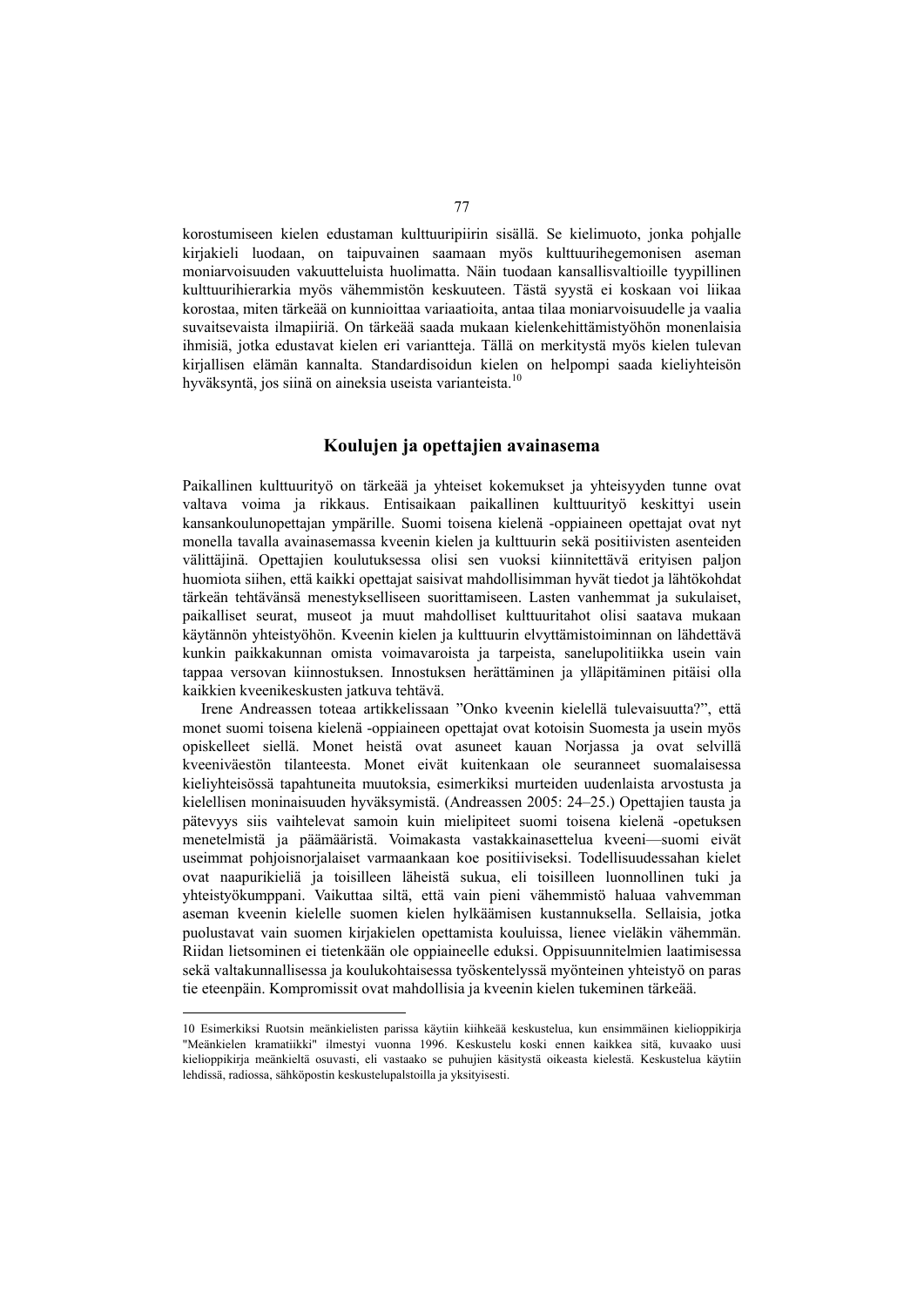Suomi toisena kielenä on melko uusi oppiaine perinteisten oppiaineiden joukossa ja sen asema ja sisältö kaipaavat kohennusta. Uuden oppiaineen sijoittuminen muiden jo vakiintuneiden aineiden joukkoon on työlästä ja vaatii aikaa ja monenlaista tukea. Opettajien arkipäivään ja opetuksen puitteisiin pitäisi kiinnittää huomiota. Opettajilla saattaa olla useita pieniä oppilasryhmiä eri kouluissa, joiden välillä he liikkuvat. Tilanne on hankala, sillä tällaisissa olosuhteissa opettajien on vaikea integroitua osaksi koulun normaalia toimintaa, ja he jäävät helposti ulkopuolisiksi. Samoin oppiaineen asema kärsii, jos sitä edustava opettaja ei pysty osallistumaan koulun sisäiseen keskusteluun ja resurssien jakoon. Opettajat ovat kiinnittäneet huomiota myös oppituntien järjestelyyn. Tuntien hyvä sijoittuminen oppilaiden lukujärjestyksessä ja vastuu sopivan oppimateriaalin hankkimisesta hyvissä ajoin ennen lukukauden alkamista kuuluvat koulun johdolle. Koulun vastuulla on myös, että suomenopettajatkin tuntevat olevansa osa koulumiljöötä ja että he ovat mukana yhteisissä projekteissa. (Norman 2004: 103– 104.)

Kveenin kielen opetuksessa on paljon haasteita, eikä mitään pikaratkaisuja ole näkyvissä ainakaan tällä hetkellä. Oppiaineessa on toistaiseksi erittäin vähän oppimateriaalia. Jos kieltä halutaan elvyttää, pitäisi pikaisesti saada monipuolista tekstimateriaalia käyttöön. Opetus tapahtuu eräänlaisessa välivaiheessa, ja sekä opettajat että oppilaat ovat pioneereja. Opetuksen pedagogis-didaktinen tilannekin on harvinainen. Miten kieltä, jolla on kveenin kaltainen tilanne, pitäisi opettaa? Katsoipa tilannetta miltä kannalta tahansa – haasteita on todella paljon. Mutta jostakinhan on aloitettava!

# **Kielen elvyttämisen ideologisista tavoitteista**

Pohjois-Norjassa käyty kielikeskustelu on aika ajoin kärjistynyt melko jyrkäksi sen suhteen, miten ja missä kveeniä ja suomea pitäisi opettaa. Kuten edellä totesimme, kveenin kielen puolustajat haluavat vahvemman aseman alueen vanhalle vähemmistökielelle kveenille, suomen kielen puolustajat haluavat, että kouluissa opetetaan suomen kirjakieltä. Molemmat tahot perustelevat näkökantojaan oppilaitten parhaalla. Kveenin kielen puolustajat uskovat, että kielen kouluopetus vahvistaa oppilaitten identiteettiä ja kulttuurista itsetuntoa. Suomen kielen puolustajat uskovat, että suomen kirjakielestä on lapsille ja nuorille enemmän hyötyä tulevaisuudessa. Keskustelussa ei juuri ole esiintynyt näkökulmaa, jonka mukaan molempia kieliä voitaisiin opettaa rinnan. Keskustelijat ovat myös usein lukkiutuneet ajatukseen, että suomen kielen opinnot eivät vahvista kveeni-identiteettiä lainkaan. Tätäkin asiaa voidaan tarkastella myös toisesta näkökulmasta: kveenilapsille ja -nuorille voi olla inspiroivaa havaita olevansa osa itämerensuomalaista kieliperhettä.

Ajatellaan siis yleisesti, että kielen opetuksella on ideologisia tavoitteita. Siitä tietysti seuraa loogisesti, että näistä tavoitteista on päätettävä ja ehkä myös kilpailtava. Pohjoismaisten yhteiskuntien kansalaiset uskovat lujasti koulutuksen voimaan ja ajattelevat, että kielen elvyttäminen on mahdollista ennen kaikkea julkisten organisaatioiden avulla, siis esimerkiksi koulun ja yliopiston. Ajatus perustuu näkemykseen, että vähemmistökieltäkin on opittava käyttämään myös kirjallisesti. Lisäksi odotusten taustalla on tieto, että vähemmistökieli ei enää elä perheissä ja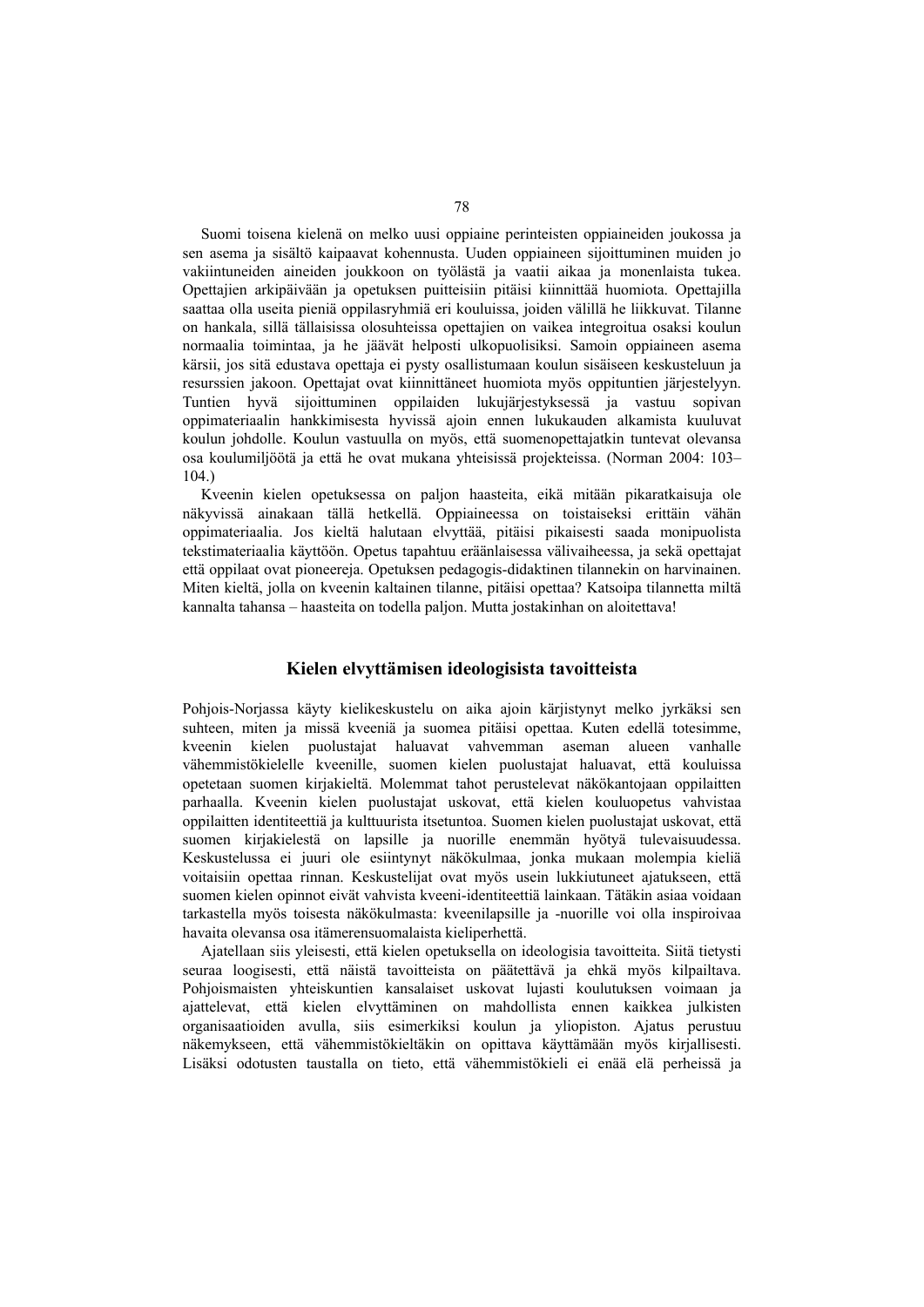kieliyhteisössä, vaan yhteiskunnan on otettava vastuu kielen säilyttämisestä. Vastuualueiden jakaantuminen kveenin kielen ja kulttuurin säilyttämisessä ja kehittämisessä on melko epäselvä. Taloudelliset puitteet ovat erittäin niukat ja organisoitua toimintaa ja esimerkiksi laitoksia on hyvin vähän.11 Niinpä se vähäinenkin ymmärrettävästi joutuu moninkertaisten odotusten kohteeksi.

Jos hyväksytään ajatus, että kveenin kielen opetus kouluissa ja yliopistossa on osa elvyttämisprosessia, on asia otettava huomioon myös oppisisältöjä laadittaessa. Ongelmalliseksi tilanteen tekee se, että kveenin opetus ei ole millään tasolla saanut tarpeellisia taloudellisia puitteita. Opettajia ei ole koulutettu, oppimateriaalia ei ole juuri kehitetty, lisäkoulutusta ei ole järjestetty nyt viroissa oleville opettajille, eikä kunnille ja kouluille ole jaettu tarpeellista tietoa. Lähes kaikki perustuu toistaiseksi yksittäisten ihmisten aloitteellisuuteen.

Kuten edellä kerroimme, opettajat tekevät usein työtään tilanteessa, jossa oppiaineen asema ja mahdollisuudet ovat heikot. Paradoksaalisesti juuri tähän heikosti organisoituun oppiaineeseen kohdistuu kaksinkertaisia odotuksia: kielen oppimisen ohella odotetaan oppilaiden myös vahvistavan kulttuurista identiteettiään opetuksen avulla. Näin vaativa tavoite olisi vakiintuneemmallekin oppiaineelle melkoinen haaste. Nyt tämä kaksinkertainen vastuu on sälytetty opettajille, joiden koulutus ei läheskään aina ole valmistanut heitä tehtäväänsä. Yliopistossa oppiaineella ei ole yhtään omaa virkaa eikä lisärahoitusta. Kveenin opetuksen aloittamiseen käytetty aika otetaan suomen kielen ja kulttuurin resursseista. Uutta akateemista ainetta rakennetaan suomen kielen ja kulttuurin pienen henkilökunnan voimin lukemattomien muiden tehtävien ohella tilanteessa, jossa tulosvastuuta painotetaan jatkuvasti ja suorituksia mitataan kvantitatiivisesti kiihtyvään tahtiin. Akateemisessa maailmassa pieni vähemmistökieli joutuu kilpailemaan opiskelijamääristä, suorituspisteistä ynnä muusta suurten kansalliskielten joukossa.

# **Lähteet**

## *Painetut lähteet*

- Andreassen, Irene 2005: Onko kveenin kielellä tulevaisuutta? Kielen asema ja uudet haasteet. Arina. Pohjoismainen kveenitutkimuksen aikakausjulkaisu 2004–2005 (toim. Anitta Viinikka-Kallinen—Egil Sundelin). 16–28. Kaamos Förlaaki, Aapua.
- Paulsen, Trude 2005: Itsestäänselvä jako? Normatiivinen teoria ja oikeuskategoriat Norjan vähemmistöpolitiikassa. – Arina. Pohjoismainen kveenitutkimuksen aikakausjulkaisu 2004– 2005 (toim. Anitta Viinikka-Kallinen—Egil Sundelin). 55–64. Kaamos Förlaaki, Aapua.

<sup>11</sup> Pohjois-Norjan toisen vanhan vähemmistön saamaan tukeen verrattuna kveenien tuki on mitätöntä. 1960 luvulta alkaen on rakennettu saamelaisia kulttuurilaitoksia, ja ne on vähitellen siirretty taloudellisesti ja hallinnollisesti saamelaiskäräjien alaisuuteen. Näitä ovat Saamelainen erikoiskirjasto, liikkuva kirjastopalvelu, Beaivvas Sami Teahter, saamelaiskokoelmat De Samiske Samlinger, saamelaismuseot, jotka kuuluvat julkista tukea saavien museoiden järjestelmään, saamelaiset kulttuuriapurahat, saamelaiset musiikkifestivaalit, saamelaisarkisto ja saamen kielilain seuranta. Vain harvoja toimenpiteitä on suunnattu kveenikulttuurin välittämiseen tai vaalimiseen. (Paulsen 2005:57)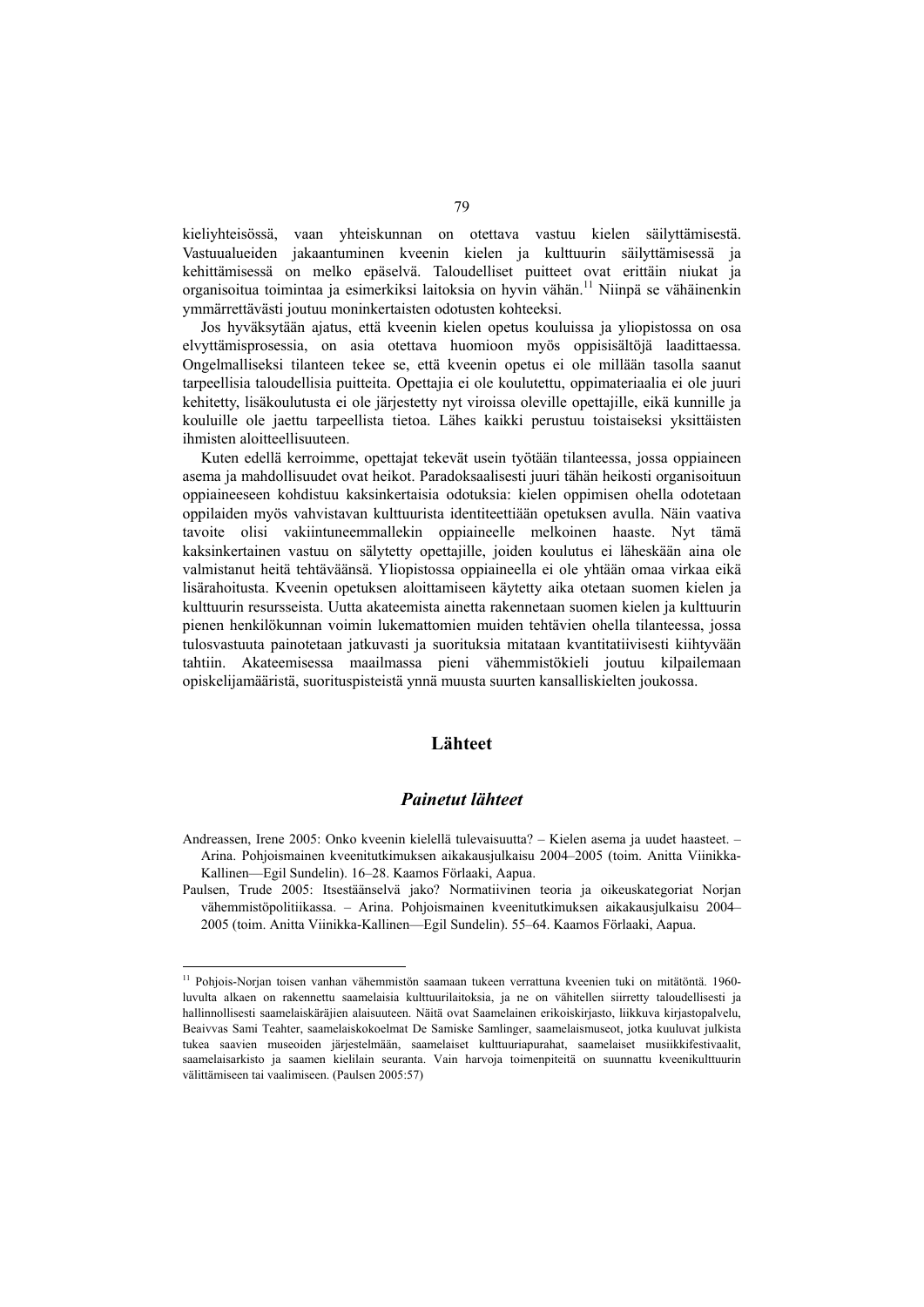Viinikka-Kallinen, Anitta 2005: Kansalliskirjallisuuden ruma ankanpoikanen. Vähemmistökirjallisuuden elinehdoista. – Arina. Pohjoismainen kveenitutkimuksen aikakausjulkaisu 2004–2005 (toim. Anitta Viinikka-Kallinen—Egil Sundelin). 75–83. Kaamos Förlaaki, Aapua.

# *Painamattomat lähteet*

- Hyltenstam, Kenneth 2003: Kvenskans status. Rapport för Kommunal- og regionaldepartementet och Kultur- og kirkedepartementet i Norge. Oslo.
- Nilsen-Børsskog, Alf 2004: Alf Nilsen- Børsskogin haastattelu. Norsk Rikskringkasting 15.9.2004. Haastattelija Anitta Viinikka-Kallinen.
- Norman, Marjatta 2004: Suomi toisena kielenä Tromssan ja Finmarkun lääneissä Pohjois-Norjassa. – Äidinkieli ja toiset kielet. Pohjoismainen kaksikielisyystyöpaja Tampereella 18–20.10.2002. (toim. Sirkku Latomaa). Studies in Language, Translation and Culture. B 1. University of Tampere.

http://tampub.uta.fi.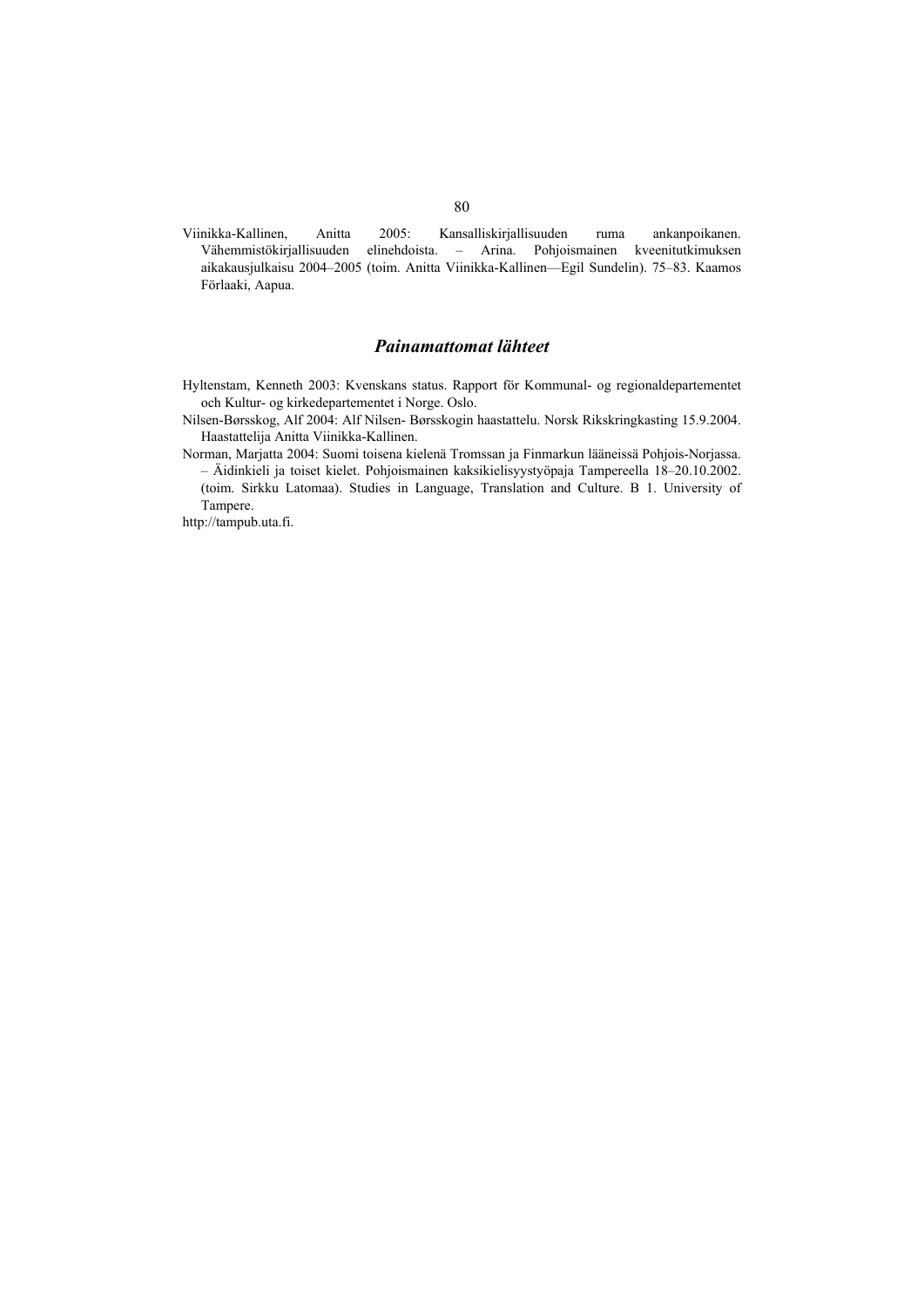# **Võron kielen domeeneista**

## *Sulev Iva*

#### **Johdanto**

Vähemmistökielille on ratkaisevan tärkeää nostaa kielen arvostus ja kielenkäyttäjien tietoisuus sellaiselle tasolle, jossa kieli säilyisi myös globalisaation epäsuotuisissa olosuhteissa. Siksi kieltä pitää käyttää elävänä kommunikointivälineenä, joka toimii mahdollisimman monella elämänalalla.

Võron kielen arvostus on valtakunnallisen tuen ansiosta noussut ja kielen käyttöalatkin ovat laajentuneet, vaikka vielä 1980-luvulla võroa käytettiin lähes ainoastaan murteellisena puhekielenä, jolla ei ollut ollenkaan prestiisiä. 1980- ja 1990-luvuilla võron kielen kehittämisen arvokkaana historiallisena taustana ja tukena oli vanhan eteläviron kirjakielen pitkä traditio. Kuitenkaan tämä traditio ei ollut keskeytymätön, elävä eikä edistyvä, vaan fragmentaarisen murrekirjallisuuden tasolle supistunut traditio. Vasta võron kehittäminen ja elvyttäminen 1980- ja 1990-luvuilla alkoi nostaa sen yhteiskunnallista statusta. Samaan aikaan perustettiin Võron seura (VKKF), jonka päämääränä on ollut lisätä võron kielen kirjallista käyttöä sekä laajentaa käyttöaloja.

Võron Instituutin perustaminen vuonna 1995 on mahdollistanut valtakunnallisen tuen võron kehitykselle ja käytölle. Tällaisen valtiollisen laitoksen pyrkimys toimia võronkielisenä on nostanut võron kielen jossakin määrin viralliselle tasolle. Võron Instituutti ja Võron seura ovat yhdessä edistäneet võronkielistä kauno- ja oppikirjallisuutta, mediaa sekä teatteri- ja elokuvatoimintaa. Võron Instituutin yksi tärkeimpiä tehtäviä on ollut võron kielen opetuksen aloittaminen Võromaan kouluissa. Võrolaiset ovat itse alkaneet tutkia ja kehittää kieltään, ja tuloksena on syntynyt võronkielisiä tieteellisiä ja yleistajuisia tekstejä. Etenkin võron kehittämisen alkuvaiheessa võron kielen aktivistit ovat yrittäneet todistaa, että võron kielellä voi hyvinkin käsitellä aiheita, joista siihen asti oli ajateltu voitavan puhua ja kirjoittaa vain viroksi. Tässä artikkelissani esittelen, mille käyttöaloille ja missä määrin võron kieli on nykyisin levinnyt.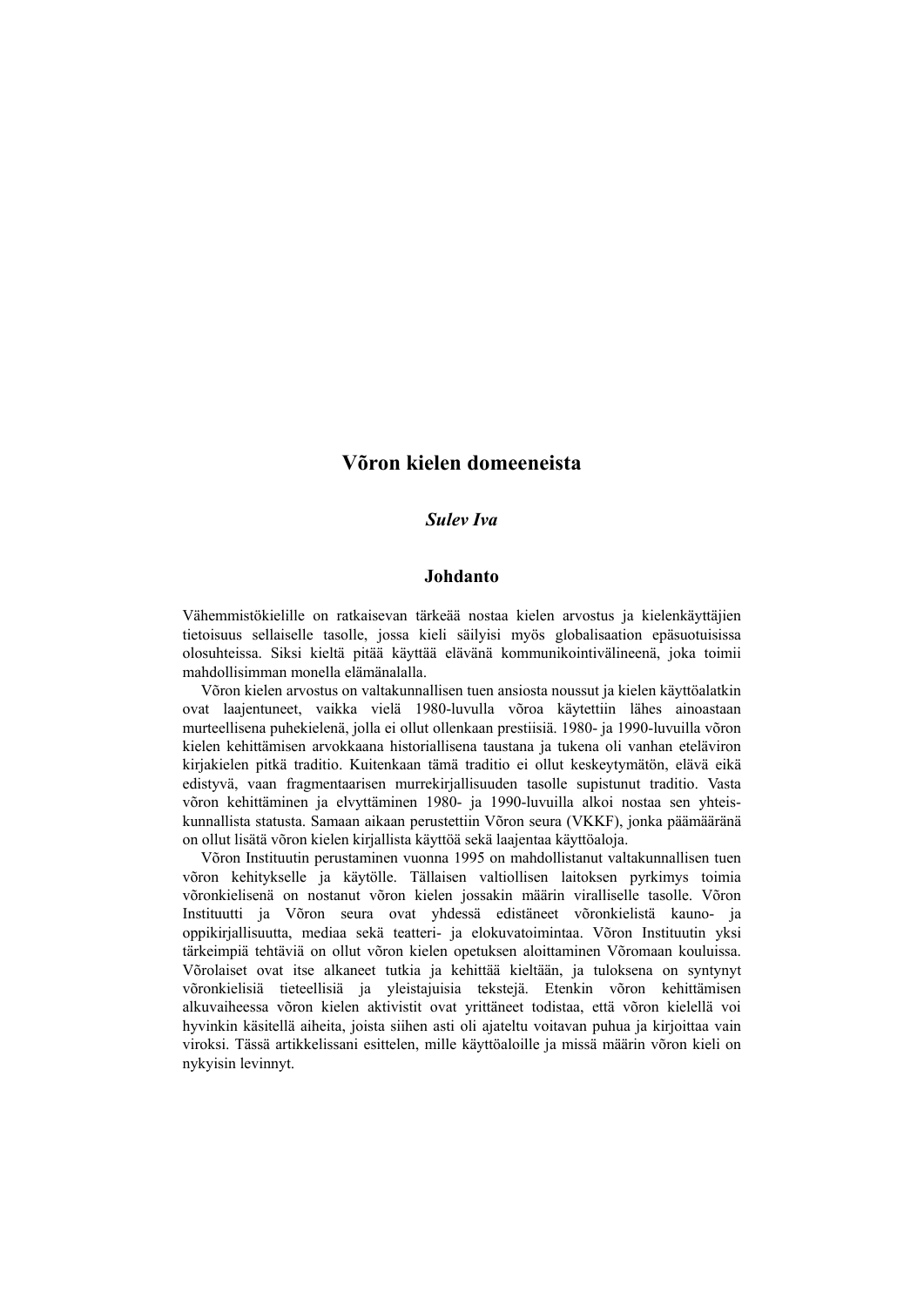### **Status, identiteetti ja käyttö**

Võron kielellä ei vielä ole virallista statusta. Võrolaiset ovat tavallisesti kaksikielisiä eivätkä pidä itseään vähemmistönä, vaan ennen kaikkea virolaisina, Viron enemmistökansaan kuuluvina. Paikallisen identiteetin tasolla he pitävät itseään võrolaisina, ja identiteetin tärkein tunnusmerkki on võron kieli. Silti võrolaiset eivät tunne itseään nykyisin vähemmistöksi – heidän elämänpiirissään võroa käytetään paljon. Koska viro ja võro ovat aika lähellä toisiaan, ei virolaisten ja võrolaisten välillä synny suuria ongelmia kanssakäymisessä. Võron kielen virallisen statuksen ja võronkielisen koulujärjestelmän puuttuminen sekä menneisyydessä harrastettu kielen suoranainen sorto kuitenkin ovat vaikuttaneet niin, että võro on alkanut väistyä jopa võrolaisten kodeista.

1890-luvulla päättyneen etelävironkielisen eli tartonkielisen alkeiskouluopetuksen sijaan on koko võron kielialueella vakiintunut vironkielinen koulujärjestelmä. Uuden võron kielen elvyttämisen aikana ei ole perustettu yhtään võronkielistä koulua tai päiväkotia.

Kuitenkaan kouluissa ei enää ole jäykkää võrolaisten virolaistamista suosivaa järjestelmää. Võromaalla totutaan pikku hiljaa siihen, että võron kielellä on jonkinlainen asema paikallisissa kouluissa. Innokkaiden opettajien johdolla võron kielen valinnaisia ja kerhotunteja pidetään muutamassa luokassa kerran viikossa noin puolessa kielialueen kouluista. Võroa käytetään myös kotiseutuopin opettamiseen. Viron opetusministeriö on tähän asti vastustanut võron kielen opettamista tasavertaisena aineena, mutta on sallinut sen opettamisen vapaaehtoisena.

Tarton yliopistossa on mahdollista opiskella võroa valinnaisena aineena kerran viikossa kaksi lukukautta (kurssit eteläviron kieli I ja II). Võron Instituutissa on järjestetty võron kursseja opettajille ja muille aikuisille. Võron Instituutissa ja Helsingissä Tuglasseurassa on pidetty erillisiä võron kursseja suomalaisille.

Joka vuosi ilmestyy keskimäärin viisi võronkielistä kirjaa, kuten proosa- ja runokirjoja, näytelmiä, matkakuvauksia ja oppikirjoja. Merkille pantavaa on nuorten kirjoittajien osuus võron nykykirjallisuudessa. Tähän mennessä on hyvin vähän ilmestynyt võronkielisiä lastenkirjoja, mutta joka vuosi ilmestyy lasten võronkielisten kirjoitusten kokoelma Mino Võromaa. Myös jotkut vanhemmat ovat itse kääntäneet lastenkirjoja liimaamalla viron tai muunkieliseen kirjaan võronkieliset tekstit. Tuoreimman katsauksen võron kirjallisuuteen antaa Valdo Valper (2005) aikakauslehdessä Teater. Muusika. Kino.

Monessa artikkelikokoelmassa on ilmestynyt võronkielisiä tieteellisiä artikkeleita ja yleistajuisia tekstejä. Võron Instituutin toimitusten sarjassa liitetään võronkielinen tiivistelmä jokaiseen kirjoitukseen, joka ei ole võroksi. Näiden tiivistelmien laatiminen on erittäin hyödyllistä võron kirjakielen kannalta, etenkin abstraktimpien käsitteiden ja terminologian kehittämiselle.

On ilmestynyt võrolais-virolainen sanakirja ja parhaillaan laaditaan virolais-võrolaista sanakirjaa. Võron- ja setonkielinen kalenteri Võro-seto tähtraamat täyttää myös jokavuotisen kirjallisuuskokoelman tehtävän. Tietoteoksen, oppimateriaalin ja lastenkirjallisuuden rajamailla on võronkielinen kuvasanakirja.

Oppikirjoista on ilmestynyt aapinen, lukemisto, laulukirja ja kotiseutuoppikirja. Viimeksi mainittua voi sen laajuuden ja rakenteen takia pitää myös tietoteoksena. Lisäksi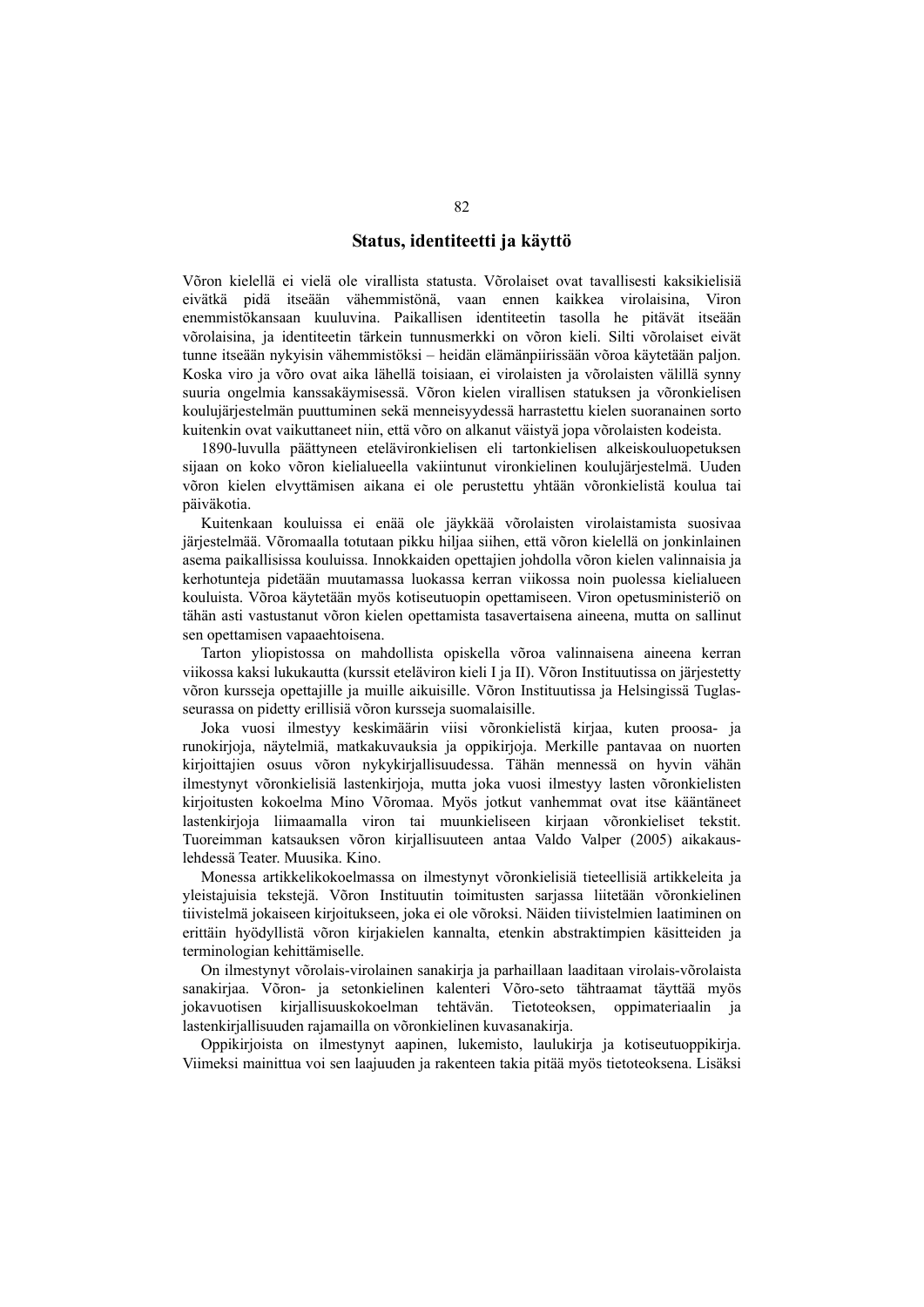võroksi on ilmestynyt muutama harjoitusvihko sekä opetustekstien, juttujen, runojen ja laulujen äänitteitä.

Joka vuosi 1990-luvulta lähtien näyttämölle on tuotu muutama uusi võronkielinen näytelmä. Tärkeimmät võronkielisen teatterin tekijät ovat korkeatasoinen harrastajateatteri Võron teatteriateljee, joka toimii myös radioteatterina, ohjaajanaan Taago Tubin sekä Tarton Vanemuine -teatteri ohjaajanaan Ain Mäeots. Joka vuosi Puigan peruskoulussa esitetään kymmeniä lyhyitä lastennäytelmiä võronkielisten lastennäytelmien kilpailussa, johon osallistuu kouluja koko võron kielen alueelta.

Tärkeimmät näytelmäkirjailijat ovat Madis Kõiv, Kauksi Ülle ja Olavi Ruitlane. Võronkielisestä teatterista ja musiikista antaa tuoreimman yleiskatsauksen Veiko Märkan (2005) artikkeli aikakauslehdessä Teater. Muusika. Kino.

Tunnetuimpia võronkielisen pop- ja folkmusiikin esittäjiä ovat võrolaisten poikien pop-yhtye Ummamuudu, joka toimi aktiivisemmin 1990-luvulla, võrolaisten ja setukaisten yhteinen etnopop-yhtye Lõkõriq, viiden võrolaisen kirjailijan (Contra, Rahman, Ilves, Ruitlane ja Pulk) lauluyhtye Viie pääle, nuorten naisten lauluyhtye Neiokõsõq, joiden võronkielinen laulu Tii voitti vuonna 2004 Viron Eurovisionlaulukilpailun, Vanemuine-teatterin miesnäyttelijöiden (parodia)lauluyhtye Poiskõsõq sekä Pulga Jaan, joka esittää omia võronkielisiä laulujaan ja juttujaan.

Täysin võronkielinen lehti Uma Leht ilmestyy kaksi kertaa kuukaudessa valtion tuella. Lehden painosmäärä on 10 000 kappaletta. Saar Poll -tutkimusyrityksen vuonna 2005 tekemän mediantutkimuksen mukaan lehteä lukee yli 30 000 ihmistä. Vuonna 2005 on ilmestynyt ensimmäinen võronkielinen lasten aikakauslehti, kun vuoden alussa julkaistiin vanhimman vironkielisen lasten Täheke-aikakauslehden võronkielinen erikoisnumero ja vuoden lopussa myös toinen võronkielinen Täheke. Etelävironaiheisia, osittain võronkielisiä erikoisnumeroita ovat julkaiseet kulttuuriaikakauslehdet Vikerkaar, Teater. Muusika. Kino ja kulttuurilehti Sirp.

Vuodesta 2001 lähtien valtion Vikerraadiossa on ollut joitakin võronkielisiä lähetyksiä. Niitä on ollut myös paikallisissa radioissa, Marta Raadio Põlvassa ja Raadio Ring Võrossa. Valtion televisiokanavalla Eesti TV:llä on myös vuodesta 2001 lähtien esitetty ainakin yksi võronkielinen televisiosarja vuodessa, esimerkiksi Kaemiq perrä, Kihoq, Mõtõlus, Piiri pääl ja Elolinõ.

Internetistä löytyy võronkielisiä tietokoneohjelmia ja -pelejä, ja internetinfoorumeissa on myös võronkielisiä kommenteja. Tietokoneohjelmista on võroksi käännetty

- − Opera (Internet-selain ja sähköpostiohjelma)
- − Avant Browser (Internet-selain)
- − Windows Commander ja Total Commanter (tiedostojen hallinta)
- − Gyula's Navigator (tiedostojen hallinta)
- − TextEd (tekstin muokkaaminen)
- − 7-Zip (tiedostojen pakkaaminen)
- − WinShell (tekstin muokkaaminen TEX-systeemissä)

Lisäksi tietokoneen näppäimistö on käännetty võroksi, esimerkiksi Ctrl – Juht, Alt – Muut, Del – Kistut, Shift – Nõst, Alt Gr – Lisamuut, Enter – Sisse, Esc – Vällä jne. Võronkielisiä fontteja ovat Times New Roman Voro (myös versiot Bold, Italic ja Bold Italic) ja Arial Voro.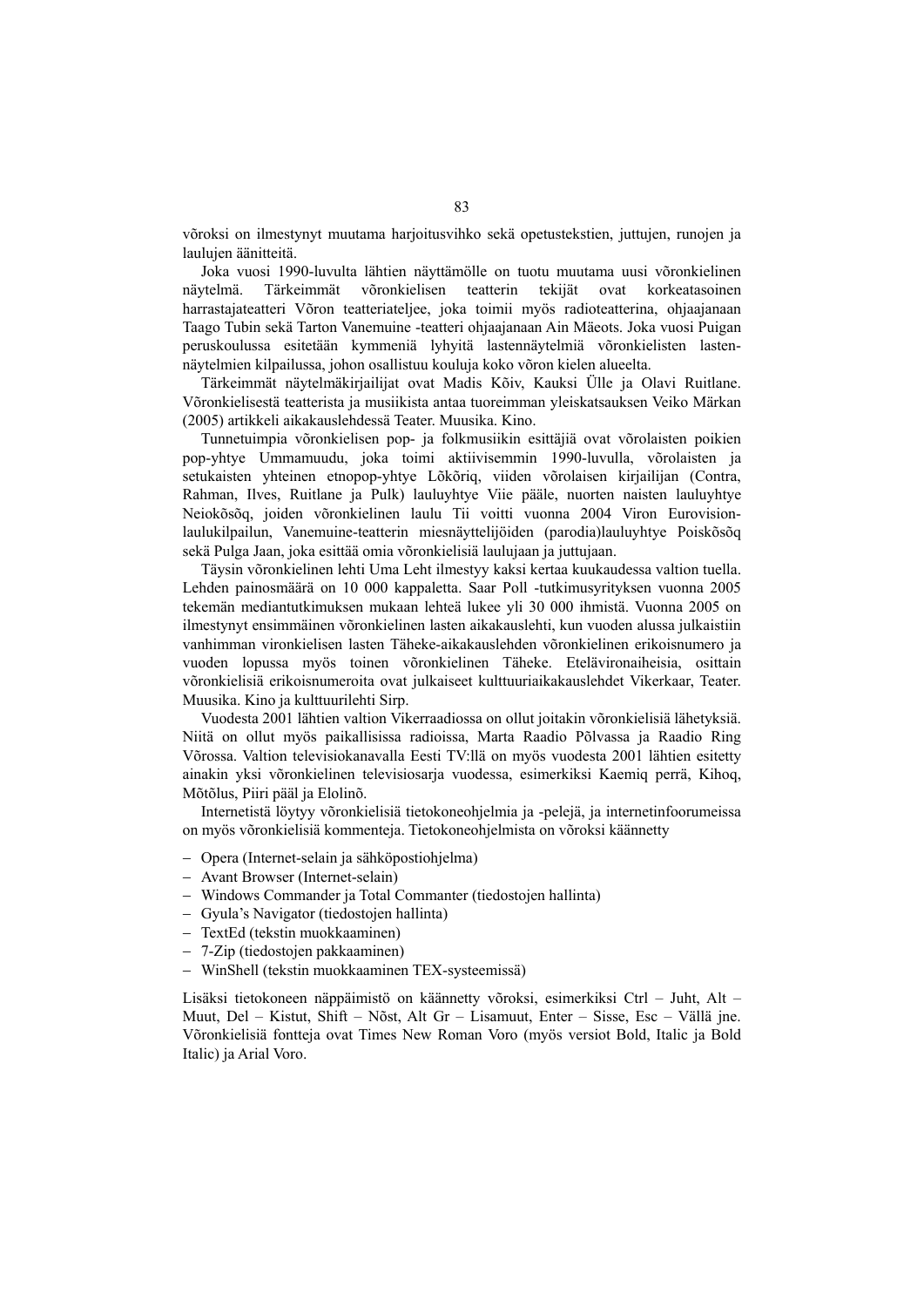Võronkieliset tiedostot, ohjelmat ja võron kielen fontit ovat vapaasti ladattavissa sivulta http://math.ut.ee/~vlaan/vtk/vtk.html

Internetistä löytyy erilaisia võrolaisten ylläpitämiä sivuja niin pelkästään võron kielellä kuin muillakin. Esimerkiksi vain võron kielellä ovat seuraavat:

- − sanomalehti Uma Leht http://www.umaleht.ee
- − võronkielisten tietokoneohjelmien kotisivu sekä myös englanti-võro tietokonetermien sanakirja http://math.ut.ee/~vlaan/vtk/vtk.html
- − võronkielisten tietokonepelien sivu http://math.ut.ee/~vlaan/mangoq/index.html

Kaksi- tai kolmikielisiä sivuja:

- − Võron Instituutti (võro/viro/englanti) http://www.wi.ee
- − Tarton yliopiston Etelä-Viron tutkimuskeskus (võro/viro) http://www.ut.ee/lekeskus
- − Võron maakunnan kotisivu (viro/võro/englanti) http://www.werro.ee/

Monikieliset sivut ja sivustot:

- − Wikipedia, vapaa tietosanakirja (yli 200 kielellä) http://fiu-vro.wikipedia.org
- − Eurominority (Euroopan vähemmistöjen sivu, 22 kielellä)
- − http://www.eurominority.org/version/vor/
- − ilmaisten Internet-pelien sivu (50 kielellä) http://www.flyordie.com/mangoq.html

Nykyisin võron kielen suullinen käyttö on aika tavallista erilaisissa paikoissa, esimerkiksi kaupoissa, poliisissa tai paikallisessa itsehallinnossa. Kirjoitettuna võron kieltä käytetään jonkin verran esimerkiksi kylteissä, mainoksissa ja ravintolan ruokalistoissa. Eniten sitä käytetään võronkielisissä laitoksissa – Võron Instituutissa ja Tarton yliopiston Etelä-Viron kielen ja kulttuurin tutkimuskeskuksessa. Võron Instituutin 10-vuotispäivänä palkittiin parhaita työpaikkoja, joissa käytetään võroa. Võron instituutista saa *Tan või pruuki võro kiil* 'täällä saa puhua võroa' tarran, jonka voi laittaa näkyville omalla työpaikalla.

On merkille pantavaa, että Võron kaupunki valitsi vuonna 2003 pitkien väittelyiden jälkeen tunnuslauseekseen võronkielisen *Üts ummamuudu liin* 'Omalaatuinen kaupunki'. Vaikuttaa kuitenkin siltä, että võronkieliseltä tunnuslauseelta puutuu prestiisi, koska kahden vuoden päästäkään tunnuslausetta ei vielä aktiivisesti ole käytetty.

Võronkieliset paikannimet ovat päässeet Viron peruskartalle Võron Instituutin paikannimien tutkimus- ja järjestelytyön tuloksena. Suurin osa pienempien paikkakuntien nimistä esiintyy kartalla vain võronkielisinä. Suurempien paikkojen nimet on kirjoitettu viroksi ja suluissa võroksi, esimerkiksi *Räpina* (*Räpinä*), *Võru* (*Võro*). Myös Regiokustantamon kartoissa ja kartastoissa nimiä on painettu võroksi. Võronkieliset paikannimet ovat koottu Võron Instituutin paikannimien AVKA-tietokantaan (http://www.ekk.ee/avka/).

Võron kielen arvostuksen nousun merkkinä voidaan pitää sitä, että eräät kunnat (Rõugõ, Misso ja Meremäe) ovat virallisesti hyväksyneet lähes kaikille kylännimille võronkielisen ja Setomaalla setonkielisen kirjoitetun nimiasun. Virallisten kylännimien kirjoittaminen võroksi ja setoksi on osittain kasvattanut paikallisväestön ylpeyttä omasta kielestä myös Verskan, Oravan, Verioran, Lasvan, Haanin ja Sõmmõrpalon kunnissa.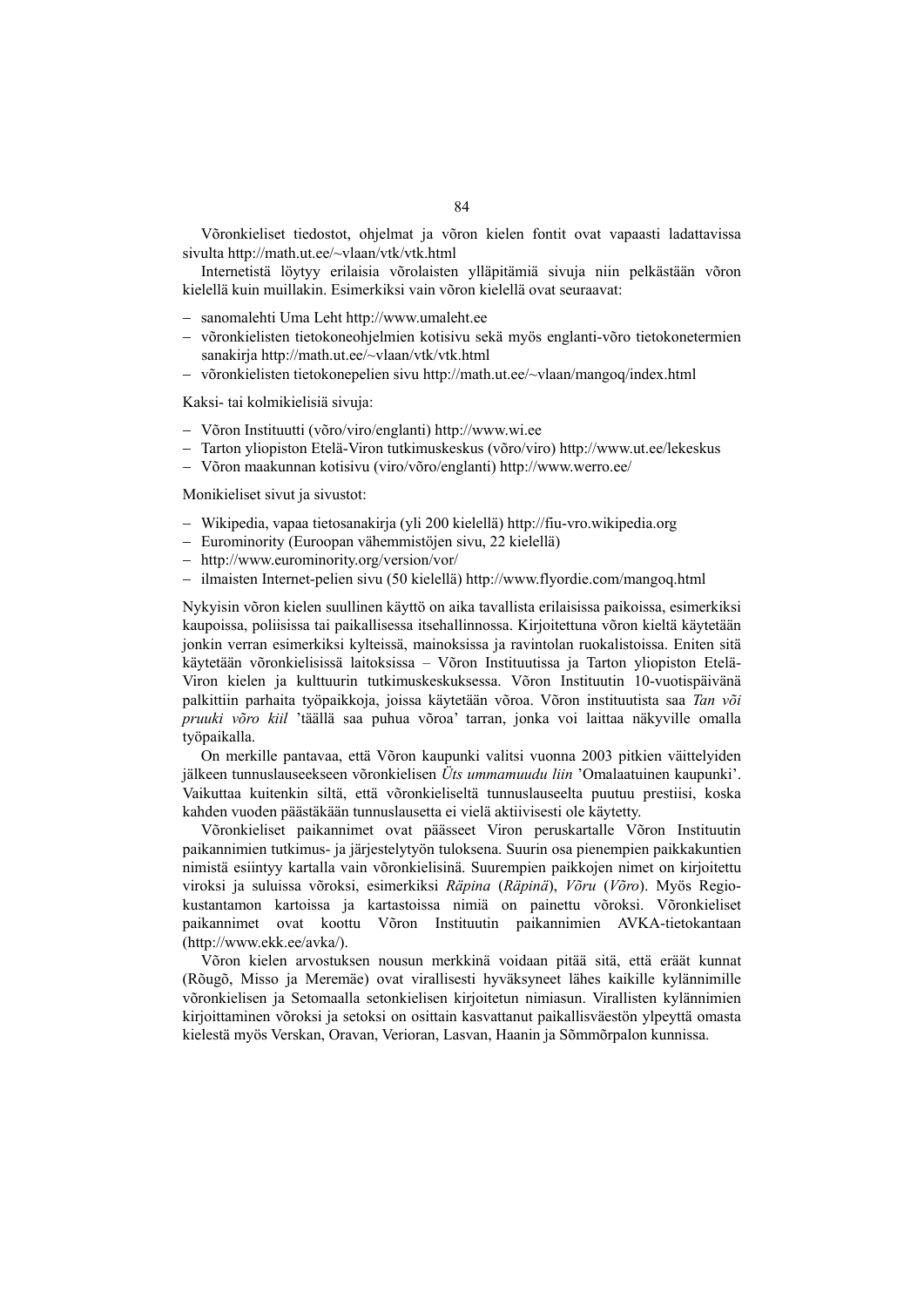### **Lopuksi**

Voidaan todeta, että võron kielen käyttöalat ovat noin kymmenessä vuodessa laajentuneet huomattavasti kielen kehittämis- ja elvyttämistyön tuloksena. Näin lyhyen ajanjakson positiivisia muutoksia voi pitää hyvin nopeina, ja võron kehittämistyötä hyvin onnistuneena. Toisaalta taas on selvää, että kieliaktivistien tähänastinen toiminta ei ole pystynyt pysäyttämään eikä paljon jarruttamaankaan Võromaalla tapahtuvaa nopeaa kielenvaihtoa. Kuitenkin kielen prestiisin nostaminen ala-arvoisesta, murteellisesta puhekielestä pitkälle normaaliksi nykyaikaiseksi kieleksi on onnistunut aika hyvin. Silti on vielä paljon elämänaloja, joissa elvytystyötä riittää, esimerkiksi kielen tulevaisuuden kannalta tärkeän kieliteknologisen tuen luomisessa. On myös aloja, joille võron kielen käyttöä ei vielä ole laajennettu, kuten oikeuslaitokseen tai kirkkoon, vaikka nimenomaan luterilainen kirkko oli sata vuotta sitten viimeisiä eteläviron kirjakielen käyttäjiä ja puolustajia. Mitään ei ole puhuttu siitä, miten tärkeä olisi taata võron kielen käyttö sairaaloissa ja vanhainkodeissa. Sen sijaan võronkielinen nykykulttuuri (muusikki, kirjallisuus) on tunnettu ja hyvin menestynyt koko Virossa. Menestyksestä huolimatta on tärkeää muistaa, ettei tähän mennessä ole pystytty perustamaan yhtään võronkielistä päiväkotia, kielipesää, koulua tai edes yhtä võronkielistä luokkaa. Võron arvo on kyllä noussut, ja ihmiset alkavat yhä enemmän huolehtia omasta kielestään. Kuitenkaan võron kieliyhteisöllä tai edes kielenedistäjilläkään ei vielä ole kehittynyt selvää tietoisuutta siitä, ettei nykyaikana pieni kieli voi säilyä ainoastaan kyläyhteisön, perheen tai kulttuurin ja vapaa-ajan kielenä ilman omakielistä opetusjärjestelmää. Haluan kuitenkin sanoa, että tuo vaadittava tietoisuus omasta kielestä näyttää kuitenkin olevan pikkuhiljaa kehittymässä.

#### **Lähteet**

Märka, Veiko 2005: Teater ja laul otseütlemise keeles. – Teater. Muusika. Kino. 11. 42–60. Valper, Valdo 2005: Viimase aastakümne lõunaeesti kirjandus. Üldist ja problemaatilist võru kirjanduse näitel. – Teater. Muusika. Kino. 11. 25–33.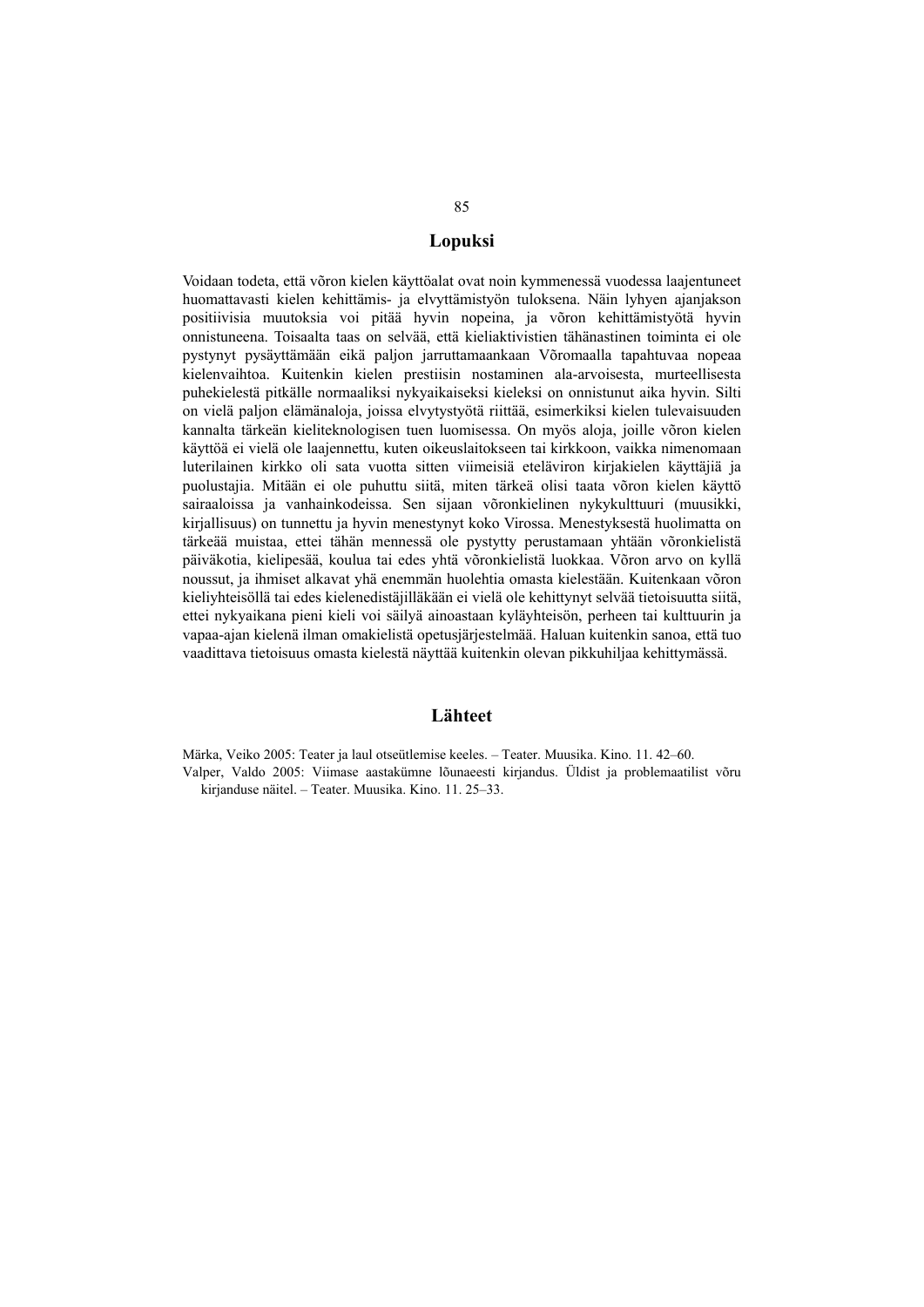# **Võron kielen ja kulttuurin opettamisesta kouluissa ja Võron Instituutin roolista**

### *Nele Reimann-Truija*

Võronkielisen opetuksen järjestäminen kouluissa, oppimateriaalin laatiminen ja erilaisten tapahtumien järjestäminen on ollut osa työnkuvaamme jo Võron instituutin perustamisesta asti.

Paikallisen kielen osaajien määrä on viime vuosikymmeninä jatkuvasti pudonnut; esimerkiksi isoäiti puhuu võroa äidinkielenään, mutta vanhemmat käyttävät sitä vain kotikielenään, ja lapset taas ymmärtävät võroa, mutta puhuvat viroa. Muutos on tapahtunut yhden sukupolven aikana – neuvostoaikana võron puhumista kouluissa pidettiin hyvin pahana, minkä vuoksi myös keskenään võroa puhuvat vanhemmat puhuivat lapselleen viroa (Pajusalu etc. 2000).

Paikalliset erityispiirteet ovat säilyneet Võromaalla hyvin: vanhoja tapoja ja uskomuksia tunnetaan vielä, vanhoja työvälineitä käytetään. Samaan aikaan on jo pitkään, myös median välityksellä, ihmisille todisteltu, että kyseessä on jälkeenjäänyt alue, josta eteenpäin pyrkivien nuorten tulisi viipymättä päästä pois. Oman kulttuurin opettaminen kouluissa mahdollistaisi säilyneen omaleimaisuuden arvostamisen. Voisi kysyä myös, miten Euroopan ja Viron arvostamisen ohella voisi säilyttää paikallisen kulttuurin.

Paikallista kieltä on nykymaailmassa mahdotonta pitää elävänä vain suullisessa muodossa, jos sitä ei osata lukea ja kirjoittaa. Siksi võron kielen tuntien sisällyttäminen paikallisten koulujen opetusohjelmaan olisi välttämätöntä.

Työalueemme on koko historiallisen Võromaan kielialue, muinaiset kahdeksan pitäjää, jotka eivät suinkaan vastaa nykyisiä hallinnollisia alueita. Ne ovat Põlvan ja Võrun maakunta, pieni osa Tarton maakunnasta ja osa Valgan maakunnasta. Alueella on alle 50 koulua, ja võroa opetetaan tällä hetkellä 28 koulussa yksi tunti viikossa, joko opintopiirinä vapaaehtoisille kiinnostuneille tai valinnaisaineena virallisessa lukujärjestyksessä. Opettajat ovat yleensä paikallisia võrontaitoisia ala-asteenopettajia tai kirjallisuuden opettajia. Võron Instituutti, jonka toimintaa rahoittaa valtiollinen ohjelma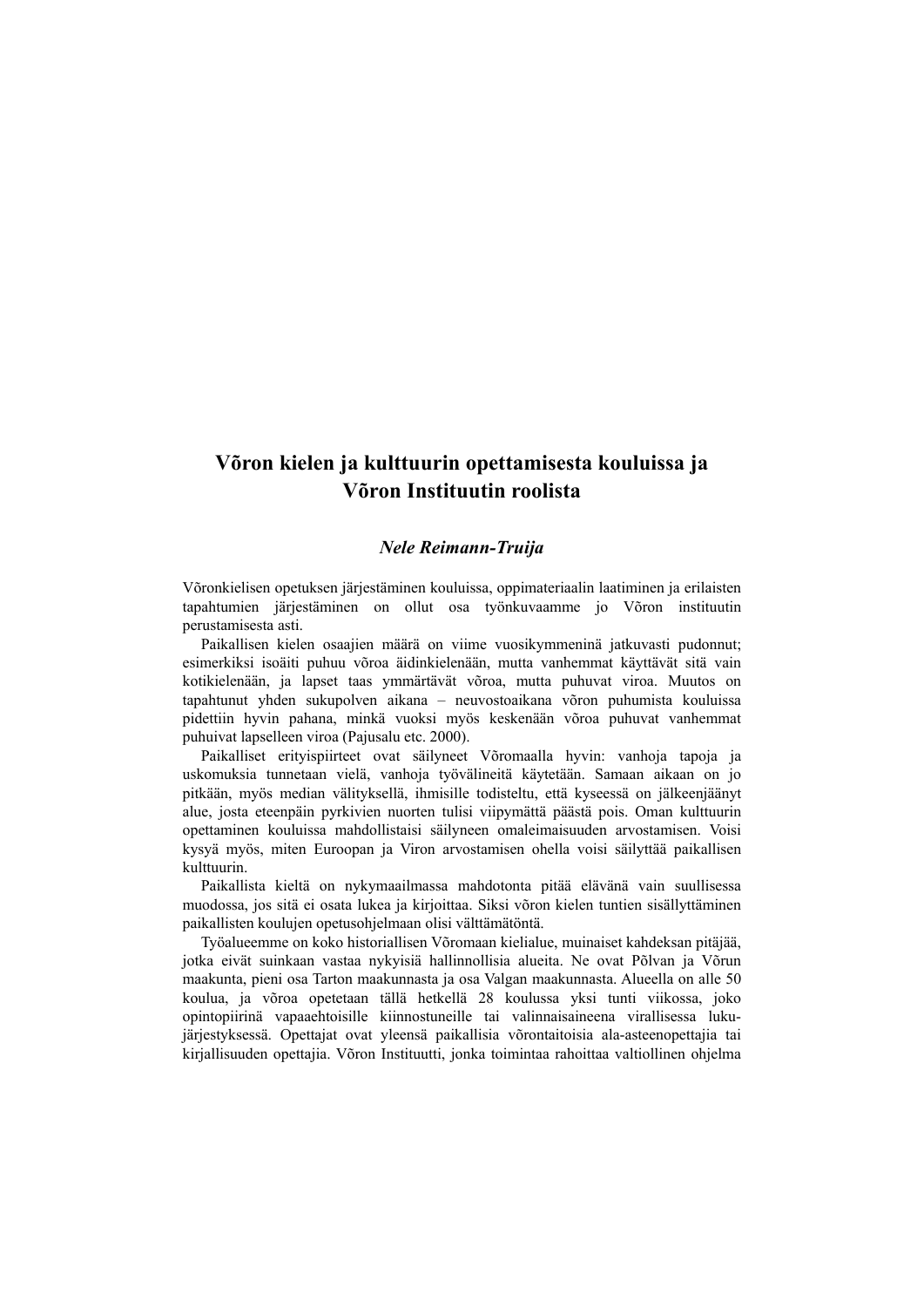*Lõunaeesti keel ja kultuur* (Eteläviron kieli ja kulttuuri), tekee opettajien kanssa työsopimuksen ja järjestää heille täydennyskoulutusta.

Suurin osa võron kielen tunneista pidetään ala-asteen oppilaille (2.–3. tai 3.–4. luokka), jotka käyvät kaksivuotisen alkeiskurssin. Oppilaat kuuntelevat opettajan võronkielistä puhetta ja pyrkivät ymmärtämään sitä ja puhumaan myös itse. Lisäksi he lukevat võronkielistä tekstiä ja tekevät yksinkertaisia oppikirjaharjoituksia.

Kahdessa vuodessa oppilaat oppivat lukemaan võron kieltä ja ymmärtämään lukemaansa, mutta puhetaidon omaksumiseen aika ei riitä. Toisaalta isovanhemmat, jotka ovat koko ikänsä puhuneet võroa, mutta käyneet vironkielisen koulun, eivät aina osaa lukea uudella oikeinkirjoituksella kirjoitettua võronkielistä tekstiä.

Samassa luokassa on kielitaidoltaan hyvin erilaisia lapsia. Ne, joiden kotona võroa puhutaan päivittäin, uskaltavat pikkuhiljaa itsekin käyttää sitä. Kaikilla oppilailla kielen ymmärtäminen ja omaan kulttuuriin suhtautuminen paranee opetuksen edetessä. Parhaat tulokset saavutetaankin pienissä maalaiskouluissa, joissa paikallista kieltä voi kuulla opettajainhuoneessa, kodeissa, kaupassa ja kunnanhallinnossa. Siellä ympäristö tukee oppimista, ja ihmisten keskinäiset suhteet ovat läheisemmät kuin kaupungissa.

Sitä vastoin kaupunkikouluissa sekä vanhempien että opettajien on vaikeampi selittää paikallisen kielen tärkeyttä: võroa osataan kyllä, mutta sitä käytetään kotikielenä. Vallitsee kilpailuhenki – oleellista on, että oppilas saisi täydet pisteet valtiollisissa kokeissa, kun taas paikallisen kielen ja kulttuurin arvostaminen on toissijaista. Yleinen mielipide on, että se, joka tahtoo päästä elämässä eteenpäin, ei todennäköisesti jää kotipaikkakunnalleen.

Yläluokilla võroa opetetaan tavallisesti opintopiirinä vapaaehtoisille kiinnostuneille muiden tuntien jälkeen. Pakollisia tunteja on niin paljon, ettei võro mahdu niiden joukkoon. Alaluokilla opettaminen on helpompaa, koska tunteja on vähemmän ja koulupäivät lyhyempiä.

Võron Instituutti on jo monena vuonna järjestänyt erilaisia koululaistapahtumia lisätäkseen eri-ikäisten oppilaiden kiinnostusta kieltä ja kulttuuria kohtaan ja saadakseen mukaan myös vanhempia oppilaita. Perinteeksi on muodostunut võronkielinen kirjoitelmakilpailu *Mino Võromaa* (Minun Võromaani), joka on järjestetty jo 18. kerran. Viitenä vuotena on järjestetty võronkielisten näytelmien päivä, ja toistuvasti on ollut võronkielisiä runokilpailuja. Tapahtumien ansiosta lapset ovat saaneet kokemusta võron kielen käytöstä, yrittäneet ilmaista ajatuksiaan kirjallisesti võroksi ja tuntevat paremmin võrolaiskirjailijoiden tuotantoa.

Viisi vuotta olemme järjestäneet myös Võron kielen ja kulttuurin tuntemisen kilpailun kaikissa kielialueen kouluissa 8. ja 11. luokkien oppilaille. Tulokset osoittavat odotetusti, että maalaiskoulujen oppilaat ymmärtävät kieltä paremmin kuin kaupunkilaiset, ja poikien kielitaito on parempi kuin tyttöjen, koska miesten joukossa omaa kieltä käytetään enemmän puhekielenä. On ilahduttavaa, että kielen elvyttämistä tuetaan nyt selvästi enemmän ja keksitään paljon jännittäviä ehdotuksia, miten sitä voisi tehdä. Toisaalta on ehdotettu kaikenlaista yhteiskunnallista toimintaa kielen tukemiseksi, mutta kielen merkitystä kotikielenä on huomioitu vähemmän.

Paikallisen kielen arvostaminen on parantunut nuoremman sukupolven parissa. Siitä kiitos kuuluu varmasti myös võron kielen kouluopetukselle. Lukutaito on parantunut varmasti, mikä vanhemmalta sukupolvelta melkeinpä puuttui võronkielisten tekstien vähäisyyden vuoksi. Todellinen kielenosaaminen vähenee kuitenkin nopeasti. Tuleeko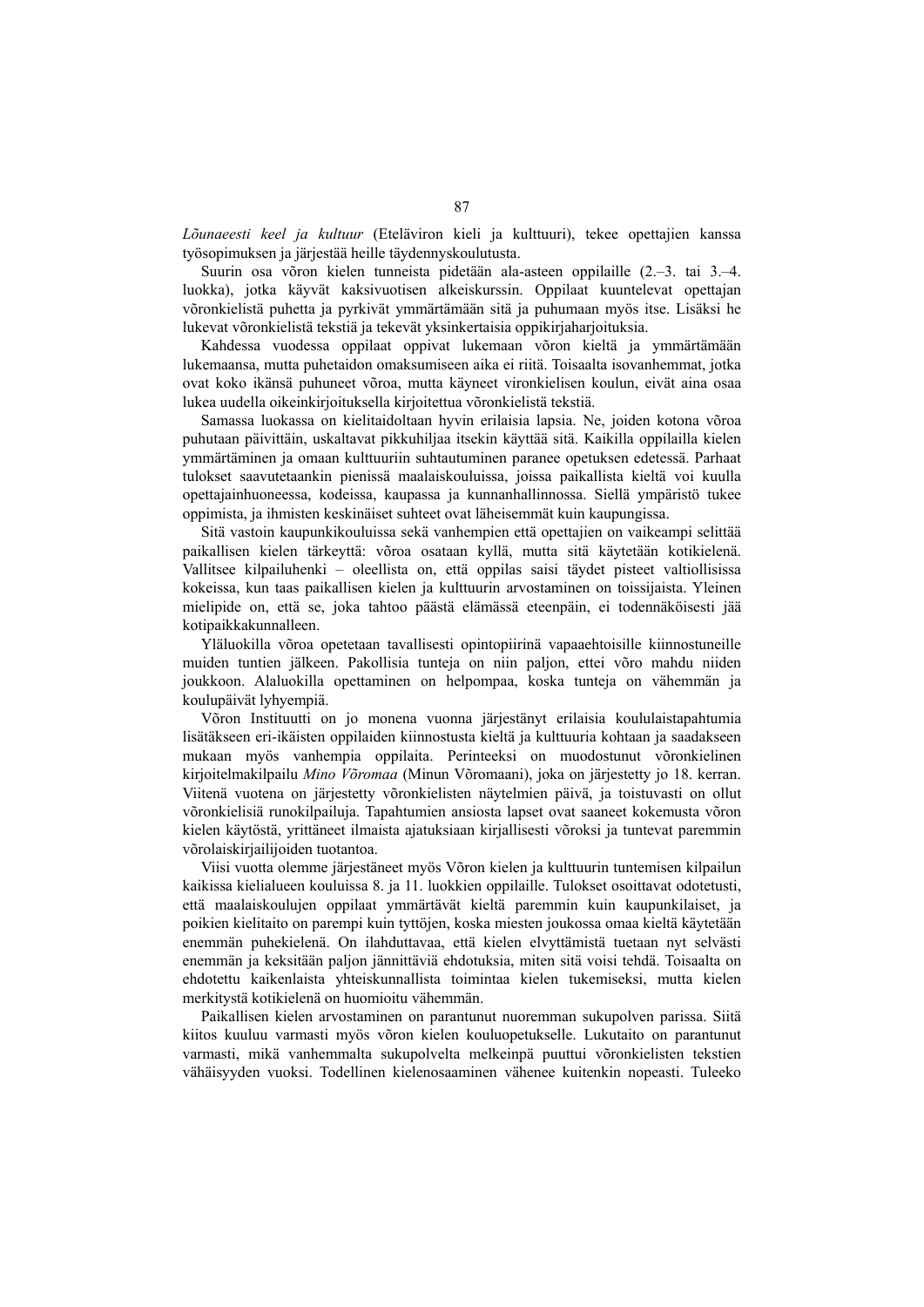nykyisistä koululaisista võroa puhuvia aikuisia, riippuu paljolti ympäristöstä, johon he aikuisina päätyvät.

Kara D. Brown (2005) Indianan yliopistosta teki tutkimuksen Võron kielen ja kulttuurin osuus Võromaan koulujen ja opettajien elämässä. Sen mukaan võron kielen ja kulttuurin oppitunti on tavallisesti koulujen opetusohjelmien periferiassa. Võron kieli on yleensä valinnaisaine ja sen vuoksi jätetty koulupäivän loppuun. Opettaja on useimmiten matalapalkkainen vapaaehtoinen, joka opettaa võron kieltä ja kulttuuria lisätyönä vapaaajallaan.

Etelä-Viron kouluissa vallitseva tilanne vahvistaa sellaista oppimisympäristöä, jossa alueellisen kulttuurin ja kielen merkitys muuttuu marginaaliseksi. Võron kielen ja kulttuurin tunti valinnaisaineena herättää opettajissa erilaisia tunteita: toiset kokevat aineen opettamisessa sosiaalista ja pedagogista vapautta, toiset kaipaavat akateemisuutta. Muiden aineiden opettajat vastustavat usein Võron Instituutin yrityksiä nostaa võron kielen ja kulttuurin merkitystä kouluissa. Samankaltaiset ilmiöt ovat tuttuja myös muualla maailmassa muiden vähemmistökulttuurien parissa. Olen käsitellyt tätä aihetta perusteellisemmin tutkimuksessani Võromaan kouluista lukuvuonna 2001–2002.

Viro- ja Eurooppa-keskeisyys vie koulujen huomion pois siitä, mitä niiden lähiympäristössä tapahtuu. Esimerkiksi kouluissa laaditaan myös võronkielisiä kirjoitelmia, mutta näkyvämmillä paikoilla ovat englanninkieliset.

Valtion laitoksena koululla on erityinen rooli kansallisen ja yhteiskunnallisen identiteetin rakentamisessa sekä viron kielen ja kulttuurin suojelemisessa. Kielen säilyttämisen ideologia on johdattanut Viron koululaitoksen ensimmäisen itsenäisyyden ajan ja neuvostoajan läpi tähän päivään. Sen päämääränä on aina ollut Viron kulttuurin ja kansan säilyttäminen. Valitettavasti tämä asenne ei koske paikallisia kulttuureja.

Euroopan unionin virallinen politiikka, joka käsittelee kansallisia erityispiirteitä ja kielellisiä eroja rikkautena, ei ulotu Etelä-Viron metsiin, missä näitä erityispiirteitä todella vielä on.

Tutkimukseni mukaan võronkielisen koulutuksen ja kulttuurin edistäminen on pääasiallisesti yhden ihmisen – opettajan – harteilla. Etelä-Virossa opettaja on paikallisen kielen ja kulttuurin päävälittäjä: hänestä riippuu, millä tavalla se tapahtuu. Hän päättää, ottaako vastuun tuntien valmistelusta, kenelle tunnit suunnataan ja mitä siitä seuraa. Opettajalla on suuri rooli myös koulujen välisessä toiminnassa. Võron Instituutti korostaa opettajan osaa võron kielen ja kulttuurin edistäjänä: opettaja kuvataan selkärangaksi, hän avartaa ja ohjaa oppilaan maailmankuvaa.

Võronkielisen koulutuksen tilanne riippuu suoraan opettajasta, mutta useimmissa tapauksissa opettajan tilanne ei riipu võronkielisen koulutuksen olemassaolosta. Tämä epätasapaino tekee opettajasta selkärangan ja samalla, kuten muuallakin maailmassa, ketjun heikon lenkin.

Paikallista aihepiiriä käsittelevän tunnin asema opettajien elämässä ja koulussa ei ole varma ja se antaa tilaa monenlaisille epäilyksille. Opettaja voi myös tuntea itsensä voimattomaksi muuttamaan mitään valtiollisessa suunnitelmassa – tärkeät päätökset tehdään muualla, ei paikan päällä. Tilanteen ei kuvitella muuttuvan paremmaksi myöskään tulevaisuudessa, sillä muutokset kouluissa eivät yleensä ole vain yhdestä opettajasta kiinni.

Võron kielen ja kulttuurin opetuksen tulevaisuuteen liittyy vielä monia kysymyksiä: Säilyykö koulu? Onko lukujärjestyksessä tilaa? Monilla opettajilla on hyvin paljon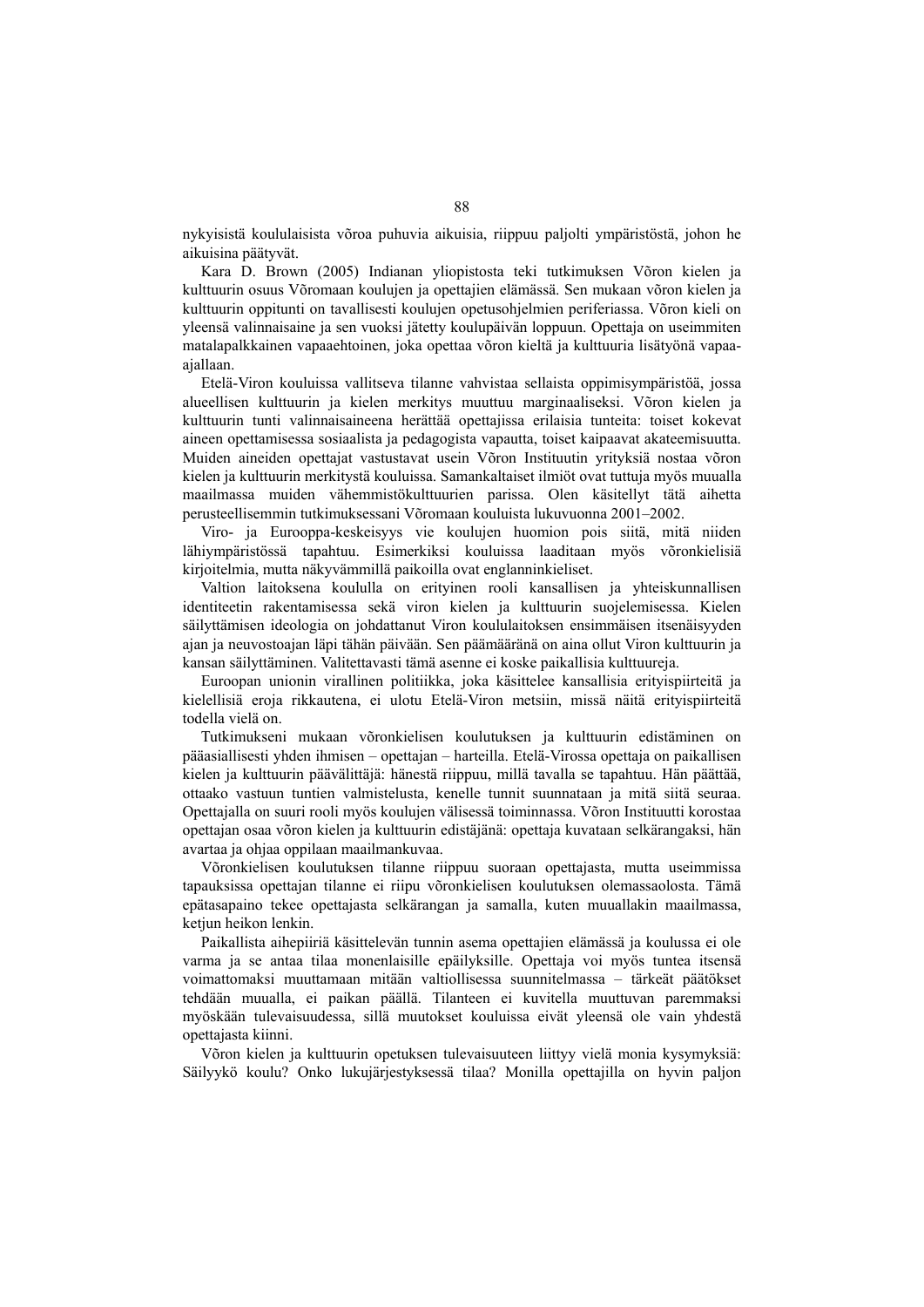tunteja. Pelko koulujen sulkemisesta ja siitä, että opettaminen muuttuu vaikeammaksi oppilaiden aggressiivisen käytöksen vuoksi, saa yhä useammat opettajat eroamaan.

Alueellisen kieliohjelman elinvoimaisuus riippuu monin tavoin opettajien tahdosta. Samalla kun Võron Instituutti on onnistunut löytämään ja järjestämään opettajia noin joka toiseen historiallisen Võromaan alueen kouluun, kouluissa on törmätty ongelmaan, joka koskee võron kielen asemaa: vapaa- vai valinnaisaine?

Opettajien käsitys vallastaan ja mahdollisuuksistaan on tärkeimpiä tekijöitä, jotka voivat auttaa võron opetusta saamaan paikkansa koulussa. Laajalle levinnyt ongelma monissa kouluissa on erään opettajan mukaan seuraava: "Valtiolliseen opetusohjelmaan kuuluvien aineiden opettajina tunnemme, että meillä on koulussa tärkeä rooli. Võron kielen ja kulttuurin opettajina tunnemme, ettei meillä ole vaikutusvaltaa rehtoriin, toisiin opettajiin eikä oppilaiden vanhempiin…"

Monet pedagogit sitä vastoin kokevat, että võron opettaminen valinnaisaineena antaa tilaa vapaalle toiminnalle ja kokeiluille. Jos taas kyseessä olisi ns. tavallinen aine, opettajista tuntuisi, että heidän täytyy opettaa sitä akateemisemmin. Eräs opettajista kertoi, että valinnaisaine vapautti hänet ja oppilaat ikävistä vaatimuksista ja rutiineista, jotka kuuluvat niin sanottuihin tavallisiin tunteihin. Monet puolestaan tukevat võron kielen muuttamista tavalliseksi aineeksi, koska se poistaisi häiritsevät ongelmat ja voisi keskittyä opetukseen.

Koulussa, jossa tein syvätutkimuksen, vanhempien suhtautumista voi pitää neutraalina. Paikallisen aihepiirin opettajalle tällainen asenne on pikemminkin negatiivinen, sillä vanhempien tuki puuttuu. Opettajat tulkitsevat vanhempien vaikenemisen passiivisuudeksi. Vaikka tutkimuksessani kaikki vanhemmat vastasivat tukevansa aineen olemassaoloa, kukaan heistä ei ole ilmaissut mielipidettään koulun rehtorille ja opettajille.

Yhteenvetona voisikin kysyä, miten Etelä-Viron koulujen fyysinen ja sosiaalinen ympäristö voisi muuttua sellaiseksi, että võron kielen ja kulttuurin merkitys olisi suurempi, miten paikallisen aihepiirin voisi liittää Euroopan ulottuvuuteen, jolla on jo arvostettu asema nykypäivän kouluelämässä, ja miksi Viron valtio on valmis käyttämään kouluja valtion ja Euroopan välisten kontaktien edistämiseen ja jättämään huomiotta valtion ja alueellisen tason kontaktit.

#### **Lähteet**

Brown, Kara D. 2005: Võro keele ja kultuuri tund kooli ja õpetajate elus. – Piirikultuurid ja keeled (toim.Karl Pajusalu—Jan Rahman). 56–66. Võru. Võru Instituut.

Pajusalu, Karl—Koreinik, Kadri—Rahman, Jan 2000: Lõunaeesti keele kasutusest Kagu-Eestis. – A kiilt rahvas kynõlõs (Kadri Koreinik—Jan Rahman). 13–29. Võru. Võru Instituut.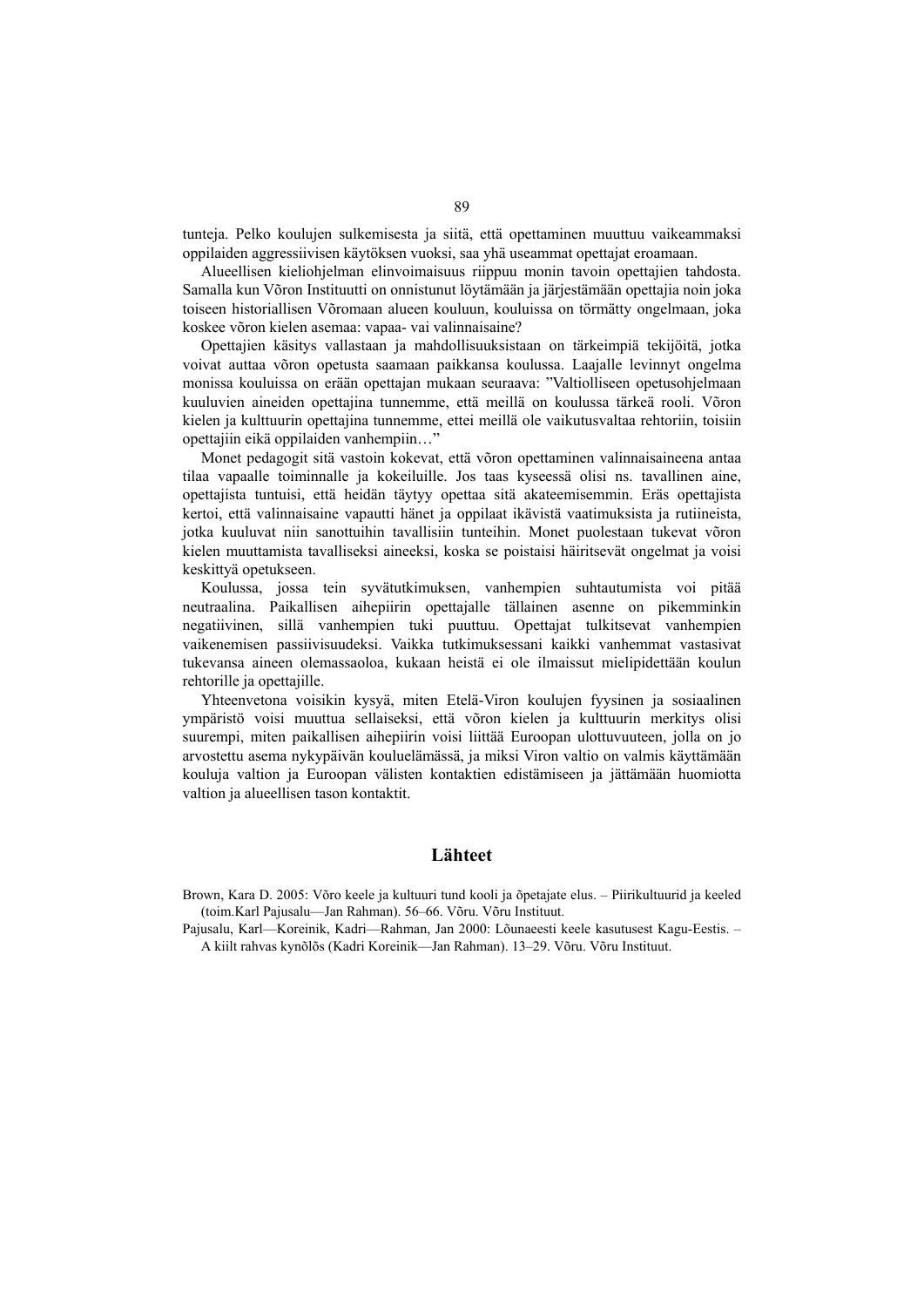# **Suomen, karjalan ja vepsän opettamisesta Karjalan Tasavallassa**

## *Pekka Zaikov*

Suomen kieltä Karjalan tasavallassa alettiin opettaa 1930-luvun alkupuoliskolta lähtien. Sitä opetettiin kouluissa, opistoissa ja vuodesta 1940 Petroskoin valtionyliopistossa, johon perustettiin suomalais-ugrilainen laitos. Viime vuosikymmeninä Karjalassa kiinnostus suomen kieltä kohtaan on ollut nousussa. Suomen kielen opetuksen huippuvuosi kouluissa oli 1995–1996. Sen jälkeen koululaisten ja koulujen määrä on supistunut demografisista syistä, mikä näkyy Karjalan opetusministeriön tiedoista alla olevasta taulukosta.

| Lukuvuosi     | kouluja | koululaisia |
|---------------|---------|-------------|
| 1989-1990     | 43      | 5052        |
| 1992-1993     | 60      | 8192        |
| 1993-1994     | 81      | 7348        |
| 1994-1995     | 90      | 8874        |
| 1995-1996     | 103     | 13422       |
| 1996-1997     | 94      | 8469        |
| 1997-1998     | 98      | 8863        |
| 1998-1999     | 87      | 8974        |
| 1999-2000     | 92      | 10340       |
| 2000-2001     | 79      | 9933        |
| $2002 - 2003$ | 71      | 7875        |
| 2003-2004     | 64      | 7177        |
| 2004-2005     | 66      | 7315        |
| 2005-2006     | 60      | 6129        |

*Taulukko 1. Suomen kielen opetus Karjalan tasavallan kouluissa.*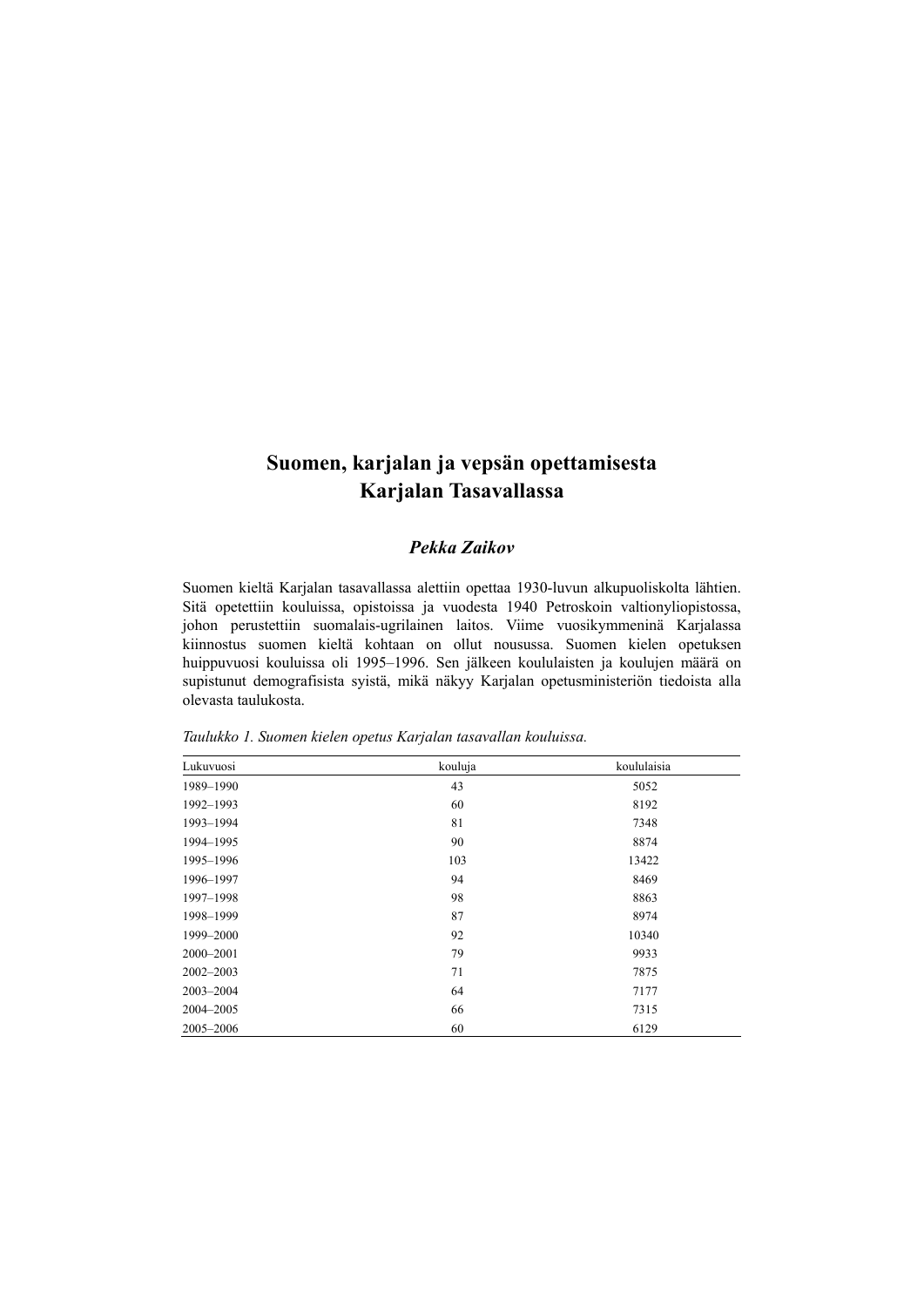Suomen kieltä opetetaan vieraana kielenä tavallisesti pari kertaa viikossa. Eräissä kouluissa, joilla on suomalais-ugrilaisen koulun status, suomea opetetaan kolme kertaa viikossa. Suomen kieltä opiskelevat sekä juuriltaan suomalaiset että myös karjalaiset ja venäläiset. Opiskelun motivaatio on aika korkea; onhan suomen kieli karjalaisille lähin sukukieli. Sitä paitsi Suomi on naapurimaa ja suomen kielen taitoa tarvitaan eri aloilla. Karjalan Tasavallassa onkin aika hyvät mahdollisuudet oppia suomen kieltä, koska siellä ilmestyy kolme suomenkielistä lehteä: Karjalan Sanomat, Carelia ja Kipinä. Kirjastoista löytyy sekä Karjalassa että Suomessa ilmestynyttä kirjallisuutta.

Suomen kielen oppikirjojakin on olemassa, vaikka tilanne ei aina ole ollut tällainen. Opiskellessani yliopistossa vuosina 1968–1973 meidän oli pakko kirjoittaa kaikki kieliopin säännöt vihkoon, sillä sopivia oppikirjoja ei silloin ollut käytössä. Suomessa julkaistuja oppikirjojakaan ei Karjalassa silloin vielä ollut. Myöhemmin Petroskoin yliopiston opettajat ovat itse kirjoittaneet suomen kielen oppikirjoja sekä kouluja että yliopistoa varten. Aune Morozova valmisti oppikirjoja 5–7 luokille, Leila Aleksandrova 8–9 luokille ja Maria Mullonen kuudennelle luokalle. Mullonen kirjoitti myös oppikirjan 10:ttä luokkaa varten, mutta sitä ei painettu, koska Venäjällä alkoi perestroika eikä rahaa kirjan painattamiseen löytynyt. Tosin koulujen opettajat ovat käyttäneet oppikirjaa monistettuna. Nämä oppikirjat ovat jo vanhentuneita, niissä olevat tekstit ovat vanhentuneita ja heijastavat aikansa ajatustapaa ja todellisuutta.

Nyt tarvittaisiinkin uusia koulukirjoja, jotka pohjautuisivat mm. karjalaiseen todellisuuteen ja nykyiseen elämäntyyliin. Ne koulukirjat, jotka on painettu Suomessa, eivät sovi Karjalassa suomea lukeville opiskelijoille, koska suomalaiset realiteetit eroavat suuresti venäläisistä. Sitä paitsi uusia oppikirjoja täytyy tehdä käyttämällä uusia pedagogisia menetelmiä, koska suomen kieltä lukevat lapset ovat nykyisin lähes täysin ummikkoja. Siksi suomen kieltä täytyy opettaa vieraiden kielten didaktiikan metodien mukaan. Toisin sanoen oppikirjat täytyy tehdä toisella tavalla kuin tähän asti. Valitettavasti uusia koulukirjoja ei ilmesty kovin nopeasti: tekijänpalkkiot ovat liian pieniä, minkä takia kukaan ei halua kirjoittaa uusia oppikirjoja.

Karjalan ja vepsän kieltä opetettiin kouluissa 1930-luvun loppupuoliskolla. Tverin karjalaa opetettiin vuosina 1935–1939 kyrillisin kirjaimin kirjoitettuna. Vuonna 1939 D. Bubrihin johdolla luotiin yhteinen karjalan kirjakieli sekä painettiin koulukirjoja. Monessa mielessä keinotekoinen kirjakieli tuntui karjalaisista vieraalta. Sitä opetettiin kouluissa vain noin puolitoista vuotta 1939–1940, liian vähän jotta se olisi tullut karjalaisille tutuiksi. Sama kohtalo oli vepsän kielellä. Sitä opetettiin Karjalassa, Vologdan ja Leningradin alueilla pari kolme vuotta sotaa edeltävinä vuosina. Sodanjälkeisinä vuosina karjalan ja vepsän kielen opettamisesta ei edes puhuttu. Kuitenkin karjalan ja vepsän murteita tutkittiin Karjalan tiedekeskuksen Kielen, kirjallisuuden ja historian instituutissa (Баранцев А. 1975, Рягоев В. 1977, Адель Л. 1998, Зайков П. 2000, Зайцева М. 1981, Зайцева Н. 1979, 2001). Ihmisten puheita nauhoitettiin, litteroitiin ja kielennäytteitä painettiin (ОКР 1963, 1969, 1980, ОВР 1969, ОЛР 1979, Näytteitä 1994), koska nämä kielet haluttiin säilyttää tuleville polville. Virallinen kanta oli, että näitä kieliä ei kannata opettaa kouluissa ja yliopistoissa.

Perestroikan aikana vuonna 1989 päätettiin aloittaa karjalan ja vepsän kielen opettaminen kouluissa. Kuitenkin karjalaa ruvettiin opettamaan kahdessa muodossa. Aunuksen ja Prääsän piireissä opetettiin livvin eli aunuksen karjalaa, kaikkialla muualla vienankarjalaa. Koululaisille oli kirjoitettu aapisia ja lukukirjoja (Markianova L.—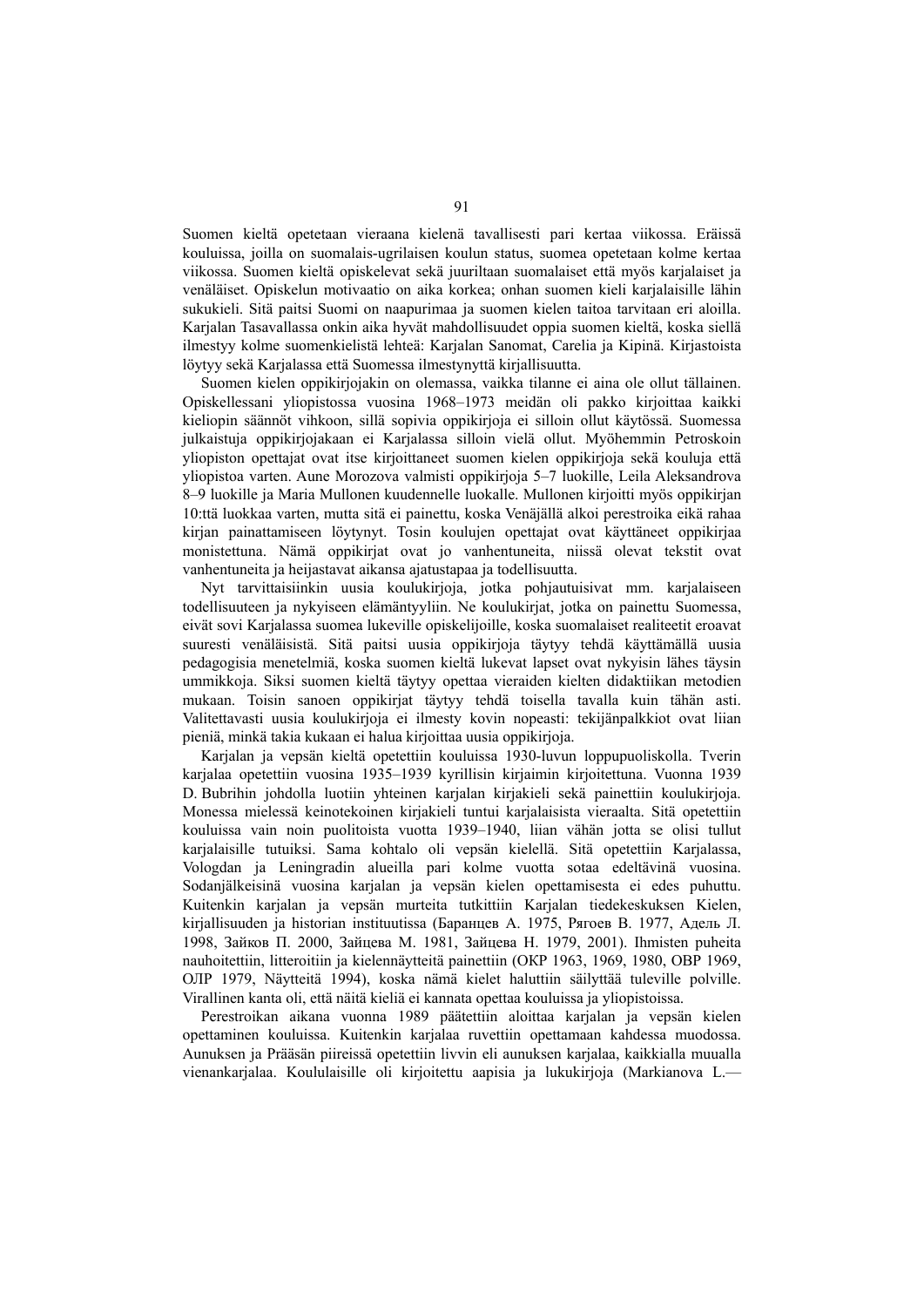Dubrovina Z. 1990, Markianova L. 1992, Markianova L. 2003, Boiko 1994, Zaikov P. 1991,1993, 1995, 2002).

Kiinnostus karjalan kieleen oli nousussa vuosiin 1995–1996 asti, jolloin kieltä opiskelevia koululaisia oli yleisesti eniten. Sen jälkeen luvut ovat olleet laskussa, mikä selittynee myös sillä, että koululaisten määrä alkoi vähetä.

| Lukuvuosi | kouluja | koululaisia |
|-----------|---------|-------------|
| 1989-1990 | 11      | 301         |
| 1992-1993 | 38      | 1181        |
| 1993-1994 | 55      | 1487        |
| 1994-1995 | 53      | 1577        |
| 1995-1996 | 60      | 2522        |
| 1996-1997 | 53      | 2205        |
| 1997-1998 | 57      | 2388        |
| 1998-1999 | 51      | 2159        |
| 1999-2000 | 56      | 2003        |
| 2000-2001 | 52      | 2149        |
| 2002-2003 | 52      | 1816        |
| 2003-2004 | 49      | 1824        |
| 2004-2005 | 53      | 2237        |
| 2005-2006 | 50      | 1751        |

*Taulukko 2. Karjalan kielen opetus Karjalan tasavallan kouluissa.* 

Karjalan kieltä opiskelevien määrä on edelleen pieni, noin 20 % kaikista karjalaisista koululaisista. Periaatteessa kaikkien karjalaisten tulisi lukea äidinkieltään koulussa. Mistä syystä tilanne on sitten tällainen? Ensinnäkin syy on se, että karjalan kielen oppitunnit ovat monessa koulussa edelleen vapaaehtoisia. Toisena syynä vähäiseen karjalan kielen opiskeluun on se, että kieltä opetetaan tavallisesti vain yksi tunti, parhaimmassa tapauksessa kaksi tuntia viikossa. Useimmiten karjalan kielen tunnit pidetään vapaaehtoisina, ja tunnit ovat lukujärjestyksen ulkopuolella. Näin vähäinen opetus ei voi muuttaa kielitilannetta merkittävästi, sillä äidinkieltä on opetettava vähintään kolme– neljä kertaa viikossa. Toisin sanoen kouluopetus ei ole vielä tehokasta eikä ole ihme, että koulun jälkeen yliopistoon pyrkivät opiskelijat hädin tuskin osaavat karjalaa. Sama tilanne on vepsän kielellä. Ainoastaan Petroskoin suomalais-ugrilaisessa koulussa mainittuja kieliä opetetaan 3–4 kertaa viikossa. Kolmantena syynä vähäiseen opiskeluun on paikallisten viranomaisten ja eräiden koulunjohtajien välinpitämätön suhtautuminen karjalan tai vepsän kielen opetukseen. Kyläkoulujen karjalan ja vepsän kielen opettajien täytyisi kertoa enemmän paikallisväestölle äidinkielen merkityksestä kulttuurin säilyttäjänä ja kehittäjänä, koska edelleenkään monet ihmiset eivät ymmärrä sitä ja jopa kieltäytyvät karjalan ja vepsän kielen opetuksesta vedoten käytännön seikkoihin.

Karjalan kieltä on alettu käyttää ja opettaa myös lastentarhoissa, mikä on erittäin tärkeää. Niissä lapsille pidetään niin kutsuttuja puolituntisia, joiden aikana heille opetetaan karjalaa kuvien avulla ja lavastetaan yksinkertaisia karjalankielisiä satuja. Uhtualla toimii kielipesä, jonka tulokset ovat erittäin hyviä. Tätä kokemusta pitäisi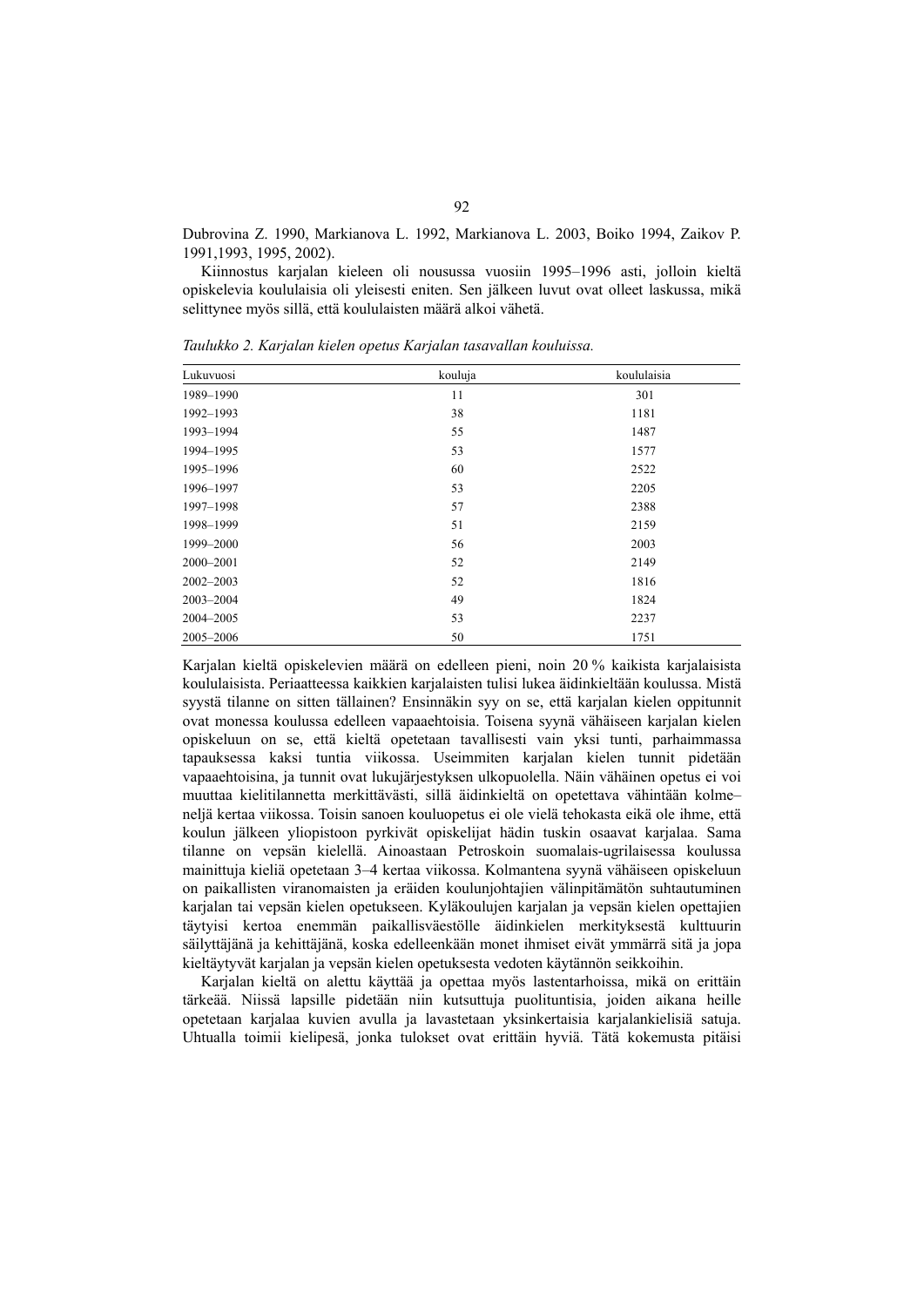laajentaa ja tulisi perustaa samanlaisia kielipesiä muihin kyliin, mutta niukka rahoitus ja opetusministeriön välinpitämättömyys eivät salli toteuttaa tätä.

Vepsäläiset asuvat Karjalan tasavallassa, Leningradin ja Vologdan alueilla. Karjalassa vepsän kielen opettamiseen suhtaudutaan vakavasti. Sitä vastoin naapurialueilla kielen opettaminen on vähäistä, ja siihen suhtaudutaan varsinkin viranomaisten taholla välinpitämättömästi. Vepsän kielen oppilaiden määrä oli huipussaan muutama vuosi sitten. Vepsän kieltä on opetettu aluksi vain kahdessa koulussa, mutta nykyään sitä opetetaan viidessä koulussa 326 lapselle. Myös vepsänkielisiä aapisia ja lukukirjoja on kirjoitettu vuosien aikana (Zaiceva N.—Mullonen M. 1991a, b; Zaiceva N.—Mullonen M. 1994; Zaitseva N. 2003)

| Lukuvuosi     | kouluja        | koululaisia |
|---------------|----------------|-------------|
| 1989-1990     | $\overline{2}$ | 59          |
| 1992-1993     | $\overline{2}$ | 145         |
| 1993-1994     | $\overline{c}$ | 132         |
| 1994-1995     | $\overline{4}$ | 197         |
| 1995-1996     | $\overline{4}$ | 253         |
| 1996-1997     | $\overline{4}$ | 305         |
| 1997-1998     | $\overline{4}$ | 417         |
| 1998-1999     | $\overline{4}$ | 436         |
| 1999-2000     | $\overline{4}$ | 403         |
| 2000-2001     | $\overline{4}$ | 334         |
| $2002 - 2003$ | $\overline{4}$ | 331         |
| 2003-2004     | $\overline{4}$ | 286         |
| 2004-2005     | 5              | 331         |
| 2005-2006     | 5              | 326         |

*Taulukko 3. Vepsän kielen opetus Karjalan tasavallan kouluissa.* 

Yli kymmenen vuotta sitten Petroskoin yliopiston filologiseen tiedekuntaan perustettiin karjalan ja vepsän kielen laitos. Karjalan kieltä alussa luki vain 12 opiskelijaa, ja opettajina toimivat kielentutkijat. Kahden vuoden kuluttua muodostettiin Itämerensuomalasten kielten ja kulttuurin tiedekunta, johon liitettiin suomen kielen ja kirjallisuuden sekä karjalan ja vepsän kielen laitokset. Alkuvuosina oli tehtävä opetussuunnitelmat, etsittävä pätevät opettajat ja tehtävä paljon muuta opetukseen kuuluvaa. Karjalan kieltä opetetaan kahdessa muodossa: vienaksi ja livviksi. Vuosittain tulee opiskelemaan 20 henkeä karjalan kielen linjalle ja 5 opiskelijaa vepsän kielen linjalle. Karjalan tai vepsän äänne-, muoto- ja lauseoppia opetetaan lähes 900 tuntia. Sen lisäksi opiskelijat lukevat karjalan tai vepsän murreoppia 32 t, kielen historiaa 30 t, vertailevaa kielioppia 32 t, folklorea 50 t, onomastiikkaa 20 t, kansatiedettä 20 t, fraseologiaa 20 t, karjalaisten etnistä historiaa 20 t ja muuta. Toisin sanoin, opiskelijat saavat laajat tiedot karjalan ja vepsän kielen rakenteesta ja niiden kehityksestä. Luentojen tuntimäärä on riittävä, ja opiskelijat saavat perinpohjaisia tietoja äidinkielestään ja kulttuuristaan. Kolmannen vuosikurssin jälkeen opiskelijat osallistuvat kenttätöihin, missä he keräävät murreaineistoa, sanastoa sekä paikan- ja henkilönnimiä. Kerättyä materiaalia he käyttävät sitten kurssi- ja diplomitöissään. Alkuvaiheessa näiden töiden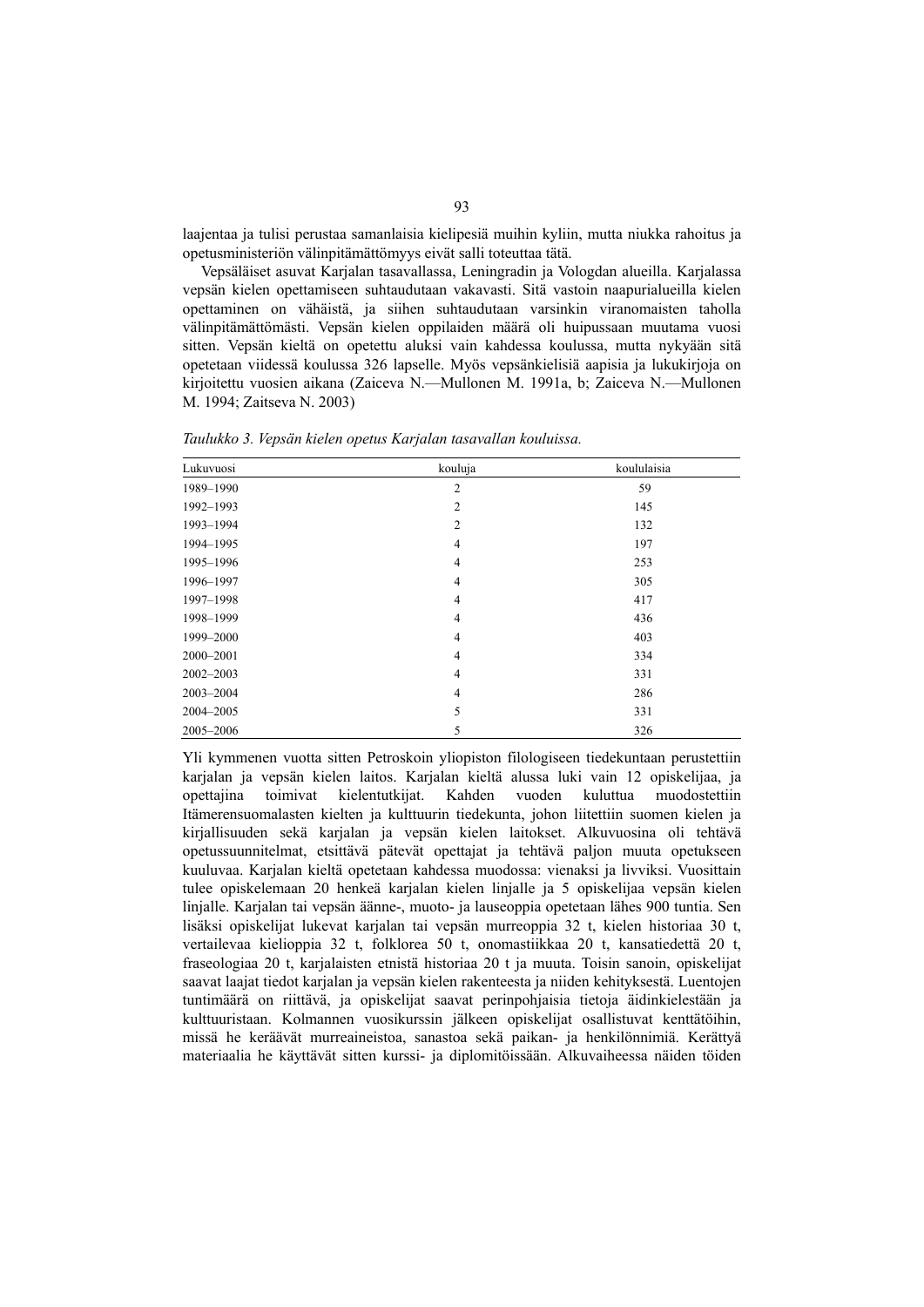kirjoittaminen äidinkielellä ei ollut helppoa, koska tarvittava kielitieteellinen sanasto puuttui. Myöhemmin tämäkin vaikeus on mennyt ohi, koska karjalan ja vepsän kielen äänne ja muoto-oppikirjat ovat ilmestyneet (P. Zaikov Karjalan kielioppie I 1992 ja II 1993; Markianova L.1992, 1993; Zaiceva N. 1995, 2000). Opiskelijoille lienevät avuksi myös hiljattain ilmestyneet 5–9. luokille tarkoitetut kieliopit, joissa on myös lauseoppia (P. Zaikov 2002, L. Markianova 2003, N. Zaiceva 2003). Vaikeutena karjalan ja vepsän kielen opetuksessa on ollut myös sanakirjojen puute. Tosin akateemisia sanakirjoja (Makarov G. 1990, Punžina A. 1994, Fedotova V. 2002, M. Zaitseva—M. Mullonen 1972, KKS 1968–2005) on painettu, mutta tarvitaan myös koulusanakirjoja, joita jokainen koululainen voisi ostaa. Sitä paitsi akateemiset sanakirjat ovat loppuunmyytyjä. Niitä käytettiin hyväksi, kun laadittiin pienempiä sanakirjoja: karjalais-venäläiset (Markianova L.—Boiko T. 1996; P. Zaikov—L. Rugojeva 1999; Fedotova V. 2001) ja vepsä-venäjä-vepsä (Мullonen M.—Zaitseva N. 1994). Nyt ovat tekeillä venäläiskarjalaiset ja venäläis-vepsäläiset sanakirjat.

Yliopistossa luetaan karjalais-suomalaista kansanrunoutta, jolloin opiskelijat saavat tietoja folkloren lajeista. Luennoilla kuunnellaan nauhoilta itkulauluja, joikuja ja satuja. Pitkään aikaan ei ollut opiskelijoille tarkoitettua kansanrunouskirjaa. Kolme vuotta sitten tällainen kirja saatiin valmiiksi, jonka tekijänä on Olga Gorškova (2002).

Yliopistossa luennoidaan ja tutkitaan myös suomenkielistä karjalaista kirjallisuutta. Karjalankielisen kirjallisuuden historiaa valitettavasti yliopistossa ei luennoida, koska sitä vasta on ruvettu tutkimaan. Tämä johtunee siitä, että karjalankielinen kirjallisuus alkoi ilmestyä vasta 1980-luvulla. Kielen, kirjallisuuden ja historian instituutissa tosin on jatkoopiskelijoita, jotka tutkivat karjalaista kirjallisuutta. Mainittakoon kirjojen tekijät ja heidän kirjoittamansa teokset: Vladimir Brendoev Anusrandaine, Hiilau huoli, Kadajikko (1986), Sa olet armas, Kylmil (1990) ja Runoja; Paavo Lukin Tuhkimus, Mindäh kägöi kukkuu (1990) ja Iče minä (1996); Zinaida Dubinina Silmykaivoine; Olga Mishina Kuldaine ildu (1993), Ratoi ja Marin kukku; Petr Sem'onov Ruadajat 1998, Ildaizen vuottajes 2001 ja Puhtasjärven Maša 2004; Alexandr Volkov Pieni D'essoilu ja Ven'an runot (1998), Raisa Remsujeva Ihmehhete, Lauri Kuntijärvi Yhessä ylettih 2004; Pekka Perttu Väinämöisen venehen jälki (2004) ja runokokoelma Omil pordahil (1999) ym. Jonkin verran myös vepsänkielistä kirjallisuutta on ilmestynyt viime vuosina. Mainittua kirjallisuutta yliopiston opiskelijat käyttävät opiskellessaan kieltä ja kirjallisuutta. Toivottovasti tulevaisuudessa myös karjalaisen kirjallisuuden historiaa luennoidaan opiskelijoille.

Muutama vuosi sitten Petroskoin yliopistoon perustettiin Tieteellinen Neuvosto, jolla on oikeus ottaa vastaan kandidaatin väitöskirjoja. Viimeisen neljän vuoden aikana mainitun neuvoston kokouksissa on tapahtunut neljä väitöstilaisuutta. Aikaisemmin väitöstilaisuudet olivat Marin yliopistossa Joškar-Olassa, mikä tuotti tiettyjä käytännön vaikeuksia. Myöhemmin on karjalan ja vepsän kielen laitos perustettu myös Petroskoin Pedagogiseen yliopistoon.

Karjalan ja vepsän kielen laitoksen opettajat tutkivat äidinkielen ja kulttuurin teoreettisia kysymyksiä. Olen itse julkaissut tutkimuksen karjalan murteiden konjugaatiosta (Зайков П. М. 2000), jossa synkroniselta ja diakroniselta kannalta tutkitaan persoona-, aika- ja tapaluokkia. Tällä hetkellä tutkin partisiippi- ja infinitiivimuotoja karjalan murteissa. Jelena Bogdanova on väitellyt karjalan refleksiivitaivutuksesta ja valmistelee nyt kirjaa painettavaksi. Natalia Gilojeva väitteli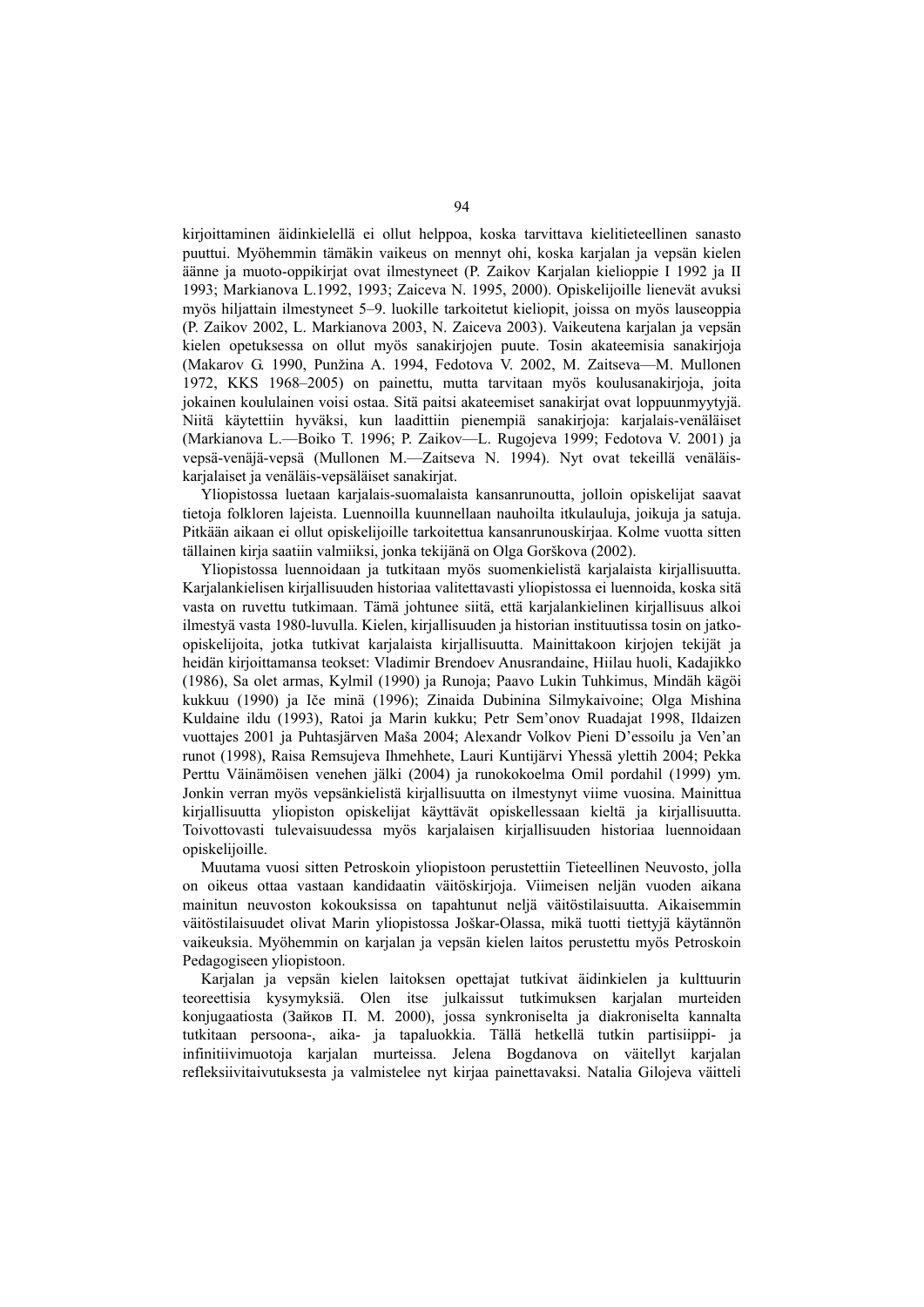hiljattain karjalan pronomineista ja myös on valmistamassa siitä kirjaa. Olga Karlova väitteli viime vuonna -*la*, -*l'a*, -*lä* -loppuisista paikannimistä Karjalan tasavallassa. Jelena Filippova tutkii karjalan murteiden substantiivien johtimia, Tatjana Semenova karjalaista lääkintäsanastoa ja Olga Jeršova vepsäläisen itkuperinteen sanastoa. Voidaankin sanoa, että karjalan ja vepsän kielen struktuuria tutkitaan aktiivisesti. Itämerensuomalaisten kielten tiedekunnassa pidetään vuosittain Bubrihin luentoja -nimisiä tieteellisiä konferensseja. Petroskoin valtionyliopiston, Petroskoin pedagogisen yliopiston ja tiedeakatemian tutkijat ja jatko-opiskelijat pitävät konferensseissa esitelmiä. Tuloksena on ilmestynyt kaksi artikkelikokoelmaa Бубриховские чтения 2000 ja 2005.

Kummankin yliopiston opettajat pitävät joka kesä viikon pituisia karjalan kielen kesäkursseja, joihin osallistuu pääasiassa karjalan kielen koulunopettajia ja lastentarhojen kasvattajia. Kursseista ovat kiinnostuneet myös Suomessa asuvat karjalaiset. Kurssilaisille opetetaan kieltä, kansatiedettä ja karjalaisia perinteitä, valmistetaan karjalankielisiä näytelmiä, tutustutaan nähtävyyksiin ja pidetään illanviettoja. On tärkeää pitää kielikurssit karjalaisissa kylissä, joissa aito karjalainen kulttuuri elää.

Karjalan ja vepsän kielen laitoksella on kuitenkin tiettyjä ongelmia. Täytyisi aktiivisesti valmistella ja julkaista opiskelijoille tarkoitettuja oppikirjoja karjalan ja vepsän kielen historiasta, murreopista, vertailevasta kieliopista ja lauseopista sekä myös tekstikokoelmia. Opettajat kyllä olisivat valmiita niitä tekemään, mutta on hyvin vaikea löytää edes muutama kuukausi vapaata aikaa niiden valmisteluun, koska samanaikaisesti on opetettava. Myös tehokkaan jatko-opiskelun kehittäminen on tärkeää, jotta väitöskirjat saadaan valmiiksi.

#### **Lähteet**

Boiko, T. 1994: Oma sana. Petroskoi.

Karjalan kielen sanakirja 1968–1997: Karjalan kielen sanakirja I–V. Suomalais-ugrilainen Seura, Helsinki.

KKS = Karjalan kielen sanakirja.

Markianova, Ludmila—Dubrovina, Zinaida 1990: Aberi. Petroskoi.

Markianova, Ludmila 1992: Kieliniekku. Petroskoi.

Markianova, Ludmila 1992: Livvin murdehen fonetiekku. Petroskoi.

Markianova, Ludmila 1993: Livvin murdehen morfolougii. Petroskoi.

Markianova, Ludmila—Boiko, Tatjana 1998: Karjala-ven'alaine sanakniigu. Petroskoi.

Markianova, Ludmila 2003: Karjalan kielioppi. Petroskoi.

Mišina, Olga 2003: Marin kukku. Kerdomukset, näütelmüs. Verso, Petroskoi. Näytteitä = Näytteitä karjalan kielestä.

Näytteitä karjalan kielestä 1994: Näytteitä karjalan kielestä. Karjalan tasavallan ja Sisä-Venäjän karjalaismurteet (toim. Vladimir Rjagojev—Matti Jeskanen). Joensuun yliopisto.

Perttu, Pekka 2004: Väinämöisen venehen jälki. Periodika, Petroskoi.

Punžina, A. 2001: Djoržan ja valdain kielinäytteitä. Petroskoi

Remsujeva, Raisa 1995: Ihmehhete. Petroskoi.

Sem'onov P. 2001: Ildazen vuottajes. Petroskoi.

Sem'onov P.2004: Puhtasjärven Maša. Petroskoi.

Zaitseva, Nina 2000: Vepsän kelen grammatik. Petroskoi.

Zaitseva, Nina 2003: Vepsän kielen grammatik. Petroskoi.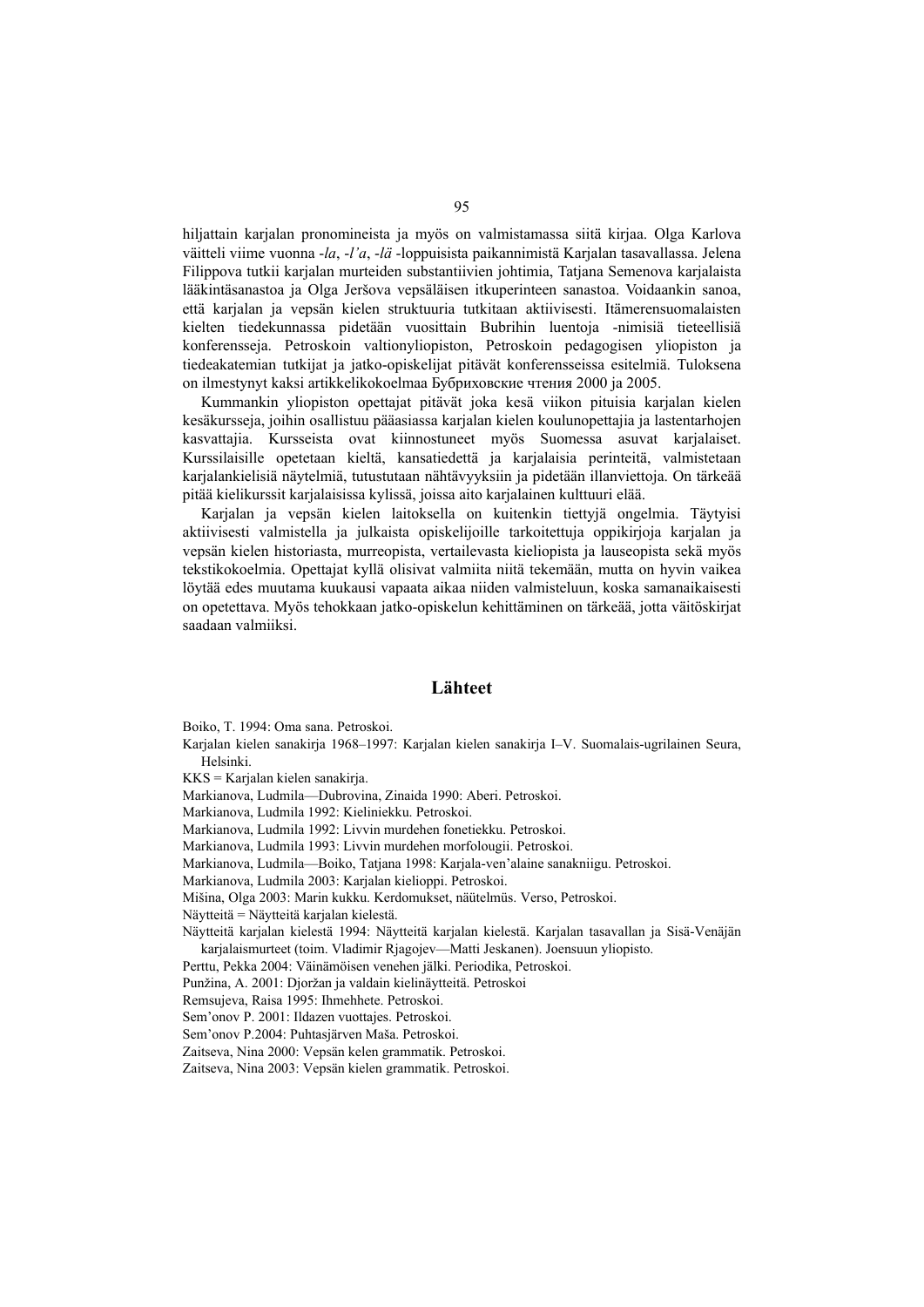Zaiceva Nina—Mullonen Maria 1991: Abekirj. Petroskoi.

Zaiceva, Nina—Mullonen, Maria 1991: Vepsä-venälaine, venä-vepsläine vajehnik. Petroskoi.

Zaikov, Pekka—Rugojeva, Larisa 1999: Karjalais-venäläini sanakirja. Petroskoi.

Zaiceva, Nina—Mullonen, Maria 1991: Lugem i pagižem vepsäks. Petroskoi.

Zaiceva, Nina—Mullonen, Maria 1994: Ičemoi lugemišt. Petroskoi.

Zaikov, Pekka 1987: Karjalan kielen murreoppia. Petroskoi.

Zaikov, Pekka 1991: Vienan aapini. Petroskoi.

Zaikov, Pekka 1992: Karjalan kielen kielioppie I. Petroskoi.

Zaikov, Pekka 1993: Karjalan kielen kielioppie II. Petroskoi.

Zaikov, Pekka 1993: Kaunista karjalua. Petroskoi.

Zaikov, Pekka 1995: Luvemma vienankarjalaksi. Petroskoi.

Zaikov, Pekka 2002: Karjalan kielioppi. Petroskoi.

Адель, Е. 1998: Глагольное словоизменение в карельском языке. Петрозаводск.

Баранцев А. 1975 Фонологические средства людиковской речи. Ленинград.

Зайцева, М.—Муллонен, М. 1972: Образцы вепсской речи. Ленинград.

Зайцева, М.—Муллонен, М. 1972 Словарь вепсского языка. Ленинград.

Зайцева, М. 1981: Грамматика вепсского языка. Ленинград.

Зайцева, Н.Г. 1979: Именное словоизменение в вепсском языке. Петрозаводск

Зайцева, Н. 2001: Вепсский глагол. Петрозаводск.

Зайков, П. 2000: Глагол в карельском языке. Петрозаводск.

Образцы карельской речи 1963. (Сост. Г. Н. Макаров) Ленинград.

Образцы карельской речи 1969. (Сост. Г. Н. Макаров—В. Д. Рягоев) Ленинград.

Образцы карельской речи 1980. (Сост. В. Д. Рягоев.) Ленинград.

Образцы людиковской речи 1979. (Сост. Баранцев А.П.) Петрозаводск.

ОВР = Образцы вепсской речи.

ОКР = Образцы карельской речи.

ОКР = Образцы карельской речи.

ОКР = Образцы карельской речи.

ОЛР = Образцы людиковской речи.

Рягоев, В. 1977: Тихвинский говор карельского языка. Ленинград.

Федотова, В. 2000: Фразеологический словарь карельского языка. Петрозаводск.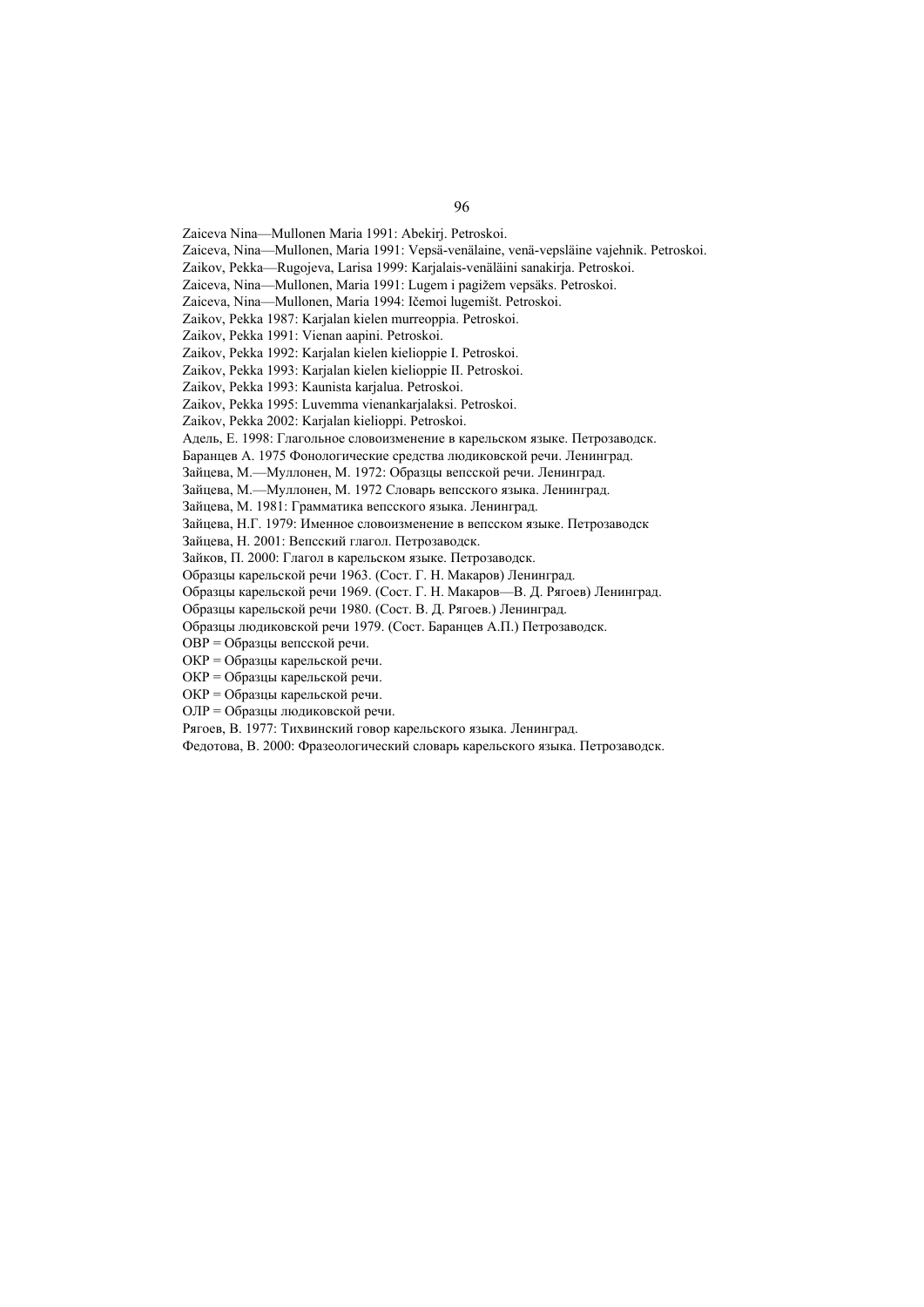# **Karjalan Rahvahan Liiton rooli karjalaisen identiteetin kohottajana**

# *Pekka Zaikov*

Karjalan Rahvahan Liitto (tässä lyhennetty KRL) perustettiin toukokuussa 1989, jolloin Petroskoissa pidettiin Karjalaiset-niminen konferenssi. Siihen oli kutsuttu karjalaisedustajia eri puolilta Karjalan tasavaltaa sekä Murmanskin, Leningradin ja Tverin alueilta. KRL:n perustajakokouksessa oli lähes 50 henkeä, joista suurin osa oli opettajia, tutkijoita ja kulttuurialan henkilöitä. Valmistelin liiton säännöt, jotka siinä kokouksessa hyväksyttiin. KRL pyrkii

- − säilyttämään ja kehittämään karjalaista kulttuuria ja karjalan kieltä
- − kasvattamaan nuorisossa kunnioitusta karjalaista kulttuuria ja karjalan kieltä kohtaan
- − tutkimaan ja levittämään tietoja karjalaisen kansan menneisyydestä ja nykyisyydestä
- − osallistumaan sellaisten ongelmien ratkaisemiseen, jotka koskevat karjalaista kansaa.

Kokouksessa valittiin johtokunta, jonka ensimmäisessä kokouksessa Pekka Zaikov valittiin puheenjohtajaksi. Alussa liitolla ei ollut omia tiloja, ja vasta kolmen vuoden kuluttua yhdessä Inkerin liiton ja Vepsän kulttuuriseuran kanssa liitto sai vaatimattomat tilat, joissa pidettiin kokouksia, käsiteltiin polttavimpia kysymyksiä ja järjestettiin kulttuuritapahtumia.

Karjalan Rahvahan Liiton työ alkoi siitä, että hyväksyttiin kolmen vuoden suunnitelma yllä mainittujen tavoitteiden toteuttamiseksi. Ensimmäisenä toimintavuonna perustettiin karjalankielinen kuoro Oma pajo, joka rupesi keräämään ja esittämään aitoja karjalaisia lauluja. Kuoroon tuli lähes kolmekymmentä henkilöä, sekä naisia että miehiä. Nykyään kuorossa on yli 50 henkeä. Kuoron toiminnan merkitys on ollut huomattava. Se on esiintynyt erilaisissa illanvietoissa ja esittänyt laulujaan karjalaisissa kylissä, joissa kuoro on aina otettu lämpimästi vastaan. Kuoron johtaja ja laulajat ovat itsekin sepittäneet karjalaisia lauluja eri murteilla ja täten elvyttäneet karjalankielistä lauluperintöä. Karjalassa on nykyään monta karjalankielistä laulukuoroa ja folklore-ryhmää. Näitä ovat esimerkiksi Karjalan koivu ja Pihlajaine Aunuksessa, Joguine Kotkatjärvessä, Meijän pajo Prääsässä, Aldoine Jessoilassa, Uhtuan veteraanikuoro, Oma pajo Petroskoissa ja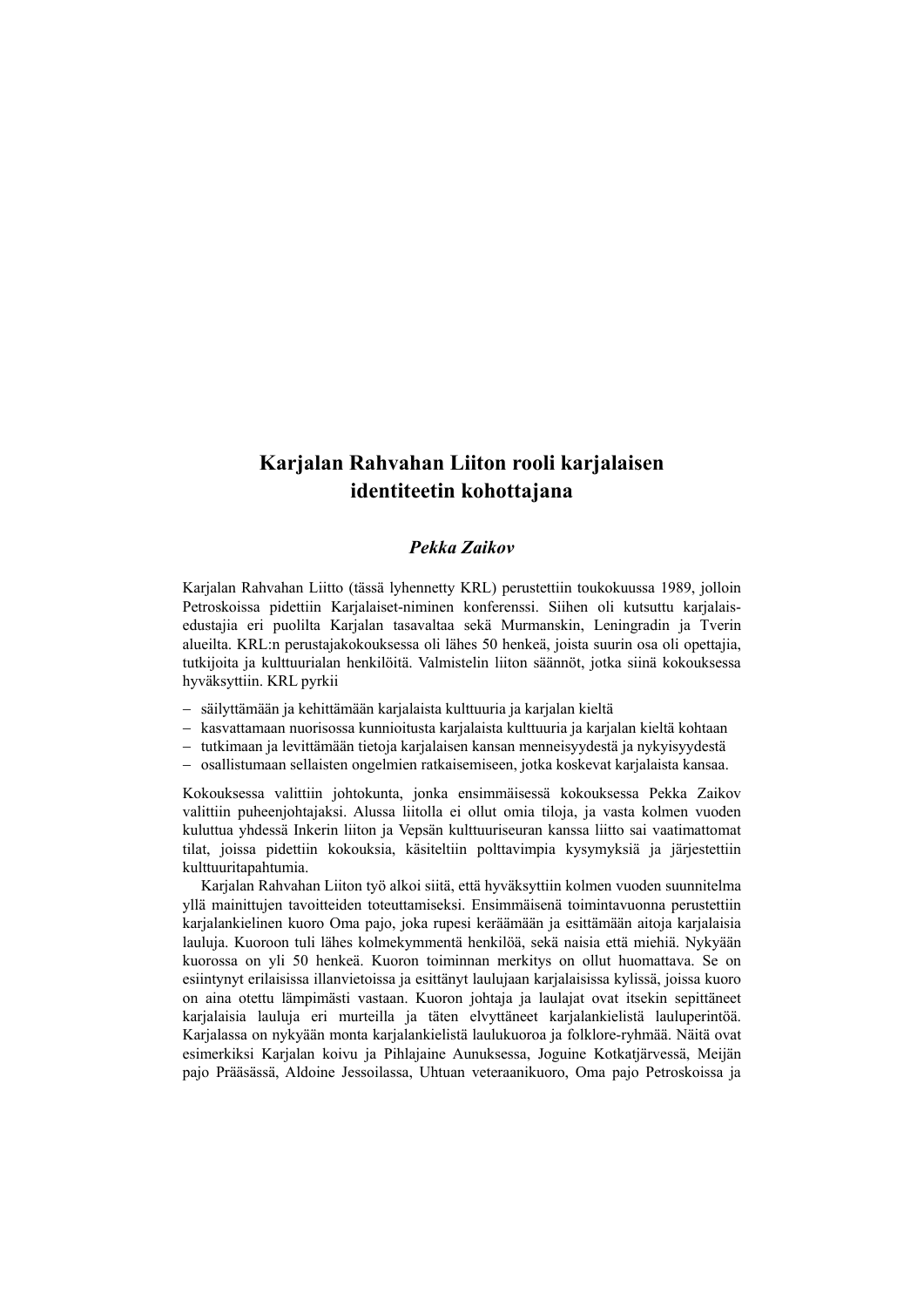monet muut. Ongelmana on se, että monet kuorot laulavat lähes samoja lauluja ja sellaisia lauluja, jotka sepitettiin neljä- tai viisikymmentä vuotta sitten. Eräät niistä ovat suuresti politisoituja eikä niiden sisältö ole nykyaikainen. Niinpä monissa kuoroissa ihmiset joutuvat sepittämään itse lauluja; joskus laulut tehdään jo tunnetun venäläisen laulun sävelmään. Näin syntyy epäkarjalaisia lauluja.

Täytyy lisäksi ottaa huomioon, että livviläisten, lyydiläisten ja osittain keskikarjalaisten asuma-alueilla venäläinen laulu on alkanut syrjäyttää karjalaisen laulun, ja siksi karjalainen lauluperinne pikku hiljaa häviää. Tällainen tilanne on syntynyt, koska karjalan kielellä ei pitkään aikaa ollut minkäänlaista statusta, sitä ei opetettu ja jopa kiellettiin puhumasta sitä. Tästä syystä KRL:ssä viime vuonna syntyi projekti nimeltään Pajon paja, josta kerrottiin Karjalan Kulttuuriministeriölle ja jossa se hyväksyttiin. Projekti järjesti Uuden Mangan kylässä konferenssin, jonne kutsuttiin eri piirien laulukuorojen johtajat, säveltäjät ja kulttuurialan ihmiset. Siellä heille annettiin tietoja karjalan kielen murteista, kansanrunoudesta, kirjallisuudesta jne. Kaksipäiväinen konferenssi oli antoisa ja ajankohtainen. Myöhemmin Aunuksessa ja Petroskoissa pidettiin kolme lauluiltaa, joissa esitettiin uusia lauluja, ja marraskuussa Petroskoissa pidettiin yhteinen lauluilta, jossa esitettiin lyyrillisiä lauluja. Projektin lopputuloksena tehdään uusi laulukirja, johon kootaan viimeisen kahdenkymmenen vuoden aikana syntyneet karjalankieliset laulut. Kun laulukirja tulee valmiiksi, yritetään löytää varoja sen painattamiseen. KRL:n Oma pajo -niminen kuoro on täyttänyt 15 vuotta. Suurin osa laulajista on eri-ikäsisiä naisia, jotka pitävät kovasti karjalaisista lauluista. Tämä kuoro on ehkä ainoa laatuaan, sillä kaikki laulajat ovat karjalaisia juuriltaan ja puhuvat vapaasti karjalaa. Toivotaan, että tämä kuoro jatkaa edelleenkin toimintaansa karjalaisen lauluperinteen säilyttämiseksi.

Toimintansa alussa KRL kääntyi Karjalan hallituksen puoleen ja pyysi saada perustaa karjalankielisen lehden. Syyskuun alussa 1990 Oma mua -lehti alkoi ilmestyä kerran viikossa. Siinä ruvettiin julkaisemaan erilaisia, enimmäkseen karjalaista kulttuuria koskevia artikkeleita. Lehden kautta karjalaiset saavat paljon tietoa menneisyydestään, liiton toiminnasta ja tärkeimmistä tapahtumista. Lehden palstoilla julkaistaan runoja, satuja, kertomuksia, kylähistoriaa ja muuta. Kaikki artikkelit painetaan sillä murteella, millä ne on kirjoitettu. Tavallinen kansa on näin saanut mahdollisuuden lukea kirjoituksia sekä vienan että livvin murteilla. Alussa lehden toimittaminen ei ollut helppoa, koska kielinormeja ei ollut eikä helposti löytynyt lehtimiehiä. Myöhemmässä vaiheessa lehden toiminta vähitellen vakiintui, koska Petroskoin yliopistosta valmistui päteviä kielentaitajia. Sellaisenaan Oma mua -lehti ilmestyi kymmenisen vuotta, jonka jälkeen lehti jaettiin kahtia livvinkieliseen Oma mua ja vienankarjalaiseen Vienan Karjala lehteen. Näiden lehtien merkitys karjalan kielen kehityksessä on ollut erittäin suuri. Lehtien sivuilla kehitetään uutta sanastoa, ja lehdet osallistuvat kahden kielen standardisoimiseen.

KRL:n suunnitelman mukaan kielentutkijat, jotka ovat KRL:n jäseniä, ryhtyivät kirjoittamaan karjalankielisiä koulukirjoja. Niinpä muutaman vuoden kuluttua liiton perustamisesta ilmestyivät karjalankieliset aapiset ja lukukirjat sekä livviksi että vienankarjalaksi. Myöhemmässä vaiheessa ilmestyivät karjalan kielen sanakirjat ja kieliopit, joiden mukaan karjalan kieltä opetetaan ensimmäisestä luokasta viimeiseen. Opiskelevien määrä kasvoi 300:sta 2237:ään vuodesta 1989 vuoteen 2005. Nykyään karjalan kielen tunteja pidetään yli 50 koulussa. Isona ongelmana kielen opetuksessa on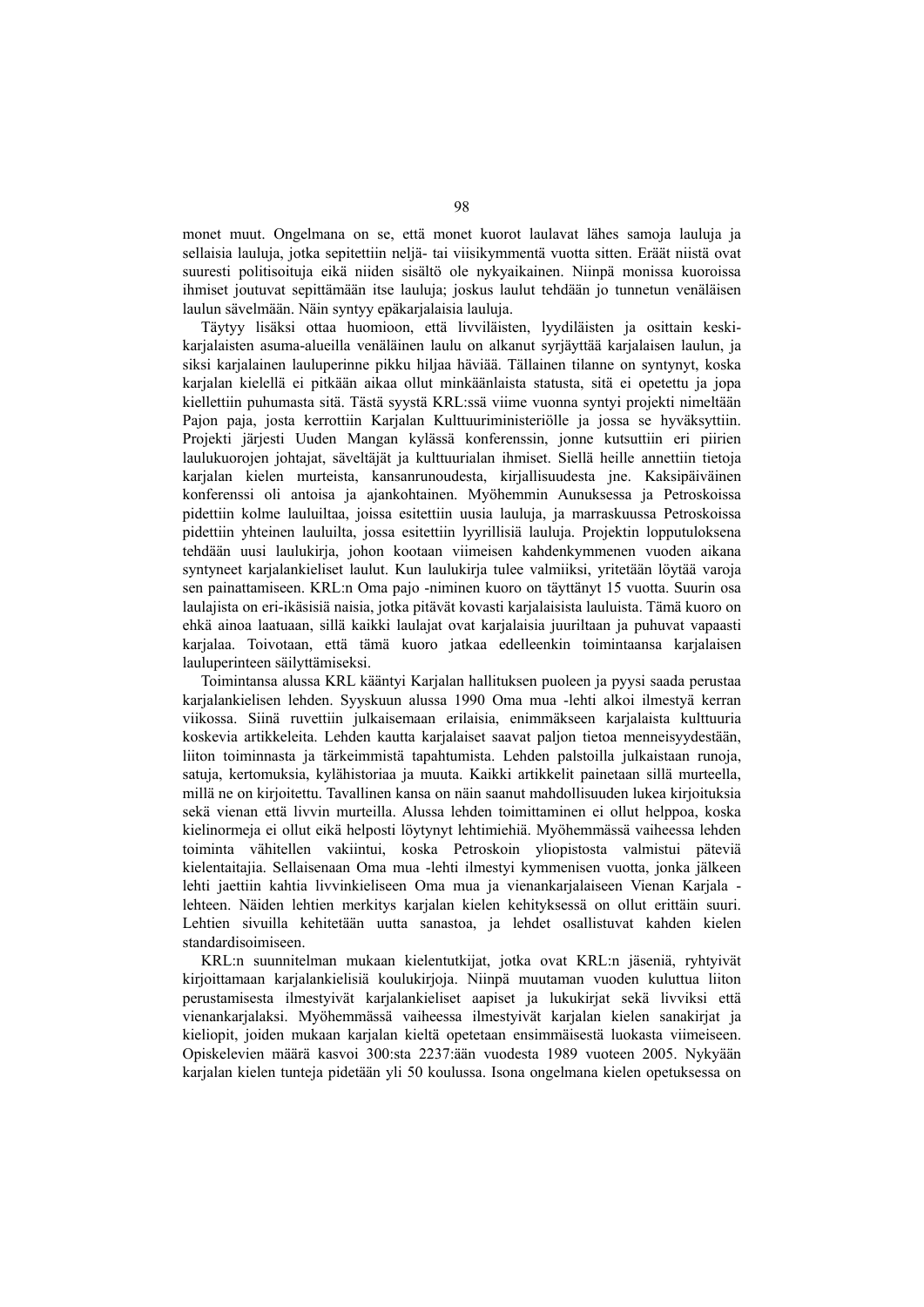se, että sitä opetetaan liian vähän. Useimmiten on vain yksi tai kaksi opetustuntia viikossa. Karjalan opetusministeriö on vakuuttanut, että enempää ei voi opettaa, koska silloin koululaisten viikkotuntimäärä ylittää normit eivätkä lapset jaksa opiskella näin paljon. Liitto on jo monta vuotta yrittänyt muuttaa tilannetta, mutta ei ole vielä onnistunut. Meillä on tiedossa, että muissa suomalais-ugrilaisissa tasavalloissa äidin kieltä opetetaan kolme tai neljä tuntia viikossa.

Vuonna 1993 KRL:n, Inkerin liiton ja Vepsän kulttuuriseuran aloitteesta Petroskoihin perustettiin ensimmäinen suomalais-ugrilainen koulu, joka hiljattain sai Elias Lönnrotin nimen. Koulussa opetetaan suomea, karjalaa (vienankarjalaa ja livviä) ja vepsää. Eräitä aineita, kuten musiikkia, luonnontiedettä, historiaa ja liikuntaa, opetetaan näillä kielillä. Petroskoin ylipiston tulevat opettajat myös harjoittelevat tässä koulussa. Sen tiloissa pidetään karjalankielisiä illaččuja ja erilaisia kokouksia. Koulun opettajat osallistuvat uusien koulukirjojen ja ohjelmien valmistamiseen.

Vuonna 1990 KRL yhdessä Vepsän kulttuuriseuran kanssa ehdotti karjalan ja vepsän kielen laitoksen perustamista Petroskoin yliopistoon. Nykyään laitoksessa työskentelee seitsemän opettajaa. Yhteensä karjalan ja vepsän kieltä pääaineenaan lukee yli sata opiskelijaa. Opettajina työskentelevät Petroskoin yliopistosta valmistuneet. He työskentelevät myös koulunopettajina, lehtien, radio- ja TV:n toimittajina, kulttuurialan asiantuntijoina ja tulkkeina. Yliopistossa on järjestetty myös jatko-opiskelumahdollisuus. Parhaimmat opiskelijat tekevät tutkimustyötä suomen, karjalan ja vepsän kielen alalla.

Petroskoihin on perustettu Karjalaine sana -kirjallisuusseura, jonka jäsenet valmistavat ja julkaisevat karjalankielistä kirjallisuutta. Luettavaksi on tullut kertomus- ja runokirjoja. Yli kaksikymmentä kirjaa on julkaistu viime vuosina. Nuori karjalankielinen kirjallisuus kehittyy aika nopeasti. On julkaistu taidekirjallisuutta kummalla päämurteella (Vl. Brendojev, P. Lukin, Al. Volkov, P. Semenov, V. Ivanov, A. Koppalev, I. Savin, P. Perttu, R. Remšujeva ja muut).

KRL on perustanut osastojaan eri karjalaisiin kyliin. Nykyään tällaisia osastoja on Uhtualla, Kostamuksessa, Kiestingissä, Pääjärvellä, Kemissä, Paateneessa, Mujejärvellä, Karhumäessä, Segežassa, Prääsässä, Jessoilassa, Kotkatjärvellä ja Nuožjärvellä. Paikallisosastot tosin eivät ole suuria, tavallisesti 20–30 hengen suuruisia. Kuitenkin niiden toiminta on huomattavaa. Ne järjestävät karjalankielisiä illanviettoja ja perinteisiä praasniekkoja. Tavallisesti ne toimivat yhdessä Suomessa olevien seurojen kanssa. Niinpä Uhtuan seura toimii Suomessa olevan Uhtua Seuran kanssa, Kiestingin ja Pääjärven seura on tiiviissä yhteyksissä Suomen Pohjois-Vienan seuran kanssa. Monet livvinkieliset seurat pitävät yhteisiä tapahtumia Karjalan Liiton seurojen kanssa.

Suomessa toimivan Uhtuan seuran aloitteesta Uhtualla on jo monta vuotta toiminut kielipesä. Annika Pasanen on kiertänyt talosta taloon selittäen ihmiselle kielipesän toimintaa. Sen merkitys kielen elvyttämisessä on erittäin suuri. Toiminta pohjautuu siihen, että lasten kanssa puhutaan aamusta iltaan ainoastaan karjalaa. Alussa oli tiettyjä vaikeuksia, mutta myöhemmin tilanne on muuttunut. Kielipesässä leikin avulla opetetaan yksinkertaisia lauseita, joita tarvitaan jokapäiväisessä elämässä. Myöhemmässä vaiheessa lapset oppivat runoja ja kertomuksia. Sillä tavalla lapset alkavat puhua karjalan kieltä. Sittemmin heidän vanhempansa, jotka eivät kunnolla osanneet karjalaa, kääntyivät lastentarhan puoleen ja pyysivät pitämään heillekin jonkinlaisia karjalan kielen kursseja. He halusivat puhua kotioloissa lastensa kanssa äidinkieltään. Uhtuan kielipesän toiminta sai hyvän vastakaiun, ja nyt monet muutkin lastentarhat haluaisivat siirtyä samanlaiseen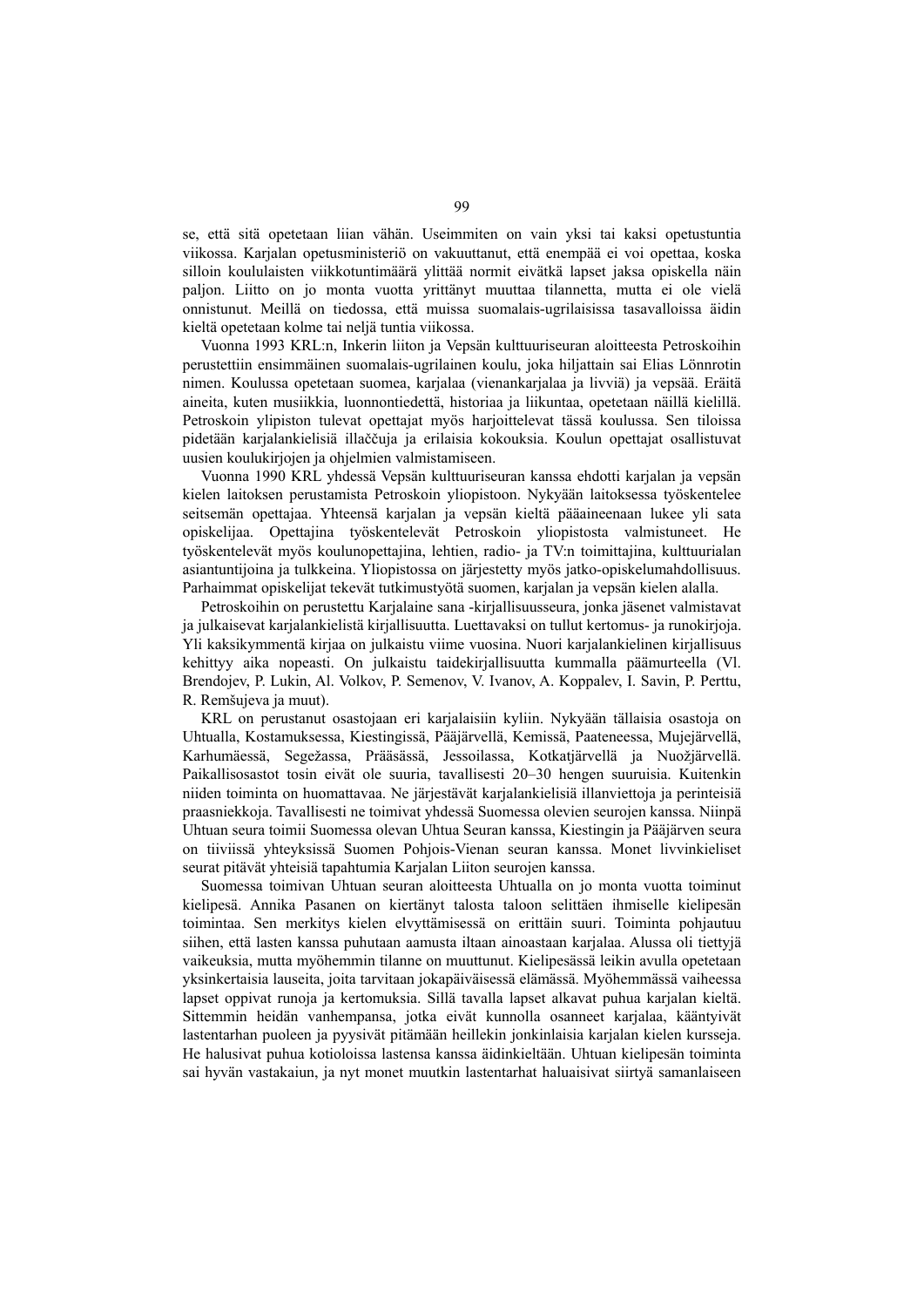toimintaan. Valitettavasti Karjalan opetusministeriö ei ole kiinnostunut kielipesätoiminnasta eikä suorastaan tahdo laajentaa sen toimintaa muihin lastentarhoihin. Vaikeutena on myös mainitun kielipesän niukka rahoitus ja monien muiden kylien pelko aloittaa kielipesätoiminta.

Petroskoin Kansallisen teatterin lavalla on esitetty kaksi karjalankielistä näytelmää Huikkua pajuo, karjalaine ja Sygysildu, joiden tekijät ovat itse karjalaisia. Tänä vuonna teatterissa on nähty uusi näytelmä Laukkurit, joka kertoo vienankarjalaisten "laukkuryssien" entisestä kaupasta Suomessa ja siihen liittyvistä seikkaluista. Yleisö otti erittäin lämpimästi vastaan nämä näytelmät. Uusia näytelmiä on tulossa, koska karjalaisten historia ja perinteet ovat rikkaita. Niiden pohjalla voi kirjoittaa vielä monta näytelmää, jotka uudella tavalla tulkitsevat karjalaisten menneisyyttä. Sitä paitsi karjalainen kansanrunous on omaperäistä, ja sen pohjalta voisi syntyä uusia näytelmiä.

Vuosi sitten KRL ryhtyi toteuttamaan uutta projektia. Kun huomattiin, että nuorissa perheissä siirretään hyvin harvoin kieltä äidiltä lapsille, niin alettiin miettiä karjalankielisen nukketeatterin perustamista. Yliopiston opiskelijat ja opettajat ryhtyivät työhön, jolloin 16 hengen ryhmä kokeneen ohjaajan johdolla rupesi harjoittelemaan ensimmäistä näytelmää. Opiskelijat itse käänsivät sellaisen venäjän kielestä. Se onkin monelle lapselle tuttu näytelmä, joka näytettiin televisiossa piirrosfilminäkin Kuin Hukka Vasikalle muamona oli. Sitä on harjoiteltu kolmisen kuukautta, ja syksyllä 2005 se esitettiin Kostamuksessa ja Vuokkiniemessä. Näytelmä otettiin lämpimästi vastaan. Seuraavana on Siniparta-näytelmä, jonka täytyy olla valmis vuonna 2006.

Karjalan Tasavallassa on pidetty viisi karjalaisten edustajakokousta, ja jokaiseen niistä on osallistunut myös KRL. Niissä on puhuttu tärkeistä ongelmista, jotka koskevat karjalaisen kulttuurin ja karjalan kielen säilyttämistä. Edustajakokousten päätösten pohjalta Karjalan hallinnon yhteyteen on perustettu Kansallinen komitea, joka ajaa kansallisia asioita. Monet liiton toimintaa koskevat kysymykset on ratkaistu sen avulla. Komitean yhteyteen on perustettu mm. sanastollis-ortografinen komissio, jonka tekijät ovat kehittäneet uutta karjalankielistä sanastoa.

Seitsemän vuotta sitten yritettiin saada karjalan kielelle valtiollinen status. Ehdotettiin, että karjalan kieli tulisi Karjalan Tasavallassa venäjän kielen rinnalla toiseksi viralliseksi kieleksi. Kuitenkin Karjalan Lainsäädäntökokous ei hyväksynyt tätä ehdotusta vedoten siihen, että karjalan kieltä ei voida käyttää vastaavasti ja että lain hyväksyminen vaatisi kaikilta viranomaisilta kahden kielen taitoa, mutta siihen ei ole varoja. Sanottiin myös, että yhtenäisen karjalan kielen puuttuminen on suurena esteenä vastaavan lain hyväksymisessä. Tämä viimeinen väite oli aika vakava ja vastustajien mielestä tärkein. Kuitenkin maailmassa on monta esimerkkiä siitä, että kaksikin kieltä palvelee aivan hyvin valtionelämää. Esimerkiksi Norjassa on olemassa kaksi valtiollista kieltä ja kummallakin on kirjakieli. Venäjällä suomalais-ugrilaisista tasavalloista löytyy myös esimerkkejä. Mordvalaisilla on kaksi kirjakieltä: mordva ja ersä, marilaisilla vuorimari ja niittymari, hanteilla on kolme kirjakielimuotoa. On tärkeää muistaa, että jokaisen kielen kohdalla tämä kysymys on ratkaistava huomioimalla nimenomaisen kielen kehitys ja struktuuri. Toisissa kielissä ongelma ehkä ratkaistaan helposti, toisissa taas on ehdottomasti otettava huomioon päämurteiden erot. Jos erot eivät ole suuria, niin silloin on helppo tehdä yhteinen kirjakieli, mutta jos erot ovat suuria, niin silloin on toimittava maltillisesti, tekemättä kumouksellisia päätöksiä.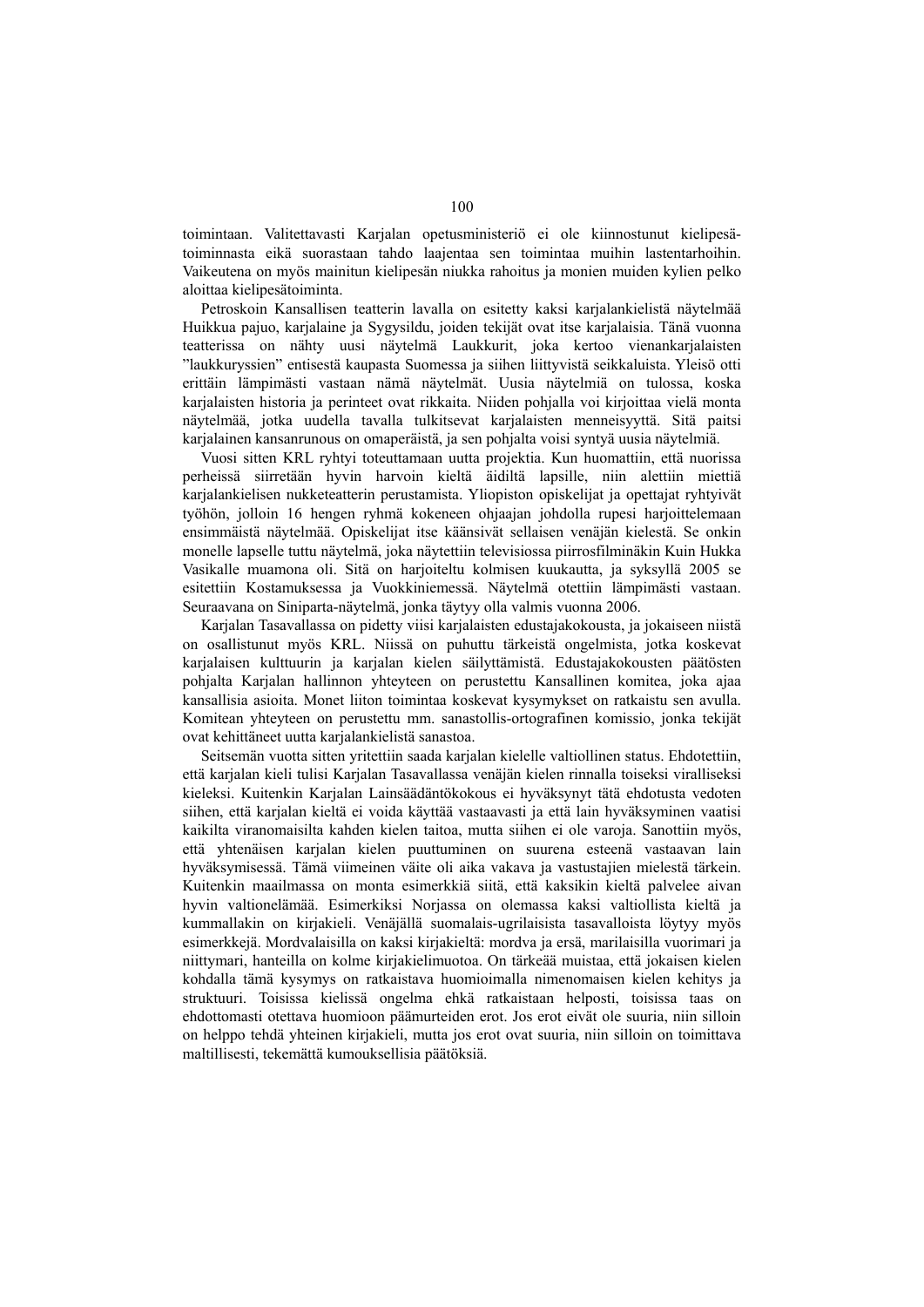Karjalan kieltä on opetettu vasta 15 vuotta kahteen kielimuotoon nojautuen: varsinaiskarjalaan ja livviin. Kummankaan karjalan kielen normit eivät ole vielä vakiintuneita. Tällä hetkellä ne ovat vasta vakiintumassa: uutta poliittista, tieteellistä, taloudellista ja kulttuuritermistöä kehitetään. Tässä tilanteessa jotkut ovat sitä mieltä, että on tullut jo aika ryhtyä uuden yhtenäisen karjalan kielen luomiseen. Näyttää kuitenkin siltä, että tällä hetkellä on liian aikaista muuttaa perinpohjaisesti Karjalan kielitilanne. Täytyy muistaa, että kielikysymys on herkkä asia, johon täytyy suhtautua hyvin varovaisesti ja harkiten. Kaikki kumoukselliset päätökset voivat viedä siihen, että karjalainen kansa itse luopuu omasta kielestään, varsin kun sen käyttöalat eivät ole vielä riittävän laajat. Karjalaiset voisivat jopa siirtyä täysin venäjän kieleen. Nykyään on jo luotu karjalankielisiä aapisia, lukukirjoja, sanakirjoja ja kielioppeja kahdella kielellä. Täytyykö niistä kaikista luopua ja ruveta luomaan aivan uusia? Jos näin tehdään, niin on luotava uusi standardikieli, kirjoitettava uudet säännöt ja oppikirjat, valmistettava uudella tavalla opettajia. Kaikki tämä vaatii aikaa. Se puolestaan voi synnyttää ihmisissä ymmärtämättömyyttä, kaaosta, joka voi negatiivisesti vaikuttaa karjalaisen kulttuurin ja karjalan kielen elvyttämiseen. Saattaa olla, että ne, jotka olivat karjalan kielen puolella, voivat muuttua sen vastustajiksi.

Toisaalta herää kysymys, eikö olisi voinut elvyttää 1990-luvulla karjalan kieltä yhtenäisenä kirjakielenä? Olisiko nyt jo aika ajatella yhteistä karjalan kirjakieltä? Kysymys on sinänsä vakava, sillä tuskinpa koko ajan voi kehittää karjalan kieltä kolmella päämurteella: vienankarjalaksi, livviksi ja tverinkarjalaksi. Idea yhtenäisen karjalan kielen kehittämisestä on monessa mielessä viehättävä ja houkutteleva. Miksei tulevaisuudessa voisi yhdistää kaikki murteet yhtenäiseksi kirjakieleksi? Yhtenäisenä kielenä karjala ehkä olisi helpommin saanut Karjalan tasavallassa valtiollisen statuksen venäjän kielen rinnalla. Jos näin tapahtuisi, niin silloin olisi paljon helpompaa ratkaista monet karjalan kielen opetuksen ja elvyttämisen ongelmat.

Kysymystä yhteisestä karjalan kirjakielestä käsiteltiin Joensuun kansainvälisessä konferenssissa, joka pidettiin vuonna 2002. Siellä oli suomalaisia, karjalaisia ja tveriläisiä kielimiehiä, joiden mielipiteet jakaantuivat. Toiset olivat sitä mieltä, että yhtenäiseen karjan kielen luomiseen on ryhdyttävä heti. Toiset taas sanoivat, ettei aika ole vielä tullut, koska kielen opetus kouluissa ei ole vielä vakiintunutta ja karjalaisen kansan itsetunto ei ole vielä riittävän korkea. Karjalaisten kansallinen itsetunto on kyllä nousussa, mutta se ei ole vielä niin korkea, että voisi aloittaa uudet kielireformit. Olen melko varma, että jyrkät käänteet kielikysymyksessä voivat huonontaa tilannetta, jopa viedä katastrofiin. Nykyisten kielimuotojen yhteys eläviin murteisiin on näennäinen, ja yhteyden katkeaminen voi vaikuttaa kielteisesti itse karjalaisten suhtautumiseen äidinkieleensä. Jos karjalaisille tänä päivänä ehdotettaisiin monessa mielessä keinotekoista karjalan yhteistä kirjakieltä, niin he voisivat täysin kieltäytyä siitä. Liian lyhyen ajan on karjalan kirjakieli elänyt, jotta voitaisiin puhua yhteisestä kirjakielestä, varsin kun otetaan huomioon se seikka, ettei kaikkialla vielä kunnolla sitäkään opeteta. Tuntuu siltä, että karjalainen kansa itse ei ole vielä valmis tällaisiin muutoksiin.

KRL osallistuu kansainvälisiin suomalais-ugrilaisten kansojen kongresseihin, joista viimeinen oli Tallinnassa, ja Karjalaisten edustajakokouksiin. Edustajakokouksia on ollut jo viisi: Aunuksessa, Präässä, Karhumäessä, Uhtualla ja Petroskoissa. Liiton jäsenet olivat mukana myös viidennessä Karjalaisten kerähmössä, joka pidettiin vuoden 2004 heinäkuussa Petroskoissa.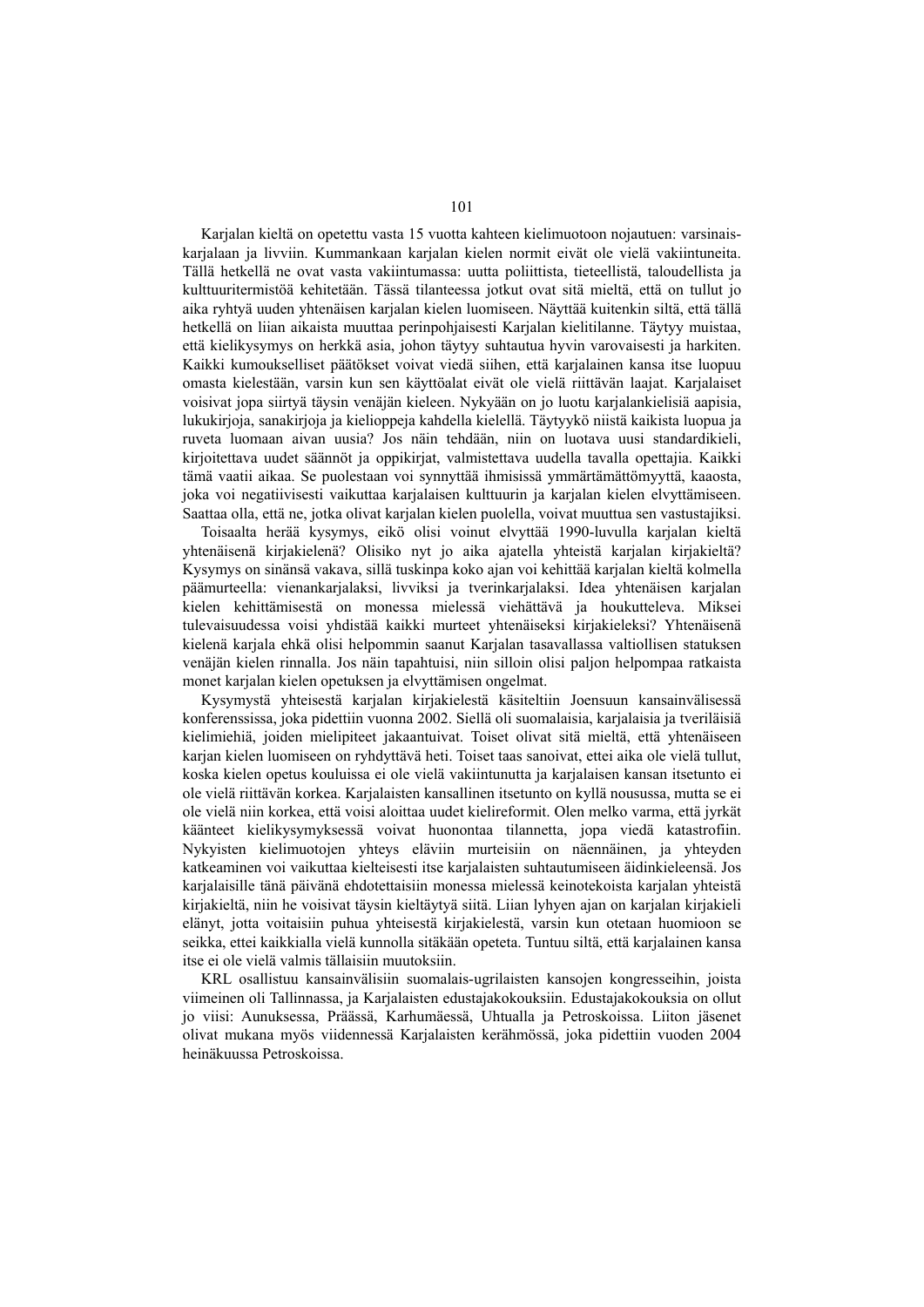KRL:llä on erittäin hyvät suhteet Suomessa toimiviin Karjalan Sivistysseuraan ja Karjalan Liittoon, jotka huomattavasti auttavat liittoa eri tavoin, esimerkiksi antamalla opiskelijoille stipendejä tai järjestämällä yhteisiä kulttuuritapahtumia.

Saavutuksista huolimatta liitolla on edessä paljon työtä karjalaisen kulttuurin ja karjalan kielen säilyttämiseksi ja elvyttämiseksi.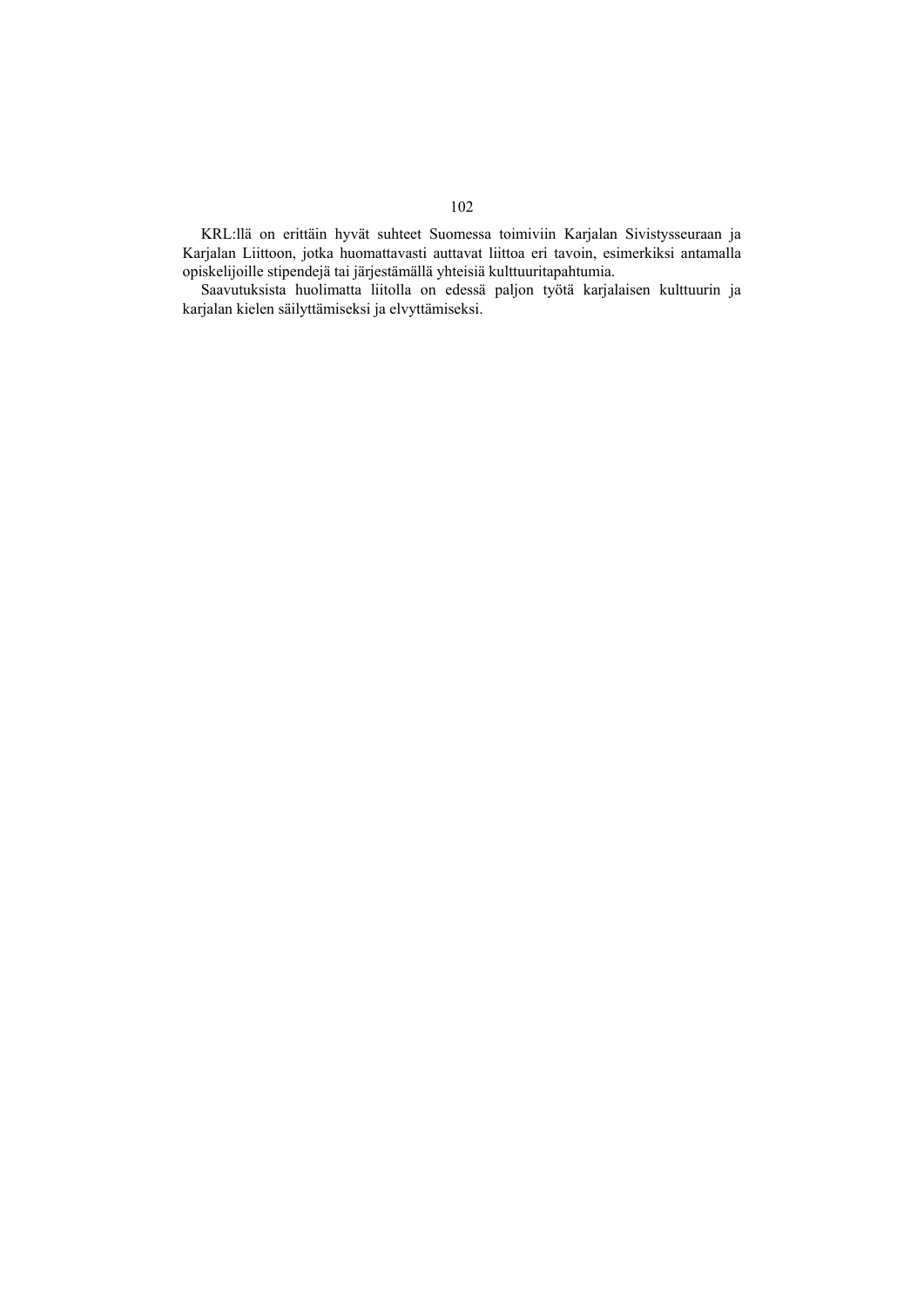# **Kansanperinteen opettaminen koulussa**

### *Svetlana Korobeinikova*

Nykyään väitetään, että kouluissa on kieltä luettava vain kanssakäymisen välineenä. Niin usein tapahtuukin. Lapsia opetetaan lukemaan ja kirjoittamaan, selitetään, mitä rakenteita käytetään silloin, kun tutustutaan tai tervehditään, oppitunneilla esitetään eläviä keskustelutilanteita ja niin edelleen.

En käyttänyt "äidinkieli" tai "vieraskieli" sanaa, vaan pelkästään "kieli". Se ei ole sattumaa, koska kielellä koulussa sekä yleensä yhteisössä on vain apulaisrooli – sekä äidinkieltä että vierasta kieltä luetaan vain siksi, että osataan kieliopillisesti oikein ilmaista ajatuksia sekä kuunnella ja ottaa vastaan keskustelutoverin puhetta. Kouluissa kieltä ei kuitenkaan opita tutkimuskohteena.

Valitettavasti monet opettajat eivät osaa kertoa oppilaille kielen historiallisista ja etymologisista prosesseista. Toiset taas ovat sitä mieltä, ettei niitä tarvitse ottaa huomioon, koska opetusohjelmassa on liian vähän oppitunteja kielen opetukseen eikä suurin osa oppilaita ole valmis ottamaan vastaan niin syvällisiä tietoja.

Tämä onkin osittain totta, mutta totta on sekin, että koulun ja opettajan tehtävä on opettaa lapsia, antaa heille yleistietoa elämän ja tieteen eri aloista sekä kasvattaa ja kehittää päteviä aikuisia.

Koulussa opetetaan ensi sijassa kuuntelemaan ja ottamaan vastaan keskustelutoverin puhetta, mutta sanalla *ymmärtää* on mielestäni laajempi merkitys. Ymmärtää voi sekä sanan merkityksen että sen syyn, miksi nimenomaan tätä sanaa on käytetty.

Eri kielissä sama käsite tai esine on ilmaistu eri tavalla (venäjän *город* – aidattu paikka ja suomen *kaupunki* – paikka, missä tehdään kauppaa). Oppilaita usein ihmetyttää se, että monissa kielissä on samantyyppisiä sanoja ja käsitteiden ilmauksia (lainasanoja ja suoria käännöksiä). Tutustuessaan kieleen lapsi tutustuu kieltä puhuviin ihmisiin ja opettajan avustuksella alkaa ymmärtää, että itse kieli ei ole vain kanssakäymisen väline, vaan siinä heijastuu kansan kulttuuri ja mentaliteetti.

Väite kielen ja kulttuurin yhteydestä on kiistaton, mutta monet kielentutkijat esittävät kuitenkin erilaisia mielipiteitä. Esimerkiksi Sapir ja Worf ovat sitä mieltä, että kielen kieliopillinen ja sisällöllinen järjestelmä määrittelee kulttuurin. Flosser, Shmidt ja Marr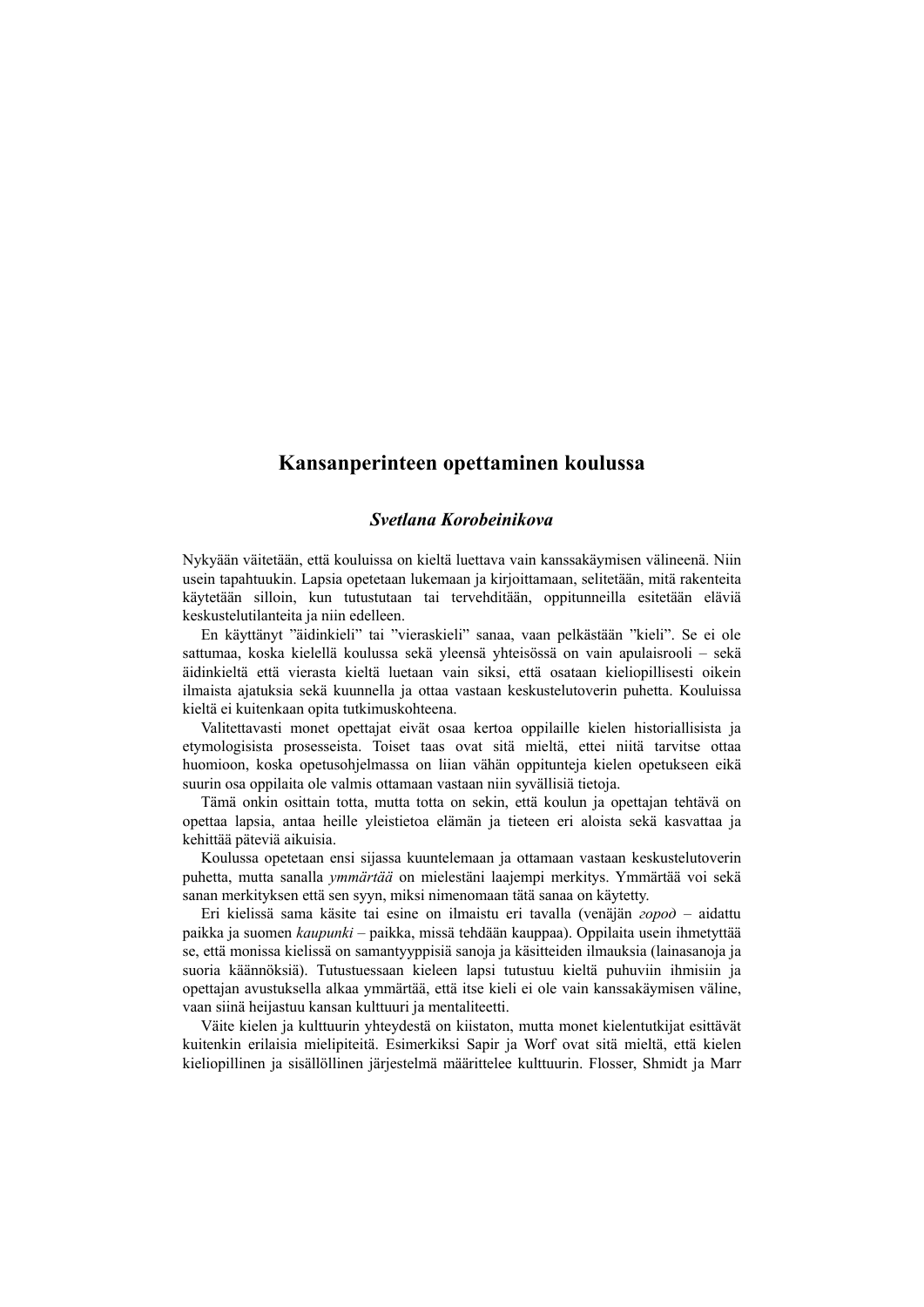sanovat, että kieli riippuu kulttuurityypistä. Tarlanov (1995) taas väittää, että etninen mentaliteetti, kansan henki ja kansallisluonne määrittelevät kielen kehityksen. Kun oppilaat saavat käsityksen kielen historiasta, sen kehitysprosesseista sekä sanojen rakenteesta ja etymologiasta, heillä herää kiinnostus kansan historiaa ja nykyelämää kohtaan.

On olemassa kirjakieli, puhekieli ja murteita. Kouluissa opetetaan kirjakieltä, jonka luomiseen ja kehitykseen ovat vaikuttaneet kansainväliset kieliyhteydet ja lainat. Oppilaiden voi olla vaikea ymmärtää tavallista puhekieltä ja murteita, joita tietyn kielen enemmistö puhuu. Nimenomaan puhekieleen ja erityisesti murteisiin on keskittynyt etnomentaliteetti.

Kirjakielen luomisprosessissa standardisoidaan kieli. Se on tapahtuma, jota ei voi käsitellä vain yhdestä näkökulmasta. Yhteinen kansankieli kuvaa kansan kehittyneenä ja itsenäisenä subjektina. Samalla se on kooste, johon on koottu monien murteiden aineksia sekä laina-aineksia. Siksi on mahdollista sanoa, että kun kieli standardisoidaan, standardisoidaan kansallismentaliteettikin, sillä perusteella, että puhekieleen ja erityisesti murteisiin on keskittynyt etnomentaliteetti.

Silloin kun kirjakieli on luotu äidinkielen pohjalle, kansa ottaa sen helposti vastaan. Kun lapsen äiti on inkeriläinen ja isä on ukrainalainen, on perheen kieli venäjä. Isä on espanjalainen, äiti – saksalainen, mutta kotona he puhuvat keskenään englantia, koska asuvat USA:ssa. Mikä näiden perheiden lasten äidinkieli on? Keitä he ovat kansallisuudeltaan? Kansallisidentiteetti riippuu äidinkielestä. Äidinkieli on ollut geenimuistissa, se aineellistaa kansallisidean ja luonteen. Sen takia kansalliskielen käytön ja lukemisen kukistaminen on yksi kansanmurhan muodoista. (В. В. Колесов 1995)

Huolimatta siitä, että melkein jokaisessa kaupunkilaisperheessä ja monissa maalaisperheissä Karjalassa kotikieli on venäjä, lapset opiskelevat koulussa karjalaa ja suomea. Geenimuisti määrittelee kielivalinnan.

Maaseudullakin, missä asuu enemmistö karjalaisia, joissakin karjalaisperheissä vanhemmat puhuvat keskenään karjalaa, mutta lapsen kanssa venäjää: "Karjalan kieltä hän ei tarvitse elämässään". Kun tämän perheen (tai karjalaa puhuvan perheen) lapsi on opiskellut koulussa karjalaa tai suomea muutaman vuoden, hän törmää seuraaviin ongelmiin: Miksi koulussa opetetaan semmoista kieltä, mutta kotona puhutaan tuommoista? Osaanko ottaa osaa vanhempieni keskusteluun? Ovatko nämä kielet erilaisia ja miksi niiden välillä on eroavuuksia? Joskus karjalan kielen tunnilla opettajakin voi sanoa lapsille: Lapset, oppikirjassa on virhe, korjataan se! Ei se ole mikään virhe, vaan oppikirjan kieli ei vastaa tämän seudun tai kylän murretta.

Samoin suomen kieltä opiskelevat lapset syntyperäisen suomalaisen kanssa keskusteltuaan kysyvät opettajilta, miksi on niin vaikeaa ymmärtää suomalaisen puhetta? Tämä on tyypillinen ongelma, eikä lapsi ymmärrä, onko hyvä vai huono asia käyttää murretta puheessa. Onko kotikieli murretta vai vulgaarikieltä? Onko oppikirjan kieli normi vai yksi vaihtoehdoista?

On mahdotonta luoda oppikirja joka kylää varten, eikä aika riitä tutustuttamaan oppilaat jokaiseen suomen tai karjalan kielen murteeseen koulun opetusohjelman puitteissa. Kuitenkin on muistettava kansan juuret ja se, että kielen opiskelu merkitsee myös tutustumista kansaan, sen kulttuuriin ja ajattelutapaan. Korvaamaton on tässä tapauksessa kansanrunous. Kansanrunouden tekstit auttavat ymmärtämään kansaa ja sen historiaa. Pedagogisesta näkökulmasta voi puhua kansanrunouden tärkeydestä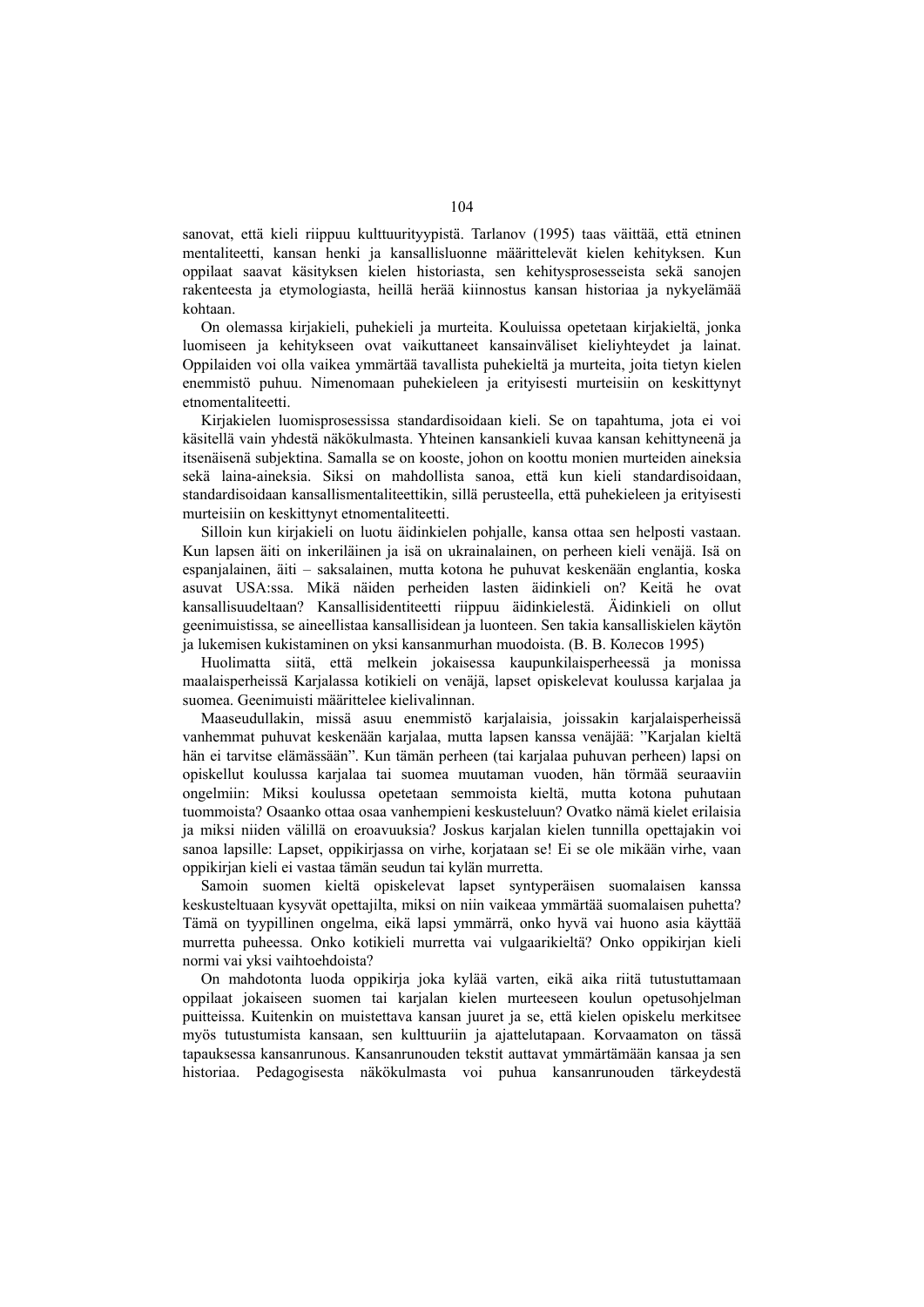kasvatusprosessissa: keräämällä ja säilyttämällä oman seutunsa kansanrunoutta ja elämäntapaa lapset alkavat tuntea ylpeyttä kansastaan ja juuristaan. Näin tapahtuu kansallisidentifiointi.

Monissa kouluissa on perustettu laulu- ja tanssiyhtyeitä tai kotiseutumuseoita. Esimerkiksi viime kesänä Jogensuun (Mihailovskoje) kylän lyydinkarjalan kielen opettaja, joka itsekin laulaa kuorossa, kertoi minulle, että hänen oppilaansa ovat kovasti kiinnostuneet runoista ja lauluista, joita lauletaan oppitunneilla, ja sen perusteella on syntynyt laulukerho. Kansankuoron mummot, joista monet ovat näiden lapsien isoäitejä, käyvät kerhon harjoituksissa ja opettavat lapsille tämän seudun lauluja. Nämä laulut antavat lapsille lyydin murteen esimerkkejä.

Jogensuun kylän koulussa on oma kotiseutumuseo, jonka järjestämiseen lapset aktiivisesti osallistuvat. Museo kertoo Kuujärven seudun elämäntavasta ja historiasta 1600-luvulta nykypäiviin. Yhteen huoneeseen on sijoitettu vanhat toimivat kangaspuut, joilla vanhimmat tytöt opettelevat kutomaan. Tämäntyyppisiä kerhoja ja museoita on muutamissa maaseutukouluissa. Opetellessaan tuntemaan kansanperinnettä lapset tutustuvat elämänsä perustaan, sukunsa juuriin.

Kaupunkikouluissakin on museoita ja laulukerhoja, mutta osanottajien motivaatio eroaa maalla asuvien motivaatiosta. Kaupunkikouluissa luetaan suomea vieraana kielenä ja joissakin kouluissa myös karjalaa ja vepsää. Jos maaseudulla oppilaat opettajineen yrittävät elvyttää ja säilyttää oman seudun kansanperinteitä, niin kaupunkilaiset tutustuvat esi-isien elämäntapoihin ja perinteisiin. Kouluissa luetaan Kalevalaa, jonka merkityksestä kasvatusprosessissa olisi puhuttava erikseen; luodaan myös museoita ja lauluyhtyeitä.

Petroskoin lukion N 17 museossa kerrotaan neljästä kansasta, jotka asuvat Karjalan tasavallassa. Näyttely on rakennettu karjalaistuvan tapaan. Tuvassa on neljä nurkkaa, ja jokainen on omistettu eri kansalle. Museon luojan mielestä tupa symbolisoi sitä, että nämä kansat asuvat yhdessä Karjalassa, mutta joka kansa on säilyttänyt oman kulttuurinsa. Karjalaisessa nurkassa on pienen kalastajamökin piha. Vepsäläisessä nurkassa on paljon punaista väriä, iso uuni, saviastioita ja kehto. Suomalaisessa nurkassa on kotiesineitä, joita on säilytetty viime vuosisadan alusta kaupunkilaisissa inkeriläisperheissä, ja takka. Venäläisen nurkan museoesineet kertovat pohjoisvenäläisestä elämäntavasta. Tämän museon on järjestänyt venäjän kielen opettaja Jelena Zadorozhnyh, ja koulun muut opettajat ja oppilaat ovat auttaneet siinä. Museossa toimii Перекресток (Risteys) -kansanperinneklubi, joka tutkii ja esittelee pohjoisvenäläisiä perinteitä.

Suomen kielen opettajat pitävät oppitunteja ja juhlia museossa. Esimerkiksi luterilaisen joulun aattona takan edessä lapset keskustelevat opettajan kanssa jouluperinteistä ja laulavat joululauluja. Karjalan nurkassa luetaan Kalevalaa ja soitetaan kanteletta. Museossa pidetään juhlia ja otetaan vieraita vastaan.

Alla olevalla kaaviolla yritän kuvata maaseudun ja kaupungin oppilaiden motivaation lähteitä. Ensimmäinen, deduktiivinen, kaava kuvastaa maalaiskoulun tilannetta ja toinen, induktiivinen, näyttää tilannetta kaupunkilaiskouluissa.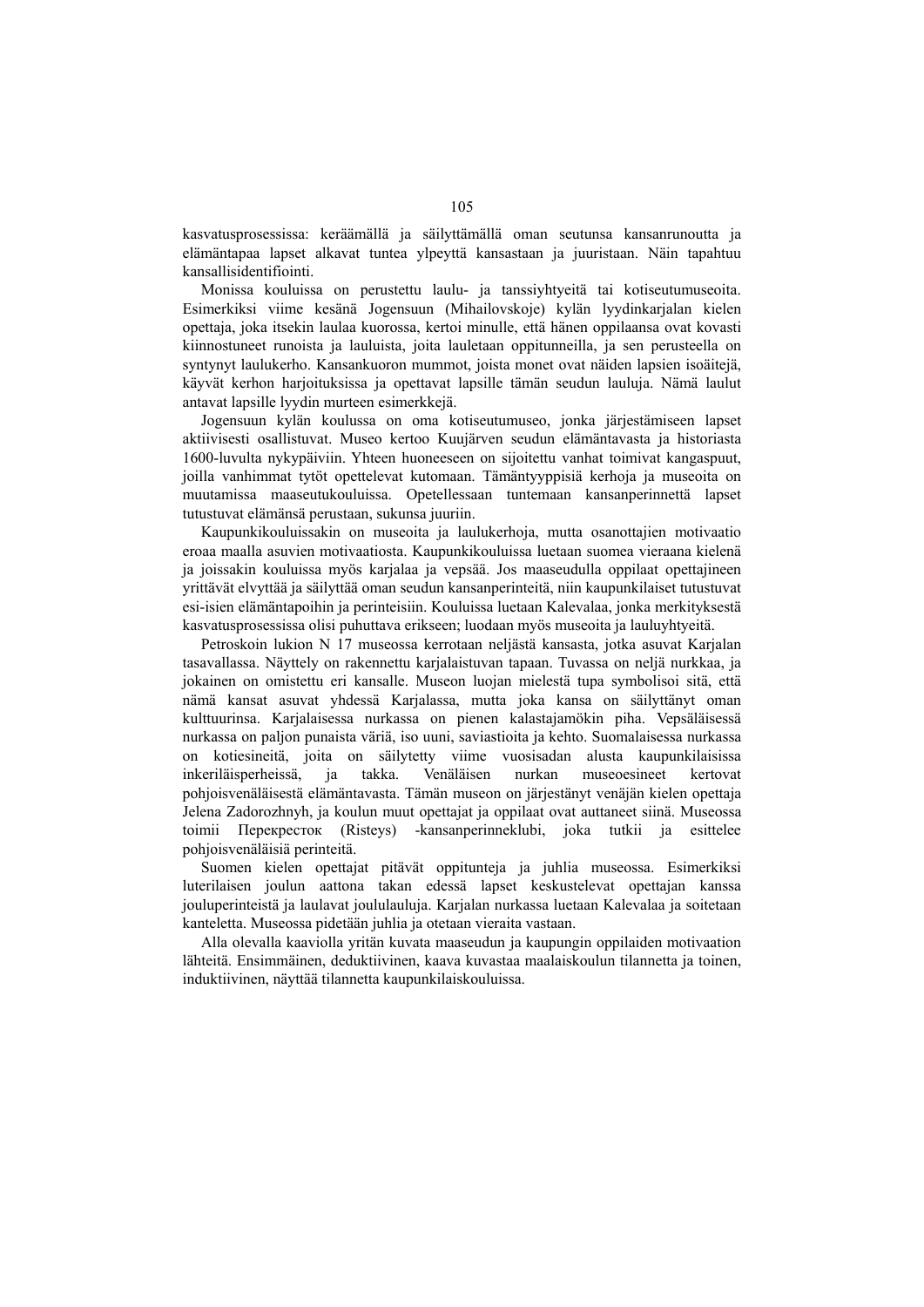

**Kansallisidentiteetti** 

#### **Kuvio 1. Motivaation lähde maaseutulapsilla ja kaupunkilapsilla.**

Kansanrunoutta voi käsitellä myös kieliopillisesta näkökulmasta. Silloin kun lapset oppivat ulkoa lauluja, he harjoittelevat ja helpommin painavat muistiin myös kielen vaikeat rakenteet.

Esimerkiksi venäläisille on erittäin vaikea suomen III infinitiivi. Oppikirjojen harjoituksissa annetaan yksinkertaisia esimerkkejä (*menen kirjastoon lukemaan, olen kirjastossa lukemassa ja tulen kirjastosta lukemasta*), jotka lapset ymmärtävät ja tekevät sitten oppitunnin harjoituksia hyvin nopeasti. Kun tulee aika käyttää muotoa puheessa, monet unohtavat, että III infinitiivi on olemassa ja käyttävät ensimmäistä infinitiiviä. Mielestäni esimerkeistä puuttuu tunnepitoinen väritys, jota esiintyy runsaasti kansanrunoudessa.

Kerran olen kehottanut oppilaitani oppimaan ulkoa surullisen inkeriläisen balladin, jossa on hyvä III infinitiivin käytön esimerkki:

106